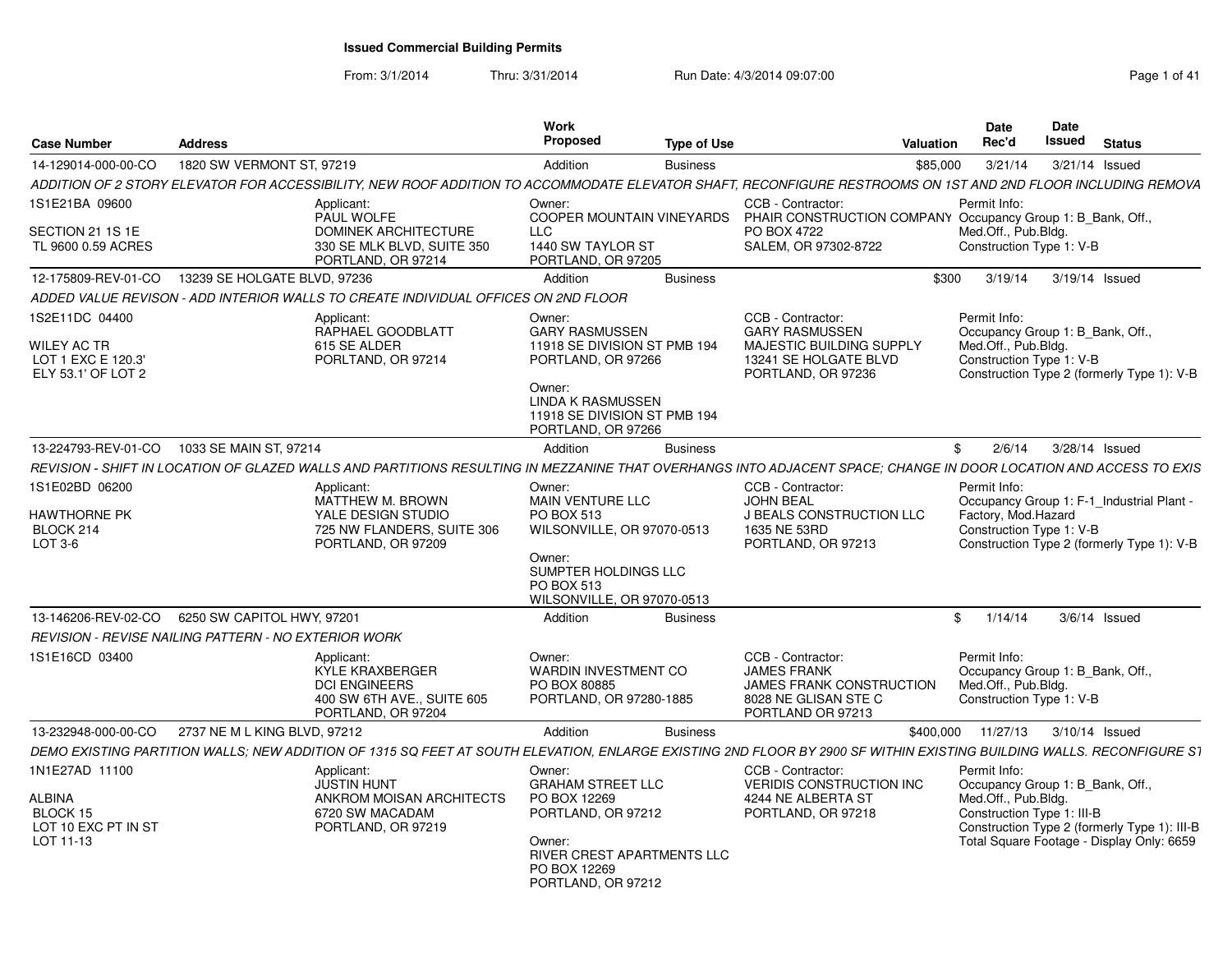| <b>Case Number</b>                                                    | <b>Address</b>                       |                                                                                                                                                                | Work<br>Proposed                                                               | <b>Type of Use</b> |                                                                                                              | Valuation   | <b>Date</b><br>Rec'd                                                                                  | <b>Date</b><br><b>Issued</b> | <b>Status</b>                                |  |
|-----------------------------------------------------------------------|--------------------------------------|----------------------------------------------------------------------------------------------------------------------------------------------------------------|--------------------------------------------------------------------------------|--------------------|--------------------------------------------------------------------------------------------------------------|-------------|-------------------------------------------------------------------------------------------------------|------------------------------|----------------------------------------------|--|
| 12-189290-DFS-02-CO                                                   | 1832 NW RALEIGH ST, 97209            |                                                                                                                                                                | Addition                                                                       | <b>Business</b>    |                                                                                                              | \$25,000    | 11/25/13                                                                                              |                              | 3/20/14 Issued                               |  |
| <b>DFS - CURTAIN WALL</b>                                             |                                      |                                                                                                                                                                |                                                                                |                    |                                                                                                              |             |                                                                                                       |                              |                                              |  |
| 1N1E28DC 05500                                                        |                                      | Applicant:<br>Joe Sheets                                                                                                                                       | Owner:<br>ME THREE LLC                                                         |                    | CCB - Contractor:<br>LORENTZ BRUUN CO INC                                                                    |             | Permit Info:<br>Occupancy Group 1: B_Bank, Off.,                                                      |                              |                                              |  |
| <b>COUCHS ADD</b><br>BLOCK 252<br>LOT <sub>7</sub><br>LOT 8 EXC E 50' |                                      | Lorentz Bruun<br>3611 SE 20th Ave Suite 300<br>Portland, OR 97202                                                                                              | 1828 NW RALEIGHT ST<br>PORTLAND, OR 97209                                      |                    | 3611 SE 20TH ST, STE 300<br>PORTLAND OR 97202                                                                |             | Med.Off., Pub.Bldg.<br>Construction Type 1: III-B                                                     |                              | Construction Type 2 (formerly Type 1): III-B |  |
| 13-205597-000-00-CO                                                   | 10000 SE PINE AVE, 97216             |                                                                                                                                                                | Addition                                                                       | <b>Business</b>    |                                                                                                              | \$120,000   | 9/17/13                                                                                               |                              | $3/7/14$ Issued                              |  |
|                                                                       |                                      | DEMO AND REBUILD LARGER VESTIBULE AT NORTH SIDE OF BUILDING: REPLACE WINDOWS AT NORTH SIDE AND PORTION OF EAST SIDE: REMOVE WOOD SIDING AT NORTH AND PORTION O |                                                                                |                    |                                                                                                              |             |                                                                                                       |                              |                                              |  |
| 1N2E33DD 05700                                                        |                                      | Applicant:<br><b>DAN GLENNON</b><br><b>DAN GLENNON ARCHITECT</b><br>4106 NE 32ND PLACE<br>PORTLAND OR 97211                                                    | Owner:<br>HALL FAMILY L L C<br><b>10000 SE PINE ST</b><br>PORTLAND, OR 97216   |                    | CCB - Contractor:<br>MCCORD CONSTRUCTION LLC<br>324 SW WONDERVIEW DR<br>GRESHAM, OR 97080                    |             | Permit Info:<br>Occupancy Group 1: B Bank, Off.,<br>Med.Off., Pub.Blda.<br>Construction Type 1: III-B |                              | Total Square Footage - Display Only: 75      |  |
| 13-206499-000-00-CO                                                   | 750 NE COLUMBIA BLVD - BLDG A, 97211 |                                                                                                                                                                | Addition                                                                       | <b>Business</b>    |                                                                                                              | \$364,056   | 9/18/13                                                                                               |                              | 3/18/14 Under Inspection                     |  |
|                                                                       |                                      | CHANGE OF OCCUPANCY FROM CONCRETE PIPE PLANT TO OFFICE (F-2 TO B).                                                                                             |                                                                                |                    | SEISMIC UPGRADE TO ASCE 31. NEW EXTERIOR CLADDING, ENLARGE 3 WINDOWS, ADD NEW EXIT FROM SEC(                 |             |                                                                                                       |                              |                                              |  |
| 1N1E11C 01200                                                         |                                      | Applicant:<br><b>JAMES ROWELL</b><br><b>TEC EQUIPMENT</b><br>750 NE COLUMBIA BLVD<br>PORTLAND OREGON 97211                                                     | Owner:<br>D THOMPSON PROPERTIES LLC<br>PO BOX 11272<br>PORTLAND, OR 97211-0272 |                    | CCB - Contractor:<br>DTP DESIGN DEVELOPMENT<br>MAINTENANCE INC<br>750 NE COLUMBIA BLVD<br>PORTLAND, OR 97211 |             | Permit Info:<br>Occupancy Group 1: B_Bank, Off.,<br>Med.Off., Pub.Bldg.<br>Construction Type 1: V-B   |                              | Total Square Footage - Display Only: 7030    |  |
| 14-103083-000-00-CO                                                   | 12839 SE HOLGATE BLVD, 97236         |                                                                                                                                                                | Addition                                                                       | Educational        |                                                                                                              | \$1,939,000 | 1/16/14                                                                                               |                              | 3/27/14 Issued                               |  |
|                                                                       |                                      | ENCLOSE EXISTING COVERED BREEZEWAY WITH A METAL FENCE SYSTEM, RE-ROOF, ENLARGE ENTRY VESTIBULE BY MOVING DOORS IN CORRIDOR, AND ADD MECHANICAL EQUIPMENT.      |                                                                                |                    |                                                                                                              |             |                                                                                                       |                              |                                              |  |
| 1S2E11CD 07100<br>SECTION 11 1S 2E                                    |                                      | Applicant:<br><b>ADAM CORMACK</b><br>CORNERSTONE MANAGEMENT                                                                                                    | Owner:<br>SCHOOL DISTRICT #40<br>1500 SE 130TH AVE                             |                    | CCB - Contractor:<br><b>LARRY KENNEBECK</b><br>TODD CONSTRUCTION INC                                         |             | Permit Info:<br>Occupancy Group 1: E_School<br>Construction Type 1: III-B                             |                              |                                              |  |
| TL 7100 7.16 ACRES                                                    |                                      | <b>GROUP INC</b><br>1500 SE 135TH AVE<br>PORTLAND, OR 97233                                                                                                    | PORTLAND, OR 97233-1719                                                        |                    | <b>PO BOX 949</b><br><b>TUALATIN, OR 970620949</b>                                                           |             |                                                                                                       |                              | Construction Type 2 (formerly Type 1): V-B   |  |
| 13-222908-000-00-CO                                                   | 10315 SW BARBUR BLVD, 97219          |                                                                                                                                                                | Addition                                                                       | Storage            |                                                                                                              | \$3.971.889 | 10/30/13                                                                                              |                              | 3/25/14 Issued                               |  |
|                                                                       |                                      | NEW 3 STORY ADDITION TO EXISTING SELF STORAGE BUILDING ON NEIGHBORING LOT INCLUDING ON GRADE WATER QUALITY CONTAINMENT AREA                                    |                                                                                |                    |                                                                                                              |             |                                                                                                       |                              |                                              |  |
| 1S1E30DA 04500                                                        |                                      | Applicant:<br><b>MIKE COYLE</b>                                                                                                                                | Owner:<br>PS OREGON INC                                                        |                    | CCB - Contractor:<br>SD DEACON CORP OF OREGON                                                                |             | Permit Info:<br>Occupancy Group 1: S-1_Storage -                                                      |                              |                                              |  |
| LURADELL AC & PLAT 2<br>LOT 22-24 TL 4500                             |                                      | <b>FASTER PERMITS</b><br>14334 NW EAGLERIDGE LANE<br>PORTLAND, OR 97229                                                                                        | 701 WESTERN AVE<br>GLENDALE, CA 91201-2349                                     |                    | 901 NE GLISAN ST STE 100<br>PORTLAND OR 97232<br><b>Primary Contractor:</b><br><b>TO BID</b>                 |             | Moderate Hazard, Warehouse<br>Construction Type 1: II-B<br>47808                                      |                              | Total Square Footage - Display Only:         |  |
| 13-230672-000-00-CO                                                   | 1514 SE 42ND AVE, 97215              |                                                                                                                                                                | Addition                                                                       | Utility            |                                                                                                              |             | \$15,000 11/21/13                                                                                     |                              | 3/21/14 Issued                               |  |
|                                                                       |                                      | REMOVE AND REPLACE 9 OF 12 EXISTING PANEL ANTENNAS ON EXISTING MONOPOLE. ADD 3 RRU TRIPLEXERS                                                                  |                                                                                |                    |                                                                                                              |             |                                                                                                       |                              |                                              |  |
| 1S2E06CB 18500                                                        |                                      | Applicant:<br><b>SHANIN PRUSIA</b><br><b>VERIZON WIRELESS</b><br>10376 SE SUNBURST WAY<br>PORTLAND, OR 97086                                                   | Owner:<br>KITTERY PROPERTIES LLC<br>13355 SW VIOLET CT<br>BEAVERTON, OR 97008  |                    | CCB - Contractor:<br>M & A CONTRACTING INC<br>1366 LEE ST. SE<br><b>SALEM, OR 97302</b>                      |             | Permit Info:<br>Occupancy Group 1: U Private<br>Garage\Utility Misc.<br>Construction Type 1: II-B     |                              |                                              |  |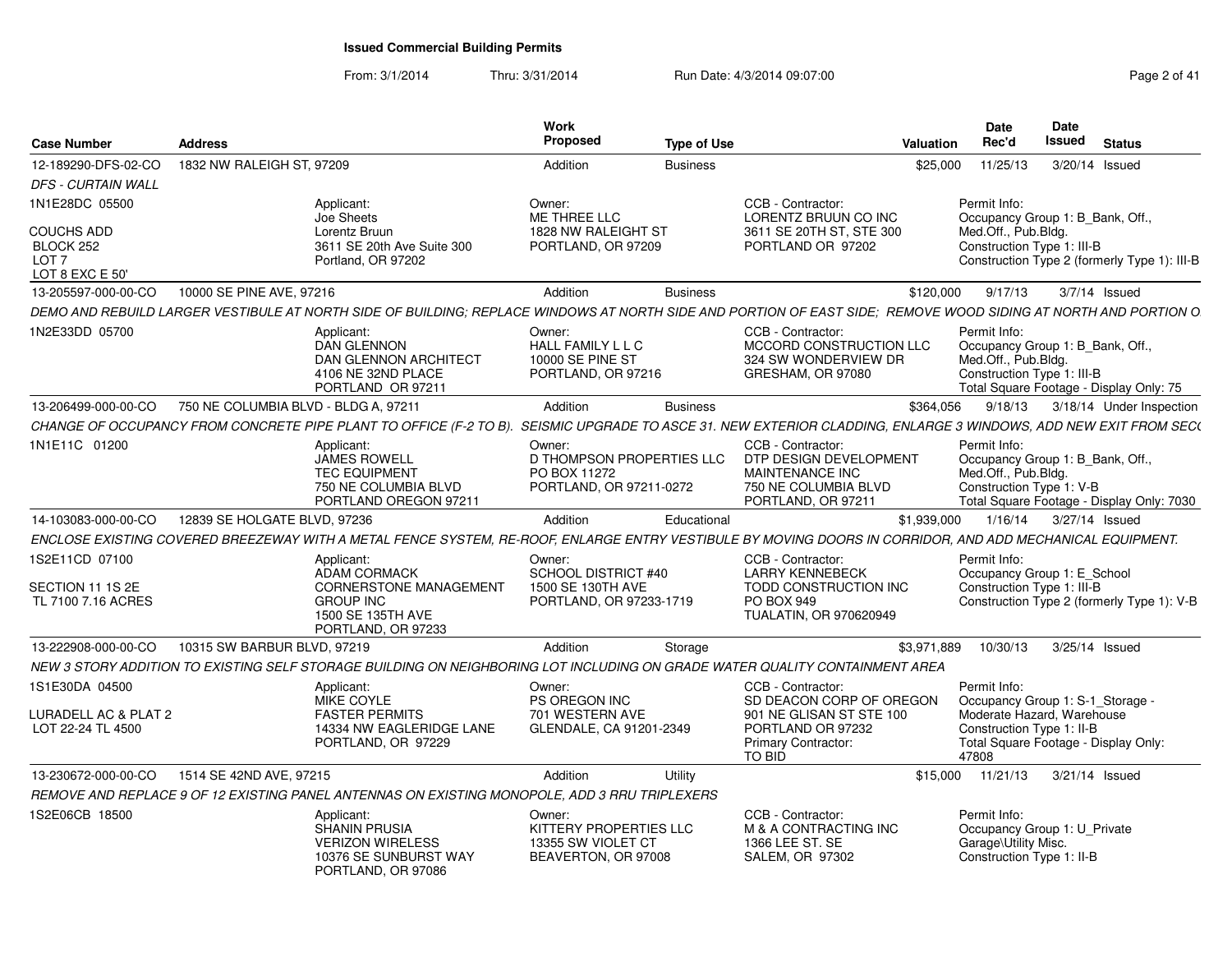| <b>Case Number</b>                                                                                | <b>Address</b>               |                                                                                                                            | Work<br><b>Proposed</b>                                                                                                            | <b>Type of Use</b> |                                                                                         | <b>Valuation</b> | Date<br>Rec'd                                                                     | <b>Date</b><br>Issued | <b>Status</b>            |
|---------------------------------------------------------------------------------------------------|------------------------------|----------------------------------------------------------------------------------------------------------------------------|------------------------------------------------------------------------------------------------------------------------------------|--------------------|-----------------------------------------------------------------------------------------|------------------|-----------------------------------------------------------------------------------|-----------------------|--------------------------|
| 13-226902-000-00-CO                                                                               | 6500 NE HALSEY ST, 97213     |                                                                                                                            | Addition                                                                                                                           | Utility            |                                                                                         | \$15,000         | 11/12/13                                                                          | 3/27/14 Issued        |                          |
|                                                                                                   |                              | REMOVE AND REPLACE 9 ANTENNAS WITH NEW ON EXISTING MONOPOLE                                                                |                                                                                                                                    |                    |                                                                                         |                  |                                                                                   |                       |                          |
| 1N2E32BB 00100                                                                                    |                              | Applicant:                                                                                                                 | Owner:                                                                                                                             |                    | CCB - Contractor:                                                                       |                  | Permit Info:                                                                      |                       |                          |
| SECTION 32 1N 2E<br>TL 100 2.91 ACRES                                                             |                              | NOAH GRODZIN<br><b>CASCADIA PM</b><br>5501 NE 109TH CT SUITE A2<br>VANCOUVER WA 98662                                      | MRA INVESTMENT L L C<br>333 NW 9TH AVE #1504<br>PORTLAND, OR 97209                                                                 |                    | SUMMIT SOLUTIONS GROUP LLC<br>PO BOX 1224<br>SISTERS, OR 97759                          |                  | Occupancy Group 1: U_Private<br>Garage\Utility Misc.<br>Construction Type 1: II-B |                       |                          |
| 13-222072-000-00-CO                                                                               | 3510 NE COLUMBIA BLVD, 97211 |                                                                                                                            | Addition                                                                                                                           | Utility            |                                                                                         | \$15,000         | 10/29/13                                                                          | $3/14/14$ Issued      |                          |
| REMOVE AND REPLACE 6 ANTENNAS ON EXISTING POLE                                                    |                              |                                                                                                                            |                                                                                                                                    |                    |                                                                                         |                  |                                                                                   |                       |                          |
| 1N1E13AC 00700<br>SECTION 13 1N 1E                                                                |                              | Applicant:<br>NOAH GRODZIN<br><b>CASCADIA PM</b>                                                                           | Owner:<br><b>MARGARET K ENDERS</b><br>14855 SE 82ND DR                                                                             |                    | CCB - Contractor:<br><b>MIKE BENNETT</b><br><b>MONTI ELECTRIC INC</b>                   |                  | Permit Info:<br>Occupancy Group 1: U_Private<br>Garage\Utility Misc.              |                       |                          |
| TL 700 1.78 ACRES                                                                                 |                              | 5501 NE 109TH CT SUITE A2<br>VANCOUVER WA 98662                                                                            | CLACKAMAS, OR 97015                                                                                                                |                    | <b>PO BOX 220</b><br>TROUTDALE, OR 97060                                                |                  | Construction Type 1: II-B                                                         |                       |                          |
| 13-195587-000-00-CO                                                                               | 5100 SE HARNEY DR, 97222     |                                                                                                                            | Addition                                                                                                                           | Utility            |                                                                                         | \$20,000         | 8/21/13                                                                           | 3/20/14 Issued        |                          |
|                                                                                                   |                              | SWAPPING THREE ANTENNAS AND ADDING THREE ANTENNAS AND RELATED ANCILLARY EQUIPMENT AT THE EXISTING CELL SITE - SEE COMMENTS |                                                                                                                                    |                    |                                                                                         |                  |                                                                                   |                       |                          |
| 1S2E19 00100                                                                                      |                              | Applicant:<br><b>STEVE BODINE</b>                                                                                          | Owner:<br><b>K COMPANY LLC</b>                                                                                                     |                    | CCB - Contractor:<br>HPS CONSTRUCTION INC                                               |                  | Permit Info:<br>Occupancy Group 1: U_Private                                      |                       |                          |
| SECTION 19 1S 2E<br>TL 100 5.90 ACRES<br>LAND & IMPS SEE R336246 (R992191881)<br>FOR MACH & EQUIP |                              | <b>ODELIA PACIFIC CORP</b><br>9635 SW WASHINGTON ST<br>PORTLAND, OREGON 97225                                              | 5200 SE HARNEY DR<br>PORTLAND, OR 97206-0837                                                                                       |                    | <b>PO BOX 890</b><br>CORNELIUS, OR 97113                                                |                  | Garage\Utility Misc.<br>Construction Type 1: V-B                                  |                       |                          |
| 13-236552-000-00-CO                                                                               | 2219 SE 68TH AVE, 97215      |                                                                                                                            | Addition                                                                                                                           | Utility            |                                                                                         | \$8,500          | 12/11/13                                                                          | 3/26/14 Issued        |                          |
|                                                                                                   |                              | REPLACE 3 OF 9 EXISTING ANTENNAS ON ROOF OF ADMINISTRATION BUILDING AND ADD HYBRID CABLE SYSTEM                            |                                                                                                                                    |                    |                                                                                         |                  |                                                                                   |                       |                          |
| 1S2E05CD 06000<br>WARNER PACIFIC<br><b>BLOCK1</b><br>LOT <sub>2</sub>                             |                              | Applicant:<br><b>ED FOURNIER</b><br>LAND SERVICES NORTHWEST LL(2219 SE 68TH AVE<br>PO BOX 302<br>BEND OR 97709-0302        | Owner:<br><b>WARNER PACIFIC COLLEGE</b><br>PORTLAND, OR 97215-4026                                                                 |                    | CCB - Contractor:<br><b>T3 CONSTRUCTION LLC</b><br>1520 AUSTIN RD<br>ROSEBURG, OR 97471 |                  | Permit Info:<br>Occupancy Group 1: U_Private<br>Garage\Utility Misc.              |                       |                          |
| 13-218333-000-00-CO                                                                               | 1232 SW JEFFERSON ST, 97201  |                                                                                                                            | Addition                                                                                                                           | Utility            |                                                                                         | \$10,000         | 10/18/13                                                                          |                       | 3/11/14 Under Inspection |
|                                                                                                   |                              | REPLACE 3 OF 9 EXISTING ANTENNAS IN CURRENT ROOFTOP LOCATIONS, ADD 3 CABINETS BEHIND ANTENNAS                              |                                                                                                                                    |                    |                                                                                         |                  |                                                                                   |                       |                          |
| 1S1E04AA 08000                                                                                    |                              | Applicant:<br><b>SHANIN PRUSIA</b>                                                                                         | Owner:<br>CARMELITA                                                                                                                |                    | CCB - Contractor:<br><b>T3 CONSTRUCTION LLC</b>                                         |                  |                                                                                   |                       |                          |
| PORTLAND<br><b>BLOCK S1/2D</b><br>LOT 7&8 TL 8000                                                 |                              | <b>VERIZON WIRELESS</b><br>10376 SE SUNBURST WAY<br>PORTLAND, OR 97086                                                     | 3662 SW TUNNELWOOD ST<br>PORTLAND, OR 97221-4147<br>Owner:<br><b>JEFFERSON</b><br>3662 SW TUNNELWOOD ST<br>PORTLAND, OR 97221-4147 |                    | 1520 AUSTIN RD<br>ROSEBURG, OR 97471<br><b>Primary Contractor:</b><br><b>TO BID</b>     |                  |                                                                                   |                       |                          |
|                                                                                                   |                              |                                                                                                                            | Owner:<br><b>LIMITED PARTNERSHIP</b><br>3662 SW TUNNELWOOD ST<br>PORTLAND, OR 97221-4147                                           |                    |                                                                                         |                  |                                                                                   |                       |                          |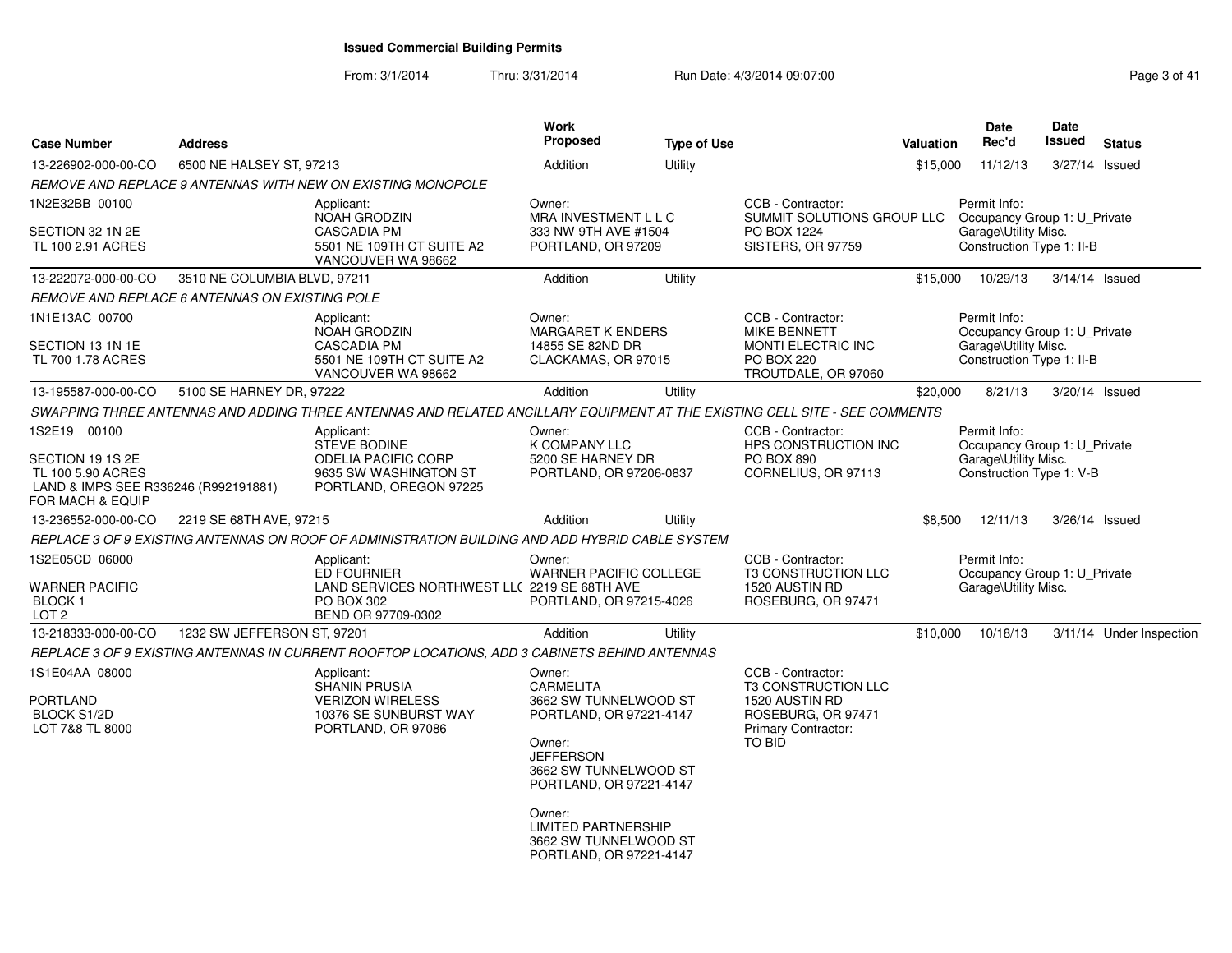| <b>Case Number</b>                                                                             | <b>Address</b>                  |                                                                                                                                                     | <b>Work</b><br><b>Proposed</b>                                                                                 | <b>Type of Use</b>                                             |                                                                                                                                                  | <b>Valuation</b> | Date<br>Rec'd                                                             | Date<br><b>Issued</b> | <b>Status</b>                                              |
|------------------------------------------------------------------------------------------------|---------------------------------|-----------------------------------------------------------------------------------------------------------------------------------------------------|----------------------------------------------------------------------------------------------------------------|----------------------------------------------------------------|--------------------------------------------------------------------------------------------------------------------------------------------------|------------------|---------------------------------------------------------------------------|-----------------------|------------------------------------------------------------|
| 14-101796-000-00-CO                                                                            | 1130 NE 28TH AVE, 97232         |                                                                                                                                                     | Addition                                                                                                       | Utility                                                        |                                                                                                                                                  | \$10,000         | 1/7/14                                                                    | 3/20/14 Issued        |                                                            |
|                                                                                                |                                 | REMOVAL AND REPLACEMENT OF THREE PANEL ANTENNAS ON AN EXISTING WATER TANK ON ROOFTOP                                                                |                                                                                                                |                                                                |                                                                                                                                                  |                  |                                                                           |                       |                                                            |
| 1N1E36B 00200                                                                                  |                                 | Applicant:<br><b>GEORGE PIERCE</b>                                                                                                                  | Owner:<br><b>WESTON INVESTMENT CO LLC</b>                                                                      |                                                                | CCB - Contractor:<br>WESTOWER COMMUNICATIONS                                                                                                     |                  | Permit Info:<br>Construction Type 1: II-B                                 |                       |                                                            |
| SECTION 36 1N 1E<br>TL 200 5.45 ACRES<br>LAND & IMPS SEE R316835 (R941360021)<br>FOR CELL SITE |                                 | RYKA CONSULTING<br>918 S HORTON ST, SUITE 1002<br>SEATTLE, WA 98134                                                                                 | 2154 NE BROADWAY RM 200<br>PORTLAND, OR 97232-1590                                                             |                                                                | <b>INC</b><br>19500 SW CIPOLE ROAD<br>TUALATIN, OR 97062                                                                                         |                  |                                                                           |                       |                                                            |
| 13-223629-000-00-CO                                                                            | 545 NE 47TH AVE, 97213          |                                                                                                                                                     | Addition                                                                                                       | Utility                                                        |                                                                                                                                                  | \$15,000         | 11/1/13                                                                   | 3/27/14 Final         |                                                            |
|                                                                                                |                                 | REMOVE 7 ANTENNAS REPLCE WITH 7 NEW ANTENNASON EXISTING ROOFTOP FACILITY                                                                            |                                                                                                                |                                                                |                                                                                                                                                  |                  |                                                                           |                       |                                                            |
| 1N2E31BC 06300<br>MAPLE HILL PL<br><b>BLOCK1</b><br>LOT 1-5<br>NLY 19' OF LOT 9&10             |                                 | Applicant:<br><b>NOAH GRODZIN</b><br><b>CASCADIA PM</b><br>5501 NE 109TH CT SUITE A2<br>VANCOUVER WA 98662                                          | Owner:<br>PROVIDENCE HEALTH<br>PORTLAND, OR 97213-1545<br>Owner:<br>SERVICES-OREGON<br>PORTLAND, OR 97213-1545 | 4400 NE HALSEY ST BLDG 2 #190<br>4400 NE HALSEY ST BLDG 2 #190 | CCB - Contractor:<br>TOOL TECH LLC<br>PO BOX 40817<br><b>EUGENE, OR 97404</b><br><b>Primary Contractor:</b><br>TO BID                            |                  |                                                                           |                       |                                                            |
| 13-217599-000-00-CO                                                                            | 8303 NE KILLINGSWORTH ST, 97220 |                                                                                                                                                     | Addition                                                                                                       | Utility                                                        |                                                                                                                                                  | \$20,000         | 10/16/13                                                                  | 3/11/14 Final         |                                                            |
|                                                                                                |                                 | REMOVAL OF SIX EXISTING ANTENNAS AND REPLACEMENT WITH SIX NEW ANTENNAS; ADDITION OF THREE NEW RRUS MOUNTED BEHIND ANTENNAS AND ONE SURGE SUPPRESSOR |                                                                                                                |                                                                |                                                                                                                                                  |                  |                                                                           |                       |                                                            |
| 1N2E16CC 00900                                                                                 |                                 | Applicant:<br><b>REID STEWART</b>                                                                                                                   | Owner:<br><b>BLAUER BUILDING K LLC</b>                                                                         |                                                                | CCB - Contractor:<br>T3 CONSTRUCTION LLC                                                                                                         |                  | Permit Info:<br>Occupancy Group 1: U_Private                              |                       |                                                            |
| SECTION 16 1N 2E<br>TL 900 3.50 ACRES                                                          |                                 | LEXCOM DEVELOPMENT<br>(VERIZON WIRELESS)<br>4015 SW BATTAGLIA AVE<br>GRESHAM OR 97080                                                               | 7275 SW CHAPEL CT<br>PORTLAND, OR 97223-4504                                                                   |                                                                | 1520 AUSTIN RD<br>ROSEBURG, OR 97471<br>Primary Contractor:<br>TO BID                                                                            |                  | Garage\Utility Misc.<br>Construction Type 1: V-B                          |                       |                                                            |
| 13-206437-000-00-CO                                                                            | 5204 SE MALDEN ST, 97206        |                                                                                                                                                     | Addition                                                                                                       | Utility                                                        |                                                                                                                                                  | \$9,500          | 9/18/13                                                                   | 3/20/14 Issued        |                                                            |
|                                                                                                |                                 | REPLACE 6 OF 12 EXISTING ANTENNAS AND ADD A HYBRID CABLE SYSTEM                                                                                     |                                                                                                                |                                                                |                                                                                                                                                  |                  |                                                                           |                       |                                                            |
| 1S2E19DB 15500                                                                                 |                                 | Applicant:<br><b>ED FOURNIER</b><br>LAND SERVICES NORTHWEST LL( 19577 MORRIE DR<br>PO BOX 302<br>BEND OR 97709-0302                                 | Owner:<br><b>GERALDEAN H RHYNE</b><br>OREGON CITY, OR 97045                                                    |                                                                | CCB - Contractor:<br><b>TEATHER BAILEY</b><br>LEGACY WIRELESS SERVICES INC Garage\Utility Misc.<br>15580 SE FOR MOR COURT<br>CLACKAMAS, OR 97015 |                  | Permit Info:<br>Occupancy Group 1: U Private<br>Construction Type 1: II-B |                       |                                                            |
| Total # of CO Addition permits issued: 20                                                      |                                 |                                                                                                                                                     |                                                                                                                |                                                                |                                                                                                                                                  |                  |                                                                           |                       | Total valuation of CO Addition permits issued: \$7,043,245 |
| 14-114329-000-00-CO<br><b>FIRE ESCAPE TESTING FOR CERTIFICATION</b>                            | 333 NW 6TH AVE, 97209           |                                                                                                                                                     | Alteration                                                                                                     |                                                                | Apartments/Condos (3 or more units)                                                                                                              | \$2,000          | 2/6/14                                                                    | $3/7/14$ Issued       |                                                            |
| 1N1E34CA 02300                                                                                 |                                 | Applicant:<br>ED NUKALA<br><b>IPM</b><br>721 SW OAK ST<br>PORTLAND, OR 97205                                                                        | Owner:<br><b>WESTWIND BUILDING LLC</b><br>21035 NE SUNNYCREST RD<br>NEWBERG, OR 97132                          |                                                                | CCB - Contractor:<br><b>INCOME PROPERTY</b><br><b>MANAGEMENT CO</b><br>721 SW OAK ST #100<br>PORTLAND, OR 97205                                  |                  |                                                                           |                       |                                                            |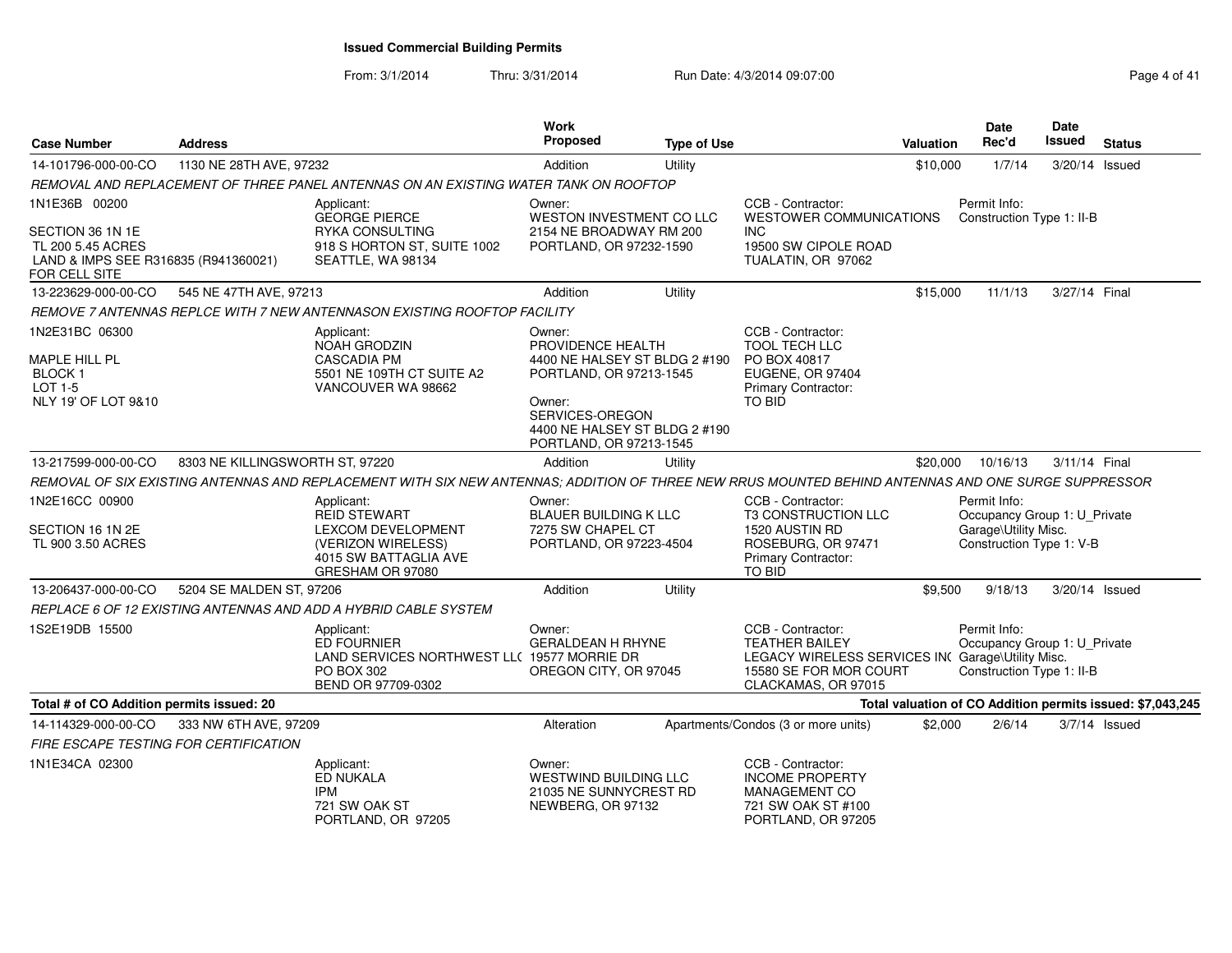| <b>Case Number</b>                                            | <b>Address</b>                                                                                                                                                 | Work<br><b>Proposed</b>                                                       | <b>Type of Use</b> |                                                                                                                                 | <b>Valuation</b> | <b>Date</b><br>Rec'd                                     | <b>Date</b><br><b>Issued</b> | <b>Status</b>                      |
|---------------------------------------------------------------|----------------------------------------------------------------------------------------------------------------------------------------------------------------|-------------------------------------------------------------------------------|--------------------|---------------------------------------------------------------------------------------------------------------------------------|------------------|----------------------------------------------------------|------------------------------|------------------------------------|
| 14-131437-000-00-CO                                           | 2251 NW HOYT ST, 97210                                                                                                                                         | Alteration                                                                    |                    | Apartments/Condos (3 or more units)                                                                                             | \$1,000          | 3/26/14                                                  | 3/26/14 Issued               |                                    |
|                                                               | REPAIR EXTERIOR STAIRS AT WEST SIDE OF HOUSE, REPLACE ALL TREADS AND STRINGERS. DRYROT REPAIR TRIM AT FRONT OF HOUSE / REPLACE EXISTING WINDOW IN SAME OPENING |                                                                               |                    |                                                                                                                                 |                  |                                                          |                              |                                    |
| 1N1E33BD 16500<br>KINGS 2ND ADD<br>BLOCK 12<br>W 1/2 OF LOT 9 | Applicant:<br><b>DIRECT FINISH LLC</b><br>5306 NE MINNEHAHA ST<br>VANCOUVER, WA 98661                                                                          | Owner:<br><b>TAKWABA LLC</b><br>140A N VERMONT AVE<br>GLENDORA, CA 91741-5319 |                    | CCB - Contractor:<br><b>DIRECT FINISH LLC</b><br>5306 NE MINNEHAHA ST<br>VANCOUVER, WA 98661                                    |                  | Permit Info:<br>Multi-family<br>Construction Type 1: V-B |                              | Occupancy Group 1: R-2 Residential |
| 14-126593-000-00-CO                                           | 5845 SW BEAVERTON HILLSDALE HWY, 97221                                                                                                                         | Alteration                                                                    |                    | Apartments/Condos (3 or more units)                                                                                             | \$20,000         | 3/13/14                                                  |                              | 3/13/14 Issued                     |
|                                                               | REPLACE SIDING ON EXISTING APT BUILDINGS 4 0F 4                                                                                                                |                                                                               |                    |                                                                                                                                 |                  |                                                          |                              |                                    |
| 1S1E18BA 07500<br><b>WETMORES SUB TR</b><br>LOT 3 TL 7500     | Applicant:<br><b>CREATIVE CONTRACTING</b><br>13607 BARCLAY HILLS DR<br>OREGON CITY, OR 97045                                                                   | Owner:<br>ANDREWS MANAGEMENT LTD<br>5845 JEAN RD<br>LAKE OSWEGO, OR 97035     |                    | CCB - Contractor:<br><b>CREATIVE CONTRACTING</b><br>13607 BARCLAY HILLS DR<br>OREGON CITY, OR 97045                             |                  | Permit Info:<br>Multi-family<br>Construction Type 1: V-B |                              | Occupancy Group 1: R-2_Residential |
| 14-126591-000-00-CO                                           | 5839 SW BEAVERTON HILLSDALE HWY, 97221                                                                                                                         | Alteration                                                                    |                    | Apartments/Condos (3 or more units)                                                                                             | \$20,000         | 3/13/14                                                  |                              | 3/13/14 Issued                     |
|                                                               | REPLACE SIDING ON EXISTING APT BUILDINGS 3 0F 4                                                                                                                |                                                                               |                    |                                                                                                                                 |                  |                                                          |                              |                                    |
| 1S1E18BA 07800                                                | Applicant:<br>CREATIVE CONTRACTING<br>13607 BARCLAY HILLS DR<br>OREGON CITY, OR 97045                                                                          | Owner:<br><b>MARION BLACKBURN</b><br><b>HWY</b><br>PORTLAND, OR 97221         |                    | CCB - Contractor:<br><b>CREATIVE CONTRACTING</b><br>5803 SW BEAVERTON HILLSDALE 13607 BARCLAY HILLS DR<br>OREGON CITY, OR 97045 |                  | Permit Info:<br>Multi-family<br>Construction Type 1: V-B |                              | Occupancy Group 1: R-2 Residential |
| 14-126589-000-00-CO                                           | 5823 SW BEAVERTON HILLSDALE HWY, 97221                                                                                                                         | Alteration                                                                    |                    | Apartments/Condos (3 or more units)                                                                                             | \$32,000         | 3/13/14                                                  | 3/13/14 Final                |                                    |
|                                                               | REPLACE SIDING ON EXISTING APT BUILDINGS 2 0F 4                                                                                                                |                                                                               |                    |                                                                                                                                 |                  |                                                          |                              |                                    |
| 1S1E18BA 07800                                                | Applicant:<br>CREATIVE CONTRACTING<br>13607 BARCLAY HILLS DR<br>OREGON CITY, OR 97045                                                                          | Owner:<br><b>MARION BLACKBURN</b><br><b>HWY</b><br>PORTLAND, OR 97221         |                    | CCB - Contractor:<br><b>CREATIVE CONTRACTING</b><br>5803 SW BEAVERTON HILLSDALE 13607 BARCLAY HILLS DR<br>OREGON CITY, OR 97045 |                  | Permit Info:<br>Multi-family<br>Construction Type 1: V-B |                              | Occupancy Group 1: R-2_Residential |
| 14-126586-000-00-CO                                           | 5817 SW BEAVERTON HILLSDALE HWY, 97221                                                                                                                         | Alteration                                                                    |                    | Apartments/Condos (3 or more units)                                                                                             | \$28,000         | 3/13/14                                                  | 3/13/14 Final                |                                    |
|                                                               | REPLACE SIDING ON EXISTING APT BUILDINGS 1 0F 4                                                                                                                |                                                                               |                    |                                                                                                                                 |                  |                                                          |                              |                                    |
| 1S1E18BA 07500                                                | Applicant:<br><b>CREATIVE CONTRACTING</b><br>13607 BARCLAY HILLS DR<br>OREGON CITY, OR 97045                                                                   | Owner:<br>ANDREWS MANAGEMENT LTD<br>5845 JEAN RD<br>LAKE OSWEGO, OR 97035     |                    | CCB - Contractor:<br><b>CREATIVE CONTRACTING</b><br>13607 BARCLAY HILLS DR<br>OREGON CITY, OR 97045                             |                  | Permit Info:<br>Multi-family<br>Construction Type 1: V-B |                              | Occupancy Group 1: R-2_Residential |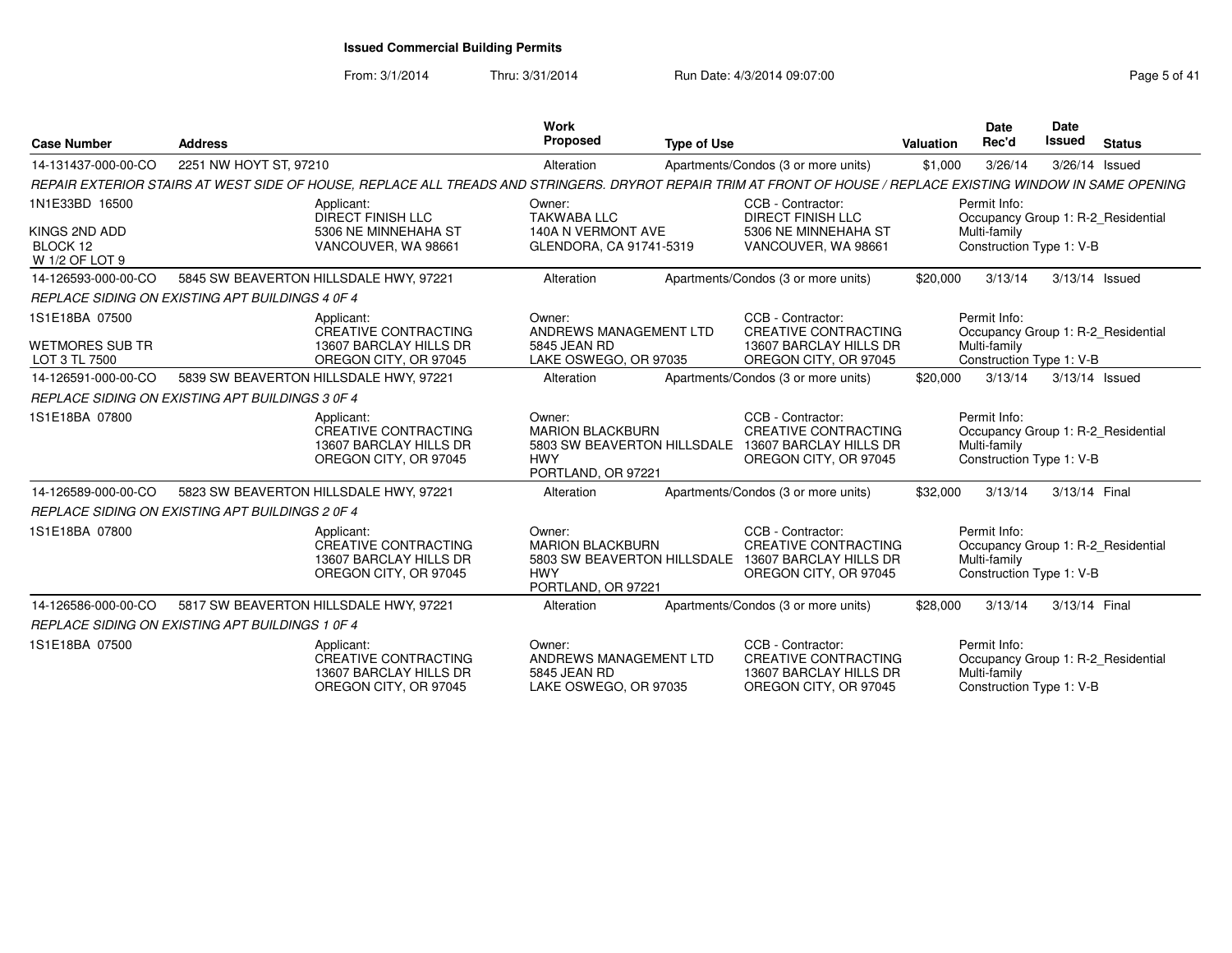| <b>Case Number</b>                                                | <b>Address</b>                                                                                                                                                  | Work<br><b>Proposed</b>                                                                                                                                                   | <b>Type of Use</b>                                                                                                                                       | <b>Valuation</b> | <b>Date</b><br>Rec'd                                                                           | Date<br>Issued | <b>Status</b>           |
|-------------------------------------------------------------------|-----------------------------------------------------------------------------------------------------------------------------------------------------------------|---------------------------------------------------------------------------------------------------------------------------------------------------------------------------|----------------------------------------------------------------------------------------------------------------------------------------------------------|------------------|------------------------------------------------------------------------------------------------|----------------|-------------------------|
| 14-123396-000-00-CO                                               | 3030 SE WAVERLEIGH BLVD, 97202                                                                                                                                  | Alteration                                                                                                                                                                | Apartments/Condos (3 or more units)                                                                                                                      | \$10,000         | 3/5/14                                                                                         |                | 3/5/14 Under Inspection |
|                                                                   | ROOF REPAIR FROM FIRE DAMAGE: 16 NEW TRUSSES                                                                                                                    |                                                                                                                                                                           |                                                                                                                                                          |                  |                                                                                                |                |                         |
| 1S1E12BD 18900                                                    | Applicant:<br><b>GREG LARSON</b><br>GREG LARSON CONSTRUCTION<br><b>INC</b><br>21930 SW SCHOLLS-SHERWOOD<br>RD.<br>SHERWOOD, OR 97140                            | Owner:<br><b>R &amp; R APARTMENTS INVESTORS</b><br>2078 NW EVERETT ST<br>PORTLAND, OR 97209-1000<br>Owner:<br><b>LLC</b><br>2078 NW EVERETT ST<br>PORTLAND, OR 97209-1000 | CCB - Contractor:<br><b>GREG LARSON</b><br><b>GREG LARSON CONSTRUCTION</b><br><b>INC</b><br>21930 SW SCHOLLS-SHERWOOD<br><b>RD</b><br>SHERWOOD, OR 97140 |                  | Permit Info:<br>Occupancy Group 1: R-2_Residential<br>Multi-family<br>Construction Type 1: V-B |                |                         |
|                                                                   |                                                                                                                                                                 | Owner:<br>NW PROPERTIES PORTLAND LLC<br>2078 NW EVERETT ST<br>PORTLAND, OR 97209-1000                                                                                     |                                                                                                                                                          |                  |                                                                                                |                |                         |
| 14-118675-000-00-CO                                               | 1600 N COLFAX ST, 97217                                                                                                                                         | Alteration                                                                                                                                                                | Apartments/Condos (3 or more units)                                                                                                                      | \$9,500          | 2/26/14                                                                                        | 3/17/14 Issued |                         |
|                                                                   | ADD PARTITION WALLS IN BASEMENT TO CREATE STORAGE SPACES. MAIN WORK DONE IN PERMIT 13-225749. INTERIOR WORK ONLY ADDING STORAGE UNITS TO EXISTING BASEMENTS FOI |                                                                                                                                                                           |                                                                                                                                                          |                  |                                                                                                |                |                         |
| 1N1E16DA 13200                                                    | Applicant:                                                                                                                                                      | Owner:                                                                                                                                                                    |                                                                                                                                                          |                  | Permit Info:                                                                                   |                |                         |
| <b>GRANVILLE</b><br>BLOCK 10<br>LOT 5-9                           | <b>JIM MORELAND</b><br>STAR METRO PROPERTIES<br>2525 NE GLISAN ST, STE 100<br>PORTLAND, OR 97232                                                                | 1600 LLC<br>2525 NE GLISAN ST<br>PORTLAND, OR 97232                                                                                                                       |                                                                                                                                                          |                  | Occupancy Group 1: S-1_Storage -<br>Moderate Hazard, Warehouse<br>Construction Type 1: V-B     |                |                         |
| 14-121523-000-00-CO                                               | 412 SW 4TH AVE, 97204                                                                                                                                           | Alteration                                                                                                                                                                | Apartments/Condos (3 or more units)                                                                                                                      | \$4.900          | 3/5/14                                                                                         |                | $3/5/14$ Issued         |
|                                                                   | REPLACE WINDOWS TO LIGHT WELL IN APARTMENT 413 LIKE FOR LIKE SIZE, LOW E, DBL PANE. REPLACE ONE SKYLIGHT ON EXISTING CURB ABOVE UNCONDITIONED SPACE             |                                                                                                                                                                           |                                                                                                                                                          |                  |                                                                                                |                |                         |
| 1N1E34CD 07500<br><b>PORTLAND</b><br>BLOCK 47<br>LOT <sub>7</sub> | Applicant:<br><b>RUFUS AYLWIN</b><br><b>Aylwin Construction</b><br>7140 SW 78TH AVE<br>PORTLAND, OR 97223                                                       | Owner:<br>VHRCOLLC<br>PO BOX 66362<br>PORTLAND, OR 97290-6362<br>Owner:<br><b>VERN VAN HORN</b><br>PO BOX 66362<br>PORTLAND, OR 97290-6362                                | CCB - Contractor:<br><b>RUFUS AYLWIN</b><br><b>Aylwin Construction</b><br>7140 SW 78TH AVE<br>PORTLAND, OR 97223                                         |                  | Permit Info:<br>Occupancy Group 1: R-2 Residential<br>Multi-family                             |                |                         |
| 14-120708-000-00-CO                                               | 349 SE 31ST AVE, 97214                                                                                                                                          | Alteration                                                                                                                                                                | Apartments/Condos (3 or more units)                                                                                                                      | \$11,215         | 3/18/14                                                                                        | 3/18/14 Final  |                         |
|                                                                   | REPAIR EXISTING FOUNDATION SE FRONT CORNER                                                                                                                      |                                                                                                                                                                           |                                                                                                                                                          |                  |                                                                                                |                |                         |
| 1N1E36CD 06000                                                    | Applicant:<br>RAMJACK OF OREGON                                                                                                                                 | Owner:<br><b>MARK GOLDBY</b>                                                                                                                                              | CCB - Contractor:<br>RAMJACK OF OREGON                                                                                                                   |                  | Permit Info:<br>Occupancy Group 1: R-2_Residential                                             |                |                         |
| <b>SCHMEERS ADD</b><br>BLOCK 4<br>LOT <sub>5</sub>                | PO BOX 11701<br>EUGENE, OR 97440                                                                                                                                | 2326 NW IRVING ST<br>PORTLAND, OR 97210-3225                                                                                                                              | PO BOX 11701<br>EUGENE, OR 97440                                                                                                                         |                  | Multi-family<br>Construction Type 1: V-B                                                       |                |                         |
|                                                                   |                                                                                                                                                                 | Owner:<br>SONIA H BELLINI<br>2326 NW IRVING ST<br>PORTLAND, OR 97210-3225                                                                                                 |                                                                                                                                                          |                  |                                                                                                |                |                         |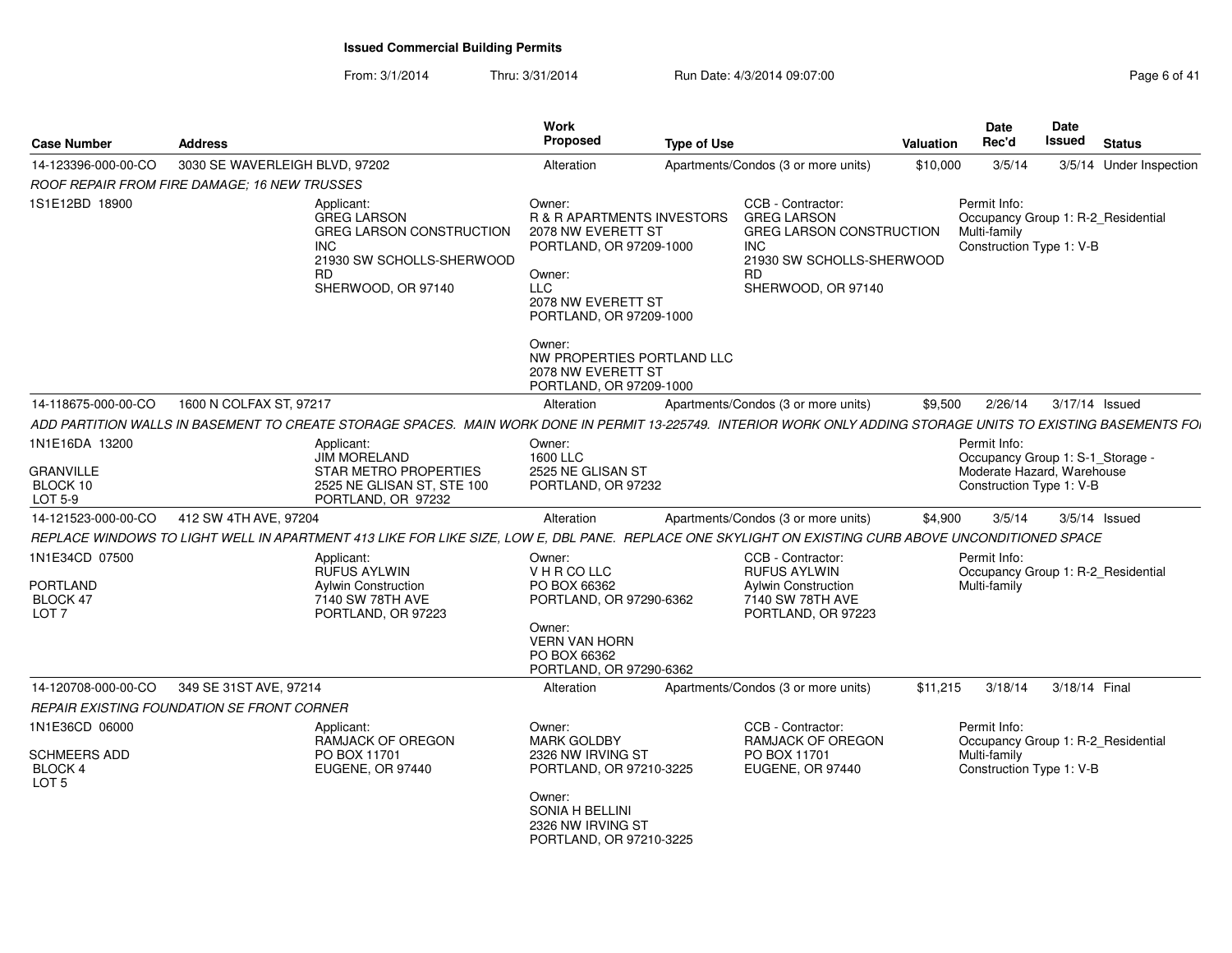| <b>Case Number</b>                           | <b>Address</b>                 |                                                                                                                                             | <b>Work</b><br><b>Proposed</b>                                                 | <b>Type of Use</b> |                                                                                                      | Valuation | Date<br>Rec'd                                                                                  | Date<br><b>Issued</b> | <b>Status</b>   |
|----------------------------------------------|--------------------------------|---------------------------------------------------------------------------------------------------------------------------------------------|--------------------------------------------------------------------------------|--------------------|------------------------------------------------------------------------------------------------------|-----------|------------------------------------------------------------------------------------------------|-----------------------|-----------------|
| 14-121849-000-00-CO                          | 152 SE SPOKANE ST, 97202       |                                                                                                                                             | Alteration                                                                     |                    | Apartments/Condos (3 or more units)                                                                  | \$75,000  | 3/6/14                                                                                         |                       | $3/7/14$ Issued |
|                                              |                                | INSTALL WATERPROOFING FOR UNITS 2-5 AND INSTALL A FRENCH DRAIN /*** REFUND REQUEST ROUTED TO KPERKINS 3/24/2014 ***/                        |                                                                                |                    |                                                                                                      |           |                                                                                                |                       |                 |
| 1S1E22DD 00600                               |                                | Applicant:<br>DANNY HAYWARD<br><b>SUMMIT RECONSTRUCTION</b><br>818 SW 3RD AVE #1145<br>PORTLAND OREGON 97204                                |                                                                                |                    | CCB - Contractor:<br><b>SUMMIT RWP INC</b><br>818 SW 3RD AVE #145<br>PORTLAND, OR 97204              |           | Permit Info:<br>Occupancy Group 1: R-2_Residential<br>Multi-family<br>Construction Type 1: V-A |                       |                 |
| 14-121845-000-00-CO                          | 152 SE SPOKANE ST, 97202       |                                                                                                                                             | Alteration                                                                     |                    | Apartments/Condos (3 or more units)                                                                  | \$75,000  | 3/6/14                                                                                         |                       | $3/7/14$ Issued |
|                                              |                                | INSTALL WATERPROOFING FOR UNITS 2-5 AND INSTALL A FRENCH DRAIN                                                                              |                                                                                |                    |                                                                                                      |           |                                                                                                |                       |                 |
| 1S1E22DD 00600                               |                                | Applicant:<br>DANNY HAYWARD<br>SUMMIT RECONSTRUCTION<br>818 SW 3RD AVE #1145<br>PORTLAND OREGON 97204                                       |                                                                                |                    | CCB - Contractor:<br><b>SUMMIT RWP INC</b><br>818 SW 3RD AVE #145<br>PORTLAND, OR 97204              |           | Permit Info:<br>Occupancy Group 1: R-2_Residential<br>Multi-family<br>Construction Type 1: V-A |                       |                 |
| 14-128769-000-00-CO                          | 8778 N COLUMBIA BLVD, 97203    |                                                                                                                                             | Alteration                                                                     |                    | Apartments/Condos (3 or more units)                                                                  | \$3,500   | 3/21/14                                                                                        | 3/21/14 Issued        |                 |
| <b>REPAIR ONE TRUSS DAMAGED BY FIRE</b>      |                                |                                                                                                                                             |                                                                                |                    |                                                                                                      |           |                                                                                                |                       |                 |
| 1N1W01AB 00900<br>SECTION 01 1N 1W           |                                | Applicant:<br>ROBERT HAYDEN<br><b>DELTA STUDIOS ARCH &amp;</b>                                                                              | Owner:<br>TUXEDO PARK L L C<br>115 NE GREENWAY DR                              |                    | CCB - Contractor:<br><b>PAM BROWN</b><br>ROCKY MOUNTAIN                                              |           | Permit Info:<br>Occupancy Group 1: R-2_Residential<br>Multi-family                             |                       |                 |
| TL 900 7.11 ACRES                            |                                | <b>PLANNING</b><br>3344 NE 25TH AVE<br>PORTLAND, OR 97212                                                                                   | GRESHAM, OR 97030                                                              |                    | <b>CATASTROPHE</b><br><b>ENVIRON/BELFOR</b><br>ENVIRONMENTAL<br>587 SHELLEY<br>SPRINGFIELD, OR 97477 |           | Construction Type 1: V-B                                                                       |                       |                 |
| 13-232984-REV-01-CO                          | 255 SW HARRISON ST, 97201      |                                                                                                                                             | Alteration                                                                     |                    | Apartments/Condos (3 or more units)                                                                  |           | \$<br>2/4/14                                                                                   | 3/18/14 Issued        |                 |
|                                              |                                | REVISION - REPIPE OF DOMESTIC WATER SYSTEM IN EXISTING BUILDING                                                                             |                                                                                |                    |                                                                                                      |           |                                                                                                |                       |                 |
| 1S1E03CB 01000                               |                                | Applicant:<br><b>MIKE DOUD</b><br>255 SW HARRISON ST<br>PORTLAND OR 97201                                                                   |                                                                                |                    | CCB - Contractor:<br>MCKINSTRY CO LLC<br>16970 NE MASON ST, SUITE 100<br>PORTLAND OR 97230-7398      |           | Permit Info:<br>Occupancy Group 1: R-2_Residential<br>Multi-family<br>Construction Type 1: I-B |                       |                 |
| 14-118380-REV-01-CO 4119 SE STEELE ST, 97202 |                                |                                                                                                                                             | Alteration                                                                     |                    | Apartments/Condos (3 or more units)                                                                  | \$500     | 3/20/14                                                                                        | 3/20/14 Issued        |                 |
|                                              |                                | REVISION TO REPAIR ROTTED T&G 2X6 FLOOR DECKING AND INTERIOR PARTIITON WALL IN UNITS 4123, 4119. UNIT 4127. REPLACE STUDS IN PARTITION WALL |                                                                                |                    |                                                                                                      |           |                                                                                                |                       |                 |
| 1S2E18BC 06500                               |                                | Applicant:<br><b>JAMIE PRIORIE-STANGEL</b><br>3422 SE FLAT TAIL LN<br>MILWAUKIE, OR 97267                                                   | Owner:<br>BENJAMIN C J STANGEL<br>3422 SE FLAT TAIL LN<br>MILWAUKIE, OR 97267  |                    |                                                                                                      |           | Permit Info:<br>Occupancy Group 1: R-2 Residential<br>Multi-family<br>Construction Type 1: V-B |                       |                 |
|                                              |                                |                                                                                                                                             | Owner:<br>JAMIE PRIORIE-STANGEL<br>3422 SE FLAT TAIL LN<br>MILWAUKIE, OR 97267 |                    |                                                                                                      |           |                                                                                                |                       |                 |
| 14-130520-000-00-CO                          | 2025 NW NORTHRUP ST - Unit 101 |                                                                                                                                             | Alteration                                                                     |                    | Apartments/Condos (3 or more units)                                                                  | \$1,000   | 3/25/14                                                                                        | 3/25/14 Issued        |                 |
|                                              |                                | REMOVE SECTION OF EXISTING WALL AND ADD HEADER, NEW COUNTER AT LOBBY, ADD GRAB BAR IN EXISTING RESTROOM                                     |                                                                                |                    |                                                                                                      |           |                                                                                                |                       |                 |
| 1N1E33BA 90001                               |                                | Applicant:<br><b>STEVEN ROUTON</b>                                                                                                          | Owner:<br>NORTHRUP INVESTORS LLC                                               |                    |                                                                                                      |           | Permit Info:<br>Occupancy Group 1: R-2 Residential                                             |                       |                 |
| CARRIAGE INN CONDOMINIUM<br>LOT 101          |                                | STEVEN ROUTON ARCHITECT/LLC P O BOX 2968<br>PO BOX 1229<br>CLATSKANIE, OREGON 97016                                                         | PORTLAND, OR 97208-2968                                                        |                    |                                                                                                      |           | Multi-family<br>Construction Type 1: V-A                                                       |                       |                 |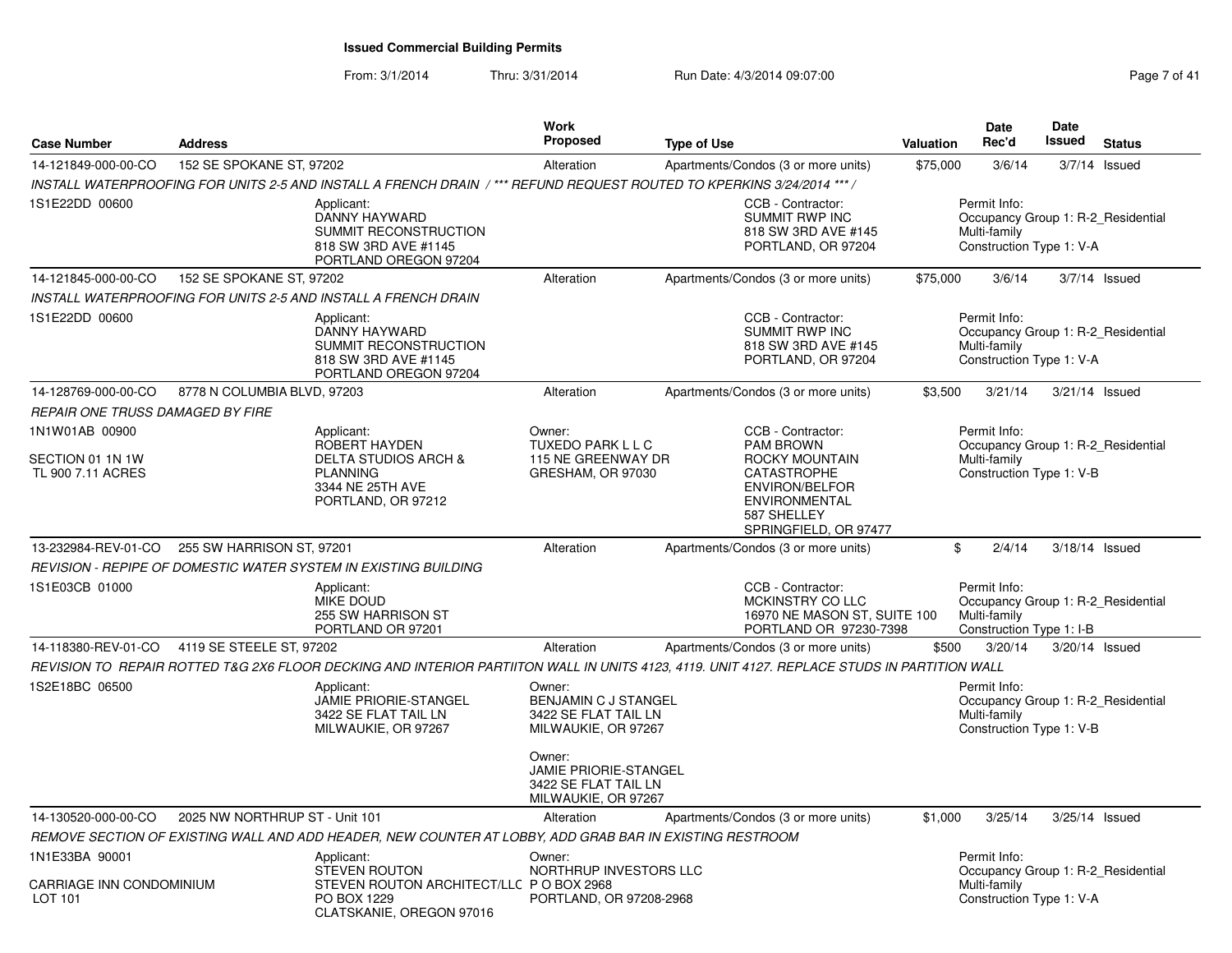From: 3/1/2014

Thru: 3/31/2014 Run Date: 4/3/2014 09:07:00

| <b>Case Number</b>                                 | <b>Address</b>                                                  |                                                                                                                      | Work<br>Proposed                                                         | <b>Type of Use</b> |                                                                                                     | <b>Valuation</b> | <b>Date</b><br>Rec'd                                                                           | <b>Date</b><br>Issued | <b>Status</b>            |
|----------------------------------------------------|-----------------------------------------------------------------|----------------------------------------------------------------------------------------------------------------------|--------------------------------------------------------------------------|--------------------|-----------------------------------------------------------------------------------------------------|------------------|------------------------------------------------------------------------------------------------|-----------------------|--------------------------|
| 14-129669-000-00-CO                                | 8823 N EDISON ST, 97203                                         |                                                                                                                      | Alteration                                                               |                    | Apartments/Condos (3 or more units)                                                                 | \$2,000          | 3/25/14                                                                                        | 3/25/14 Issued        |                          |
|                                                    |                                                                 | REMOVE INTERIOR WALL BETWEEN UNITS 8811 AND 8813 TO CREATE ONE LARGER UNIT WITH ONE LARGE MASTER BEDROOM             |                                                                          |                    |                                                                                                     |                  |                                                                                                |                       |                          |
| 1N1W12BA 10900                                     |                                                                 | Applicant:<br>PETER KIM                                                                                              | Owner:<br><b>CATHEDRAL PARK LLC</b>                                      |                    |                                                                                                     |                  | Permit Info:<br>Occupancy Group 1: R-2 Residential                                             |                       |                          |
| JAMES JOHNS ADD<br>BLOCK 24<br>LOT <sub>1</sub>    |                                                                 | TONI KING AND ASSOCIATES<br>330 SE MLK BLVD, SUITE 350<br>PORTLAND, OR 97214                                         | 8316 N LOMBARD ST PMB 319<br>PORTLAND, OR 97203                          |                    |                                                                                                     |                  | Multi-family<br>Construction Type 1: V-B                                                       |                       |                          |
| 14-132344-000-00-CO                                | 124 NW 22ND PL, 97210                                           |                                                                                                                      | Alteration                                                               |                    | Apartments/Condos (3 or more units)                                                                 | \$5,500          | 3/28/14                                                                                        |                       | 3/28/14 Under Inspection |
|                                                    |                                                                 | BATHROOM UPDATE; REPLACING 20 STUDS IN COMMON WALL BETWEEN UNIT 1 AND UNIT 2. REFRAME LOWERED CEILING OVER BATHROOM. |                                                                          |                    |                                                                                                     |                  |                                                                                                |                       |                          |
| 1N1E33CA 04400                                     |                                                                 | Applicant:<br>DON YOUNG & ASSOCIATES INC                                                                             | Owner:<br>PRAEDIAL II LLC                                                |                    | CCB - Contractor:<br>DON YOUNG & ASSOCIATES INC                                                     |                  | Permit Info:<br>Occupancy Group 1: R-2 Residential                                             |                       |                          |
| STRONGS ADD<br>BLOCK 1<br>LOT <sub>4</sub>         |                                                                 | PO BOX 10857<br>PORTLAND, OR 97296-0857                                                                              | 2438 NW JOHNSON ST<br>PORTLAND, OR 97210-3234                            |                    | PO BOX 10857<br>PORTLAND, OR 97296-0857                                                             |                  | Multi-family<br>Construction Type 1: V-B                                                       |                       |                          |
| 14-131869-000-00-CO                                | 4008 SE 174TH AVE                                               |                                                                                                                      | Alteration                                                               |                    | Apartments/Condos (3 or more units)                                                                 | \$1.400          | 3/27/14                                                                                        | 3/27/14 Issued        |                          |
|                                                    | REPLACE SIDING ON BUMP OUTS OF BUILDING UNIT 4016               |                                                                                                                      |                                                                          |                    |                                                                                                     |                  |                                                                                                |                       |                          |
| 1S3E07DC 00700                                     |                                                                 | Applicant:<br>CREATIVE CONTRACTING<br>13607 BARCLAY HILLS DR<br>OREGON CITY, OR 97045                                | Owner:<br>ANDREWS FOOTHILLS LLC<br>5845 JEAN RD<br>LAKE OSWEGO, OR 97035 |                    | CCB - Contractor:<br><b>CREATIVE CONTRACTING</b><br>13607 BARCLAY HILLS DR<br>OREGON CITY, OR 97045 |                  | Permit Info:<br>Occupancy Group 1: R-2_Residential<br>Multi-family<br>Construction Type 1: V-B |                       |                          |
| 14-131874-000-00-CO                                | 4008 SE 174TH AVE                                               |                                                                                                                      | Alteration                                                               |                    | Apartments/Condos (3 or more units)                                                                 | \$1,400          | 3/27/14                                                                                        | 3/27/14 Issued        |                          |
|                                                    | REPLACE SIDING ON BUMP OUTS OF BUILDING UNIT 4140               |                                                                                                                      |                                                                          |                    |                                                                                                     |                  |                                                                                                |                       |                          |
| 1S3E07DC 00700                                     |                                                                 | Applicant:<br>CREATIVE CONTRACTING<br>13607 BARCLAY HILLS DR<br>OREGON CITY, OR 97045                                | Owner:<br>ANDREWS FOOTHILLS LLC<br>5845 JEAN RD<br>LAKE OSWEGO, OR 97035 |                    | CCB - Contractor:<br>CREATIVE CONTRACTING<br>13607 BARCLAY HILLS DR<br>OREGON CITY, OR 97045        |                  | Permit Info:<br>Occupancy Group 1: R-2_Residential<br>Multi-family<br>Construction Type 1: V-B |                       |                          |
| 14-110728-000-00-CO                                | 5415 N WARREN ST, 97203                                         |                                                                                                                      | Alteration                                                               |                    | Apartments/Condos (3 or more units)                                                                 | \$180,000        | 1/28/14                                                                                        |                       | 3/17/14 Under Inspection |
|                                                    |                                                                 | CHANGE OF OCCUPANCY-CONVERT PORTION OF EXISTING PARKING GARAGE TO OFFICES FOR CAMPUS PUBLIC SAFETY.                  |                                                                          |                    |                                                                                                     |                  |                                                                                                |                       |                          |
| 1N1E18AB 02500<br><b>PORTSMOUTH</b>                |                                                                 | Applicant:<br><b>ISAAC HARRIS</b><br>SODERSTROM ARCHITECTURE                                                         | Owner:<br>UNIVERSITY OF PORTLAND<br>5000 N WILLAMETTE BLVD               |                    | CCB - Contractor:<br><b>LARRY KENNEBECK</b><br>TODD CONSTRUCTION INC                                |                  | Permit Info:<br>Occupancy Group 1: B_Bank, Off.,<br>Med.Off., Pub.Bldg.                        |                       |                          |
| BLOCK 28<br>LOT 15-21                              |                                                                 | 1200 NW NAITO PKWY SUITE 410<br>PORTLAND OR 97209                                                                    | PORTLAND, OR 97203-5798                                                  |                    | <b>PO BOX 949</b><br>TUALATIN, OR 970620949                                                         |                  | Construction Type 1: V-A                                                                       |                       |                          |
| 14-116085-000-00-CO                                | 1410 SW BROADWAY, 97201                                         |                                                                                                                      | Alteration                                                               |                    | Apartments/Condos (3 or more units)                                                                 | \$2,000          | 2/13/14                                                                                        | 3/10/14 Issued        |                          |
|                                                    | Structural Repair and Testing for Certification of Fire Escapes |                                                                                                                      |                                                                          |                    |                                                                                                     |                  |                                                                                                |                       |                          |
| 1S1E03BC 02300                                     |                                                                 | Applicant:<br><b>ALAN VOLM</b>                                                                                       | Owner:<br><b>HARSCH INVESTMENT</b>                                       |                    | CCB - Contractor:<br><b>ALAN VOLM</b>                                                               |                  | Permit Info:<br>Occupancy Group 1: R-2_Residential                                             |                       |                          |
| <b>PORTLAND</b><br>BLOCK 186<br><b>LOT 7&amp;8</b> |                                                                 | PACIFIC CREST STRUCTURES<br>17750 SW UPPER BOONES<br>FERRY RD 190<br>DURHAM OR 97224                                 | <b>PROPERTIES LLC</b><br>1121 SW SALMON ST #400<br>PORTLAND, OR 97205    |                    | PACIFIC CREST STRUCTURES<br>17750 SW UPPER BOONES<br>FERRY RD 190<br>DURHAM OR 97224                |                  | Multi-family<br>Construction Type 1: III-B                                                     |                       |                          |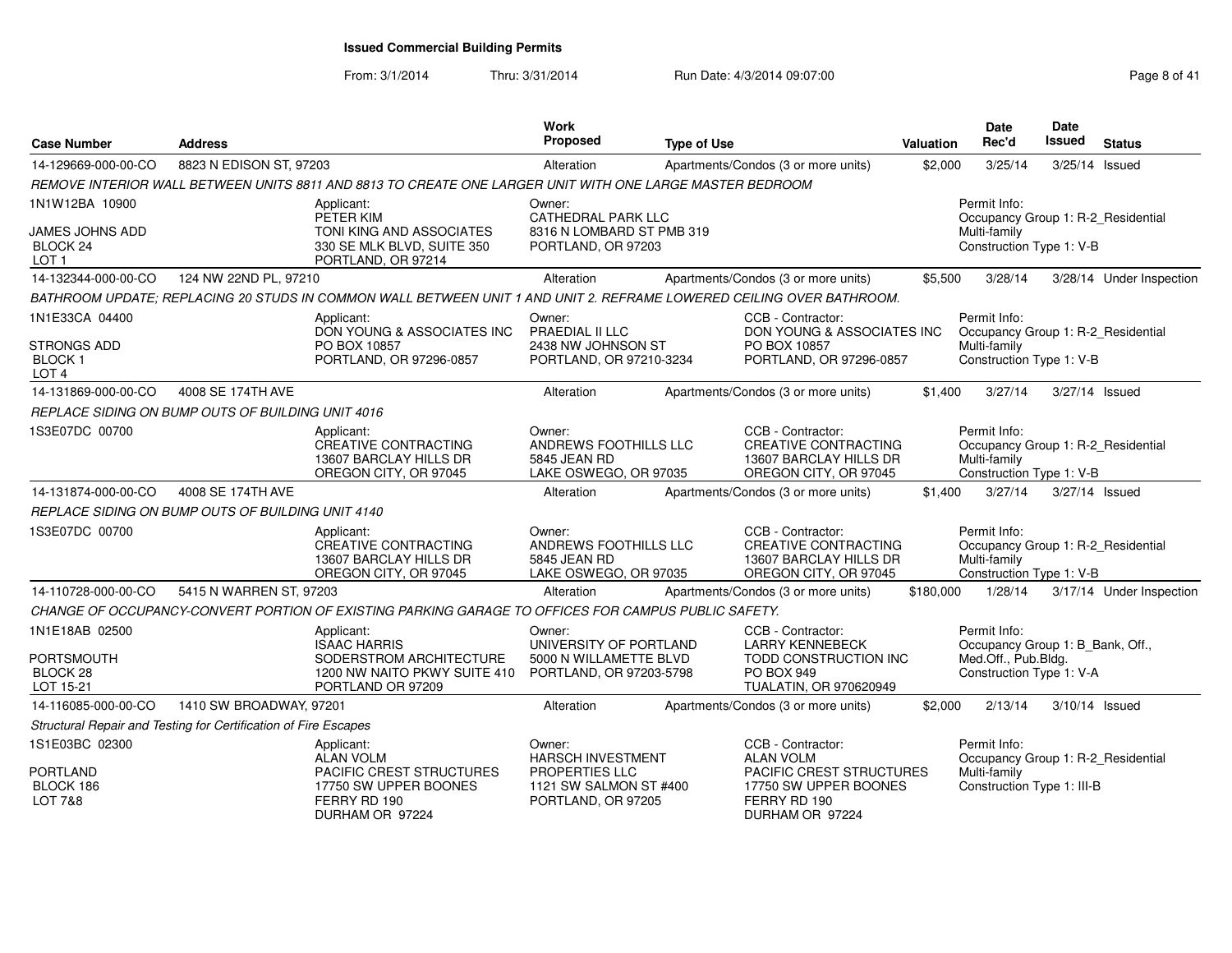#### From: 3/1/2014Thru: 3/31/2014 **Run Date: 4/3/2014 09:07:00 Pag Page 9 of A1**

| Page 9 of 41 |
|--------------|
|--------------|

| <b>Case Number</b>                                                                                                                                              | <b>Address</b>              |                                                                                                                                                   | Work<br><b>Proposed</b>                                                                                                                                              | <b>Type of Use</b> |                                                                                                                                   | Valuation      | Date<br>Rec'd                              | Date<br>Issued | <b>Status</b>                                                                     |
|-----------------------------------------------------------------------------------------------------------------------------------------------------------------|-----------------------------|---------------------------------------------------------------------------------------------------------------------------------------------------|----------------------------------------------------------------------------------------------------------------------------------------------------------------------|--------------------|-----------------------------------------------------------------------------------------------------------------------------------|----------------|--------------------------------------------|----------------|-----------------------------------------------------------------------------------|
| 14-129727-000-00-CO                                                                                                                                             | 740 SE 106TH AVE, 97216     |                                                                                                                                                   | Alteration                                                                                                                                                           | Assembly           |                                                                                                                                   | \$350,000      | 3/27/14                                    | 3/27/14        | Issued                                                                            |
|                                                                                                                                                                 |                             | REMOVE EXISTING METAL ROOF ABOVE GYM AND MULTIPURPOSE ROOM DOWN TO DECKING. INSTALL NEW UNDERLAYMENT, INSULATION AND NEW STANDING SEAM METAL ROOF |                                                                                                                                                                      |                    |                                                                                                                                   |                |                                            |                |                                                                                   |
|                                                                                                                                                                 |                             | Applicant:<br><b>GERRY VERHOEF</b><br>PORTLAND PARKS AND<br><b>RECREATION</b><br>6437 SE DIVISION<br>PORTLAND, OR 97206                           |                                                                                                                                                                      |                    | CCB - Contractor:<br><b>TOM BERGIN</b><br><b>SBS CONSTRUCTION</b><br>PO BOX 25132<br>PORTLAND OR 97298                            |                |                                            |                |                                                                                   |
| 14-120273-000-00-CO                                                                                                                                             | 1914 W BURNSIDE ST          |                                                                                                                                                   | Alteration                                                                                                                                                           | Assembly           |                                                                                                                                   | \$3,000        | 3/6/14                                     |                | 3/6/14 Under Inspection                                                           |
|                                                                                                                                                                 |                             | TI FOR NEW TENANT - RECONFIGURE EXISTING BAR AREA FOR NEW RESTAURANT                                                                              |                                                                                                                                                                      |                    |                                                                                                                                   |                |                                            |                |                                                                                   |
| 1N1E33DC 70264<br><b>CIVIC CONDOMINIUM</b><br>LOT <sub>C3</sub><br><b>COMMERCIAL UNIT</b>                                                                       |                             | Applicant:<br><b>JOHN RELYEA</b><br>11734 SE EVERGREEN HWY<br>VANCOUVER, WA 98661                                                                 | Owner:<br>ASSOCIATION OF UNIT OWNERS<br>1120 NW COUCH ST #600<br>PORTLAND, OR 97209<br>Owner:<br>OF CIVIC CONDOMINIUM<br>1120 NW COUCH ST #600<br>PORTLAND, OR 97209 |                    | CCB - Contractor:<br>ROLLAND WALTERS<br><b>BULLDOG MECHANICAL</b><br>3307 NE 39TH ST<br>VANCOUVER WA 98661                        |                | Permit Info:<br>Construction Type 1: I-A   |                | Occupancy Group 1: A-2 Restaurant                                                 |
|                                                                                                                                                                 |                             |                                                                                                                                                   | Owner:<br><b>CIVIC RETAIL LLC</b><br>1477 NW EVERETT ST<br>PORTLAND, OR 97209-2617                                                                                   |                    |                                                                                                                                   |                |                                            |                |                                                                                   |
| 14-101921-000-00-CO                                                                                                                                             | 206 SW MORRISON ST, 97204   |                                                                                                                                                   | Alteration                                                                                                                                                           | Assembly           |                                                                                                                                   | \$350,000      | 1/7/14                                     |                | 3/24/14 Under Inspection                                                          |
|                                                                                                                                                                 |                             | INTERIOR TENANT REMODEL, BUILD NEW VESTIBULE AT ENTRANCE, NEW WALL COVERING AT BEER TANKS                                                         |                                                                                                                                                                      |                    |                                                                                                                                   |                |                                            |                |                                                                                   |
| 1S1E03BA 04700                                                                                                                                                  |                             | Applicant:<br><b>JIM BRAY</b><br><b>BRAY ARCHITECTURE</b><br>1300-C YELLOW PINE AVE<br>BOULDER, CO 80304                                          | Owner:<br><b>MADRONA MORRISON II LLC</b><br>210 SW MORRISON ST #600<br>PORTLAND, OR 97204                                                                            |                    | CCB - Contractor:<br><b>VENTURE CONSTRUCTION</b><br><b>COMPANY</b><br>PO BOX 4175<br>NORCROSS, GA 30091-4175                      |                | Permit Info:<br>Construction Type 1: III-A |                | Occupancy Group 1: A-2_Restaurant<br>Construction Type 2 (formerly Type 1): III-A |
| 07-118395-REV-01-CO                                                                                                                                             | 424 SW WASHINGTON ST, 97204 |                                                                                                                                                   | Alteration                                                                                                                                                           | Assembly           |                                                                                                                                   | \$850          | 3/21/14                                    | 3/21/14 Issued |                                                                                   |
|                                                                                                                                                                 |                             | REVISION TO ADD NEW DOOR IN EXISITING MUSIC VENUE NEW SECOND EXIT                                                                                 |                                                                                                                                                                      |                    |                                                                                                                                   |                |                                            |                |                                                                                   |
| 1N1E34CD 09400                                                                                                                                                  |                             | Applicant:<br>RAPHAEL GOODBLATT<br>AHHA ARCHITECTURE<br>615 SE ALDER SUITE 203<br>PORTLAND OR 97214                                               | Owner:<br><b>JB EQUITIES IV LLC</b><br>420 SW WASHINGTON ST #301<br>PORTLAND, OR 97204                                                                               |                    | CCB - Contractor:<br><b>JOSHUA CHARLES</b><br>NICE CONSTRUCTION AND<br><b>EXCAVATION LLC</b><br>PO BOX 219<br>GARIBALDI, OR 97118 |                | Permit Info:<br>Occupancy Group 1: B       |                | Construction Type 2 (formerly Type 1): III-B                                      |
| 14-121194-REV-01-CO                                                                                                                                             | 955 N RUSSELL ST, 97227     |                                                                                                                                                   | Alteration                                                                                                                                                           | Assembly           |                                                                                                                                   | $\mathfrak{S}$ | 3/7/14                                     |                | $3/7/14$ Issued                                                                   |
|                                                                                                                                                                 |                             | REVISION-ALTERNATE TO LOWERING BAR COUNTER PER APPEAL 10517                                                                                       |                                                                                                                                                                      |                    |                                                                                                                                   |                |                                            |                |                                                                                   |
| 1N1E27BD 08700<br>PROEBSTELS ADD<br>BLOCK 1<br>LOT 4-10 TL 8700<br><b>ACRES 0.78</b><br>LAND & IMPS; SEE R250515 (R678300132)<br>FOR MACH & EQUIP; NON-HISTORIC |                             | Applicant:<br><b>MARK GARVEY</b><br>MARK GARVEY ARCHITECT<br>809 N RUSSELL ST<br>PORTLAND OR 97227                                                | Owner:<br>SMITHSON & MC KAY L L C<br>929 N RUSSELL ST<br>PORTLAND, OR 97227                                                                                          |                    | CCB - Contractor:<br>POWELL CONSTRUCTION CO A<br><b>WASHINGTON CORP</b><br>PO BOX 97070<br>KIRKLAND, WA 98083-9770                |                | Permit Info:<br>Construction Type 1: V-B   |                | Occupancy Group 1: A-2_Restaurant                                                 |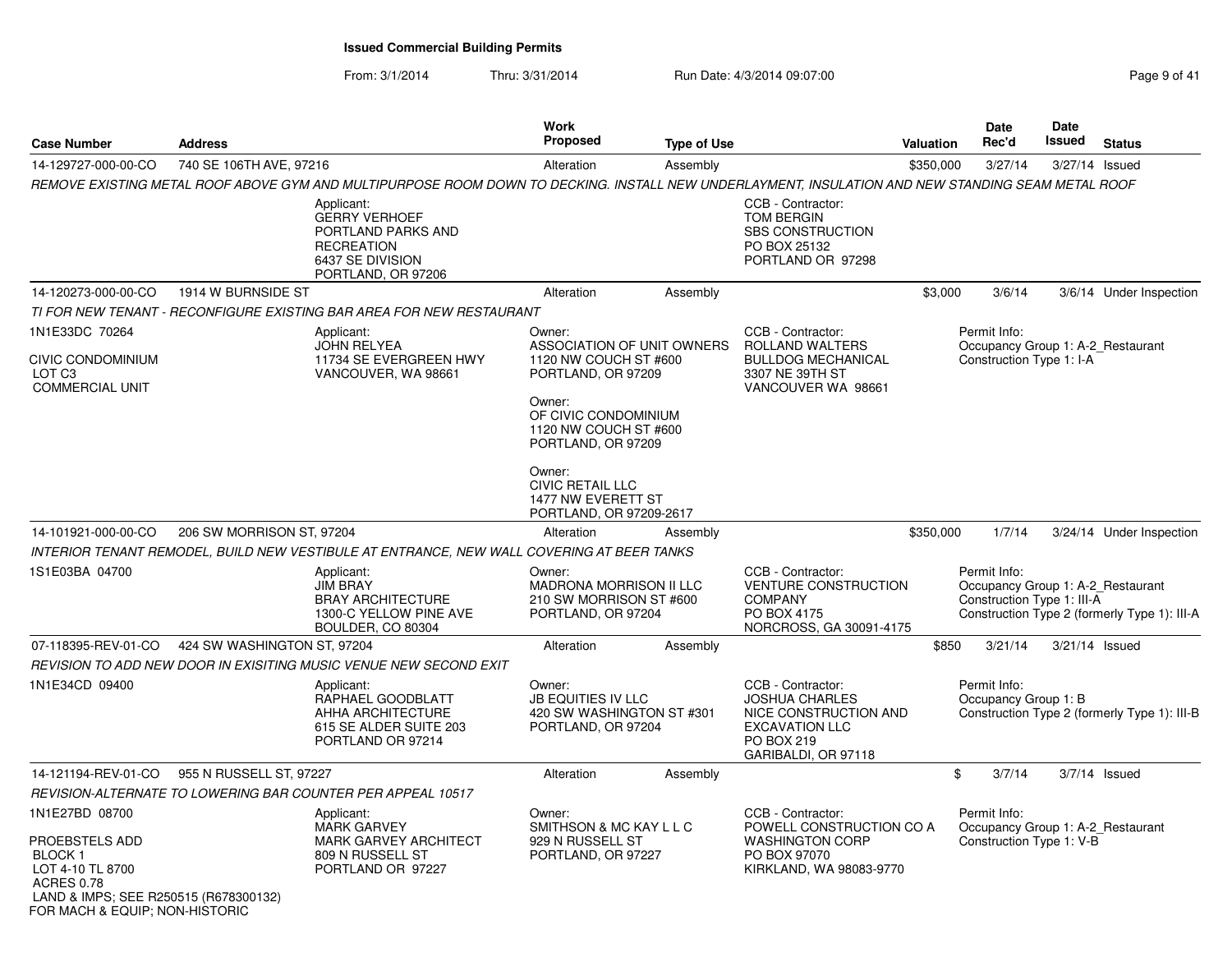| <b>Case Number</b>                 | <b>Address</b>                                          |                                                                                                                                                                                       | Work<br><b>Proposed</b>                                                                                                                                  | <b>Type of Use</b> |                                                                                                                    | <b>Valuation</b> | <b>Date</b><br>Rec'd                     | Date<br>Issued                                                  | <b>Status</b>                       |
|------------------------------------|---------------------------------------------------------|---------------------------------------------------------------------------------------------------------------------------------------------------------------------------------------|----------------------------------------------------------------------------------------------------------------------------------------------------------|--------------------|--------------------------------------------------------------------------------------------------------------------|------------------|------------------------------------------|-----------------------------------------------------------------|-------------------------------------|
| 14-122902-000-00-CO                | 3746 N MISSISSIPPI AVE, 97227                           |                                                                                                                                                                                       | Alteration                                                                                                                                               | Assembly           |                                                                                                                    | \$10,000         | 3/13/14                                  |                                                                 | 3/13/14 Under Inspection            |
|                                    |                                                         | TENANT IMPROVEMENT FOR NEW RESTAURANT TENANT; ADD OUTDOOR SEATING; ADD NEW UNISEX RESTROOM                                                                                            |                                                                                                                                                          |                    |                                                                                                                    |                  |                                          |                                                                 |                                     |
| 1N1E22CD 09700                     |                                                         | Applicant:<br><b>CHRISTOPHER GUTIERREZ</b><br>CRYSTAL PALACE LLC<br>3746 N MISSISSIPPI AVE<br>PORTLAND, OR 97227                                                                      | Owner:<br>BEHRINGER HARVARD TUPELO<br>15601 DALLAS PKWY #600<br>ADDISON, TX 75001-6026<br>Owner:                                                         |                    | CCB - Contractor:<br><b>CORNEL CUREA</b><br><b>FIVE STAR PLUMBING</b><br>6138 SE 136TH AVE<br>PORTLAND, OR 97236   |                  | Permit Info:<br>Construction Type 1: I-A | Occupancy Group 1: A-2_Restaurant                               |                                     |
|                                    |                                                         |                                                                                                                                                                                       | ALLEY REIT LLC<br>15601 DALLAS PKWY #600<br>ADDISON, TX 75001-6026                                                                                       |                    |                                                                                                                    |                  |                                          |                                                                 |                                     |
| 13-200004-000-00-CO                | 160 NE M L KING BLVD - Unit MAIN, 97232                 |                                                                                                                                                                                       | Alteration                                                                                                                                               | Assembly           |                                                                                                                    | \$825,000        | 9/3/13                                   | 3/27/14 Issued                                                  |                                     |
|                                    |                                                         | CHANGE OF OCCUPANCY, (S1 TO M) STOREFRONT RENOVATIONS, SEISMIC UPGRADE, RECONFIGURE EXISTING LAYOUT TO CREATE SMALLER TENANT SPACE; PARKING LOT IMPROVEMENTS                          |                                                                                                                                                          |                    |                                                                                                                    |                  |                                          |                                                                 |                                     |
| 1N1E35CB 03600                     |                                                         | Applicant:<br>Nick Byers<br>Hennebery Eddy Architects<br>921 SW Washington, Ste. 250<br>Portland, OR 97205                                                                            | Owner:<br><b>STARK'S INC</b><br>107 NE GRAND AVE<br>PORTLAND, OR 97232                                                                                   |                    | CCB - Contractor:<br><b>BROCKAMP &amp; JAEGER INC</b><br>15796 S BOARDWALK ST<br>OREGON CITY, OR 970451196         |                  | Permit Info:                             | Occupancy Group 1: A-2_Restaurant<br>Construction Type 1: III-B |                                     |
| 13-210009-000-00-CO                | 1850 SW SKYLINE BLVD, 97221                             |                                                                                                                                                                                       | Alteration                                                                                                                                               | Assembly           |                                                                                                                    | \$79,000         | 10/10/13                                 |                                                                 | 3/7/14 Under Inspection             |
|                                    | FIRST TIME TENANT IMPROVEMENT FOOD MART. (see comments) |                                                                                                                                                                                       |                                                                                                                                                          |                    |                                                                                                                    |                  |                                          |                                                                 |                                     |
| 1S1E06CA 04000<br>SECTION 06 1S 1E |                                                         | Applicant:<br>KYLE RODRIGUES<br>THE ROMMEL ARCHITECTURAL                                                                                                                              | Owner:<br><b>VM PROPERTIES LLC</b><br>55 SHELDON PL                                                                                                      |                    | CCB - Contractor:<br>JUSTIN LEE BALDWIN<br>P.O. BOX 1688                                                           |                  | Permit Info:<br>Station                  |                                                                 | Occupancy Group 1: M_Store, Service |
| TL 4000 0.39 ACRES                 |                                                         | <b>PARTNERSHIP</b><br>1200 NW NAITO PRKWAY STE 550<br>PORTLAND, OR 97209                                                                                                              |                                                                                                                                                          |                    | WASHOE VALLEY, NV 89704-7512 TUALATIN, OR 97062                                                                    |                  |                                          | Construction Type 1: V-B                                        |                                     |
| 13-212623-REV-02-CO                | 1966 SW 5TH AVE, 97201                                  |                                                                                                                                                                                       | Alteration                                                                                                                                               | <b>Business</b>    |                                                                                                                    | \$2,000          | 3/26/14                                  | 3/26/14 Issued                                                  |                                     |
|                                    |                                                         | VALUE ADDED REVISION TO ALTER STOREFRONT TO CHANGE FINISH MATERIALS, DOOR STYLE - Approved/substantial conformance with LU 09-154491 DZ for stained black concrete base and painted i |                                                                                                                                                          |                    |                                                                                                                    |                  |                                          |                                                                 |                                     |
| 1S1E04DA 02000                     |                                                         | Applicant:<br>ROB HUMPHREY<br><b>FASTER PERMITS</b><br>14334 NW EAGLERIDGE LANE<br>PORTLAND, OR 97229                                                                                 | Owner:<br>SOUTHWEST 5TH<br>835 E PARK ST<br>EUGENE, OR 97401-2909<br>Owner:<br>COLLEGE<br>835 E PARK ST<br>EUGENE, OR 97401-2909<br>Owner:<br><b>LLC</b> |                    | CCB - Contractor:<br><b>Chris Harris</b><br>MCINTYRE CONSTRUCTION INC<br>1500 WESTEC DR<br><b>EUGENE, OR 97402</b> |                  | Permit Info:<br>Construction Type 1: I-B | Occupancy Group 1: A-2_Restaurant                               |                                     |
|                                    |                                                         |                                                                                                                                                                                       | 835 E PARK ST<br>EUGENE, OR 97401-2909                                                                                                                   |                    |                                                                                                                    |                  |                                          |                                                                 |                                     |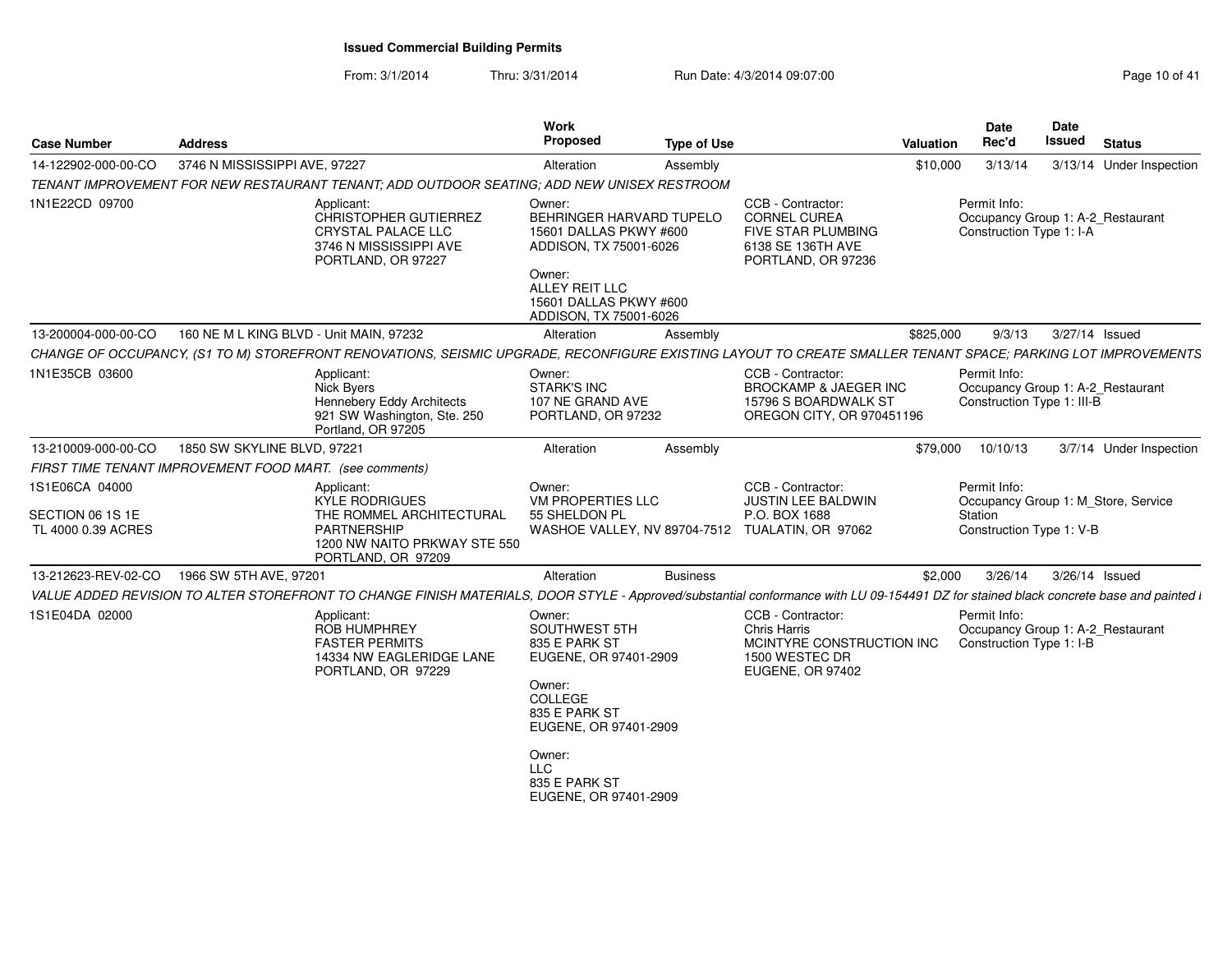| <b>Case Number</b>                                          | <b>Address</b>                                  |                                                                                                                                      | Work<br>Proposed                                                                                                                                                           | <b>Type of Use</b> | <b>Valuation</b>                                                                                                                        | <b>Date</b><br>Rec'd                                                                                  | <b>Date</b><br>Issued | <b>Status</b>  |
|-------------------------------------------------------------|-------------------------------------------------|--------------------------------------------------------------------------------------------------------------------------------------|----------------------------------------------------------------------------------------------------------------------------------------------------------------------------|--------------------|-----------------------------------------------------------------------------------------------------------------------------------------|-------------------------------------------------------------------------------------------------------|-----------------------|----------------|
| 14-128314-000-00-CO                                         | 1222 NW 18TH AVE, 97209                         |                                                                                                                                      | Alteration                                                                                                                                                                 | <b>Business</b>    | \$8,000                                                                                                                                 | 3/20/14                                                                                               | 3/20/14 Issued        |                |
|                                                             | INSTALL WALK IN COOLER IN EXISTING STORAGE AREA |                                                                                                                                      |                                                                                                                                                                            |                    |                                                                                                                                         |                                                                                                       |                       |                |
| 1N1E33AB 03700                                              |                                                 | Applicant:<br><b>JERRY MCCORMICK</b>                                                                                                 | Owner:<br>MWIC PORTLAND NW18 LLC                                                                                                                                           |                    | CCB - Contractor:<br><b>JERRY MCCORMICK</b>                                                                                             |                                                                                                       |                       |                |
| <b>COUCHS ADD</b><br>BLOCK 210<br>LOT 2&3<br>LOT 6&7        |                                                 | <b>COMMERCIAL REFRIGERATION</b><br><b>INC</b><br>5920 NE GLISAN ST<br>PORTLAND, OR 97213-3790                                        | 201 FERRY ST SE #400<br><b>SALEM, OR 97301</b>                                                                                                                             |                    | <b>COMMERCIAL REFRIGERATION</b><br><b>INC</b><br>5920 NE GLISAN ST<br>PORTLAND, OR 97213-3790                                           |                                                                                                       |                       |                |
| 14-115720-REV-02-CO                                         | 12243 N CENTER AVE                              |                                                                                                                                      | Alteration                                                                                                                                                                 | <b>Business</b>    |                                                                                                                                         | \$<br>3/25/14                                                                                         |                       | 3/25/14 Issued |
|                                                             |                                                 | REVISION TO RESTROOM WALL TO STOP AT 10.5 FEET WITH DRYWALL ON ONE SIDE. WALL WILL BE COMPLETED ON TENANT IMPROVEMENT PERMIT.        |                                                                                                                                                                            |                    |                                                                                                                                         |                                                                                                       |                       |                |
| 2N1E34C 00604                                               |                                                 | Applicant:<br><b>ERIC DUGGER</b><br>WESTERN CONSTRUCTION<br><b>SERVICES</b><br>2300 EAST THIRD LOOP, SUITE 11<br>VANCOUVER WA 98661  | Owner:<br>BUENA-HAYDEN NORTH LLC<br>901 NE GLISAN ST<br>PORTLAND, OR 97232-2730                                                                                            |                    | CCB - Contractor:<br>Kevin Moisan<br><b>WESTERN CONSTRUCTION</b><br><b>SERVICES</b><br>2300 EAST THIRD LOOP #110<br>VANCOUVER, WA 98661 | Permit Info:<br>Construction Type 1: V-B                                                              |                       |                |
| 14-132307-000-00-CO                                         | 5933 NE WIN SIVERS DR, 97220                    |                                                                                                                                      | Alteration                                                                                                                                                                 | <b>Business</b>    | \$1,900                                                                                                                                 | 3/28/14                                                                                               |                       | 3/28/14 Issued |
|                                                             |                                                 | NEW WALLS TO CREATE PRIVATE OFFICE; EXTEND COUNTER IN WORK ROOM                                                                      |                                                                                                                                                                            |                    |                                                                                                                                         |                                                                                                       |                       |                |
| 1N2E15DA 01300<br>WIN SIVERS BUSINESS PARK<br>LOT 2 TL 1300 |                                                 | Applicant:<br><b>DAN YOUNG</b><br><b>OREGON BUSINESS</b><br><b>ARCHITECTURE</b><br>PO BOX 80301<br>PORTLAND, OR 97280                | Owner:<br>D W SIVERS CO INC<br>4730 SW MACADAM AVE #101<br>PORTLAND, OR 97239-6417                                                                                         |                    | CCB - Contractor:<br>DW SIVERS CO<br>4730 SW MACADAM AVE STE 101<br>PORTLAND, OR 97201                                                  | Permit Info:<br>Occupancy Group 1: B_Bank, Off.,<br>Med.Off., Pub.Bldg.<br>Construction Type 1: III-B |                       |                |
| 14-132312-000-00-CO                                         | 812 SW 10TH AVE                                 |                                                                                                                                      | Alteration                                                                                                                                                                 | <b>Business</b>    | \$31,000                                                                                                                                | 3/28/14                                                                                               | 3/28/14 Issued        |                |
|                                                             |                                                 | RELOCATE CONFERENCE ROOM AND WORKROOM TO CREATE ADDITIONAL OPEN OFFICE AREA: ADD ONE NEW PRIVATE OFFICE                              |                                                                                                                                                                            |                    |                                                                                                                                         |                                                                                                       |                       |                |
| 1S1E04AA 00100 U1                                           |                                                 | Applicant:<br><b>DAN YOUNG</b><br><b>OREGON BUSINESS</b><br><b>ARCHITECTURE</b><br>PO BOX 80301<br>PORTLAND, OR 97280                | Owner:<br>RICH HILL CORPORATION<br>621 SW MORRISON ST #800<br>PORTLAND, OR 97205-3825                                                                                      |                    | CCB - Contractor:<br>ROBERT HAKES CONSTRUCTION Occupancy Group 1: B_Bank, Off.,<br>LLC<br>618 NW KLICKITAT ST<br>CAMAS, WA 98607        | Permit Info:<br>Med.Off., Pub.Bldg.<br>Construction Type 1: V-B                                       |                       |                |
| 13-187595-DFS-01-CO                                         | 9687 NE CASCADES PKY                            |                                                                                                                                      | Alteration                                                                                                                                                                 | <b>Business</b>    | \$1,200                                                                                                                                 | 3/25/14                                                                                               | 3/28/14 Final         |                |
| DFS - ATTACHMENT OF EQUIPMENT                               |                                                 |                                                                                                                                      |                                                                                                                                                                            |                    |                                                                                                                                         |                                                                                                       |                       |                |
| 1N2E16 00121                                                |                                                 | Applicant:<br><b>MIKE OGDEN</b><br><b>WESTERN CONSTRUCTION</b><br><b>SERVICES</b><br>2300 E 3RD LOOP SUITE 110<br>VANCOUVER WA 98661 | Owner:<br>PORT OF PORTLAND(LEASED<br>PO BOX 9456<br>MINNEAPOLIS, MN 55440-9456<br>Owner:<br><b>TARGET CORP/PROPERTY DEVEL</b><br>PO BOX 9456<br>MINNEAPOLIS, MN 55440-9456 |                    | CCB - Contractor:<br>Kevin Moisan<br><b>WESTERN CONSTRUCTION</b><br><b>SERVICES</b><br>2300 EAST THIRD LOOP #110<br>VANCOUVER, WA 98661 | Permit Info:<br>Occupancy Group 1: A-2_Restaurant<br>Construction Type 1: V-B                         |                       |                |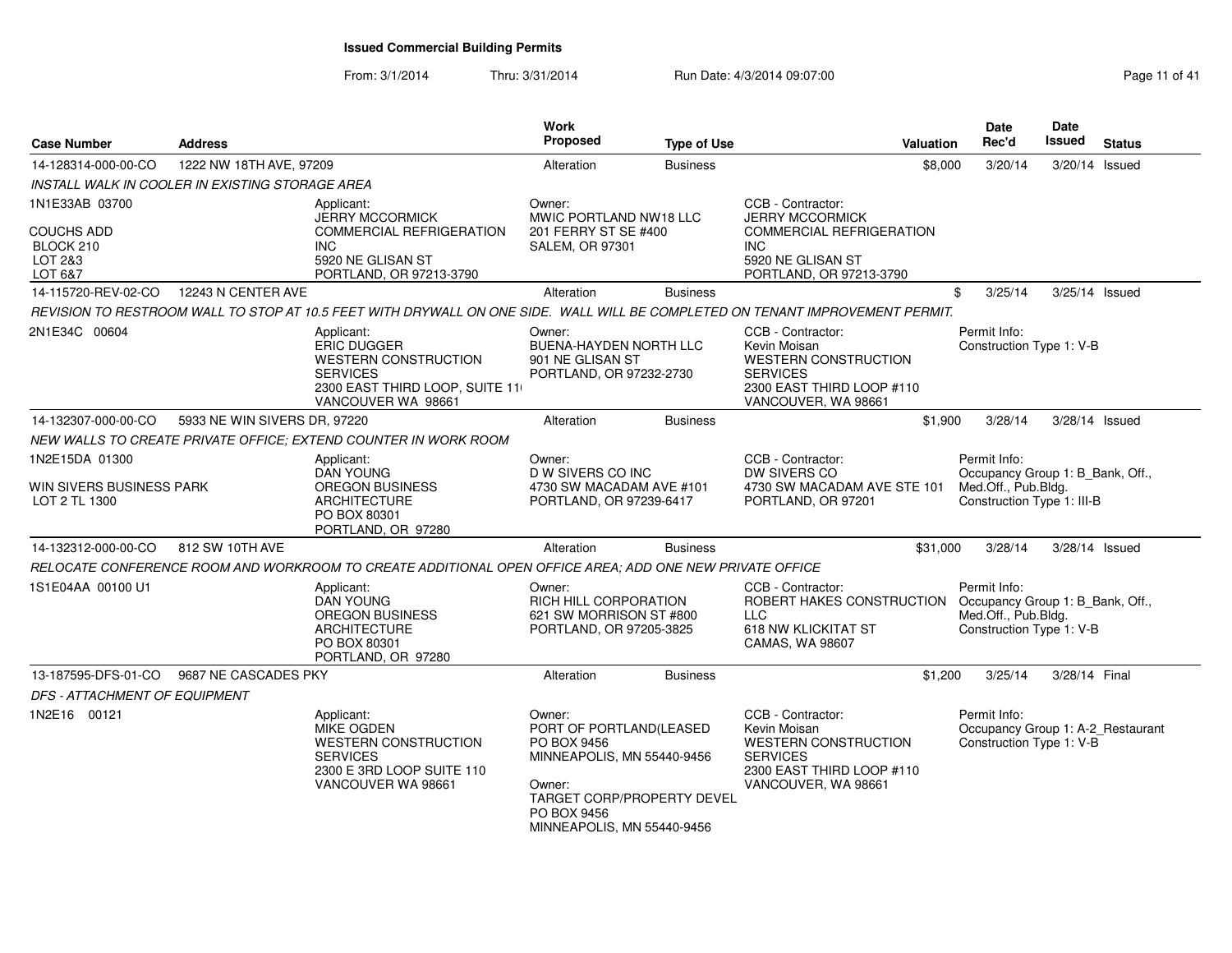| <b>Case Number</b>                                          | <b>Address</b>           |                                                                                                                                         | Work<br>Proposed                                                                                    | <b>Type of Use</b> |                                                                                                         | <b>Valuation</b> | Date<br>Rec'd                                                                                         | <b>Date</b><br><b>Issued</b> | <b>Status</b>             |
|-------------------------------------------------------------|--------------------------|-----------------------------------------------------------------------------------------------------------------------------------------|-----------------------------------------------------------------------------------------------------|--------------------|---------------------------------------------------------------------------------------------------------|------------------|-------------------------------------------------------------------------------------------------------|------------------------------|---------------------------|
| 14-130418-000-00-CO                                         | 937 NW GLISAN ST         |                                                                                                                                         | Alteration                                                                                          | <b>Business</b>    |                                                                                                         | \$93,200         | 3/25/14                                                                                               | 3/25/14 Issued               |                           |
|                                                             |                          | TENANT IMPROVEMENT, BUILD OUT WALLS FOR FIRST TIME TENANT, NEW OFFICES AND WAXING SUITES, ONE UNISEX RESTROOM, SUSPENDED CEILING SYSTEM |                                                                                                     |                    |                                                                                                         |                  |                                                                                                       |                              |                           |
| 1N1E34BC 88367                                              |                          | Applicant:<br><b>DARIN BOUSKA</b>                                                                                                       | Owner:<br>937 GROUP LLC                                                                             |                    | CCB - Contractor:<br>NORWEST CONTRACTORS INC                                                            |                  | Permit Info:<br>Occupancy Group 1: B Bank, Off.,                                                      |                              |                           |
| NINE THREE SEVEN CONDOMINIUMS<br><b>LOT 114A</b>            |                          | <b>NW PRECISION DESIGN</b><br>22605 SW PINEHURST CT<br>SHERWOOD, OR 97140                                                               | 3330 NW YEON AVE #210<br>PORTLAND, OR 97210                                                         |                    | PO BOX 25305<br>PORTLAND, OR 97225                                                                      |                  | Med.Off., Pub.Bldg.<br>Construction Type 1: I-A                                                       |                              |                           |
| 14-130481-000-00-CO                                         | 536 NW 14TH AVE, 97209   |                                                                                                                                         | Alteration                                                                                          | <b>Business</b>    |                                                                                                         | \$51,450         | 3/28/14                                                                                               | 3/28/14 Issued               |                           |
|                                                             |                          | RE-ROOF BUILDING, REMOVE THERMOPLASTIC MEMBRANE, INSTALL PROTECTIVE MATTING AND NEW GAF CLASS A EVERGUARD TPO ROOFING.                  |                                                                                                     |                    |                                                                                                         |                  |                                                                                                       |                              |                           |
| 1N1E33AD 04600<br><b>COUCHS ADD</b><br>BLOCK 88             |                          | Applicant:<br>CENTIMARK CORPORATION<br>7911 NE 33RD DR, S.120<br>PORTLAND, OR 97210                                                     | Owner:<br><b>MARKETPLACE I</b><br>351 NW 12TH AVE<br>PORTLAND, OR 97209                             |                    | CCB - Contractor:<br><b>CENTIMARK CORPORATION</b><br>7911 NE 33RD DR, S.120<br>PORTLAND, OR 97210       |                  | Permit Info:<br>Construction Type 1: V-B                                                              |                              |                           |
| LOT 6&7                                                     |                          |                                                                                                                                         | Owner:<br>II LLC<br>351 NW 12TH AVE<br>PORTLAND, OR 97209                                           |                    |                                                                                                         |                  |                                                                                                       |                              |                           |
| 14-130679-000-00-CO                                         | 1801 NW UPSHUR ST, 97209 |                                                                                                                                         | Alteration                                                                                          | <b>Business</b>    |                                                                                                         | \$1,200          | 3/25/14                                                                                               | 3/25/14 Issued               |                           |
|                                                             |                          | DEMO WALL AND BUILD NEW WALL ON 5TH FLOORMaintain sprinkler coverage. Separate permit required to modify system.                        |                                                                                                     |                    |                                                                                                         |                  |                                                                                                       |                              |                           |
| 1N1E28DC 02300<br><b>WATSONS ADD</b><br>BLOCK 27<br>LOT 1&4 |                          | Applicant:<br>WAYNE C GLASNAPP<br>1801 NW UPSHUR<br>PORTLAND, OR 972090000                                                              | Owner:<br><b>WAYNE C GLASNAPP</b><br>1801 NW UPSHUR ST<br>PORTLAND, OR 97209-1700                   |                    | CCB - Contractor:<br><b>ROD DAWES</b><br>C G CONSTRUCTION<br>1801 NW UPSHUR<br>PORTLAND, OR 97209       |                  | Permit Info:<br>Occupancy Group 1: B_Bank, Off.,<br>Med.Off., Pub.Bldg.<br>Construction Type 1: II-A  |                              |                           |
|                                                             |                          |                                                                                                                                         | Owner:<br><b>BARBARA J GLASNAPP</b><br>1801 NW UPSHUR ST<br>PORTLAND, OR 97209-1700                 |                    |                                                                                                         |                  |                                                                                                       |                              |                           |
| 14-131895-000-00-CO                                         | 1014 N MARINE DR, 97217  |                                                                                                                                         | Alteration                                                                                          | <b>Business</b>    |                                                                                                         | \$40,000         | 3/28/14                                                                                               |                              | 3/28/14 Approved to Issue |
|                                                             |                          | TENANT IMPROVEMENT TO BUILD OUT SPACE FOR NEW FIRST TIME TENANT, NEW WALLS FOR OFFICES, 3 NEW RESTROOMS, LOBBY, STORAGE                 |                                                                                                     |                    |                                                                                                         |                  |                                                                                                       |                              |                           |
| 1N1E03BB 01200                                              |                          | Applicant:<br><b>DAVE KIMMEL</b>                                                                                                        | Owner:<br>THE WEBSTER FAMILY LTD                                                                    |                    | CCB - Contractor:<br>WHITEWATER CONSTRUCTION                                                            |                  | Permit Info:<br>Occupancy Group 1: B_Bank, Off.,                                                      |                              |                           |
| SECTION 03 1N 1E<br>TL 1200 1.24 ACRES                      |                          | <b>PDG</b><br>1335 SW 66TH AVE #201<br>PORTLAND, OR 97225                                                                               | <b>PRTNRSHP</b><br>PO BOX 11229<br>PORTLAND, OR 97211-0229                                          |                    | <b>INC</b><br>PO BOX 2448<br>EUGENE, OR 974020125                                                       |                  | Med.Off., Pub.Bldg.<br>Construction Type 1: V-B                                                       |                              |                           |
| 14-128731-000-00-CO                                         | 816 SE 8TH AVE, 97214    |                                                                                                                                         | Alteration                                                                                          | <b>Business</b>    |                                                                                                         | \$40,000         | 3/19/14                                                                                               | 3/19/14 Issued               |                           |
|                                                             |                          | TI FOR NEW TENANT - BUILD OUT FOR BAR: ADD NEW RESTROOMS                                                                                |                                                                                                     |                    |                                                                                                         |                  |                                                                                                       |                              |                           |
| 1S1E02BB 06500                                              |                          | Applicant:<br>ASMUND TWETO<br>2038 SE CESAR CHAVEZ BLVD<br>PORTLAND, OR 97214                                                           | Owner:<br>CONCEPT REAL ESTATE-THREE<br><b>LLC</b><br>829 SE 9TH AVE #201<br>PORTLAND, OR 97214-2260 |                    | CCB - Contractor:<br>NWC NICK WEITZER COMPANY<br>LLC<br>2038 SE CESAR CHAVEZ BLVD<br>PORTLAND, OR 97214 |                  | Permit Info:<br>Occupancy Group 1: B_Bank, Off.,<br>Med.Off., Pub.Bldg.<br>Construction Type 1: III-B |                              |                           |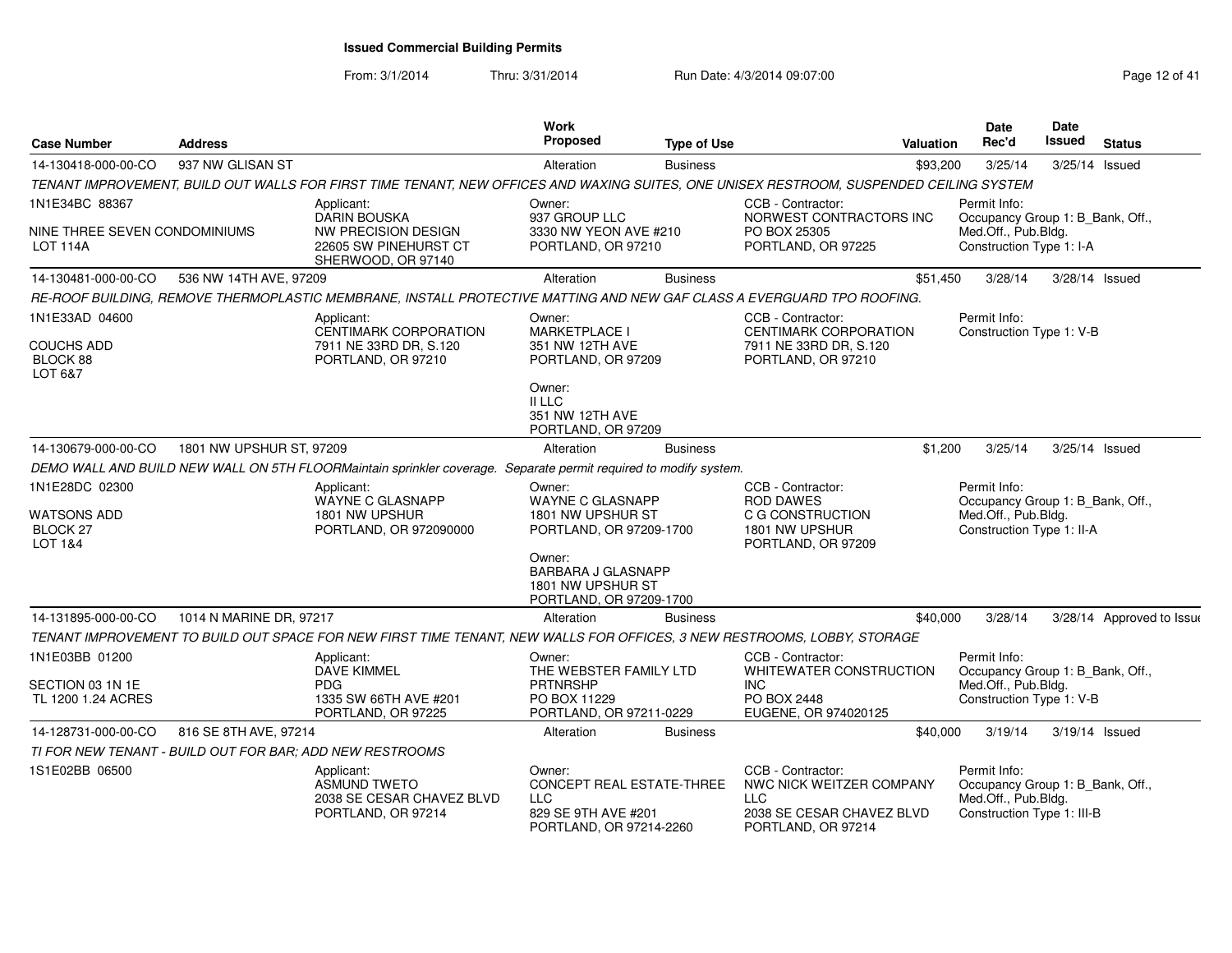| <b>Case Number</b>                                             | <b>Address</b>            |                                                                                                                                  | <b>Work</b><br>Proposed                                                                                                    | <b>Type of Use</b> |                                                                                                                                | Valuation | Date<br>Rec'd                                                                                       | Date<br>Issued | <b>Status</b>                                |
|----------------------------------------------------------------|---------------------------|----------------------------------------------------------------------------------------------------------------------------------|----------------------------------------------------------------------------------------------------------------------------|--------------------|--------------------------------------------------------------------------------------------------------------------------------|-----------|-----------------------------------------------------------------------------------------------------|----------------|----------------------------------------------|
| 14-128835-000-00-CO                                            | 11552 SW LESSER RD, 97219 |                                                                                                                                  | Alteration                                                                                                                 | <b>Business</b>    |                                                                                                                                | \$20,000  | 3/19/14                                                                                             | 3/19/14        | Issued                                       |
|                                                                |                           | ADD NON-BEARING INTERIOR PARTITION WALL TO CREATE OFFICE SPACE                                                                   |                                                                                                                            |                    |                                                                                                                                |           |                                                                                                     |                |                                              |
| 1S1E31BD 03700                                                 |                           | Applicant:<br><b>CURT RENFRO</b>                                                                                                 | Owner:<br>HCP SH ELP3 PROPERTIES LLC                                                                                       |                    | CCB - Contractor:<br><b>STAR BUILDERS LLC</b>                                                                                  |           | Permit Info:<br>Occupancy Group 1: A-3_Assembly -                                                   |                |                                              |
| SECTION 31 1S 1E<br>TL 3700 2.89 ACRES                         |                           | CRD-CURT RENFRO DESIGNER,<br><b>INC</b><br>PO BOX 70<br>LYONS, OR 97358                                                          | 3760 KILROY AIRPORT WAY #300<br>LONG BEACH, CA 90806-6862                                                                  |                    | 3995 CHERRY AVE NE<br>KEIZER, OR 97303                                                                                         |           | General<br>Construction Type 1: V-A                                                                 |                |                                              |
| 14-128534-000-00-CO                                            | 602 SE SALMON ST, 97214   |                                                                                                                                  | Alteration                                                                                                                 | <b>Business</b>    |                                                                                                                                | \$6,000   | 3/25/14                                                                                             | 3/25/14 Final  |                                              |
|                                                                |                           | REPLACE ROOF JOISTS, ADDITIONAL SUPPORT FOR FUTRE ROOF TOP UNITS. NO OCCUPANCY THIS PERMIT                                       |                                                                                                                            |                    |                                                                                                                                |           |                                                                                                     |                |                                              |
| 1S1E02BC 03200                                                 |                           | Applicant:<br><b>SUMMIT INDUSTRIES INC</b><br>PO BOX 10345<br>PORTLAND, OR 972960345                                             | Owner:<br><b>GULSONS</b><br>307 LEWERS ST #600<br>HONOLULU, HI 96815                                                       |                    | CCB - Contractor:<br>SUMMIT INDUSTRIES INC<br>PO BOX 10345<br>PORTLAND, OR 972960345                                           |           |                                                                                                     |                |                                              |
| 14-128542-000-00-CO                                            | 4000 SE 82ND AVE, 97266   |                                                                                                                                  | Alteration                                                                                                                 | <b>Business</b>    |                                                                                                                                | \$10,000  | 3/19/14                                                                                             | 3/19/14 Issued |                                              |
|                                                                |                           | TENANT IMPROVEMENT FOR EXISTING TENANT, REMOVE WALL, ADD INTERIOR WINDOW TO EXISTING OFFICE                                      |                                                                                                                            |                    |                                                                                                                                |           |                                                                                                     |                |                                              |
| 1S2E09CC 00107                                                 |                           | Applicant:<br><b>BILL FULLER</b><br><b>WILLIAM FULLER ARCHITECT</b><br>5616 N BURRAGE AV<br>PORTLAND, OR 97217                   | Owner:<br>EASTPORT PLAZA SHOPPING<br><b>CENTER L P</b><br>200 SOUTH LOS ROBLES AVE<br><b>STE 510</b><br>PASADENA, CA 91101 |                    | CCB - Contractor:<br>ROBERT TODD CONSTRUCTION<br><b>INC</b><br>4080 SE INTERNATIONAL WAY<br><b>B113</b><br>MILWAUKIE, OR 97222 |           | Permit Info:<br>Occupancy Group 1: B_Bank, Off.,<br>Med.Off., Pub.Bldg.<br>Construction Type 1: V-B |                |                                              |
| 13-196351-DFS-01-CO                                            | 408 SE 6TH AVE, 97214     |                                                                                                                                  | Alteration                                                                                                                 | <b>Business</b>    |                                                                                                                                | \$12,000  | 2/4/14                                                                                              | 3/11/14 Issued |                                              |
| <b>DFS - INTERIOR STAIRS AND RAILING</b>                       |                           |                                                                                                                                  |                                                                                                                            |                    |                                                                                                                                |           |                                                                                                     |                |                                              |
| 1N1E35CC 11700<br><b>EAST PORTLAND</b><br>BLOCK 142<br>LOT 1&2 |                           | Applicant:<br>LORRAINE GUTHRIE<br>LORRAINE GUTHRIE ARCHITECT<br>2748 SW Patton Court<br>Portland, OR 97201                       | Owner:<br><b>TRIQUAN LLC</b><br>1532 SW MORRISON ST #100<br>PORTLAND, OR 97205                                             |                    | CCB - Contractor:<br>ALGONQUIN CONSTRUCTION INC<br>1532 SW MORRISON<br>PORTLAND OR 97205                                       |           | Permit Info:<br>Factory, Low Hazard<br>Construction Type 1: V-B                                     |                | Occupancy Group 1: F-2_Industrial Plant -    |
| 13-228400-DFS-01-CO                                            | 1005 W BURNSIDE ST, 97209 |                                                                                                                                  | Alteration                                                                                                                 | <b>Business</b>    |                                                                                                                                | \$15,700  | 2/27/14                                                                                             | 3/11/14 Issued |                                              |
| DFS FOR SHEAR DOWELS IN WOOD BEAM                              |                           |                                                                                                                                  |                                                                                                                            |                    |                                                                                                                                |           |                                                                                                     |                |                                              |
| 1N1E34CB 11500                                                 |                           | Applicant:<br><b>BRENT MATTHIAS</b>                                                                                              | Owner:                                                                                                                     |                    | CCB - Contractor:<br>POWELL FAMILY REAL ESTATE & WALSH CONSTRUCTION CO                                                         |           | Permit Info:                                                                                        |                | Occupancy Group 1: M_Store, Service          |
| <b>COUCHS ADD</b><br>BLOCK 68<br>LOT 1&4                       |                           | <b>WESTERN WOOD STRUCTURES</b><br><b>INC</b><br>20675 SW 105TH AVE<br>TUALATIN OR 97062                                          | <b>COMPANY LLC</b><br>7 NW 9TH AVE<br>PORTLAND, OR 97209-3301                                                              |                    | 2905 SW 1ST AVE<br>PORTLAND, OR 972014707                                                                                      |           | Station<br>Construction Type 1: III-B                                                               |                | Construction Type 2 (formerly Type 1): III-B |
| 14-117046-000-00-CO                                            | 24 NW 23RD PL, 97210      |                                                                                                                                  | Alteration                                                                                                                 | <b>Business</b>    |                                                                                                                                | \$140,000 | 2/18/14                                                                                             | 3/19/14 Issued |                                              |
|                                                                |                           | CHANGE OF OCCUPANCY FROM M TO B: NEW TENANT IN FOR MEDICAL CLINIC, NEW PARTITIONS, CEILING GRID, LIGHTING AND MEDICAL GAS SYSTEM |                                                                                                                            |                    |                                                                                                                                |           |                                                                                                     |                |                                              |
| 1N1E33CB 06400                                                 |                           | Applicant:<br><b>TARA CANTRELL</b><br><b>EMMETT PHAIR CONSTRUCTION</b><br>6305 SW ROSEWOOD RD<br>LAKE OSWEGO, OR 97035           | Owner:<br>SMS COMPANY L L C<br>30 NW 23RD PL<br>PORTLAND, OR 97210                                                         |                    | CCB - Contractor:<br>PHAIR CONSTRUCTION COMPANY Occupancy Group 1: B_Bank, Off.,<br>PO BOX 4722<br>SALEM, OR 97302-8722        |           | Permit Info:<br>Med.Off., Pub.Bldg.<br>Construction Type 1: V-B                                     |                |                                              |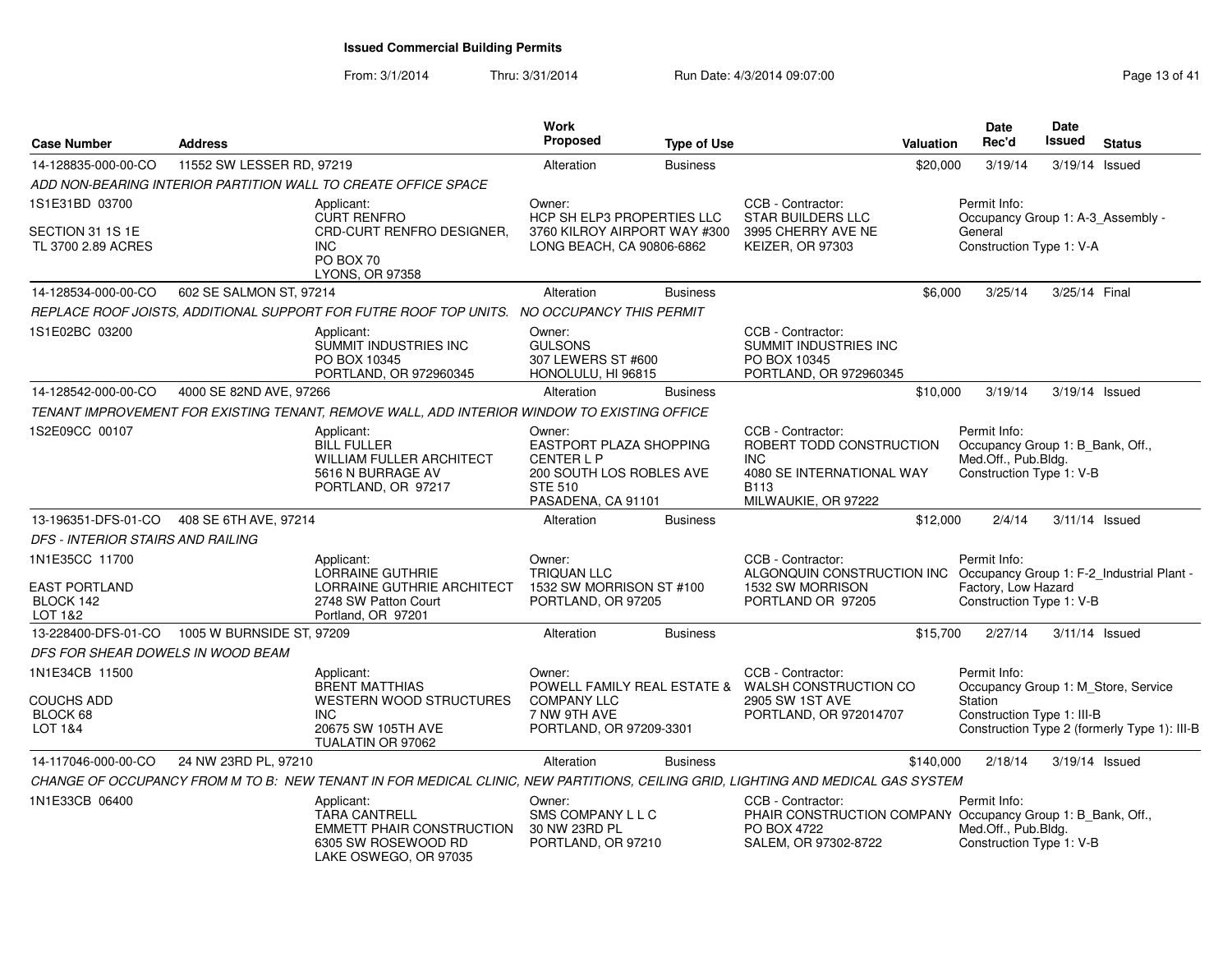| <b>Case Number</b>                                            | <b>Address</b>              |                                                                                                         | <b>Work</b><br>Proposed                                                 | <b>Type of Use</b> |                                                                                                                                                                                                                                                                                                                                                                                                                                                                                                                                                                                                                                                                                                                                                                                                                                                            |  | Date<br>Rec'd | Date<br><b>Issued</b> | <b>Status</b> |
|---------------------------------------------------------------|-----------------------------|---------------------------------------------------------------------------------------------------------|-------------------------------------------------------------------------|--------------------|------------------------------------------------------------------------------------------------------------------------------------------------------------------------------------------------------------------------------------------------------------------------------------------------------------------------------------------------------------------------------------------------------------------------------------------------------------------------------------------------------------------------------------------------------------------------------------------------------------------------------------------------------------------------------------------------------------------------------------------------------------------------------------------------------------------------------------------------------------|--|---------------|-----------------------|---------------|
| 13-155501-REV-03-CO                                           | 7901 SE DIVISION ST, 97215  |                                                                                                         | Alteration                                                              | <b>Business</b>    |                                                                                                                                                                                                                                                                                                                                                                                                                                                                                                                                                                                                                                                                                                                                                                                                                                                            |  | 2/20/14       |                       |               |
|                                                               |                             | REVISION - RFI-27 - STRAP INSTALL, SPLICE AND EMBED; RFI-33 - SEISMIC BRACING OF URM                    |                                                                         |                    |                                                                                                                                                                                                                                                                                                                                                                                                                                                                                                                                                                                                                                                                                                                                                                                                                                                            |  |               |                       |               |
| 1S2E05DD 03400<br>SECTION 05 1S 2E<br>TL 3400 3.54 ACRES      |                             | Applicant:<br>Sam Stadler<br>SRG Partnership Inc.<br>621 SW Morrison St #200<br>Portland, OR 97205      | Owner:<br>PO BOX 19000<br>PORTLAND, OR 97280-0990                       |                    | CCB - Contractor:<br>PORTLAND COMMUNITY COLLEGE ONEILL ELECTRIC INC<br>4444 SE 27TH AVE<br>PORTLAND, OR 97202                                                                                                                                                                                                                                                                                                                                                                                                                                                                                                                                                                                                                                                                                                                                              |  |               |                       |               |
| 13-226625-DFS-01-CO                                           | 610 NW 17TH AVE, 97209      |                                                                                                         | Alteration                                                              | <b>Business</b>    |                                                                                                                                                                                                                                                                                                                                                                                                                                                                                                                                                                                                                                                                                                                                                                                                                                                            |  | 2/21/14       |                       |               |
| DFS FOR HEAVY TIMBER TRUSSES FOR STR-01                       |                             |                                                                                                         |                                                                         |                    |                                                                                                                                                                                                                                                                                                                                                                                                                                                                                                                                                                                                                                                                                                                                                                                                                                                            |  |               |                       |               |
| 1N1E33AC 02200                                                |                             | Applicant:<br><b>SCOTT BAUNE</b><br>1530 SW TAYLOR<br>PORTLAND OR 97205                                 |                                                                         |                    | CCB - Contractor:<br><b>R &amp; H CONSTRUCTION</b><br>PORTLAND, OR 97205                                                                                                                                                                                                                                                                                                                                                                                                                                                                                                                                                                                                                                                                                                                                                                                   |  |               |                       |               |
| 14-120357-000-00-CO                                           | 7108 NE GLISAN ST, 97213    |                                                                                                         | Alteration                                                              | <b>Business</b>    |                                                                                                                                                                                                                                                                                                                                                                                                                                                                                                                                                                                                                                                                                                                                                                                                                                                            |  | 3/11/14       |                       |               |
| CHANGE OF USE FOR PRAYER ROOM, NO WORK                        |                             |                                                                                                         |                                                                         |                    |                                                                                                                                                                                                                                                                                                                                                                                                                                                                                                                                                                                                                                                                                                                                                                                                                                                            |  |               |                       |               |
| 1N2E32CA 00200                                                |                             | Applicant:<br>ZACHARY RAY                                                                               | Owner:<br><b>SON DANG BUI</b>                                           |                    |                                                                                                                                                                                                                                                                                                                                                                                                                                                                                                                                                                                                                                                                                                                                                                                                                                                            |  |               |                       |               |
| <b>JONESMORE</b><br>BLOCK <sub>23</sub><br>W 1/2 OF LOT 1&2   |                             | 7828 SE MADISON ST<br>PORTLAND OR                                                                       | 2202 SE 75TH AVE<br>PORTLAND, OR 97215                                  |                    |                                                                                                                                                                                                                                                                                                                                                                                                                                                                                                                                                                                                                                                                                                                                                                                                                                                            |  |               |                       |               |
|                                                               |                             |                                                                                                         | Owner:<br>QUOC DANG BUI<br>2202 SE 75TH AVE<br>PORTLAND, OR 97215       |                    |                                                                                                                                                                                                                                                                                                                                                                                                                                                                                                                                                                                                                                                                                                                                                                                                                                                            |  |               |                       |               |
| 14-121820-000-00-CO                                           | 411 NW PARK AVE, 97209      |                                                                                                         | Alteration                                                              | <b>Business</b>    |                                                                                                                                                                                                                                                                                                                                                                                                                                                                                                                                                                                                                                                                                                                                                                                                                                                            |  | 2/28/14       |                       |               |
| INSTALLATION OF SPACE-SAVER STORAGE & SHELVING SYSTEM         |                             |                                                                                                         |                                                                         |                    |                                                                                                                                                                                                                                                                                                                                                                                                                                                                                                                                                                                                                                                                                                                                                                                                                                                            |  |               |                       |               |
| 1N1E34CB 01300                                                |                             | Applicant:<br><b>JIM MCCORD</b>                                                                         | Owner:<br><b>GENERAL AUTO BUILDING LLC</b>                              |                    | CCB - Contractor:<br><b>JIM MCCORD</b>                                                                                                                                                                                                                                                                                                                                                                                                                                                                                                                                                                                                                                                                                                                                                                                                                     |  |               |                       |               |
| <b>COUCHS ADD</b><br>BLOCK 60<br>LOT 1&4                      |                             | SPACESAVER SPECIALISTS INC<br>9730 SW Herman Rd.<br>Tualatin, OR 97062                                  | 4800 SW MACADAM AVE STE 120<br>PORTLAND, OR 97239                       |                    | 9730 SW Herman Rd.<br>Tualatin, OR 97062                                                                                                                                                                                                                                                                                                                                                                                                                                                                                                                                                                                                                                                                                                                                                                                                                   |  |               |                       |               |
| 14-117593-000-00-CO                                           | 17218 SE POWELL BLVD, 97236 |                                                                                                         | Alteration                                                              | <b>Business</b>    |                                                                                                                                                                                                                                                                                                                                                                                                                                                                                                                                                                                                                                                                                                                                                                                                                                                            |  | 3/25/14       |                       |               |
|                                                               |                             | TENANT IMPROVEMENT FOR NEW RESTAURANT NEW WALLS FOR NEW ADA BATHROOM                                    |                                                                         |                    |                                                                                                                                                                                                                                                                                                                                                                                                                                                                                                                                                                                                                                                                                                                                                                                                                                                            |  |               |                       |               |
| 1S3E07CD 01600<br>SUTTER HILL SUBDIVISION<br>LOT <sub>9</sub> |                             | Applicant:<br><b>DARIN BOUSKA</b><br>NW PRECISION DESIGN<br>22605 SW PINEHURST CT<br>SHERWOOD, OR 97140 | Owner:<br>SOOYOUNG KOH<br>14259 NW HARBOR LN<br>PORTLAND, OR 97229-2380 |                    | CCB - Contractor:<br>PRO KITCHEN LLC<br>5591 DEL RIO CT<br>HILLSBORO, OR 97123                                                                                                                                                                                                                                                                                                                                                                                                                                                                                                                                                                                                                                                                                                                                                                             |  |               |                       |               |
|                                                               |                             |                                                                                                         | Owner:<br>YOUNGMEE KOH<br>14259 NW HARBOR LN<br>PORTLAND, OR 97229-2380 |                    | <b>Valuation</b><br>$3/7/14$ Issued<br>\$<br>Permit Info:<br>Occupancy Group 1: B_Bank, Off.,<br>Med.Off., Pub.Bldg.<br>Construction Type 1: III-B<br>\$33,500<br>3/19/14 Issued<br>Permit Info:<br>Occupancy Group 1: B_Bank, Off.,<br>Med.Off., Pub.Bldg.<br>1530 SW TAYLOR STREET<br>Construction Type 1: V-B<br>\$72,574<br>3/11/14 Final<br>Permit Info:<br>Occupancy Group 1: B_Bank, Off.,<br>Med.Off., Pub.Bldg.<br>Construction Type 1: V-B<br>Construction Type 2 (formerly Type 1): V-B<br>\$20.886<br>3/19/14 Final<br>Permit Info:<br>Occupancy Group 1: B_Bank, Off.,<br>SPACESAVER SPECIALISTS INC<br>Med.Off., Pub.Bldg.<br>Construction Type 1: III-B<br>\$150,705<br>3/25/14 Issued<br>Permit Info:<br>Occupancy Group 1: B_Bank, Off.,<br>Med.Off., Pub.Bldg.<br>Construction Type 1: V-B<br>Construction Type 2 (formerly Type 1): V-B |  |               |                       |               |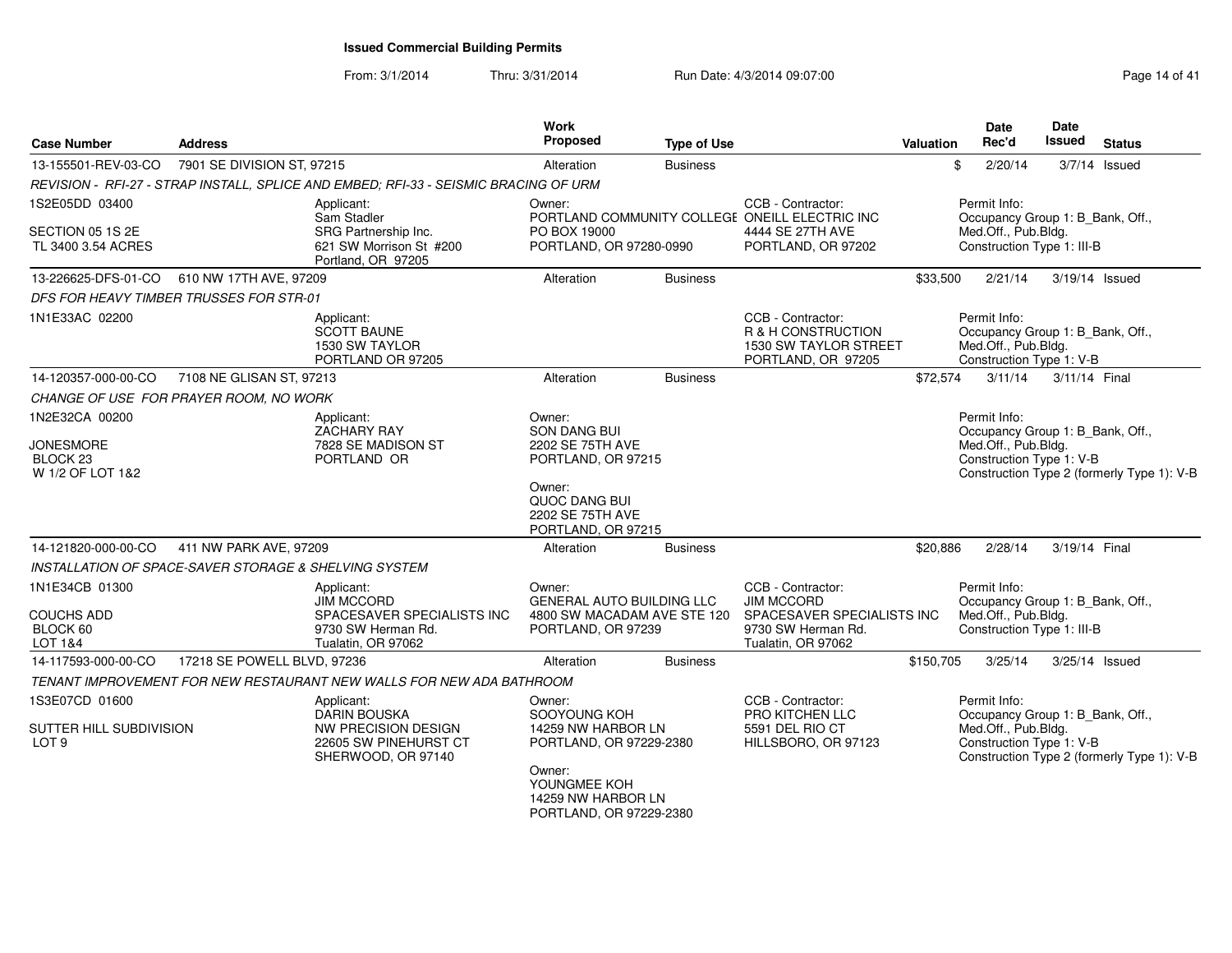| <b>Case Number</b>                                                                                         | <b>Address</b>                  |                                                                                                                                                                 | Work<br><b>Proposed</b>                                                           | <b>Type of Use</b> |                                                                                                 | <b>Valuation</b> | Date<br>Rec'd                                                                                    | <b>Date</b><br><b>Issued</b> | <b>Status</b>                                |
|------------------------------------------------------------------------------------------------------------|---------------------------------|-----------------------------------------------------------------------------------------------------------------------------------------------------------------|-----------------------------------------------------------------------------------|--------------------|-------------------------------------------------------------------------------------------------|------------------|--------------------------------------------------------------------------------------------------|------------------------------|----------------------------------------------|
| 14-120599-000-00-CO                                                                                        | 1458 NE 122ND AVE               |                                                                                                                                                                 | Alteration                                                                        | <b>Business</b>    |                                                                                                 | \$138,000        | 2/25/14                                                                                          |                              | 3/26/14 Issued                               |
|                                                                                                            |                                 | TENANT IMPROVEMENT FOR NEW PIZZA SHOP EAT-IN AND CARRY OUT, NEW ACCESSIBLE UNISEX RESTROOM, NEW CONSTRUCTION OF PARTITION WALLS AND BUILT-IN COUNTER TOPS; FIRI |                                                                                   |                    |                                                                                                 |                  |                                                                                                  |                              |                                              |
| 1N2E35BB 00701                                                                                             |                                 | Applicant:                                                                                                                                                      | Owner:                                                                            |                    | CCB - Contractor:                                                                               |                  | Permit Info:                                                                                     |                              |                                              |
|                                                                                                            |                                 | <b>REZA KAMALIAN</b><br>GUYS INC DBA PIZZA GUYS #178<br>PO BOX 4636<br>EL DORADO HILL, CA 95762                                                                 | <b>GOODWILL INDUSTRIES OF THE</b><br>1943 SE 6TH AVE<br>PORTLAND, OR 97214-4508   |                    | ANTONOV CONSTRUCTION LLC<br>8231 SE PINERIDGE CT<br>PORTLAND, OR 97236                          |                  | Occupancy Group 1: B_Bank, Off.,<br>Med.Off., Pub.Bldg.<br>Construction Type 1: V-B              |                              |                                              |
|                                                                                                            |                                 |                                                                                                                                                                 | Owner:<br>COLUMBIA WILLAMETTE INC<br>1943 SE 6TH AVE<br>PORTLAND, OR 97214-4508   |                    |                                                                                                 |                  |                                                                                                  |                              |                                              |
| 14-120628-000-00-CO                                                                                        | 1305 SE TACOMA ST, 97202        |                                                                                                                                                                 | Alteration                                                                        | <b>Business</b>    |                                                                                                 | \$135,000        | 3/11/14                                                                                          |                              | 3/11/14 Issued                               |
| TENANT IMPROVEMENT REMODEL OF EXISTING TENANT SPACE                                                        |                                 |                                                                                                                                                                 |                                                                                   |                    |                                                                                                 |                  |                                                                                                  |                              |                                              |
| 1S1E23CD 00800                                                                                             |                                 | Applicant:                                                                                                                                                      | Owner:                                                                            |                    | <b>Primary Contractor:</b>                                                                      |                  | Permit Info:                                                                                     |                              |                                              |
| SELLWOOD<br><b>BLOCK 55</b><br>W 75' OF LOT 10&11                                                          |                                 | <b>RACHEL BRAND</b><br><b>HOLST ARCHITECTURE</b><br>110 SE 8TH AVE<br>PORTLAND, OR 97214                                                                        | <b>EDWARDS SISTERS LLC</b><br>P O BOX 9242<br><b>SALEM, OR 97305</b>              |                    | TO BID                                                                                          |                  | Occupancy Group 1: B_Bank, Off.,<br>Med.Off., Pub.Bldg.<br>Construction Type 1: V-B              |                              |                                              |
| 14-126502-000-00-CO                                                                                        | 13741 NW CHARLTON RD            |                                                                                                                                                                 | Alteration                                                                        | <b>Business</b>    |                                                                                                 | \$10,000         | 3/13/14                                                                                          |                              | 3/13/14 Under Inspection                     |
|                                                                                                            |                                 | REMODEL EXISTING 160 SF RESTROOM, ADD NEW FOOTINGS AND BEAMS, ONE RESTROOM TO BE ACCESSIBLE, THE OTHER IS UNISEX, NEW SIDING                                    |                                                                                   |                    |                                                                                                 |                  |                                                                                                  |                              |                                              |
| 2N <sub>1</sub> W<br>01800<br>SECTION 16 2N 1W<br>TL 1800 74.95 ACRES<br>DEFERRAL-POTENTIAL ADDITIONAL TAX |                                 | Applicant:<br>ARROW CONSTRUCTION LLC<br>73732 PARADISE VALLEY RD<br>CLATSKANIE, OR 97016                                                                        | Owner:<br><b>DONALD KRUGER</b><br>12508 NW MOUNTAIN VIEW RD<br>PORTLAND, OR 97231 |                    | CCB - Contractor:<br>ARROW CONSTRUCTION LLC<br>73732 PARADISE VALLEY RD<br>CLATSKANIE, OR 97016 |                  | Permit Info:<br>Occupancy Group 1: U Private<br>Garage\Utility Misc.<br>Construction Type 1: V-B |                              |                                              |
|                                                                                                            |                                 |                                                                                                                                                                 | Owner:<br>SANDRA KRUGER<br>12508 NW MOUNTAIN VIEW RD<br>PORTLAND, OR 97231        |                    |                                                                                                 |                  |                                                                                                  |                              |                                              |
| 14-127882-000-00-CO                                                                                        | 2409 N KERBY AVE, 97227         |                                                                                                                                                                 | Alteration                                                                        | <b>Business</b>    |                                                                                                 | \$18,700         | 3/18/14                                                                                          |                              | 3/18/14 Issued                               |
| SOLAR INSTALLATION OF 11.730 KW PHOTOVOLTAIC SYSTEM                                                        |                                 |                                                                                                                                                                 |                                                                                   |                    |                                                                                                 |                  |                                                                                                  |                              |                                              |
| 1N1E27CA 00600                                                                                             |                                 | Applicant:<br><b>JONATHAN COHEN</b>                                                                                                                             | Owner:<br>COATS INVESTMENT CO LLC                                                 |                    | CCB - Contractor:<br><b>JONATHAN COHEN</b>                                                      |                  | Permit Info:<br>Construction Type 1: V-B                                                         |                              |                                              |
| ALBINA<br>BLOCK 47<br>LOT 13-16 TL 600                                                                     |                                 | <b>IMAGINE ENERGY LLC</b><br>2409 N KERBY AVE<br>PORTLAND, OR 97227                                                                                             | 1430 COLUMBIA AVE<br>GLADSTONE, OR 97027                                          |                    | <b>IMAGINE ENERGY, LLC</b><br>2409 N KERBY AVE<br>PORTLAND, OR 97227                            |                  |                                                                                                  |                              |                                              |
| 13-230747-REV-01-CO                                                                                        | 11703 NE GLENN WIDING DR, 97220 |                                                                                                                                                                 | Alteration                                                                        | <b>Business</b>    |                                                                                                 | \$1,000          | 3/18/14                                                                                          |                              | 3/18/14 Issued                               |
| <b>REVISION TO CHANGE MEZZANINE JOIST FROM 14" TO 18"</b>                                                  |                                 |                                                                                                                                                                 |                                                                                   |                    |                                                                                                 |                  |                                                                                                  |                              |                                              |
| 1N2E15AC 00701                                                                                             |                                 | Applicant:<br>UNION CORNER CONSTRUCTION                                                                                                                         | Owner:<br>205 PROPERTIES LLC                                                      |                    | CCB - Contractor:<br>UNION CORNER CONSTRUCTION                                                  |                  | Permit Info:<br>Occupancy Group 1: B_Bank, Off.,                                                 |                              |                                              |
| INT'L CORPORATE CTR NO 3<br>LOT 6                                                                          |                                 | <b>INC</b><br>6500A NE ST JOHNS RD<br>VANCOUVER, WA 986611230                                                                                                   | 12000 SE MILL PLAIN BLVD #202<br>VANCOUVER, WA 98684-6062                         |                    | <b>INC</b><br>6500A NE ST JOHNS RD<br>VANCOUVER, WA 986611230                                   |                  | Med.Off., Pub.Bldg.<br>Construction Type 1: III-B                                                |                              | Construction Type 2 (formerly Type 1): III-B |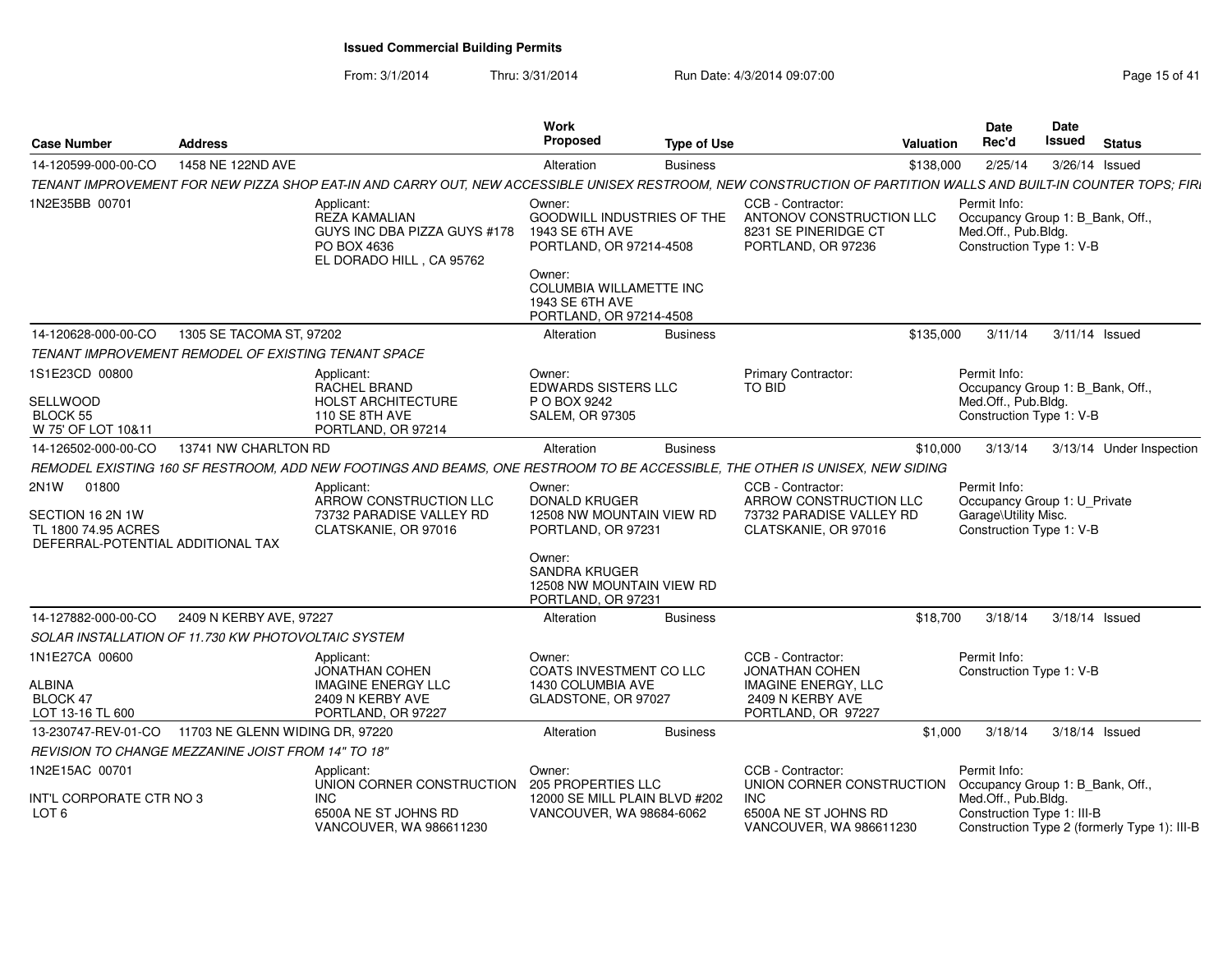| <b>Case Number</b>                                                                                                                                  | <b>Address</b>              |                                                                                                                                       | <b>Work</b><br><b>Proposed</b>                                                         | <b>Type of Use</b> | Valuation                                                                                                                        | <b>Date</b><br>Rec'd                | Date<br>Issued                                                                               | <b>Status</b>                                |
|-----------------------------------------------------------------------------------------------------------------------------------------------------|-----------------------------|---------------------------------------------------------------------------------------------------------------------------------------|----------------------------------------------------------------------------------------|--------------------|----------------------------------------------------------------------------------------------------------------------------------|-------------------------------------|----------------------------------------------------------------------------------------------|----------------------------------------------|
| 14-124011-000-00-CO                                                                                                                                 | 122 SE 8TH AVE, 97214       |                                                                                                                                       | Alteration                                                                             | <b>Business</b>    | \$28,000                                                                                                                         | 3/6/14                              |                                                                                              | $3/6/14$ Issued                              |
|                                                                                                                                                     |                             | PDC STOREFRONT IMPROVEMENTS. NEW ENTRIES, NEW CANOPY, NEW ACCESSIBLE PARKING                                                          |                                                                                        |                    |                                                                                                                                  |                                     |                                                                                              |                                              |
| 1N1E35CC 05100                                                                                                                                      |                             | Applicant:                                                                                                                            | Owner:                                                                                 |                    | CCB - Contractor:                                                                                                                | Permit Info:                        |                                                                                              |                                              |
| <b>EAST PORTLAND</b><br>BLOCK 185<br>LOT <sub>3</sub>                                                                                               |                             | <b>GABE HEADRICK</b><br>STEELHEAD ARCHITECTURE<br>107 SE WASHINGTON ST SUITE<br>234<br>PORTLAND, OR 97214                             | 122 SE 8TH AVE LLC<br>2131 BELAIR DR<br>ANCHORAGE, AK 99517-1364                       |                    | PARADIGM CONSTRUCTION<br>10260 SW GREENBURG RD #400<br>PORTLAND OR 97223                                                         |                                     | Occupancy Group 1: S-1_Storage -<br>Moderate Hazard, Warehouse<br>Construction Type 1: III-B | Construction Type 2 (formerly Type 1): III-B |
| 13-195062-REV-01-CO                                                                                                                                 | 3535 N VANCOUVER AVE, 97227 |                                                                                                                                       | Alteration                                                                             | <b>Business</b>    |                                                                                                                                  | 3/14/14<br>\$                       |                                                                                              | 3/14/14 Issued                               |
|                                                                                                                                                     |                             | REVISION TO CHANGE FRAMING FROM METAL TO WOOD CONSTRUCTION AND CHANGE CEILING HIGHT                                                   |                                                                                        |                    |                                                                                                                                  |                                     |                                                                                              |                                              |
| 1N1E22DC 14700                                                                                                                                      |                             | Applicant:<br>DONALD E CAHILL                                                                                                         | Owner:<br>DONALD E CAHILL                                                              |                    | CCB - Contractor:<br><b>VIKING ELECTRIC INC</b>                                                                                  | Permit Info:                        | Occupancy Group 1: B_Bank, Off.,                                                             |                                              |
| <b>CENTRAL ALBINA</b><br>BLOCK 36<br>LOT <sub>4</sub>                                                                                               |                             | 7915 SE 34TH AVE<br>PORTLAND, OR 97202-8403                                                                                           | 7915 SE 34TH AVE<br>PORTLAND, OR 97202-8403                                            |                    | 4326 SE WOODSTOCK BLVD STE<br>518<br>PORTLAND, OR 972066270                                                                      | Med.Off., Pub.Bldg.                 | Construction Type 1: V-B                                                                     | Construction Type 2 (formerly Type 1): V-B   |
| N 1/2 OF LOT 5                                                                                                                                      |                             |                                                                                                                                       | Owner:<br><b>SUSAN M CAHILL</b><br>7915 SE 34TH AVE<br>PORTLAND, OR 97202-8403         |                    |                                                                                                                                  |                                     |                                                                                              |                                              |
| 14-128576-000-00-CO                                                                                                                                 | 10373 NE HANCOCK ST, 97220  |                                                                                                                                       | Alteration                                                                             | <b>Business</b>    | \$15,000                                                                                                                         | 3/25/14                             |                                                                                              | 3/25/14 Issued                               |
|                                                                                                                                                     |                             | MOVE WALL IN MENS RESTROOMS ON FIRST AND SECOND FLOOR TO MAKE MORE ACCESSIBLE, FRAME IN NEW STORAGE CLOSET UNDER STAIRS ON MAIN FLOOR |                                                                                        |                    |                                                                                                                                  |                                     |                                                                                              |                                              |
| 1N2E27CC 04500<br>SECTION 27 1N 2E<br>TL 4500 1.32 ACRES                                                                                            |                             | Applicant:<br><b>CHELSEA RODGERS</b><br>TONI KING AND ASSOCIATES<br>330 SE MLK JR BLVD, SUITE 350<br>PORTLAND, OR 97214               | Owner:<br>CALISTA REAL ESTATE LLC<br>301 CALISTA CT #A<br>ANCHORAGE, AK 99518-3000     |                    | CCB - Contractor:<br>MARKET CONTRACTORS LTD<br><b>10250 NE MARX ST</b><br>PORTLAND, OR 97220-1152                                | Permit Info:<br>Med.Off., Pub.Bldg. | Occupancy Group 1: B_Bank, Off.,                                                             |                                              |
| 14-115720-REV-01-CO                                                                                                                                 | 12243 N CENTER AVE          |                                                                                                                                       | Alteration                                                                             | <b>Business</b>    |                                                                                                                                  | \$<br>3/5/14                        |                                                                                              | $3/5/14$ Issued                              |
|                                                                                                                                                     |                             | REVISION TO REMOVE 2ND BATHROOM FROM PLANS. NO OCCUPANCY THIS PERMIT.                                                                 |                                                                                        |                    |                                                                                                                                  |                                     |                                                                                              |                                              |
| 2N1E34C 00604                                                                                                                                       |                             | Applicant:<br><b>ERIC DUGGER</b><br>WESTERN CONSTRUCTION<br><b>SERVICES</b><br>2300 EAST THIRD LOOP, SUITE 11<br>VANCOUVER WA 98661   | Owner:<br><b>BUENA-HAYDEN NORTH LLC</b><br>901 NE GLISAN ST<br>PORTLAND, OR 97232-2730 |                    | CCB - Contractor:<br>Kevin Moisan<br>WESTERN CONSTRUCTION<br><b>SERVICES</b><br>2300 EAST THIRD LOOP #110<br>VANCOUVER, WA 98661 | Permit Info:                        | Construction Type 1: V-B                                                                     |                                              |
| 14-125674-000-00-CO                                                                                                                                 | 4050 NE 158TH AVE, 97230    |                                                                                                                                       | Alteration                                                                             | <b>Business</b>    | \$7,000                                                                                                                          | 3/11/14                             |                                                                                              | $3/11/14$ Issued                             |
|                                                                                                                                                     |                             | NEW 624 SQ FT SLAB AT SOUTH SIDE OF SITE: TWO NEW OPENINGS IN EXISTING WALL IN ADJACENT BUILDING                                      |                                                                                        |                    |                                                                                                                                  |                                     |                                                                                              |                                              |
| 1N2E24 00600<br>SECTION 24 1N 2E<br>TL 600 3.89 ACRES<br>LAND & IMPS<br>SEE R631147 (R942241341) & R631437<br>(R942241342) FOR OTHER IMPS & R646159 |                             | Applicant:<br>WILLIAM TAYLOR<br><b>MORASCH MEATS</b><br>4050 NE 158TH AVE<br>PORTLAND OR                                              | Owner:<br>MORASCH'S RP LLC<br>4050 NE 158TH AVE<br>PORTLAND, OR 97230-5003             |                    |                                                                                                                                  | Permit Info:                        | Occupancy Group 1: S-1_Storage -<br>Moderate Hazard, Warehouse<br>Construction Type 1: II-B  |                                              |
| (R942241343) FOR MACH & EQUIP<br>DEFERRED ADDITIONAL TAX LIABILITY                                                                                  |                             |                                                                                                                                       |                                                                                        |                    |                                                                                                                                  |                                     |                                                                                              |                                              |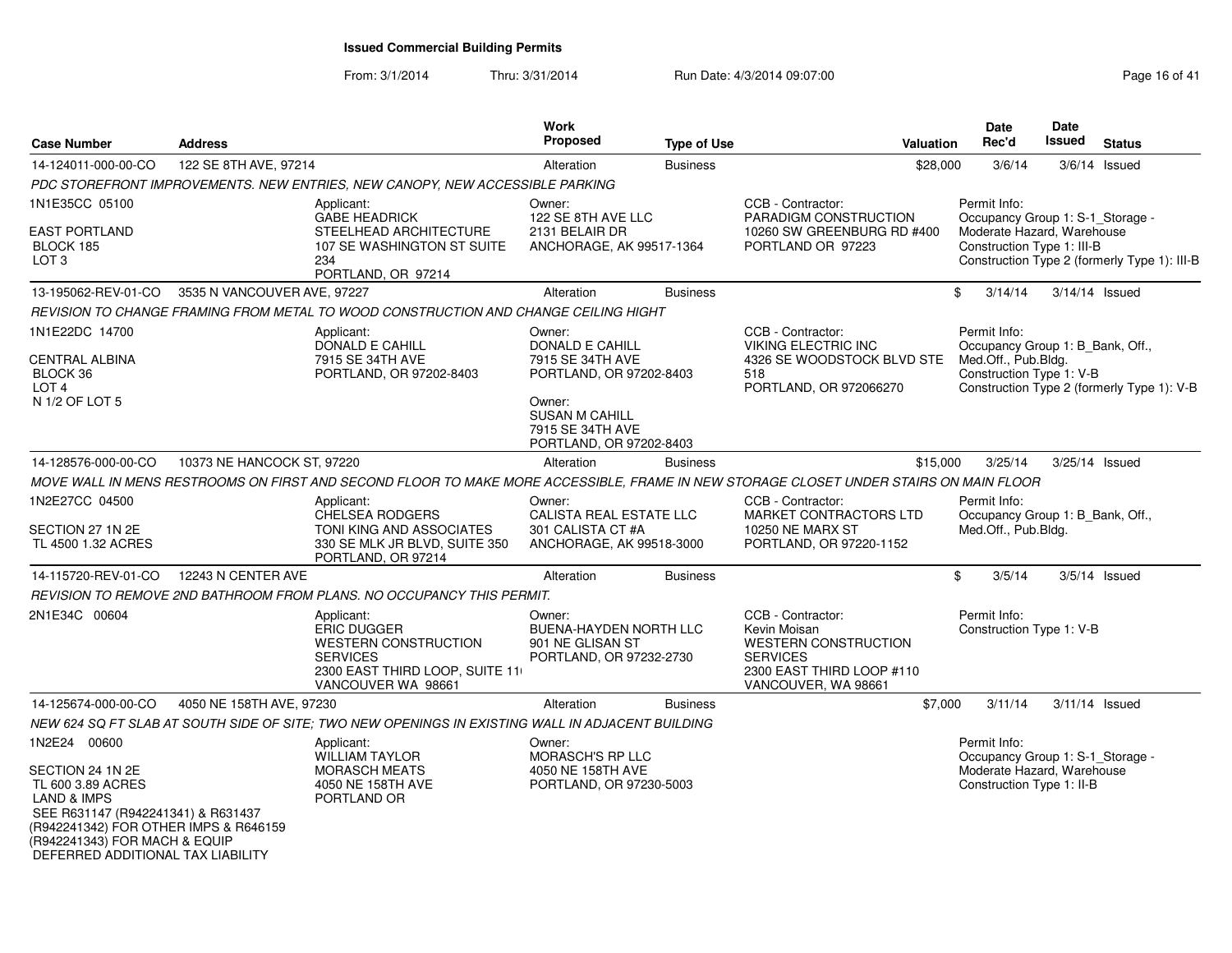From: 3/1/2014

Thru: 3/31/2014 Run Date: 4/3/2014 09:07:00

| <b>Case Number</b>                                                                                                                        | <b>Address</b>                                                                                                                                                 | <b>Work</b><br><b>Proposed</b>                                                                                      | <b>Type of Use</b> |                                                                                                                                       | <b>Valuation</b> | Date<br>Rec'd                                                                                         | Date<br>Issued | <b>Status</b>                                |
|-------------------------------------------------------------------------------------------------------------------------------------------|----------------------------------------------------------------------------------------------------------------------------------------------------------------|---------------------------------------------------------------------------------------------------------------------|--------------------|---------------------------------------------------------------------------------------------------------------------------------------|------------------|-------------------------------------------------------------------------------------------------------|----------------|----------------------------------------------|
| 14-123633-000-00-CO                                                                                                                       | 5020 SE 82ND AVE, 97266                                                                                                                                        | Alteration                                                                                                          | <b>Business</b>    |                                                                                                                                       | \$9,500          | 3/5/14                                                                                                |                | 3/5/14 Under Inspection                      |
|                                                                                                                                           | IMPROVE EXISTING CONFERENCE ROOM. FURR SHARED WALL WITH CAR WASH TUNNEL, INSULATE, INSTALL DRYWALL, ADD DECORATIVE SOFFITS                                     |                                                                                                                     |                    |                                                                                                                                       |                  |                                                                                                       |                |                                              |
| 1S2E16BC 02700<br><b>MAGDELINA PK</b><br><b>LOT A TL 2700</b>                                                                             | Applicant:<br><b>JAMES R OMUNDSON</b><br>OMUNDSON CONSTRUCTION CO<br>PO BOX 3648<br>WILSONVILLE, OR 970703648                                                  | Owner:<br>DOBBIN MANAGEMENT LLC<br>4550 SW KRUSE WAY #275<br>LAKE OSWEGO, OR 97035                                  |                    | CCB - Contractor:<br>JAMES R OMUNDSON<br>OMUNDSON CONSTRUCTION CO<br>PO BOX 3648<br>WILSONVILLE, OR 970703648                         |                  | Permit Info:<br>Occupancy Group 1: B_Bank, Off.,<br>Med.Off., Pub.Bldg.<br>Construction Type 1: V-B   |                |                                              |
| 14-124131-000-00-CO                                                                                                                       | 7743 SW CAPITOL HWY, 97219                                                                                                                                     | Alteration                                                                                                          | <b>Business</b>    |                                                                                                                                       | \$20,000         | 3/6/14                                                                                                |                | $3/6/14$ Issued                              |
|                                                                                                                                           | INTERIOR ONLY-RECONFIGURE WALLS, MINOR DEMO/WALL INFILL NON FIRERATED WALLS, NON STRUCTURAL, AND REMOVING A RESTROOM IN ORDER TO MAKE MAKE WORKROOM LARGER     |                                                                                                                     |                    |                                                                                                                                       |                  |                                                                                                       |                |                                              |
| 1S1E20DB 06500<br>SECTION 20 1S 1E                                                                                                        | Applicant:<br>Luke Huffstutter<br>7741 SW CAPITOL HWY                                                                                                          | Owner:<br>HUFFCO MULTNOMAH LLC<br>15019 SE RIVERSIDE DR                                                             |                    | CCB - Contractor:<br>COMMERCIAL CONTRACTORS<br>1265 S 35TH PL                                                                         |                  | Permit Info:<br>Occupancy Group 1: B Bank, Off.,<br>Med.Off., Pub.Bldg.                               |                |                                              |
| TL 6500 0.13 ACRES                                                                                                                        | Portland OR, 97219                                                                                                                                             | VANCOUVER, WA 98683                                                                                                 |                    | RIDGEFIELD WA 98642                                                                                                                   |                  | Construction Type 1: V-B                                                                              |                |                                              |
| 14-124237-000-00-CO                                                                                                                       | 3808 N WILLIAMS AVE, 97212                                                                                                                                     | Alteration                                                                                                          | <b>Business</b>    |                                                                                                                                       | \$12,160         | 3/20/14                                                                                               | 3/20/14 Issued |                                              |
|                                                                                                                                           | REMODEL SHARED HALLWAY RESTROOM TO ADD 2 NEW TOILETS AND A 2 LAVS.                                                                                             |                                                                                                                     |                    |                                                                                                                                       |                  |                                                                                                       |                |                                              |
| 1N1E22DD 07700<br><b>ALBINA HMSTD</b><br>BLOCK <sub>24</sub><br>N 10' OF LOT 10<br>LOT 11-16                                              | Applicant:<br><b>LAUREN HACKETT</b><br><b>WORKS PARTNERSHIP</b><br><b>ARCHITECTURE</b><br>524 E BURNSIDE ST. SUITE 320<br>PORTLAND OR 97214                    | Owner:<br>3808 WILLIAMS LLC<br>265 N HANCOCK ST #100<br>PORTLAND, OR 97227-1947                                     |                    | CCB - Contractor:<br><b>BEN FISCO</b><br>ADAPTIVE CONSTRUCTION<br><b>COMPANY</b><br>265 N HANCOCK ST, SUITE 100<br>PORTLAND, OR 97227 |                  | Permit Info:<br>Occupancy Group 1: A-2_Nightclub<br>Construction Type 1: III-B                        |                | Construction Type 2 (formerly Type 1): III-B |
| 14-127776-000-00-CO                                                                                                                       | 7450 NE KILLINGSWORTH ST, 97218                                                                                                                                | Alteration                                                                                                          | <b>Business</b>    |                                                                                                                                       | \$75,000         | 3/25/14                                                                                               |                | 3/25/14 Under Inspection                     |
|                                                                                                                                           | REPAIR OF EXISTING WOOD FRAMING IN WESTERN PORTION OF BUILDING DUE TO DRY ROT: REPLACE WALK-IN COOLER AND WALK-IN FREEZER AND REFRIGERATION EQUIPMENT: REPLACE |                                                                                                                     |                    |                                                                                                                                       |                  |                                                                                                       |                |                                              |
| 1N2E20AB 01400<br><b>LUTKE ADD</b><br>BLOCK <sub>3</sub><br>LOT 1&2 EXC PT IN ST<br>LOT 6&7                                               | Applicant:<br><b>BILL MORSE</b><br><b>SCHOMMER &amp; SONS</b><br>6421 NE COLWOOD WAY<br>PORTLAND OR 97218                                                      | Owner:<br><b>GARTNER'S COUNTRY MEAT</b><br><b>MARKET INC</b><br>7450 NE KILLINGSWORTH ST<br>PORTLAND, OR 97218-3737 |                    | CCB - Contractor:<br><b>RON HANSON</b><br><b>SCHOMMER &amp; SON</b><br>6421 NE COLWOOD WY.<br>PORTLAND OR 97218                       |                  | Permit Info:<br>Factory, Mod.Hazard<br>Construction Type 1: V-B                                       |                | Occupancy Group 1: F-1 Industrial Plant -    |
| 14-127787-000-00-CO                                                                                                                       | 120 NW 14TH AVE, 97209                                                                                                                                         | Alteration                                                                                                          | <b>Business</b>    |                                                                                                                                       | \$8,500          | 3/18/14                                                                                               | 3/18/14 Issued |                                              |
|                                                                                                                                           | REMOVE INTERIOR PARTITION WALLS; NO OCCUPANCY ON THIS PERMIT - SERARATE BUILDING PERMIT FOR TI.                                                                |                                                                                                                     |                    |                                                                                                                                       |                  |                                                                                                       |                |                                              |
| 1N1E33DA 04600                                                                                                                            | Applicant:<br><b>ALAN VOLM</b><br>PACIFIC CREST STRUCTURES<br>17750 SW UPPER BOONES<br>FERRY, #190<br>DURHAM, OR 97224                                         | Owner:<br>HARSCH INVESTMENT<br>PROPERTIES LLC<br>1121 SW SALMON ST 5TH FL<br>PORTLAND, OR 97205                     |                    | CCB - Contractor:<br><b>ALAN VOLM</b><br>PACIFIC CREST STRUCTURES<br>17750 SW UPPER BOONES<br>FERRY RD 190<br>DURHAM OR 97224         |                  |                                                                                                       |                |                                              |
| 14-125437-000-00-CO                                                                                                                       | 5335 N WILLIAMS AVE, 97217                                                                                                                                     | Alteration                                                                                                          | <b>Business</b>    |                                                                                                                                       | \$4,500          | 3/12/14                                                                                               | 3/12/14 Issued |                                              |
|                                                                                                                                           | REMOVING WALLS IN EXISTING LOUNGE AND RECEPTION AREA AND ADD NEW RECEPTION DESK                                                                                |                                                                                                                     |                    |                                                                                                                                       |                  |                                                                                                       |                |                                              |
| 1N1E22AB 00500<br><b>WALNUT PK</b><br>BLOCK 4<br>LOT 1 EXC PT IN ST<br>LOT 2&6<br>INC PT VAC ALLEY LOT 3-5; INC PT VAC<br>ALLEY LOT 10-12 | Applicant:<br>Jennifer Beattie<br>CIDA Inc. Architects & Engineers<br>15895 SW 72ND AVE #200<br>PORTLAND OR 97224                                              | Owner:<br><b>SALVATION ARMY</b><br>8495 SE MONTEREY AVE #100<br>HAPPY VALLEY, OR 97086-7845                         |                    | CCB - Contractor:<br><b>ROB YORKE</b><br>YORKE & CURTIS INC<br>4480 SW 101 ST AVE<br>BEAVERTON, OR 970053427                          |                  | Permit Info:<br>Occupancy Group 1: B Bank, Off.,<br>Med.Off., Pub.Bldg.<br>Construction Type 1: III-B |                |                                              |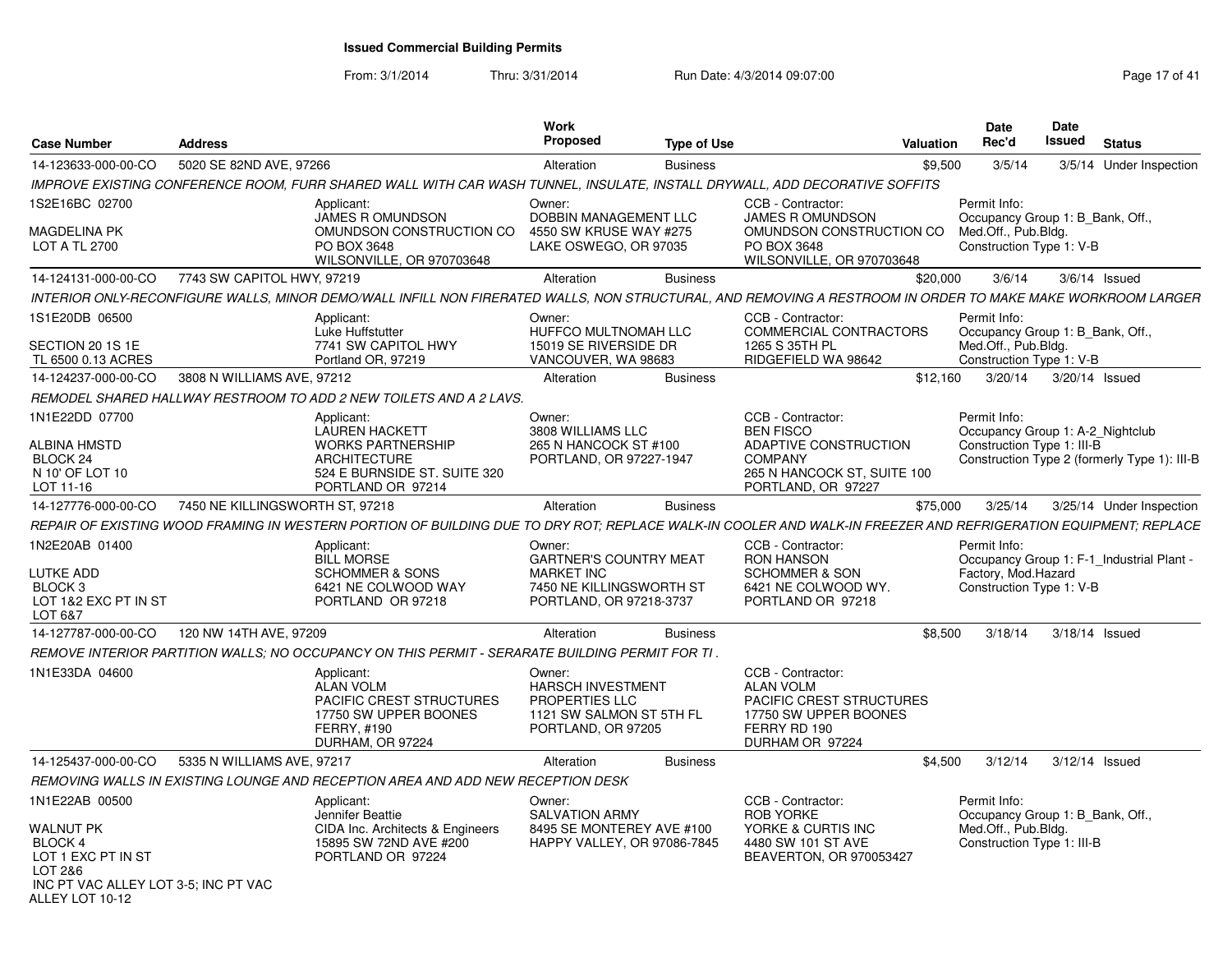From: 3/1/2014Thru: 3/31/2014 **Run Date: 4/3/2014 09:07:00** Rege 18 of 41

| <b>Case Number</b>                                                                                                                | <b>Address</b>             |                                                                                                                                                                | Work<br><b>Proposed</b>                                                                                                                                            | <b>Type of Use</b> |                                                                                                                                 | Valuation | Date<br>Rec'd                                                                                         | <b>Date</b><br>Issued | <b>Status</b>                       |
|-----------------------------------------------------------------------------------------------------------------------------------|----------------------------|----------------------------------------------------------------------------------------------------------------------------------------------------------------|--------------------------------------------------------------------------------------------------------------------------------------------------------------------|--------------------|---------------------------------------------------------------------------------------------------------------------------------|-----------|-------------------------------------------------------------------------------------------------------|-----------------------|-------------------------------------|
| 14-128028-000-00-CO                                                                                                               | 4160 NE SANDY BLVD, 97212  |                                                                                                                                                                | Alteration                                                                                                                                                         | <b>Business</b>    |                                                                                                                                 | \$24,500  | 3/18/14                                                                                               | 3/18/14 Issued        |                                     |
|                                                                                                                                   |                            | TI FOR NEW TENANT: DEMO EXISTING WALLS AND BAR AREA: BUILD NEW WALLS FOR MASSAGE/EXAM ROOMS                                                                    |                                                                                                                                                                    |                    |                                                                                                                                 |           |                                                                                                       |                       |                                     |
| 1N2E30CC 03300                                                                                                                    |                            | Applicant:<br><b>DAVID ATKINSON</b><br>NORTH RIM PARTNERS<br>819 SE MORRISON ST, STE 110<br>PORTLAND, OR<br>97214                                              | Owner:<br>4152 NE SANDY LLC<br>819 SE MORRISON ST #110<br>PORTLAND, OR 97214                                                                                       |                    | CCB - Contractor:<br><b>WILLIAM SCHWEITZER</b><br><b>NORTH RIM PARTNERS</b><br>819 SE MORRISON ST, #110<br>PORTLAND, OR 97214   |           | Permit Info:<br>Occupancy Group 1: B_Bank, Off.,<br>Med.Off., Pub.Bldg.<br>Construction Type 1: III-B |                       |                                     |
| 14-126397-000-00-CO                                                                                                               | 14919 SE STARK ST, 97233   |                                                                                                                                                                | Alteration                                                                                                                                                         | <b>Business</b>    |                                                                                                                                 | \$24,000  | 3/21/14                                                                                               |                       | 3/21/14 Under Inspection            |
|                                                                                                                                   |                            | TI FOR FOR BRIDAL STORE - NEW PARTITIONS FOR BATHROOM, OFFICE AND CHANGING ROOM. NEW SUSPENDED CEILING.                                                        |                                                                                                                                                                    |                    |                                                                                                                                 |           |                                                                                                       |                       |                                     |
| 1N2E36CD 05100<br>ASCOT AC<br>LOT 251&252 TL 5100                                                                                 |                            | Applicant:<br><b>REZA ABEDINI</b><br>9400 SW STONECREEK DR<br>BEAVERTON, OR 97007-8532                                                                         | Owner:<br><b>REZA ABEDINI</b><br>9400 SW STONECREEK DR<br>BEAVERTON, OR 97007-8532<br>Owner:<br>ROOHI ABEDINI<br>9400 SW STONECREEK DR<br>BEAVERTON, OR 97007-8532 |                    | CCB - Contractor:<br><b>TIMOTHY PAUL</b><br>WELL DONE ELECTRIC & SUPPLY<br><b>LLC</b><br>17045 SE ROYER RD<br>DAMASCUS OR 97089 |           | Permit Info:<br>Station<br>Construction Type 1: V-B                                                   |                       | Occupancy Group 1: M_Store, Service |
| 14-124359-000-00-CO                                                                                                               | 1130 SW MORRISON ST, 97205 |                                                                                                                                                                | Alteration                                                                                                                                                         | <b>Business</b>    |                                                                                                                                 | \$2,000   | 3/7/14                                                                                                |                       | 3/19/14 Issued                      |
| <b>FIRE ESCAPE TESTING FOR CERTIFICATION</b>                                                                                      |                            |                                                                                                                                                                |                                                                                                                                                                    |                    |                                                                                                                                 |           |                                                                                                       |                       |                                     |
| 1N1E33DD 06100                                                                                                                    |                            | Applicant:<br>ED NUKALA<br><b>IPM</b><br>721 SW OAK ST<br>PORTLAND, OR 97205                                                                                   | Owner:<br>KALBERER COMPANY<br>321 SW 4TH AVE #800<br>PORTLAND, OR 97204-2330                                                                                       |                    | CCB - Contractor:<br><b>INCOME PROPERTY</b><br><b>MANAGEMENT CO</b><br>721 SW OAK ST #100<br>PORTLAND, OR 97205                 |           |                                                                                                       |                       |                                     |
| 14-124365-000-00-CO                                                                                                               | 609 SE ANKENY ST, 97214    |                                                                                                                                                                | Alteration                                                                                                                                                         | <b>Business</b>    |                                                                                                                                 | \$19,500  | 3/7/14                                                                                                |                       | 3/7/14 Issued                       |
|                                                                                                                                   |                            | PARTIAL CHANGE OF OCCUPANCY: CONVERT 480 SF PORTION OF PRODUCTION KITCHEN AND OFFICE FOR EXISTING TENANT TO SERVED SEATING AREA: REMOVE NON-BEARING WALL; ADL  |                                                                                                                                                                    |                    |                                                                                                                                 |           |                                                                                                       |                       |                                     |
| 1N1E35CC 01300<br><b>EAST PORTLAND</b><br>BLOCK 146<br>E 55' OF LOT 3&4 EXC PT IN ALLEY<br>S 10' OF W 45' LOT 3<br>W 45' OF LOT 4 |                            | Applicant:<br>BARRY EASTWOOD<br>9369 N WALL AVE<br>PORTLAND OR 97203                                                                                           | Owner:<br>DJR PROPERTIES III LLC<br>1535 SE 3RD AVE<br>PORTLAND, OR 97214                                                                                          |                    | CCB - Contractor:<br>DAVID TAI SEU BARTOLOME<br>13570 SE 180TH AVE<br>DAMASCUS, OR 97089                                        |           | Permit Info:<br>Occupancy Group 1: B_Bank, Off.,<br>Med.Off., Pub.Bldg.<br>Construction Type 1: III-B |                       |                                     |
| 14-126660-000-00-CO                                                                                                               | 14625 SE STARK ST, 97233   |                                                                                                                                                                | Alteration                                                                                                                                                         | <b>Business</b>    |                                                                                                                                 | \$20,000  | 3/13/14                                                                                               | 3/13/14 Issued        |                                     |
|                                                                                                                                   |                            | INTERIOR ALTERATION TO REMOVE EXISTING NONBEARING WALLS AND DOORS, REMOVE SELECT PLUMBING FIXTURES(TOILETS, SINKS, LAVATORIES). NO OCCUPANCY PROVIDED UNDER TH |                                                                                                                                                                    |                    |                                                                                                                                 |           |                                                                                                       |                       |                                     |
| 1N2E36CC 01600                                                                                                                    |                            | Applicant:<br>MIKE COYLE                                                                                                                                       | Owner:<br>HTPJ PROPERTIES LLC                                                                                                                                      |                    | CCB - Contractor:<br>PACIFIC POWER PRODUCTS                                                                                     |           | Permit Info:<br>Occupancy Group 1: B_Bank, Off.,                                                      |                       |                                     |
| ASCOT AC<br>LOT 215 EXC N 65' OF W 100' & EXC PT IN ST                                                                            |                            | <b>FASTER PERMITS</b><br>14334 NW EAGLERIDGE LANE<br>PORTLAND, OR 97229                                                                                        | PO BOX 33076<br>PORTLAND, OR 97292-3076                                                                                                                            |                    | COMPANY LLC A WA LLC<br>600 S 56TH PL<br>RIDGEFIELD, WA 98642                                                                   |           | Med.Off., Pub.Bldg.<br>Construction Type 1: II-B                                                      |                       |                                     |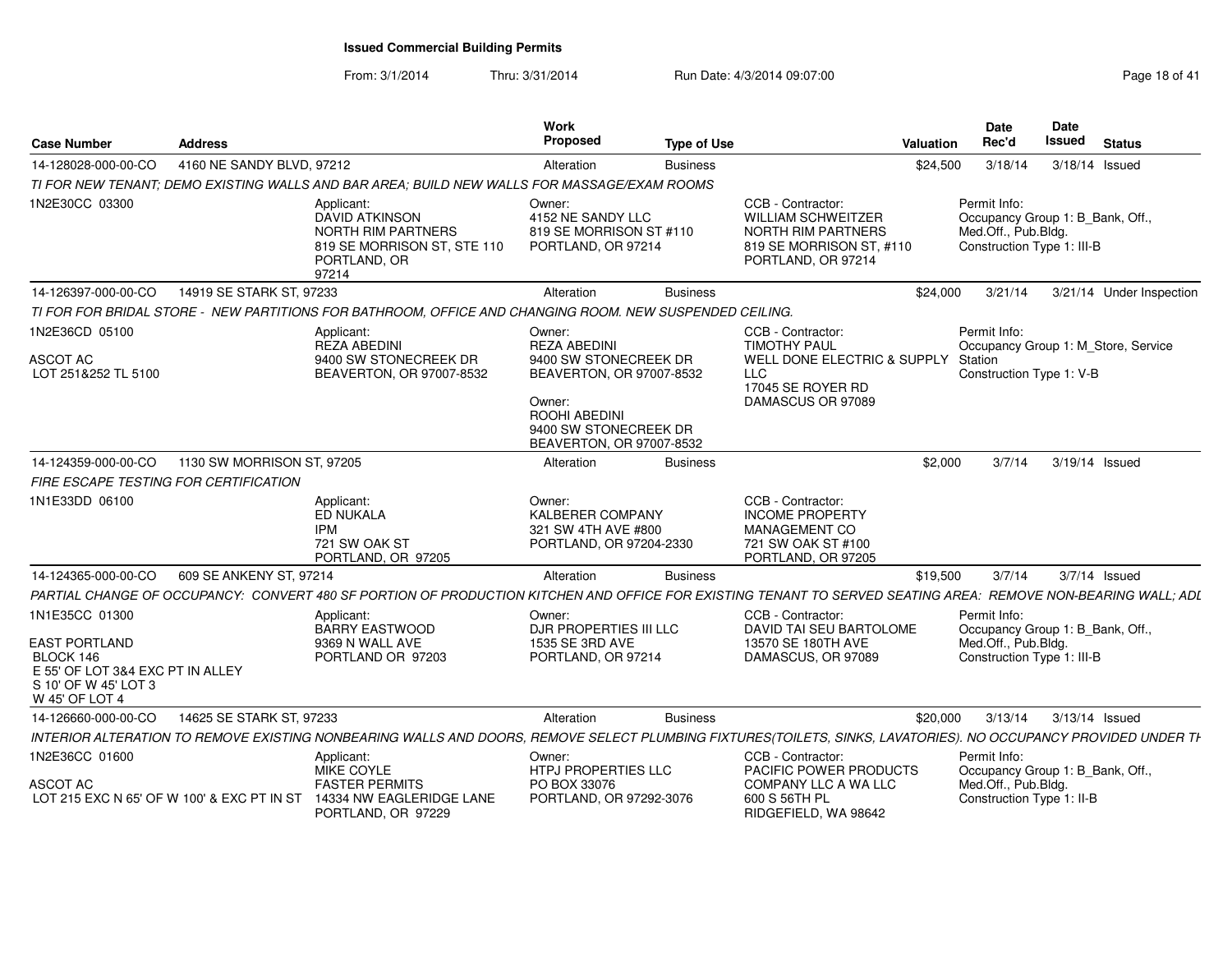| <b>Case Number</b>                               | <b>Address</b>                            |                                                                                                                                                             | <b>Work</b><br>Proposed                                                                                        | <b>Type of Use</b> |                                                                                                             | Valuation | <b>Date</b><br>Rec'd                                                                                | <b>Date</b><br><b>Issued</b> | <b>Status</b>                          |
|--------------------------------------------------|-------------------------------------------|-------------------------------------------------------------------------------------------------------------------------------------------------------------|----------------------------------------------------------------------------------------------------------------|--------------------|-------------------------------------------------------------------------------------------------------------|-----------|-----------------------------------------------------------------------------------------------------|------------------------------|----------------------------------------|
| 13-212623-REV-01-CO                              | 1966 SW 5TH AVE, 97201                    |                                                                                                                                                             | Alteration                                                                                                     | <b>Business</b>    |                                                                                                             |           | \$<br>3/11/14                                                                                       | 3/11/14 Issued               |                                        |
|                                                  |                                           | REVISION TO RECONFIGURE KITCHEN FLOOR PLAN, ELMINATING GAME ROOM; ADDING BANQUET ROOM. NO EXTERIOR ALTERATIONS.                                             |                                                                                                                |                    |                                                                                                             |           |                                                                                                     |                              |                                        |
| 1S1E04DA 02000                                   |                                           | Applicant:<br><b>CHARLIE MCCLAIN</b><br>MCINTYRE CONSTRUCTION                                                                                               | Owner:<br>SOUTHWEST 5TH<br>835 E PARK ST<br>EUGENE, OR 97401-2909<br>Owner:<br><b>COLLEGE</b><br>835 E PARK ST |                    | CCB - Contractor:<br><b>Chris Harris</b><br>MCINTYRE CONSTRUCTION INC<br>1500 WESTEC DR<br>EUGENE, OR 97402 |           | Permit Info:<br>Occupancy Group 1: A-2_Restaurant<br>Construction Type 1: I-B                       |                              |                                        |
|                                                  |                                           |                                                                                                                                                             | EUGENE, OR 97401-2909                                                                                          |                    |                                                                                                             |           |                                                                                                     |                              |                                        |
|                                                  |                                           |                                                                                                                                                             | Owner:<br><b>LLC</b><br>835 E PARK ST<br>EUGENE, OR 97401-2909                                                 |                    |                                                                                                             |           |                                                                                                     |                              |                                        |
| 14-123662-000-00-CO                              | 7625 NE M L KING BLVD, 97211              |                                                                                                                                                             | Alteration                                                                                                     | <b>Business</b>    |                                                                                                             | \$17,800  | 3/11/14                                                                                             | 3/28/14 Final                |                                        |
|                                                  | SOLAR ARRAY ON ROOFTOP, 10kW PV SYSTEM    |                                                                                                                                                             |                                                                                                                |                    |                                                                                                             |           |                                                                                                     |                              |                                        |
| 1N1E10DD 08400                                   |                                           | Applicant:<br><b>REC SOLAR INC</b><br>3380 SE 20TH AVE<br>PORTLAND, OR 97202                                                                                | Owner:<br>THE RED BUILDING LLC<br>7625 NE M L KING BLVD<br>PORTLAND, OR 97211-2831                             |                    | CCB - Contractor:<br><b>REC SOLAR INC</b><br>3380 SE 20TH AVE<br>PORTLAND, OR 97202                         |           | Permit Info:<br>and Two Family<br>Construction Type 1: V-B                                          |                              | Occupancy Group 1: R-3 Residential One |
| 14-123665-000-00-CO                              | 7625 NE M L KING BLVD, 97211              |                                                                                                                                                             | Alteration                                                                                                     | <b>Business</b>    |                                                                                                             | \$33,784  | 3/11/14                                                                                             | 3/28/14 Issued               |                                        |
|                                                  | SOLAR ARRAY ON ROOFTOP, 19.25kW PV SYSTEM |                                                                                                                                                             |                                                                                                                |                    |                                                                                                             |           |                                                                                                     |                              |                                        |
| 1N1E10DD 08400                                   |                                           | Applicant:<br><b>REC SOLAR INC</b><br>3380 SE 20TH AVE<br>PORTLAND, OR 97202                                                                                | Owner:<br>THE RED BUILDING LLC<br>7625 NE M L KING BLVD<br>PORTLAND, OR 97211-2831                             |                    | CCB - Contractor:<br><b>REC SOLAR INC</b><br>3380 SE 20TH AVE<br>PORTLAND, OR 97202                         |           | Permit Info:<br>and Two Family<br>Construction Type 1: V-B                                          |                              | Occupancy Group 1: R-3 Residential One |
| 14-123784-000-00-CO                              | 4617 SE WOODSTOCK BLVD, 97206             |                                                                                                                                                             | Alteration                                                                                                     | <b>Business</b>    |                                                                                                             | \$4,000   | 3/25/14                                                                                             | 3/25/14 Issued               |                                        |
|                                                  |                                           | LEGALIZE FENCED IN PATIO AREA AT REAR OF BUILDING, RESTORE ADA PARKING SPACE                                                                                |                                                                                                                |                    |                                                                                                             |           |                                                                                                     |                              |                                        |
| 1S2E18CB 14300                                   |                                           | Applicant:<br><b>GWF LLC</b>                                                                                                                                | Owner:<br><b>GWF LLC</b>                                                                                       |                    |                                                                                                             |           | Permit Info:<br>Occupancy Group 1: A-2_Restaurant                                                   |                              |                                        |
| <b>WOODSTOCK</b><br>BLOCK 14<br>LOT 1-4 TL 14300 |                                           | 7858 SW 5TH AVE<br>PORTLAND, OR 97219                                                                                                                       | 7858 SW 5TH AVE<br>PORTLAND, OR 97219                                                                          |                    |                                                                                                             |           | Construction Type 1: V-B                                                                            |                              |                                        |
| 14-126588-000-00-CO                              | 5520 N INTERSTATE AVE, 97217              |                                                                                                                                                             | Alteration                                                                                                     | <b>Business</b>    |                                                                                                             | \$85,400  | 3/27/14                                                                                             | 3/27/14 Issued               |                                        |
|                                                  |                                           | TENANT IMPROVEMENT FOR FIRST TIME TENANT; BUILD OUT WALLS FOR 2 RESTROOMS, STAFF ROOM WITH SINK, PRIVATE OFFICE AND OPEN OFFICE SPACE, FURR OUT WALL FOR TV |                                                                                                                |                    |                                                                                                             |           |                                                                                                     |                              |                                        |
| 1N1E15CC 16800                                   |                                           | Applicant:<br><b>BRENT YOUNG</b><br>YOUNG DESIGN STUDIO<br>2126 N SKIDMORE CT<br>PORTLAND OR 97217                                                          |                                                                                                                |                    | CCB - Contractor:<br>R & H CONSTRUCTION<br>1530 SW TAYLOR STREET<br>PORTLAND, OR 97205                      |           | Permit Info:<br>Occupancy Group 1: B_Bank, Off.,<br>Med.Off., Pub.Bldg.<br>Construction Type 1: I-A |                              |                                        |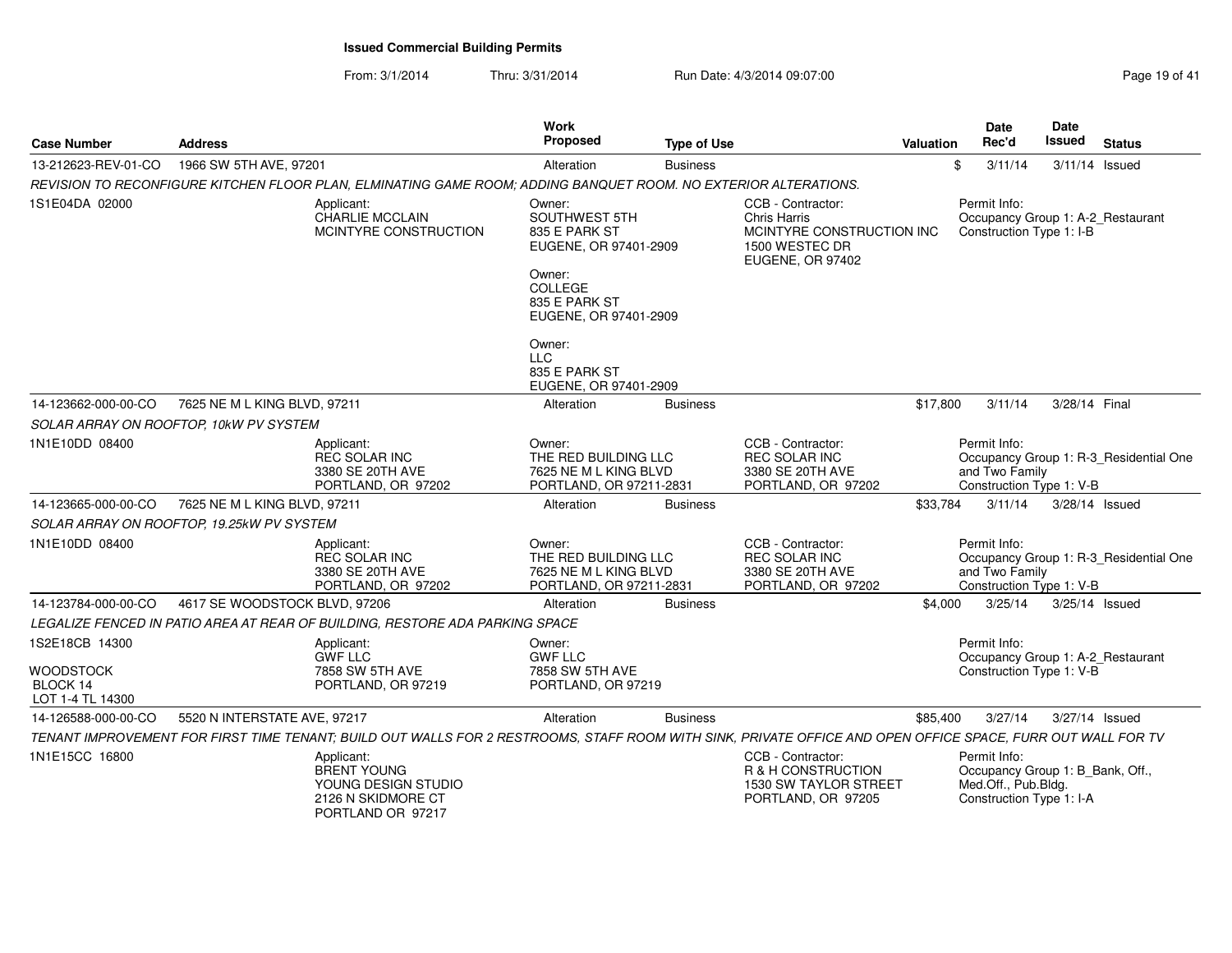| <b>Case Number</b>                                                                                             | <b>Address</b>            |                                                                                                                                  | <b>Work</b><br>Proposed                                                                                                                                | <b>Type of Use</b> |                                                                                                                                        | <b>Valuation</b> | <b>Date</b><br>Rec'd                                                                                | Date<br>Issued | <b>Status</b>                              |
|----------------------------------------------------------------------------------------------------------------|---------------------------|----------------------------------------------------------------------------------------------------------------------------------|--------------------------------------------------------------------------------------------------------------------------------------------------------|--------------------|----------------------------------------------------------------------------------------------------------------------------------------|------------------|-----------------------------------------------------------------------------------------------------|----------------|--------------------------------------------|
| 14-127917-000-00-CO                                                                                            | 930 NW 14TH AVE, 97209    |                                                                                                                                  | Alteration                                                                                                                                             | <b>Business</b>    |                                                                                                                                        | \$40,000         | 3/18/14                                                                                             |                | 3/18/14 Issued                             |
|                                                                                                                |                           | TI FOR EXISTING TENANT; NEW WALLS FOR NEW OPERATORY ROOMS; REMOVAL OF PORTION OF TWO WALLS; ONE NEW PLUMBING FIXTURE             |                                                                                                                                                        |                    |                                                                                                                                        |                  |                                                                                                     |                |                                            |
| 1N1E33AD 00300<br>COUCHS ADD<br>BLOCK 142<br>LOT <sub>5</sub>                                                  |                           | Applicant:<br><b>ALEX AUJERO</b><br>MYHRE GROUP ARCHITECTS<br>620 SW 5TH AVE SUITE 500<br>PORTLAND OR 97204                      | Owner:<br>METRO HOLDINGS WEST III LLC<br>1355 NW 13TH AVE<br>PORTLAND, OR 97209                                                                        |                    | CCB - Contractor:<br>BNK CONSTRUCTION INC<br>45 82nd dr. ste 53b<br>gladstone, or 97027                                                |                  | Permit Info:<br>Occupancy Group 1: B_Bank, Off.,<br>Med.Off., Pub.Bldg.<br>Construction Type 1: V-A |                |                                            |
| LOT 6-8 EXC PT IN STS                                                                                          |                           |                                                                                                                                  |                                                                                                                                                        |                    |                                                                                                                                        |                  |                                                                                                     |                |                                            |
| 14-131123-000-00-CO                                                                                            | 1714 NW OVERTON ST        |                                                                                                                                  | Alteration                                                                                                                                             | <b>Business</b>    |                                                                                                                                        | \$9,000          | 3/26/14                                                                                             |                | 3/26/14 Under Inspection                   |
|                                                                                                                |                           | EXPAND EISTING OFFICE INTO LARGER OFFICE; REMOVE NON-LOAD BEARING WALL AND REBUILD                                               |                                                                                                                                                        |                    |                                                                                                                                        |                  |                                                                                                     |                |                                            |
| 1N1E33AB 60000<br>NEW STAGES CONDOMINIUM<br><b>GENERAL COMMON ELEMENTS</b>                                     |                           | Applicant:<br>ADVANCED CONSTRUCTION &<br><b>REPAIR LLC</b><br>14758 SW 79TH AVE<br>TIGARD, OR 97224-7876                         | Owner:<br>NEW STAGES CONDOMINIUM<br>9600 SW BARNES RD #200<br>PORTLAND, OR 97225-6666<br>Owner:<br><b>OWNERS ASSOCIATION</b><br>9600 SW BARNES RD #200 |                    | CCB - Contractor:<br>ADVANCED CONSTRUCTION &<br><b>REPAIR LLC</b><br>14758 SW 79TH AVE<br>TIGARD, OR 97224-7876                        |                  | Permit Info:<br>Occupancy Group 1: B_Bank, Off.,<br>Med.Off., Pub.Bldg.<br>Construction Type 1: V-B |                |                                            |
|                                                                                                                |                           |                                                                                                                                  | PORTLAND, OR 97225-6666                                                                                                                                |                    |                                                                                                                                        |                  |                                                                                                     |                |                                            |
| 13-239706-REV-01-CO                                                                                            | 3333 NW 35TH AVE, 97210   |                                                                                                                                  | Alteration                                                                                                                                             | <b>Business</b>    |                                                                                                                                        |                  | \$<br>3/28/14                                                                                       |                | 3/28/14 Issued                             |
|                                                                                                                |                           | REVISION TO SITE PLAN TO ADD GATE AND RECONFIGURE PARKING AREA TO BETTER ACCOMMODATE TRACTOR TRAILER MOVEMENT                    |                                                                                                                                                        |                    |                                                                                                                                        |                  |                                                                                                     |                |                                            |
| 1N1E29BB 00200<br>SECTION 29 1N 1E<br>TL 200 6.95 ACRES                                                        |                           | Applicant:<br><b>Todd ISELIN</b><br><b>ISELIN ARCHITECTS</b><br>1307 Seventh St<br>Oregon City, OR 97045                         | Owner:<br><b>GUILD'S LAKE PROPERTIES LLC</b><br>2742 NW BIRKENDENE ST<br>PORTLAND, OR 97229-8080                                                       |                    | CCB - Contractor:<br>Kevin<br><b>BARTEL CONTRACTING INC</b><br>PO BOX 160<br>GLADSTONE, OR 97027                                       |                  | Permit Info:<br>Occupancy Group 1: B_Bank, Off.,<br>Med.Off., Pub.Bldg.<br>Construction Type 1: V-B |                | Construction Type 2 (formerly Type 1): V-B |
| 14-131149-000-00-CO                                                                                            | 3773 SE BELMONT ST, 97214 |                                                                                                                                  | Alteration                                                                                                                                             | <b>Business</b>    |                                                                                                                                        | \$20,000         | 3/26/14                                                                                             | 3/26/14 Issued |                                            |
|                                                                                                                |                           | TI FOR FIRST TIME TENANT; NEW WALLS FOR PREVIOUSLY STUBBED OUT BATHROOM FIXTURES; NEW WALLS FOR BIKE PARKING CLOSET              |                                                                                                                                                        |                    |                                                                                                                                        |                  |                                                                                                     |                |                                            |
| 1S1E01AA 19700<br>SUNNYSIDE & PLAT 2 & 3<br>BLOCK 67<br>LOT 10&11 EXC PT IN ST<br>E 1/2 OF LOT 12 EXC PT IN ST |                           | Applicant:<br><b>TIMOTHY FOUCH</b><br>FIELDWORK DESIGN AND<br>ARCHITECTURE, LLC<br>2524 SE DIVISION ST<br>PORTLAND, OREGON 97202 | Owner:<br>4039 N MISSISSIPPI AVE #205<br>PORTLAND, OR 97227                                                                                            |                    | CCB - Contractor:<br>BCMC PROPERTIES BELMONT LLC MODERN ORGANIC<br><b>CONSTRUCTION</b><br>4212 NE SUMNER ST<br>PORTLAND, OR 97218-1542 |                  | Permit Info:<br>Station<br>Construction Type 1: V-B                                                 |                | Occupancy Group 1: M_Store, Service        |
| 14-131162-000-00-CO                                                                                            | 5429 NE 42ND AVE, 97211   |                                                                                                                                  | Alteration                                                                                                                                             | <b>Business</b>    |                                                                                                                                        | \$2,500          | 3/26/14                                                                                             |                | 3/26/14 Issued                             |
|                                                                                                                |                           | REMOVE WALL AND BUILD NEW WALL TO EXPAND EXISTING TOILET TO CREATE ACCESSIBLE TOILET                                             |                                                                                                                                                        |                    |                                                                                                                                        |                  |                                                                                                     |                |                                            |
| 1N1E24AA 00200<br>KILLINGSWORTH AVE ADD<br><b>BLOCK1</b>                                                       |                           | Applicant:<br>RAPHAEL GOODBLATT<br>AHHA ARCHITECTURE<br>615 SE ALDER SUITE 203                                                   | Owner:<br>NE 42ND LLC<br>211 NE WEIDLER ST<br>PORTLAND, OR 97232                                                                                       |                    |                                                                                                                                        |                  | Permit Info:<br>Occupancy Group 1: B_Bank, Off.,<br>Med.Off., Pub.Bldg.<br>Construction Type 1: V-B |                |                                            |
| LOT 3&4                                                                                                        |                           | PORTLAND OR 97214                                                                                                                |                                                                                                                                                        |                    |                                                                                                                                        |                  |                                                                                                     |                |                                            |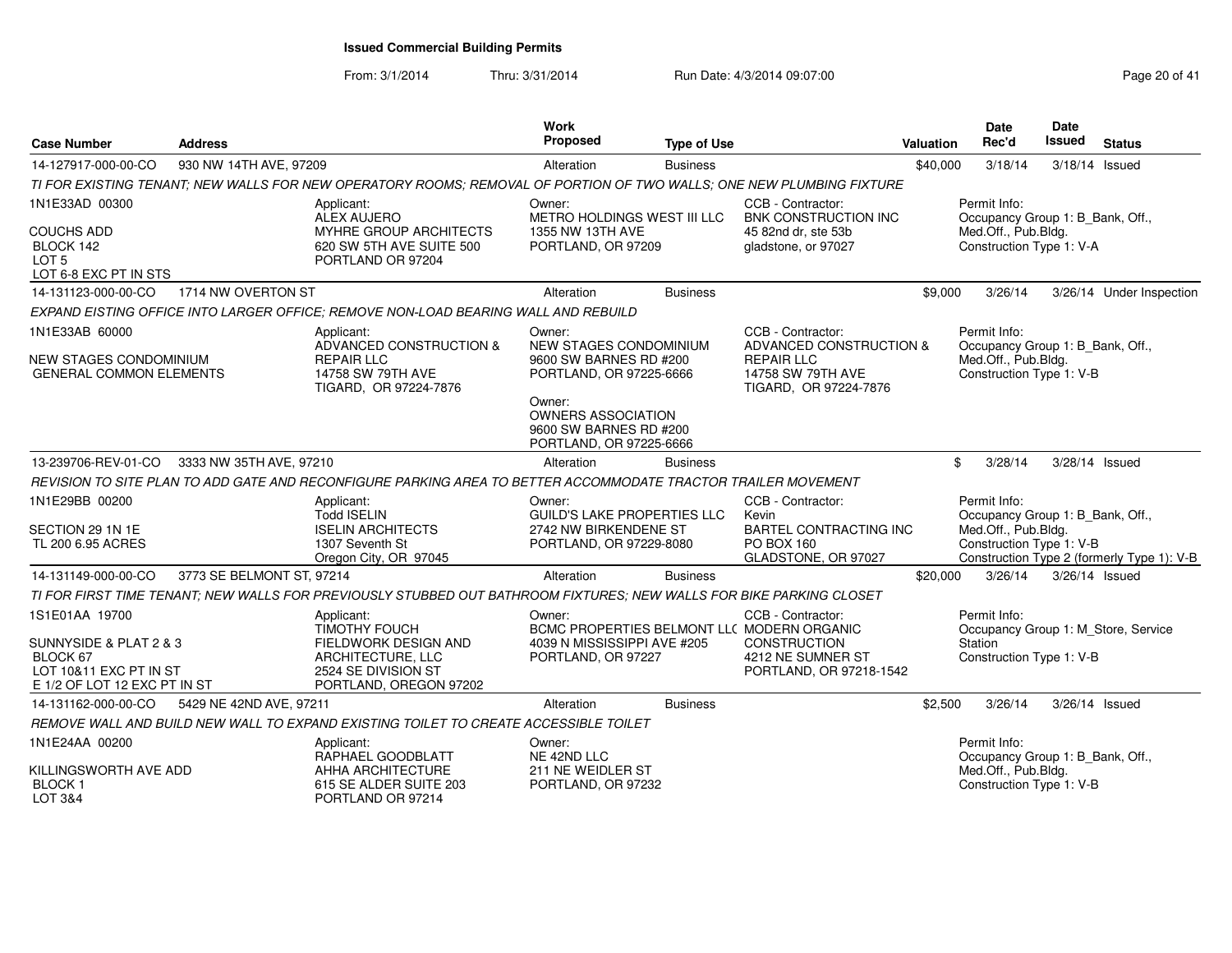| <b>Case Number</b>                                                                                                                                | <b>Address</b>                                   |                                                                                                                                                                | Work<br><b>Proposed</b>                                                                                                                             | <b>Type of Use</b> |                                                                                                                     | <b>Valuation</b> | Date<br>Rec'd                                                                                         | Date<br>Issued | <b>Status</b>                                |
|---------------------------------------------------------------------------------------------------------------------------------------------------|--------------------------------------------------|----------------------------------------------------------------------------------------------------------------------------------------------------------------|-----------------------------------------------------------------------------------------------------------------------------------------------------|--------------------|---------------------------------------------------------------------------------------------------------------------|------------------|-------------------------------------------------------------------------------------------------------|----------------|----------------------------------------------|
| 13-140192-000-00-CO                                                                                                                               | 5009 N INTERSTATE AVE, 97217                     |                                                                                                                                                                | Alteration                                                                                                                                          | <b>Business</b>    |                                                                                                                     | \$50,000         | 8/22/13                                                                                               | 3/11/14 Issued |                                              |
|                                                                                                                                                   |                                                  | TENANT IMPROVEMENT FOR 1 NEW TENANT (COFFEE SHOP) AND 1 FUTURE TENANTS - RECONFIGURE EXISTING 3 TENANT SPACE TO 2 SPACE; REPLACE DOORS AND WINDOWS; NEW SIDIN( |                                                                                                                                                     |                    |                                                                                                                     |                  |                                                                                                       |                |                                              |
| 1N1E21AA 22500                                                                                                                                    |                                                  | Applicant:<br><b>KWANG (KEVIN) LEE</b><br><b>HELEN'S INVESTMENT</b><br>PROPERTY, LLC<br>1726 SW 4TH AVE<br>PORTLAND, OR 97201                                  | Owner:<br><b>HELEN'S INVESTMENT</b><br>14608 SE 28TH ST<br>VANCOUVER, WA 98683<br>Owner:<br>PROPERTY LLC<br>14608 SE 28TH ST<br>VANCOUVER, WA 98683 |                    | CCB - Contractor:<br><b>ISAIAS PAINTING</b><br><b>CONSTRUCTION INC</b><br>8619 NE CLACKAMAS ST<br>PORTLAND OR 97220 |                  | Permit Info:<br>Occupancy Group 1: A-2_Restaurant<br>Construction Type 1: V-B                         |                |                                              |
| 13-183425-000-00-CO                                                                                                                               | 511 NW BROADWAY, 97209                           |                                                                                                                                                                | Alteration                                                                                                                                          | <b>Business</b>    |                                                                                                                     | \$17,200,000     | 7/25/13                                                                                               |                | 3/10/14 Under Inspection                     |
|                                                                                                                                                   |                                                  | COMPLETE RENOVATION OF ENTIRE BLDG: EXTERIOR MODIFICATION TO INCLUDED NEW ATRIUM SKYLIGHT. NEW ENTRY AND ACCESSIBLE RAMP: PARTIAL SEISMIC UPGRADE TO UNDERSIDE |                                                                                                                                                     |                    |                                                                                                                     |                  |                                                                                                       |                |                                              |
| 1N1E34BC 07800<br><b>COUCHS ADD</b><br>BLOCK S TL 7800                                                                                            |                                                  | Applicant:<br>CHRIS BIXBY<br>ALLIED WORKS ARCHITECTURE<br>1532 SW MORRISON<br>PORTLAND OR 97205                                                                | Owner:<br>UNITED STATES OF AMERICA<br>(POST OFFICE<br>620 SW MAIN ST<br>PORTLAND, OR 97205-3037                                                     |                    | CCB - Contractor:<br><b>HOWARD S WRIGHT</b><br><b>CONSTRUCTORS LP</b><br>P.O. BOX 3764<br>SEATTLE, WA 98124         |                  | Permit Info:<br>Occupancy Group 1: B_Bank, Off.,<br>Med.Off., Pub.Bldg.<br>Construction Type 1: I-B   |                | Construction Type 2 (formerly Type 1): I-B   |
|                                                                                                                                                   |                                                  |                                                                                                                                                                | Owner:<br>US COURTHOUSE<br>620 SW MAIN ST<br>PORTLAND, OR 97205-3037                                                                                |                    |                                                                                                                     |                  |                                                                                                       |                |                                              |
| 13-204620-000-00-CO                                                                                                                               | 2127 NW 26TH AVE, 97210                          |                                                                                                                                                                | Alteration                                                                                                                                          | <b>Business</b>    |                                                                                                                     | \$23,430         | 3/4/14                                                                                                |                | $3/4/14$ Issued                              |
|                                                                                                                                                   |                                                  | TI FOR NEW TENANT: NEW PARTITION WALLS TO CREATE SIX NEW OFFICES                                                                                               |                                                                                                                                                     |                    |                                                                                                                     |                  |                                                                                                       |                |                                              |
| 1N1E29DA 01400<br>SECTION 29 1N 1E<br>TL 1400 0.42 ACRES                                                                                          |                                                  | Applicant:<br>KYLE RODRIGUES<br>ROMMEL ARCHITECTURAL<br><b>PARTNERSHIP, LLC</b><br>1200 NW NAITO PARKWAY, SUITE<br>550<br>PORTLAND, OR 97209                   | Owner:<br>NORCREST CHINA CO<br>2701 NW VAUGHN ST #390<br>PORTLAND, OR 97210                                                                         |                    | Primary Contractor:<br>TO BID                                                                                       |                  | Permit Info:<br>Occupancy Group 1: B Bank, Off.,<br>Med.Off., Pub.Bldg.<br>Construction Type 1: III-B |                |                                              |
|                                                                                                                                                   | 13-108410-DFS-01-CO  123 NE 3RD AVE, 97232       |                                                                                                                                                                | Alteration                                                                                                                                          | <b>Business</b>    |                                                                                                                     | \$6,000          | 10/8/13                                                                                               | 3/27/14 Issued |                                              |
|                                                                                                                                                   |                                                  | DFS - GLASS GUARDRAILS AND HANDRAILS -Stanchion originally reviewed under main. Modification to stanchions under REV 01                                        |                                                                                                                                                     |                    |                                                                                                                     |                  |                                                                                                       |                |                                              |
| 1N1E34DA 02800                                                                                                                                    |                                                  | Applicant:<br><b>GABE DOMINEK</b>                                                                                                                              | Owner:                                                                                                                                              |                    | CCB - Contractor:<br>BRIDGEHEAD DEVELOPMENT LLC VERIDIS CONSTRUCTION INC                                            |                  | Permit Info:<br>Occupancy Group 1: B Bank, Off.,                                                      |                |                                              |
| <b>EAST PORTLAND</b><br>BLOCK 68<br>INC PT VAC ST LOT 1&8<br>LOT 2&3&6&7<br>INC PT VAC ST LOT 4&5; HISTORIC<br>PROPERTY: POTENTIAL ADDITIONAL TAX |                                                  | DOMINEK ARCHITECTURE, LLC<br>330 SE MLK BLVD SUITE 350<br>PORTLAND OR 97214                                                                                    | 1001 SE WATER AVE #120<br>PORTLAND, OR 97214-2147                                                                                                   |                    | 4244 NE ALBERTA ST<br>PORTLAND, OR 97218                                                                            |                  | Med.Off., Pub.Bldg.<br>Construction Type 1: III-B                                                     |                | Construction Type 2 (formerly Type 1): III-B |
|                                                                                                                                                   | 11-143458-DFS-01-CO 8371 N INTERSTATE AVE, 97217 |                                                                                                                                                                | Alteration                                                                                                                                          | <b>Business</b>    |                                                                                                                     | \$1,500          | 10/9/13                                                                                               | 3/27/14 Final  |                                              |
| <b>DFS - RAILING</b>                                                                                                                              |                                                  |                                                                                                                                                                |                                                                                                                                                     |                    |                                                                                                                     |                  |                                                                                                       |                |                                              |
| 1N1E09DA 02700<br>KENTON                                                                                                                          |                                                  | Applicant:<br><b>BRYAN SUERETH</b>                                                                                                                             | Owner:<br>HANS H GRUNBAUM                                                                                                                           |                    |                                                                                                                     |                  | Permit Info:<br>Occupancy Group 1: U Private                                                          |                |                                              |
| <b>BLOCK 2 TL 2700</b>                                                                                                                            |                                                  | <b>DISJECTA</b><br>8371 N INTERSTATE AV<br>PORTLAND, OR 97217                                                                                                  | 21390 SW EDY RD<br>SHERWOOD, OR 97140                                                                                                               |                    |                                                                                                                     |                  | Garage\Utility Misc.<br>Construction Type 1: II-B                                                     |                |                                              |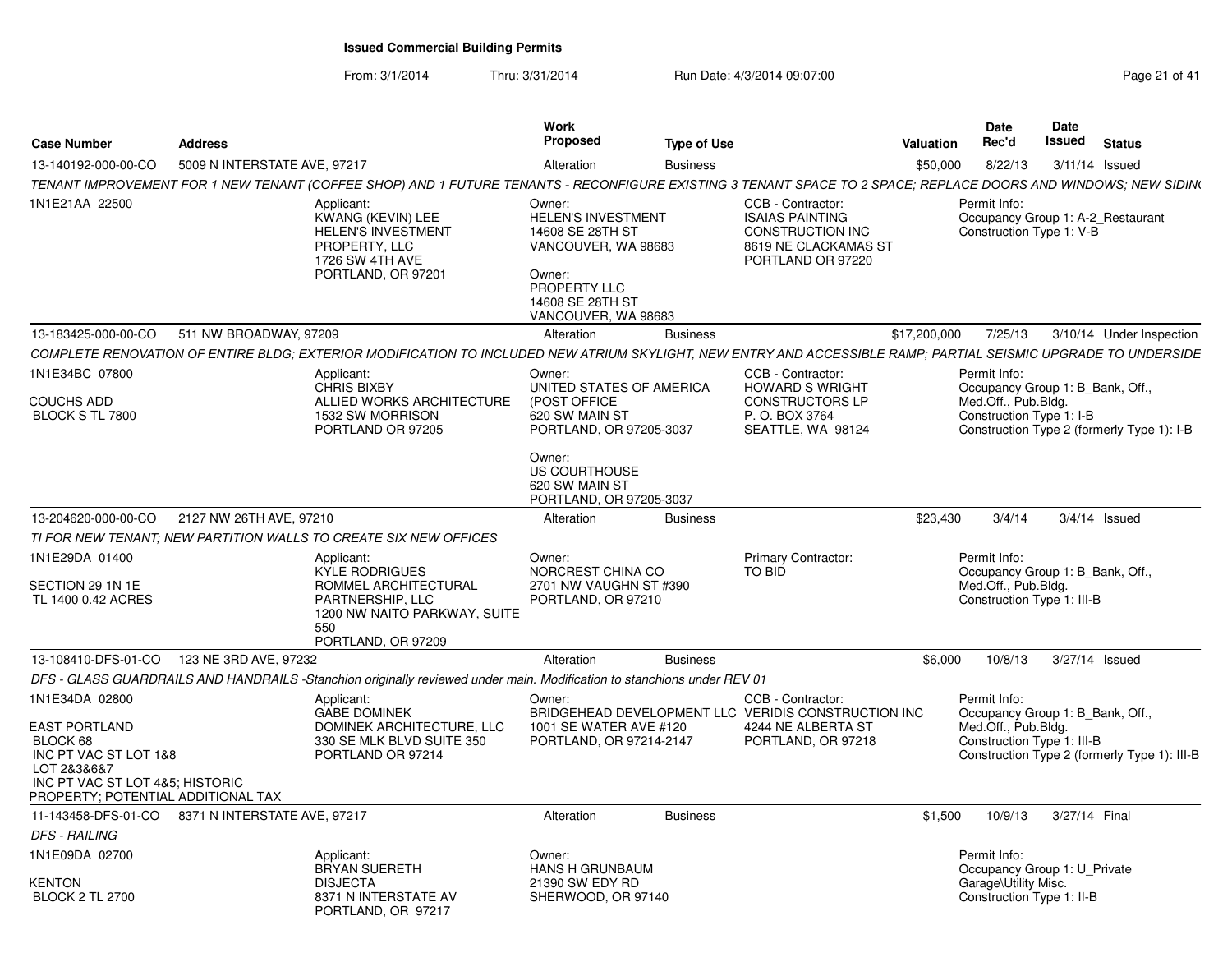| <b>Case Number</b>                                        | <b>Address</b>                               |                                                                                                                                                                | Work<br>Proposed                                                                                                   | <b>Type of Use</b> |                                                                                                                               | Valuation   | <b>Date</b><br>Rec'd                                                                                  | <b>Date</b><br>Issued | <b>Status</b>                                |
|-----------------------------------------------------------|----------------------------------------------|----------------------------------------------------------------------------------------------------------------------------------------------------------------|--------------------------------------------------------------------------------------------------------------------|--------------------|-------------------------------------------------------------------------------------------------------------------------------|-------------|-------------------------------------------------------------------------------------------------------|-----------------------|----------------------------------------------|
| 13-217593-000-00-CO                                       | 6834 NE GLISAN ST, 97213                     |                                                                                                                                                                | Alteration                                                                                                         | <b>Business</b>    |                                                                                                                               | \$200       | 3/28/14                                                                                               |                       | 3/28/14 Issued                               |
|                                                           |                                              | NEW 5' OPENING BETWEEN TWO EXISTING TENANT SPACES TO CREATE ONE; ADD NEW BEAM; SEE 13-121135-VI                                                                |                                                                                                                    |                    |                                                                                                                               |             |                                                                                                       |                       |                                              |
| 1N2E32CA 18100                                            |                                              | Applicant:                                                                                                                                                     | Owner:                                                                                                             |                    | Primary Contractor:                                                                                                           |             | Permit Info:                                                                                          |                       |                                              |
| NORTH MT TABOR<br>BLOCK 6<br>LOT 1 EXC PT IN ST           |                                              | NELS H EDLUND<br>5557 NE GOING ST<br>PORTLAND, OR 97218                                                                                                        | <b>NELS H EDLUND</b><br>5557 NE GOING ST<br>PORTLAND, OR 97218<br>Owner:<br><b>JOAN A EDLUND</b>                   |                    | TO BID                                                                                                                        |             | Occupancy Group 1: B_Bank, Off.,<br>Med.Off., Pub.Bldg.<br>Construction Type 1: V-B                   |                       | Construction Type 2 (formerly Type 1): V-B   |
|                                                           |                                              |                                                                                                                                                                | 5557 NE GOING ST<br>PORTLAND, OR 97218                                                                             |                    |                                                                                                                               |             |                                                                                                       |                       |                                              |
| 13-227667-000-00-CO                                       | 708 SW 3RD AVE, 97204                        |                                                                                                                                                                | Alteration                                                                                                         | <b>Business</b>    |                                                                                                                               | \$10,000    | 11/19/13                                                                                              |                       | 3/25/14 Issued                               |
|                                                           |                                              | INSTALL INTERIOR SECURITY ROLL UP GATE AT FIRST FLOOR ENTRY                                                                                                    |                                                                                                                    |                    |                                                                                                                               |             |                                                                                                       |                       |                                              |
| 1S1E03BA 05800                                            |                                              | Applicant:<br>MIKE MONTGOMERY<br>5531 SW BUDDINGTON ST<br>PORTLAND, OR 97219                                                                                   | Owner:<br>MOHAWK THIRD PARTNERS LLC<br>2447 PACIFIC COAST HWY #105<br>HERMOSA BEACH, CA 90254                      |                    | Primary Contractor:<br><b>TO BID</b>                                                                                          |             | Permit Info:<br>Occupancy Group 1: B Bank, Off.,<br>Med.Off., Pub.Bldg.<br>Construction Type 1: III-B |                       | Construction Type 2 (formerly Type 1): III-B |
| 13-232395-000-00-CO                                       | 7830 NE HALSEY ST - BLDG B, 97213            |                                                                                                                                                                | Alteration                                                                                                         | <b>Business</b>    |                                                                                                                               | \$153,240   | 11/26/13                                                                                              |                       | 3/27/14 Issued                               |
|                                                           | INSTALL NEW PAINT BOOTH IN EXISTING BUILDING |                                                                                                                                                                |                                                                                                                    |                    |                                                                                                                               |             |                                                                                                       |                       |                                              |
| 1N2E32AA 02500<br>KATHARINE<br>BLOCK 4<br>LOT 1&8 TL 2500 |                                              | Applicant:<br>LELA GALLERT<br>ROHNER MECHANICAL<br>2650 NE ANDRESEN STE 102<br>VANCOUVER, WA 98661                                                             | Owner:<br>NGO TUAN KIM<br>7830 NE HALSEY ST<br>PORTLAND, OR 97213                                                  |                    | CCB - Contractor:<br>ROHNER MECHANICAL INC<br>12400 NE 60TH WAY, BLDG B<br>VANCOUVER, WA 98682                                |             | Permit Info:<br>Factory, Mod.Hazard<br>Construction Type 1: V-B                                       |                       | Occupancy Group 1: F-1_Industrial Plant -    |
|                                                           |                                              |                                                                                                                                                                | Owner:<br><b>NGUYEN CUONG MANH</b><br>7830 NE HALSEY ST<br>PORTLAND, OR 97213                                      |                    |                                                                                                                               |             |                                                                                                       |                       |                                              |
| 13-233059-000-00-CO                                       | 1510 SE WATER AVE, 97214                     |                                                                                                                                                                | Alteration                                                                                                         | <b>Business</b>    |                                                                                                                               | \$4,490,000 | 11/27/13                                                                                              |                       | 3/27/14 Issued                               |
|                                                           |                                              | REMODEL AND CHANGE OF OCCUPANCY OF EXISTING BUILDING; INTERIOR AND EXTERIOR CORE ELEMENTS; SITE WORK INCLUDING RE-STRIPING OF PARKING LOT; NO OCCUPANCY ON THI |                                                                                                                    |                    |                                                                                                                               |             |                                                                                                       |                       |                                              |
| 1S1E03DA 01300                                            |                                              | Applicant:<br>KELLY THELEN<br><b>GROUP MACKENZIE</b><br>1500 SE WATER AV STE 100<br>PORTLAND, OR 97214                                                         | Owner:<br>PORTLAND GENERAL ELECTRIC<br>CO<br>1WTC0510--CORPORATE TAX<br>DEPT 121 SW SAL<br>PORTLAND, OR 97204-2901 |                    | CCB - Contractor:<br>ROBERTSON & OLSON<br><b>CONSTRUCTION</b><br>16821 SE MC GILLIVRAY BLVD<br>STE#210<br>VANCOUVER, WA 98683 |             | Permit Info:<br>Occupancy Group 1: B_Bank, Off.,<br>Med.Off., Pub.Bldg.<br>Construction Type 1: V-B   |                       | Construction Type 2 (formerly Type 1): V-B   |
| 13-239763-000-00-CO                                       | 529 NW 13TH AVE, 97209                       |                                                                                                                                                                | Alteration                                                                                                         | <b>Business</b>    |                                                                                                                               | \$45,000    | 12/26/13                                                                                              |                       | 3/18/14 Under Inspection                     |
|                                                           |                                              | CHANGE OF OCCUPANCY FROM RETAIL (M) TO NEW BAR (A-2). INCLUDES OCCUPANCY SEPARATION AROUND SPACE, NEW TOILET ROOM, KITCHEN, BAR AREA AND SEATING               |                                                                                                                    |                    |                                                                                                                               |             |                                                                                                       |                       |                                              |
| 1N1E33AD 04300                                            |                                              | Applicant:<br><b>RAMZY HATTAR</b><br><b>KACHKA LLC</b><br>720 SE GRAND AVE<br>PORTAL ND OREGON 97214                                                           | Owner:<br>HOYT STRETT LOFTS INC<br>906 NW 23RD AVE<br>PORTLAND, OR 97210-3006                                      |                    | CCB - Contractor:<br>ROUNDHOUSE DESIGN BUILD LLC Occupancy Group 1: A-2_Restaurant<br>6215 NE 34TH AVE<br>PORTLAND, OR 97211  |             | Permit Info:<br>Construction Type 1: III-B                                                            |                       |                                              |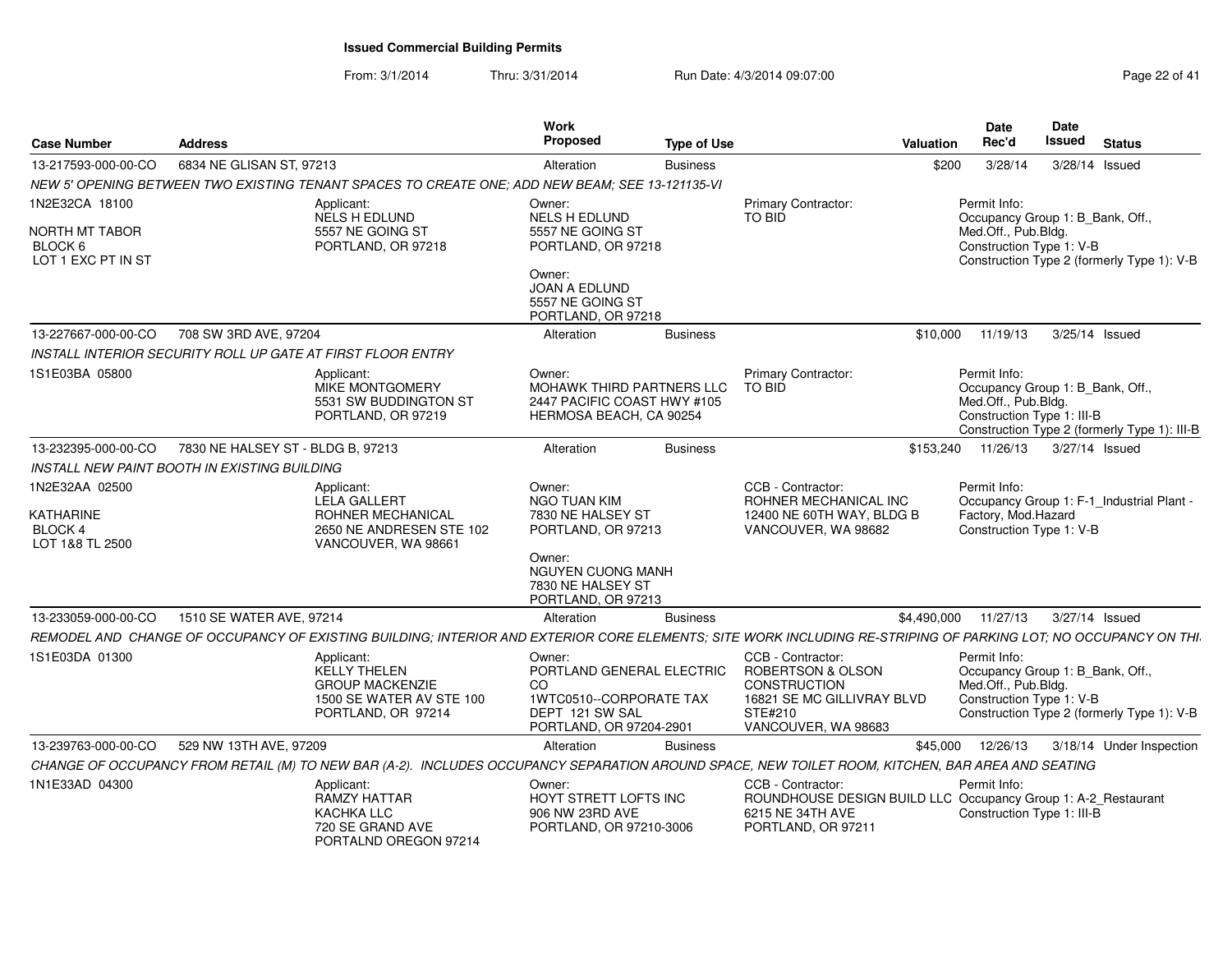| <b>Case Number</b>                                                                                          | <b>Address</b>            |                                                                                                                                                                | Work<br><b>Proposed</b>                                                                             | <b>Type of Use</b> |                                                                                                                               | Valuation | <b>Date</b><br>Rec'd                                                                                       | Date<br>Issued  | <b>Status</b> |                         |
|-------------------------------------------------------------------------------------------------------------|---------------------------|----------------------------------------------------------------------------------------------------------------------------------------------------------------|-----------------------------------------------------------------------------------------------------|--------------------|-------------------------------------------------------------------------------------------------------------------------------|-----------|------------------------------------------------------------------------------------------------------------|-----------------|---------------|-------------------------|
| 13-236626-000-00-CO                                                                                         | 1414 SE 82ND AVE, 97216   |                                                                                                                                                                | Alteration                                                                                          | <b>Business</b>    |                                                                                                                               | \$35,000  | 3/5/14                                                                                                     |                 |               | 3/5/14 Under Inspection |
|                                                                                                             |                           | TENANT IMPROVEMENT FOR NEW TENANT; ADD WALK IN FREEZER AND WALK IN REFRIGERATOR; DEMO WALLS TO CREATE PREP ROOM; EXISTING SALES AREA AND OFFICES TO REMAIN; CL |                                                                                                     |                    |                                                                                                                               |           |                                                                                                            |                 |               |                         |
| 1S2E04BC 10400<br><b>SOUTH FAIRLAWN</b><br>BLOCK <sub>3</sub><br>LOT 4-6<br>LOT 7 EXC PT IN ST<br>LOT 10&11 |                           | Applicant:<br>LONG TRUONG<br><b>NORIPIGU DESIGN</b><br>2121 NE 82ND AVE<br>PORTLAND OR 97220                                                                   | Owner:<br>ZHI QIANG ZHANG<br>110 SE 82ND AVE<br>PORTLAND, OR 97216                                  |                    | CCB - Contractor:<br>kenneth kwong<br><b>SUNSTONE HOMES</b><br>4835 COMMERCIAL ST. SE<br><b>SALEM, OR 97302</b>               |           | Permit Info:<br>Occupancy Group 1: S-1 Storage -<br>Moderate Hazard, Warehouse<br>Construction Type 1: V-B |                 |               |                         |
| 14-100719-000-00-CO                                                                                         | 2020 SW 4TH AVE, 97201    |                                                                                                                                                                | Alteration                                                                                          | <b>Business</b>    |                                                                                                                               | \$750,000 | 1/15/14                                                                                                    | 3/20/14 Issued  |               |                         |
|                                                                                                             |                           | REMOVAL OF EXISTING CANOPY ON WEST SIDE OF BUILDING AND REPLACEMENT WITH NEW SMALLER, CANOPY; REMOVE PORTION OF GLAZING AND PANELING SYSTEMS ABOVE CANOPY A    |                                                                                                     |                    |                                                                                                                               |           |                                                                                                            |                 |               |                         |
| 1S1E03CC 01000<br>SOUTH AUDITORIUM ADD<br><b>BLOCK B</b><br>LOT 2 TL 1000                                   |                           | Applicant:<br><b>MARKUS BROWN</b><br><b>GBD ARCHITECTS</b><br>1120 NW COUCH STE 300<br>PORTLAND OR 97209                                                       | Owner:<br>PARKSIDE CENTER ASSOCIATES<br><b>LLC</b><br>810 NW MARSHALL ST #300<br>PORTLAND, OR 97209 |                    | CCB - Contractor:<br><b>BREMIK CONSTRUCTION</b><br>1026 SE STARK ST<br>PORTLAND, OR 97214                                     |           | Permit Info:<br>Occupancy Group 1: B Bank, Off.<br>Med.Off., Pub.Bldg.<br>Construction Type 1: I-A         |                 |               |                         |
| 13-228378-REV-03-CO   2631 SE HAWTHORNE BLVD, 97214                                                         |                           |                                                                                                                                                                | Alteration                                                                                          | <b>Business</b>    |                                                                                                                               | \$        | 3/3/14                                                                                                     | $3/3/14$ Issued |               |                         |
|                                                                                                             |                           | REVISION - TO CHANGE THE SIZE OF RESTROOM DOOR FROM WIDTH OF 3' TO 2'10"                                                                                       |                                                                                                     |                    |                                                                                                                               |           |                                                                                                            |                 |               |                         |
| 1S1E01BC 09400                                                                                              |                           | Applicant:<br>AJ HANDLY<br>ACCELERATED DEVELOPMENT,<br>LLC.<br>1303 SE 6TH AVE<br>PORTLAND, OR 97214-3400                                                      | Owner:<br>PHA VENTURE LLC<br>1498 SE TECH CENTER PL #150<br>VANCOUVER, WA 98683                     |                    | CCB - Contractor:<br>AJ HANDLY<br>ACCELERATED DEVELOPMENT,<br>LLC<br>1303 SE 6TH AVE<br>PORTLAND, OR 97214-3400               |           | Permit Info:<br>Occupancy Group 1: B Bank, Off.,<br>Med.Off., Pub.Bldg.<br>Construction Type 1: V-A        |                 |               |                         |
| 14-108413-000-00-CO                                                                                         | 25 N SHAVER ST, 97227     |                                                                                                                                                                | Alteration                                                                                          | <b>Business</b>    |                                                                                                                               | \$129.960 | 1/22/14                                                                                                    | 3/7/14 Issued   |               |                         |
|                                                                                                             |                           | TENANT IMPROVMENT FOR FIRST TENANT IN RENOVATED SHELL BUILDING; NEW WALLS FOR OFFICES, MEETING ROOMS, BREAK ROOM, RECEPTION AREA, 2 NEW WINDOWS AT WEST ELEV/  |                                                                                                     |                    |                                                                                                                               |           |                                                                                                            |                 |               |                         |
| 1N1E22DB 13500                                                                                              |                           | Applicant:<br>STEWART STRAUS<br><b>STEWART GORDON STRAUS</b><br><b>ARCHITECT</b><br>6775 SW 111TH AVE<br>BEAVERTON OR 97008                                    | Owner:<br>4025 N WILLIAMS LLC<br>819 SE MORRISON ST #110<br>PORTLAND, OR 97214                      |                    | CCB - Contractor:<br><b>WILLIAM SCHWEITZER</b><br><b>NORTH RIM PARTNERS</b><br>819 SE MORRISON ST, #110<br>PORTLAND, OR 97214 |           | Permit Info:<br>Occupancy Group 1: B Bank, Off.,<br>Med.Off., Pub.Bldg.<br>Construction Type 1: V-B        |                 |               |                         |
| 14-105665-000-00-CO                                                                                         | 1422 NE ALBERTA ST. 97211 |                                                                                                                                                                | Alteration                                                                                          | <b>Business</b>    |                                                                                                                               | \$30,000  | 1/16/14                                                                                                    | $3/7/14$ Issued |               |                         |
|                                                                                                             |                           | ICHANGE OF OCCUPANCY TO NEW COFFEE SHOP AND ROASTERY( BUILDING CONSTRUCTED IN 1999 AS AN F1 OCCUPANCY), CHANGE SWING OF DOOR AT RESTROOM, NEW BAR WITH PASTI   |                                                                                                     |                    |                                                                                                                               |           |                                                                                                            |                 |               |                         |
| 1N1E23AC 09000                                                                                              |                           | Applicant:<br><b>WESLEY RUSSELL</b>                                                                                                                            | Owner:<br>URBAN DWELL LLC                                                                           |                    | CCB - Contractor:<br><b>JACOB FLORY</b>                                                                                       |           | Permit Info:<br>Occupancy Group 1: B Bank, Off.,                                                           |                 |               |                         |
| VERNON                                                                                                      |                           | <b>CASE STUDY COFFEE</b>                                                                                                                                       | 2948 SE HARRISON ST                                                                                 |                    | <b>B D MACK</b>                                                                                                               |           | Med.Off., Pub.Bldg.                                                                                        |                 |               |                         |
| BLOCK 44<br>LOT 1 TL 9000                                                                                   |                           | ESPRESSO ARTS CATERING<br>5347 NE SANDY BLVD<br>PORTLAND OR 97213                                                                                              | PORTLAND, OR 97214                                                                                  |                    | 5016 NE 11TH AVE<br>PORTLAND OR 97211                                                                                         |           | Construction Type 1: V-B                                                                                   |                 |               |                         |
| 13-201788-REV-01-CO 301 SE 2ND AVE, 97214                                                                   |                           |                                                                                                                                                                | Alteration                                                                                          | <b>Business</b>    |                                                                                                                               | \$65.440  | 2/12/14                                                                                                    | $3/4/14$ Issued |               |                         |
|                                                                                                             |                           | VALUE ADDED REVISION - NEW MEZZANINE  ADDED:  FRAMING FOR STORAGE AND NEW OFFICES; (1) NEW EXTERIOR DOOR IN TILT-UP CONCRETE WALL                              |                                                                                                     |                    |                                                                                                                               |           |                                                                                                            |                 |               |                         |
| 1N1E34DD 01000                                                                                              |                           | Applicant:<br>ANDERSEN CONSTRUCTION<br><b>COMPANY</b><br>PO BOX 6712<br>PORTLAND, OR 97228-6712                                                                | Owner:<br>PRODUCE ROW LLC<br>4100 SW ARTHUR WAY<br>PORTLAND, OR 97221-3202                          |                    | CCB - Contractor:<br>ANDERSEN CONSTRUCTION<br><b>COMPANY</b><br>PO BOX 6712<br>PORTLAND, OR 97228-6712                        |           | Permit Info:<br>Occupancy Group 1: B Bank, Off.<br>Med.Off., Pub.Bldg.<br>Construction Type 1: V-B         |                 |               |                         |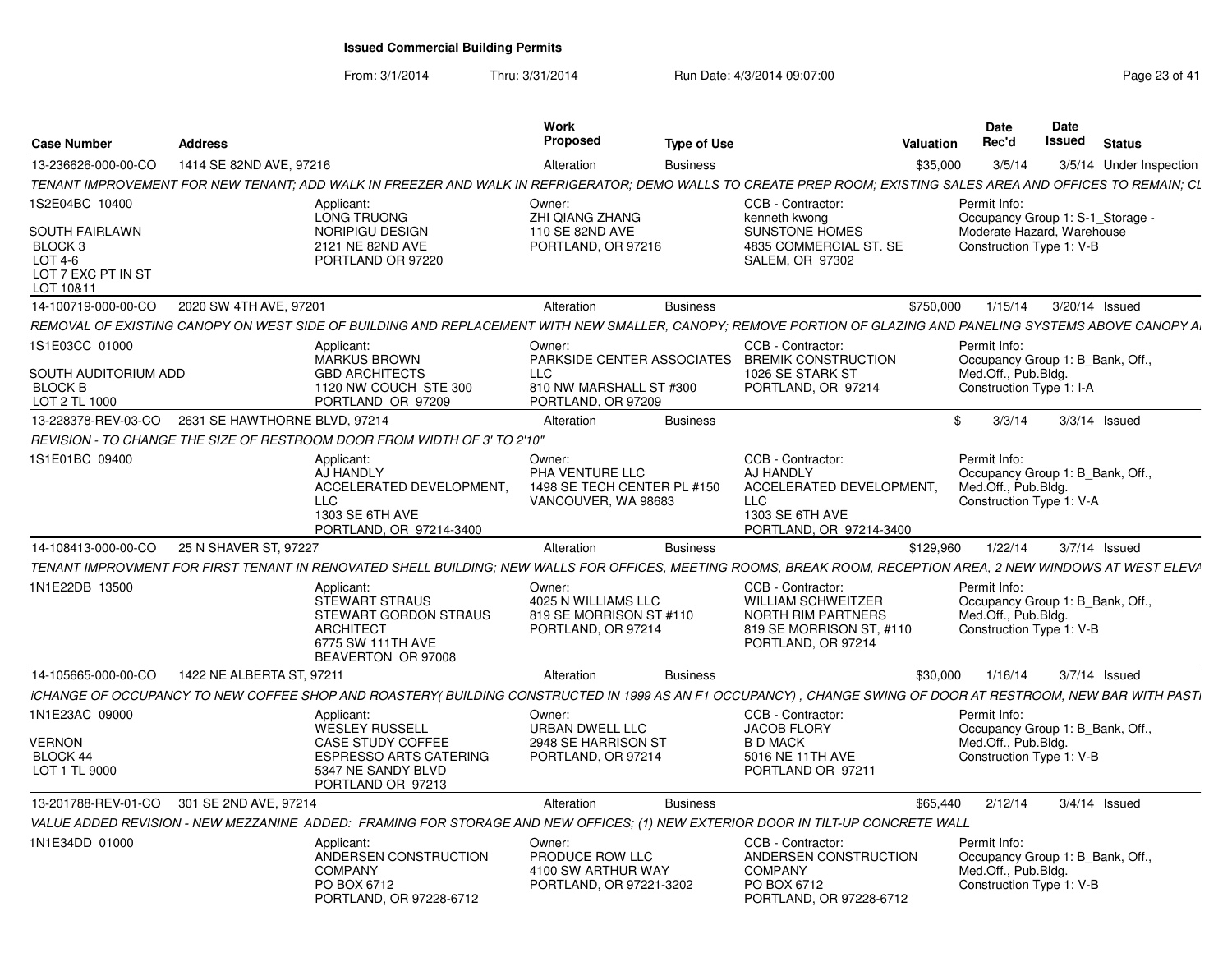| <b>Case Number</b>                                                                                                | <b>Address</b>              |                                                                                                                                                             | Work<br><b>Proposed</b>                                                                                                                                                                                            | <b>Type of Use</b> |                                                                                                    | <b>Valuation</b> | Date<br>Rec'd                                                                                       | <b>Date</b><br><b>Issued</b> | <b>Status</b>                             |
|-------------------------------------------------------------------------------------------------------------------|-----------------------------|-------------------------------------------------------------------------------------------------------------------------------------------------------------|--------------------------------------------------------------------------------------------------------------------------------------------------------------------------------------------------------------------|--------------------|----------------------------------------------------------------------------------------------------|------------------|-----------------------------------------------------------------------------------------------------|------------------------------|-------------------------------------------|
| 14-108833-000-00-CO                                                                                               | 611 SE HARRISON ST, 97214   |                                                                                                                                                             | Alteration                                                                                                                                                                                                         | <b>Business</b>    |                                                                                                    | \$128,000        | 1/23/14                                                                                             | 3/21/14 Issued               |                                           |
|                                                                                                                   |                             | BUILD WALLS IN LARGE OPEN WORK AREA TO CREATE SMALLER WORK ROOMS; REMODEL KITCHEN/BREAK ROOM                                                                |                                                                                                                                                                                                                    |                    |                                                                                                    |                  |                                                                                                     |                              |                                           |
| 1S1E02CB 07600<br>STEPHENS ADD<br>BLOCK 76<br><b>LOT 3&amp;4</b>                                                  |                             | Applicant:<br><b>COURTNEY MARGICIN</b><br><b>BAYSINGER PARTNERS</b><br><b>ARCHITECTURE PC</b><br>1006 SE GRAND AV STE 300<br>PORTLAND, OR 97214             | Owner:<br><b>GOODWILL INDUSTRIES OF</b><br>1943 SE 6TH AVE<br>PORTLAND, OR 97214-4508<br>Owner:<br><b>COLUMBIA WILLAMETTE</b><br>1943 SE 6TH AVE<br>PORTLAND, OR 97214-4508                                        |                    | CCB - Contractor:<br><b>LCG PENCE</b><br>2720 SW CORBETT<br>PORTLAND OR 97201                      |                  | Permit Info:<br>Factory, Mod.Hazard<br>Construction Type 1: V-B                                     |                              | Occupancy Group 1: F-1_Industrial Plant - |
| 14-115470-000-00-CO                                                                                               | 3636 NE BROADWAY, 97232     |                                                                                                                                                             | Alteration                                                                                                                                                                                                         | <b>Business</b>    |                                                                                                    | \$65,000         | 2/11/14                                                                                             | 3/18/14 Issued               |                                           |
|                                                                                                                   |                             | TENANT IMPROVMENT FOR NEW TENANT; NEW WALLS FOR OFFICES, INFILL DOOR AT EXISTING OFFICE, NEW RECEPTION DESK, DOORS, RELITES AND MINOR CEILING MODIFICATIONS |                                                                                                                                                                                                                    |                    |                                                                                                    |                  |                                                                                                     |                              |                                           |
| 1N1E25DC 17100<br><b>HANCOCK ST ADD</b><br><b>BLOCK 9 TL 17100</b>                                                |                             | Applicant:<br><b>SUZIE HONG</b><br><b>MACKENZIE</b><br>1515 SW WATER AVE<br>PORTLAND, OR 97214                                                              | Owner:<br><b>MBANK</b><br>PO BOX 504<br>GRESHAM, OR 97030-0114                                                                                                                                                     |                    | CCB - Contractor:<br>LEASE CRUTCHER LEWIS CORP<br>921 SW WASHINGTON #150<br>PORTLAND, OR 972050000 |                  | Permit Info:<br>Occupancy Group 1: B_Bank, Off.,<br>Med.Off., Pub.Bldg.<br>Construction Type 1: V-B |                              |                                           |
| 14-114326-000-00-CO                                                                                               | 16955 SE DIVISION ST, 97233 |                                                                                                                                                             | Alteration                                                                                                                                                                                                         | <b>Business</b>    |                                                                                                    | \$2,000          | 2/6/14                                                                                              |                              | 3/11/14 Under Inspection                  |
|                                                                                                                   |                             | THIS PERMIT IS TO DOCUMENT EXISTING CONDITIONS FOR CURRENT USE AND OCCUPANCY: NEW WALLS FOR OFFICES, STORAGE AND EXISTING BATHROOM                          |                                                                                                                                                                                                                    |                    |                                                                                                    |                  |                                                                                                     |                              |                                           |
| 1S3E06CD 05200<br>SECTION 06 1S 3E<br>TL 5200 0.75 ACRES<br>LAND & IMPS SEE R337924 (R993062611)<br>FOR BILLBOARD |                             | Applicant:<br><b>NEIL LEE</b><br>LEEKA ARCHITECTURE AND<br><b>PLANNING</b><br>2548 SE ANKENY<br>PORTLAND, OR 97214                                          | Owner:<br>WOO YONG CHOI<br>2323 NE 165TH DR<br>PORTLAND, OR 97230<br>Owner:<br><b>MANJA CHOI</b><br>2323 NE 165TH DR<br>PORTLAND, OR 97230<br>Owner:<br><b>WOOY CHOI</b><br>2323 NE 165TH DR<br>PORTLAND, OR 97230 |                    |                                                                                                    |                  | Permit Info:<br>Occupancy Group 1: M Store, Service<br>Station<br>Construction Type 1: V-B          |                              |                                           |
| 13-193755-REV-01-CO                                                                                               | 2001 SW JEFFERSON ST, 97205 |                                                                                                                                                             | Alteration                                                                                                                                                                                                         | <b>Business</b>    |                                                                                                    | \$6,000          | 2/21/14                                                                                             | 3/13/14 Issued               |                                           |
| 1S1E04BA 03100                                                                                                    |                             | ADDED VALUE REVISION TO ADD MICROPILES TO FOOTING; ADD (2) 8' INTERIOR OPENINGS<br>Applicant:                                                               | Owner:                                                                                                                                                                                                             |                    | CCB - Contractor:                                                                                  |                  | Permit Info:                                                                                        |                              |                                           |
| AMOS N KINGS<br>BLOCK 9&15 TL 3100                                                                                |                             | <b>BOB SCHATZ</b><br>ALL USA ARCHICTECTURE<br>2118 SE DIVISION ST<br>PORTLAND, OR 97202                                                                     | LITHIA REAL ESTATE INC<br>150 N BARTLETT ST<br>MEDFORD, OR 97501                                                                                                                                                   |                    | <b>BUZZ WALLACE</b><br>SKYWARD CONSTRUCTION<br>15908 NE 10TH AVENUE<br>RIDGEFIELD, WA 98642        |                  | Occupancy Group 1: B_Bank, Off.,<br>Med.Off., Pub.Bldg.<br>Construction Type 1: III-B               |                              |                                           |
| 13-133315-DFS-03-CO                                                                                               | 2245 NE 36TH AVE, 97212     |                                                                                                                                                             | Alteration                                                                                                                                                                                                         | Educational        |                                                                                                    | \$18,000         | 2/11/14                                                                                             | 3/5/14 Final                 |                                           |
| <b>DFS - LIGHT POLES</b>                                                                                          |                             |                                                                                                                                                             |                                                                                                                                                                                                                    |                    |                                                                                                    |                  |                                                                                                     |                              |                                           |
| 1N1E25DB 02200                                                                                                    |                             | Applicant:<br><b>KELLY FITZPATRICK</b>                                                                                                                      | Owner:<br><b>SCHOOL DISTRICT NO 1</b>                                                                                                                                                                              |                    | CCB - Contractor:<br>BENCHMARK CONTRACTING INC                                                     |                  | Permit Info:<br>Occupancy Group 1: A-5 Stadiums,                                                    |                              |                                           |
| SECTION 25 1N 1E<br>TL 2200 10.20 ACRES                                                                           |                             | BENCHMARK CONTRACTING INC<br>3155 SW 234TH AVE, SUITE A<br>HILLSBORO OR 97213                                                                               | PO BOX 3107<br>PORTLAND, OR 97208-3107                                                                                                                                                                             |                    | 3155 SW 234TH AVE STE A<br>HILLSBORO, OR 97123                                                     |                  | Grandstands                                                                                         |                              |                                           |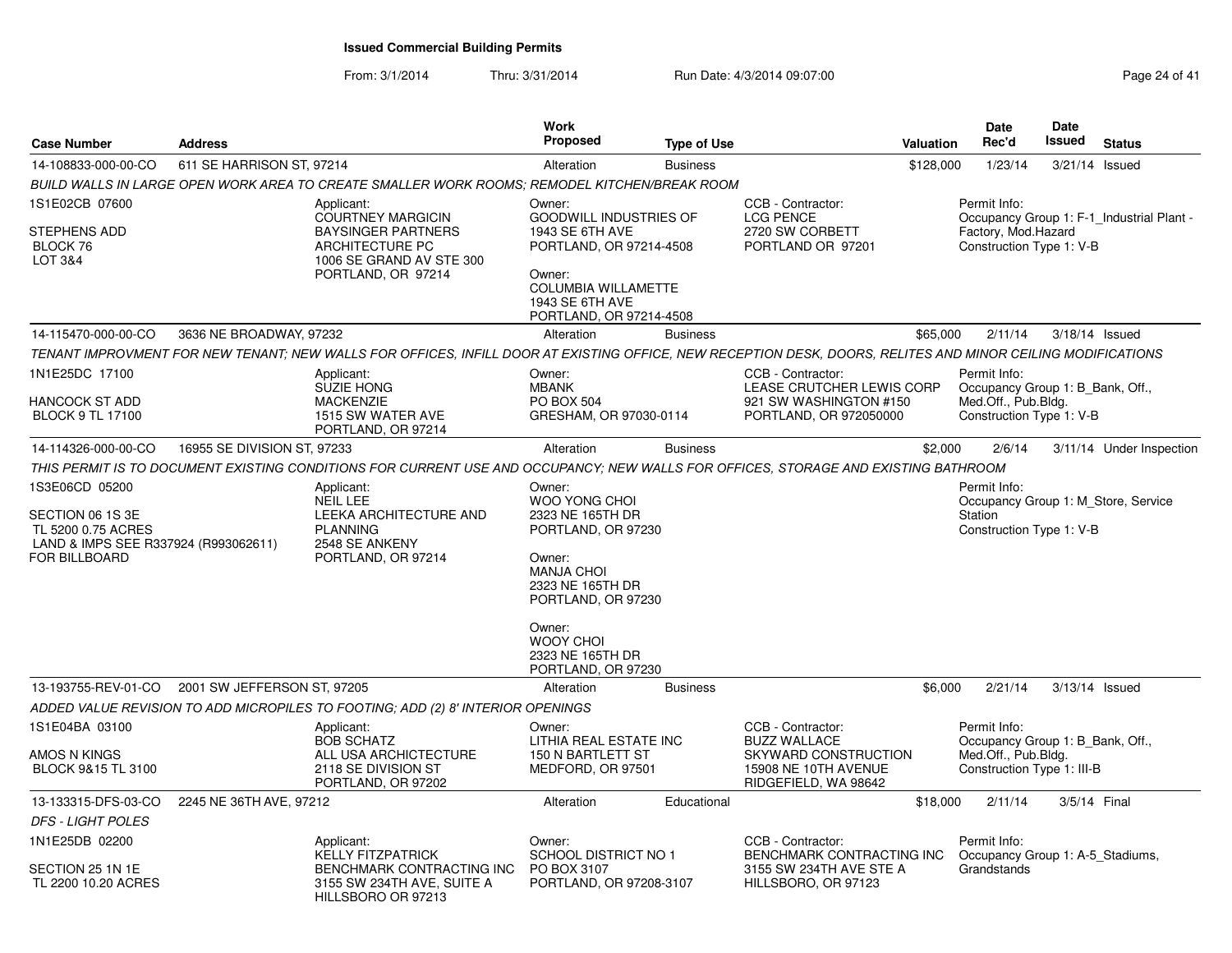| <b>Case Number</b>                                                                                                  | <b>Address</b>                                      |                                                                                                                                   | <b>Work</b><br><b>Proposed</b>                                                       | <b>Type of Use</b> |                                                                                               | Valuation   | <b>Date</b><br>Rec'd                                                                                  | <b>Date</b><br>Issued | <b>Status</b>                                |
|---------------------------------------------------------------------------------------------------------------------|-----------------------------------------------------|-----------------------------------------------------------------------------------------------------------------------------------|--------------------------------------------------------------------------------------|--------------------|-----------------------------------------------------------------------------------------------|-------------|-------------------------------------------------------------------------------------------------------|-----------------------|----------------------------------------------|
| 14-113011-000-00-CO                                                                                                 | 1001 SE 135TH AVE, 97233                            |                                                                                                                                   | Alteration                                                                           | Educational        |                                                                                               | \$150,000   | 2/3/14                                                                                                | 3/27/14 Issued        |                                              |
| ROOFING AND FLOORING                                                                                                |                                                     |                                                                                                                                   |                                                                                      |                    |                                                                                               |             |                                                                                                       |                       |                                              |
| 1S2E02 00100<br><b>TAYLOR'S SUB</b><br>LOT 3-10 TL 100<br>SPLIT LEVY R283941 (R822200800)                           |                                                     | Applicant:<br><b>ADAM CORMACK</b><br><b>CORNERSTONE MANAGEMENT</b><br><b>GROUP INC</b><br>1500 SE 135TH AVE<br>PORTLAND, OR 97233 | Owner:<br><b>SCHOOL DISTRICT #40</b><br>1500 SE 130TH AVE<br>PORTLAND, OR 97233-1719 |                    | CCB - Contractor:<br><b>LCG PENCE</b><br>2720 SW CORBETT<br>PORTLAND OR 97201                 |             | Permit Info:<br>Occupancy Group 1: E School<br>Construction Type 1: III-B                             |                       |                                              |
| 14-113014-000-00-CO                                                                                                 | 1001 SE 135TH AVE, 97233                            |                                                                                                                                   | Alteration                                                                           | Educational        |                                                                                               | \$50,000    | 2/3/14                                                                                                | 3/27/14 Issued        |                                              |
|                                                                                                                     | DEMO STORAGE SPACE; PATCH/ REPAIR EXISTING BUILDING |                                                                                                                                   |                                                                                      |                    |                                                                                               |             |                                                                                                       |                       |                                              |
| 1S2E02 00100<br><b>TAYLOR'S SUB</b><br>LOT 3-10 TL 100<br>SPLIT LEVY R283941 (R822200800)                           |                                                     | Applicant:<br><b>ADAM CORMACK</b><br><b>CORNERSTONE MANAGEMENT</b><br><b>GROUP INC</b><br>1500 SE 135TH AVE<br>PORTLAND, OR 97233 | Owner:<br><b>SCHOOL DISTRICT #40</b><br>1500 SE 130TH AVE<br>PORTLAND, OR 97233-1719 |                    | CCB - Contractor:<br><b>LCG PENCE</b><br>2720 SW CORBETT<br>PORTLAND OR 97201                 |             | Permit Info:<br>Occupancy Group 1: E_School<br>Construction Type 1: III-B                             |                       |                                              |
| 14-127008-000-00-CO                                                                                                 | 4915 N GANTENBEIN AVE, 97217                        |                                                                                                                                   | Alteration                                                                           | Educational        |                                                                                               | \$3,264     | 3/14/14                                                                                               | 3/14/14 Issued        |                                              |
|                                                                                                                     |                                                     | DOOR AND WINDOW REPAIR ON NORTH AND WEST SIDES OF SOUTHERN MOST PORTABLE BUILDING DUE TO VANDALISM.                               |                                                                                      |                    |                                                                                               |             |                                                                                                       |                       |                                              |
| 1N1E22AC 16800<br>CENTRAL ALBINA ADD<br>BLOCK 2&3&7&8 TL 16800                                                      |                                                     | Applicant:<br>KRISTIN WELLS<br>PORTLAND PUBLIC SCHOOLS<br>501 N DIXON<br>PORTLAND OR 97227                                        | Owner:<br><b>SCHOOL DISTRICT NO 1</b><br>PO BOX 3107<br>PORTLAND, OR 97208-3107      |                    | CCB - Contractor:<br>IN LINE COMMERCIAL CONST<br>PO BOX 5837<br>ALOHA, OR 97006               |             | Permit Info:<br>Occupancy Group 1: E_School<br>Construction Type 1: V-B                               |                       |                                              |
| 14-109293-000-00-CO                                                                                                 | 1001 SE 135TH AVE, 97233                            |                                                                                                                                   | Alteration                                                                           | Educational        |                                                                                               | \$1,500,000 | 2/3/14                                                                                                |                       | 3/27/14 Issued                               |
|                                                                                                                     |                                                     | FLOORING, TENNIS COURT RESURFACING/REPAIRS, RE-ROOF AT BREEZEWAYS/CANOPIES, REPLACE DRINKING FOUNTAINS, REPLACE FIRE ALARMS       |                                                                                      |                    |                                                                                               |             |                                                                                                       |                       |                                              |
| 1S2E02 00100<br><b>TAYLOR'S SUB</b><br>LOT 3-10 TL 100<br>SPLIT LEVY R283941 (R822200800)                           |                                                     | Applicant:<br><b>ADAM CORMACK</b><br><b>CORNERSTONE MANAGEMENT</b><br><b>GROUP INC</b><br>1500 SE 135TH AVE<br>PORTLAND, OR 97233 | Owner:<br>SCHOOL DISTRICT #40<br>1500 SE 130TH AVE<br>PORTLAND, OR 97233-1719        |                    | CCB - Contractor:<br><b>LCG PENCE</b><br>2720 SW CORBETT<br>PORTLAND OR 97201                 |             | Permit Info:<br>Occupancy Group 1: E_School<br>Construction Type 1: III-B                             |                       |                                              |
| 14-111149-000-00-CO                                                                                                 | 2800 NW FRONT AVE, 97210                            |                                                                                                                                   | Alteration                                                                           | Factory/Industrial |                                                                                               | \$143,931   | 1/29/14                                                                                               |                       | $3/4/14$ Issued                              |
|                                                                                                                     | NEW FOUNDATION FOR PLACEMENT OF EQUIPMENT           |                                                                                                                                   |                                                                                      |                    |                                                                                               |             |                                                                                                       |                       |                                              |
| 1N1E28B 00600<br>SECTION 28 1N 1E<br>TL 600 12.14 ACRES<br>LAND & IMPS SEE R646279 (R941280901)<br>FOR MACH & EQUIP |                                                     | Applicant:<br>MIKE COYLE<br><b>FASTER PERMITS</b><br>14334 NW EAGLERIDGE LANE<br>PORTLAND, OR 97229                               | Owner:<br>SULZER PUMPS (US) INC<br>800 KOOMEY RD<br>BROOKSHIRE, TX 77423             |                    | CCB - Contractor:<br>PHI CONSTRUCTION INC<br>4817 SE 61ST AVE<br>PORTLAND, OR 97206           |             |                                                                                                       |                       |                                              |
| 14-117697-REV-01-CO                                                                                                 | 5909 NE 80TH AVE                                    |                                                                                                                                   | Alteration                                                                           | Factory/Industrial |                                                                                               | \$          | 3/4/14                                                                                                |                       | $3/4/14$ Issued                              |
| <i><b>REVISION TO CHANGE PLUMBING PLANS</b></i>                                                                     |                                                     |                                                                                                                                   |                                                                                      |                    |                                                                                               |             |                                                                                                       |                       |                                              |
| 1N2E17DD 00300                                                                                                      |                                                     | Applicant:<br>JENNIFER KIMURA<br><b>VLMK ENGINEERS</b><br>3933 SW Kelly Avenue<br>Portland, OR 97239                              | Owner:<br><b>COLUMBIALLC</b><br>PO BOX 2775<br>TUALATIN, OR 97062                    |                    | CCB - Contractor:<br><b>RALPH G GOMEZ</b><br>2080 SW MOSSY BRAE RD<br>WEST LINN, OR 970689303 |             | Permit Info:<br>Occupancy Group 1: B_Bank, Off.,<br>Med.Off., Pub.Bldg.<br>Construction Type 1: III-B |                       | Construction Type 2 (formerly Type 1): III-B |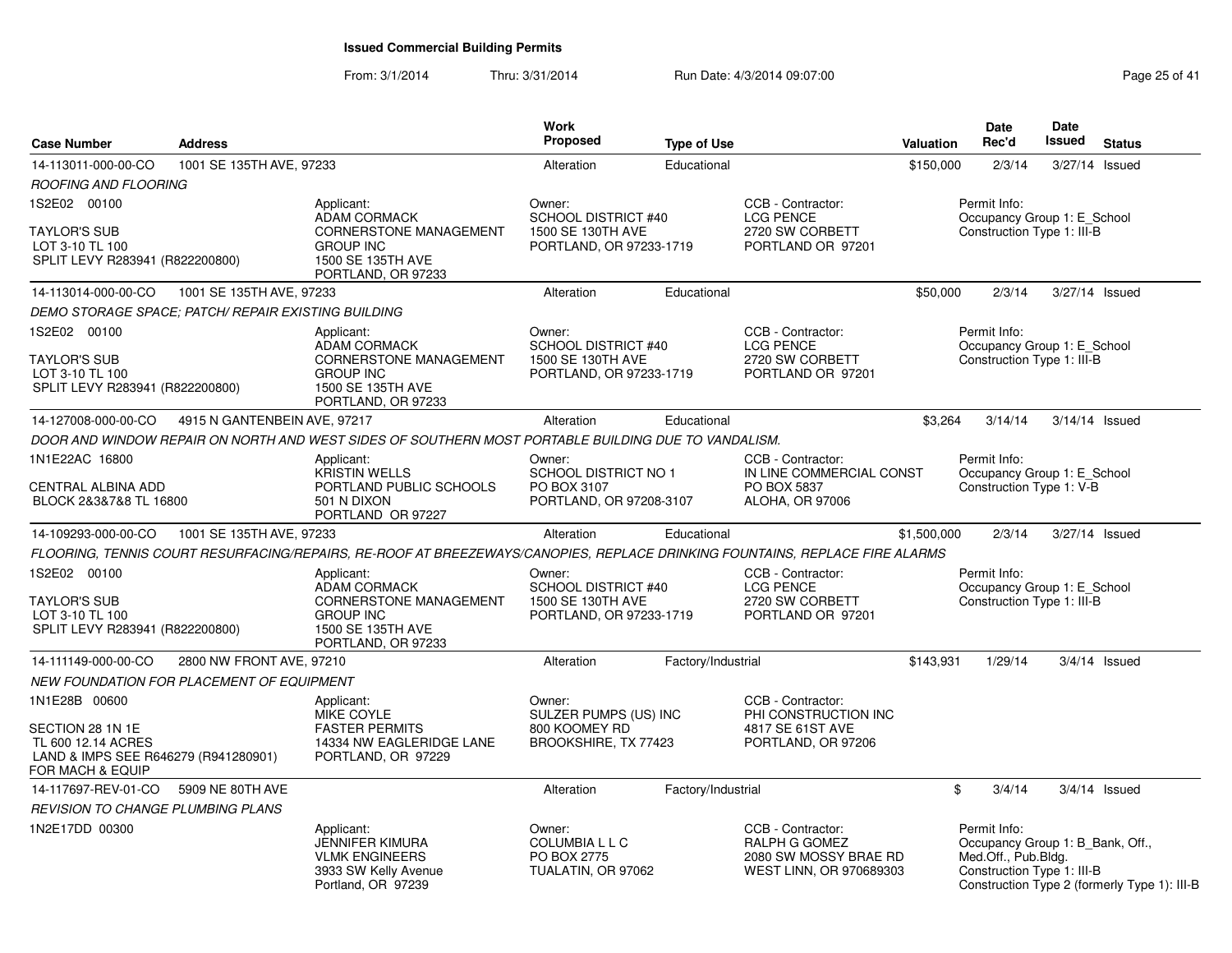| <b>Case Number</b>                                                                                                  | <b>Address</b>                                      |                                                                                                              | <b>Work</b><br>Proposed                                                              | <b>Type of Use</b> |                                                                                                                     | Valuation | <b>Date</b><br>Rec'd                                                                                         | <b>Date</b><br><b>Issued</b> | <b>Status</b>                             |
|---------------------------------------------------------------------------------------------------------------------|-----------------------------------------------------|--------------------------------------------------------------------------------------------------------------|--------------------------------------------------------------------------------------|--------------------|---------------------------------------------------------------------------------------------------------------------|-----------|--------------------------------------------------------------------------------------------------------------|------------------------------|-------------------------------------------|
| 14-123617-000-00-CO                                                                                                 | 1204 SE WATER AVE, 97214                            |                                                                                                              | Alteration                                                                           | Factory/Industrial |                                                                                                                     | \$10,800  | 3/5/14                                                                                                       |                              | $3/5/14$ Issued                           |
|                                                                                                                     | <b>BUILD NEW STAIRS TO BASEMENT FROM MAIN FLOOR</b> |                                                                                                              |                                                                                      |                    |                                                                                                                     |           |                                                                                                              |                              |                                           |
| 1S1E03AD 03500                                                                                                      |                                                     | Applicant:<br>DAVID LEECH INC<br>PO BOX 400<br>BRIGHTWOOD, OR 970110400                                      | Owner:<br><b>MICHAEL PRATT</b><br>1201 SE 3RD AVE<br>PORTLAND, OR 97214-3337         |                    | CCB - Contractor:<br>DAVID LEECH INC<br><b>PO BOX 400</b><br>BRIGHTWOOD, OR 970110400                               |           | Permit Info:<br>Occupancy Group 1: S-1_Storage -<br>Moderate Hazard, Warehouse<br>Construction Type 1: III-B |                              |                                           |
|                                                                                                                     |                                                     |                                                                                                              | Owner:<br><b>RETA LARSON</b><br>1201 SE 3RD AVE<br>PORTLAND, OR 97214-3337           |                    |                                                                                                                     |           |                                                                                                              |                              |                                           |
| 14-101875-000-00-CO                                                                                                 | 2800 NW FRONT AVE, 97210                            |                                                                                                              | Alteration                                                                           | Factory/Industrial |                                                                                                                     | \$90,000  | 1/7/14                                                                                                       |                              | 3/4/14 Under Inspection                   |
|                                                                                                                     |                                                     | FOUNDATION WORK, RELOCATION OF EXISTING MACHINERY, INSTALLATION OF SMALL MACHINE FOUNDATION                  |                                                                                      |                    |                                                                                                                     |           |                                                                                                              |                              |                                           |
|                                                                                                                     |                                                     | Applicant:<br>MIKE COYLE<br><b>FASTER PERMITS</b><br>14334 NW EAGLERIDGE LANE<br>PORTLAND, OR 97229          | Owner:<br>SULZER PUMPS (US) INC<br>800 KOOMEY RD<br>BROOKSHIRE, TX 77423             |                    | CCB - Contractor:<br>PHI CONSTRUCTION INC<br>4817 SE 61ST AVE<br>PORTLAND, OR 97206                                 |           | Permit Info:<br>Factory, Low Hazard<br>Construction Type 1: V-B                                              |                              | Occupancy Group 1: F-2_Industrial Plant - |
| 13-241870-000-00-CO                                                                                                 | 2800 NW FRONT AVE, 97210                            |                                                                                                              | Alteration                                                                           | Factory/Industrial |                                                                                                                     | \$670,026 | 12/31/13                                                                                                     |                              | 3/4/14 Under Inspection                   |
|                                                                                                                     | ADD NEW FORTY TON CRANE TO REPLACE 10 TON CRANE     |                                                                                                              |                                                                                      |                    |                                                                                                                     |           |                                                                                                              |                              |                                           |
| 1N1E28B 00600<br>SECTION 28 1N 1E<br>TL 600 12.14 ACRES<br>LAND & IMPS SEE R646279 (R941280901)<br>FOR MACH & EQUIP |                                                     | Applicant:<br><b>ROB HUMPHREY</b><br><b>FASTER PERMITS</b><br>14334 NW EAGLERIDGE LANE<br>PORTLAND, OR 97229 | Owner:<br>SULZER PUMPS (US) INC<br>800 KOOMEY RD<br>BROOKSHIRE, TX 77423             |                    | CCB - Contractor:<br>PHI CONSTRUCTION INC<br>4817 SE 61ST AVE<br>PORTLAND, OR 97206                                 |           | Permit Info:<br>Occupancy Group 1: U Private<br>Garage\Utility Misc.                                         |                              |                                           |
| 14-128082-000-00-CO                                                                                                 | 319 SW PINE ST, 97204                               |                                                                                                              | Alteration                                                                           | Hotel/Motel        |                                                                                                                     | \$36,851  | 3/18/14                                                                                                      |                              | 3/18/14 Issued                            |
|                                                                                                                     |                                                     | REPLACE 3 WALK IN COOLERS IN THE KITCHEN IN EXACT LOCATION                                                   |                                                                                      |                    |                                                                                                                     |           |                                                                                                              |                              |                                           |
| 1N1E34CD 02800<br><b>PORTLAND</b><br>BLOCK 44<br>LOT 1-8                                                            |                                                     | Applicant:<br>BARGREEN ELLINGSON OF<br>OREGON INC<br>6626 TACOMA MALL BLVD<br>TACOMA, WA 98409               | Owner:<br>ASHFORD PH PARTNERS LP<br>14185 DALLAS PKWY #1100<br>DALLAS, TX 75254-4308 |                    | CCB - Contractor:<br><b>BARGREEN ELLINGSON OF</b><br><b>OREGON INC</b><br>6626 TACOMA MALL BLVD<br>TACOMA, WA 98409 |           | Permit Info:<br>Construction Type 1: I-A                                                                     |                              | Occupancy Group 1: R-1_Hotel or Motel     |
| 14-113603-REV-01-CO                                                                                                 | 6919 SE 82ND AVE, 97206                             |                                                                                                              | Alteration                                                                           | Mercantile         |                                                                                                                     | \$        | 3/4/14                                                                                                       |                              | $3/4/14$ Issued                           |
|                                                                                                                     |                                                     | REVISION TO MODIFY ELECTRICAL LIGHTING SYSTEM - FLUOR. STRIPS INSTEAD OF CFL CANS                            |                                                                                      |                    |                                                                                                                     |           |                                                                                                              |                              |                                           |
| 1S2E20AA 08800                                                                                                      |                                                     | Applicant:                                                                                                   | Owner:                                                                               |                    |                                                                                                                     |           | Permit Info:                                                                                                 |                              |                                           |
| SECTION 20 1S 2E<br>TL 8800 0.21 ACRES                                                                              |                                                     | <b>VINH PHAM</b><br>VAPE 9 SHOP<br>2620 SE 160TH<br>PORTLAND, OR 97236                                       | NGUYEN-BUI ENTERPRISES LLC<br>1775 SUNBURST TER NW<br><b>SALEM, OR 97304</b>         |                    |                                                                                                                     |           | Station<br>Construction Type 1: V-B                                                                          |                              | Occupancy Group 1: M Store, Service       |
| 14-121684-000-00-CO                                                                                                 | 718 SW ALDER ST, 97205                              |                                                                                                              | Alteration                                                                           | Mercantile         |                                                                                                                     | \$2,000   | 2/27/14                                                                                                      |                              | 3/25/14 Issued                            |
|                                                                                                                     |                                                     | STRUCTURAL REPAIRS AND TESTING FOR CERTIFICATION OF FIRE ESCAPE                                              |                                                                                      |                    |                                                                                                                     |           |                                                                                                              |                              |                                           |
| 1N1E34CC 08300                                                                                                      |                                                     | Applicant:<br>NJP CONSTRUCTION, LLC<br>PO BOX 3804<br>TUALATIN OR 97062                                      | Owner:<br>OREGON PROPERTY FACTORS<br>PO BOX 353<br>PORTLAND, OR 97207-0353           |                    | CCB - Contractor:<br>NJP CONSTRUCTION, LLC<br>PO BOX 3804<br>TUALATIN OR 97062                                      |           |                                                                                                              |                              |                                           |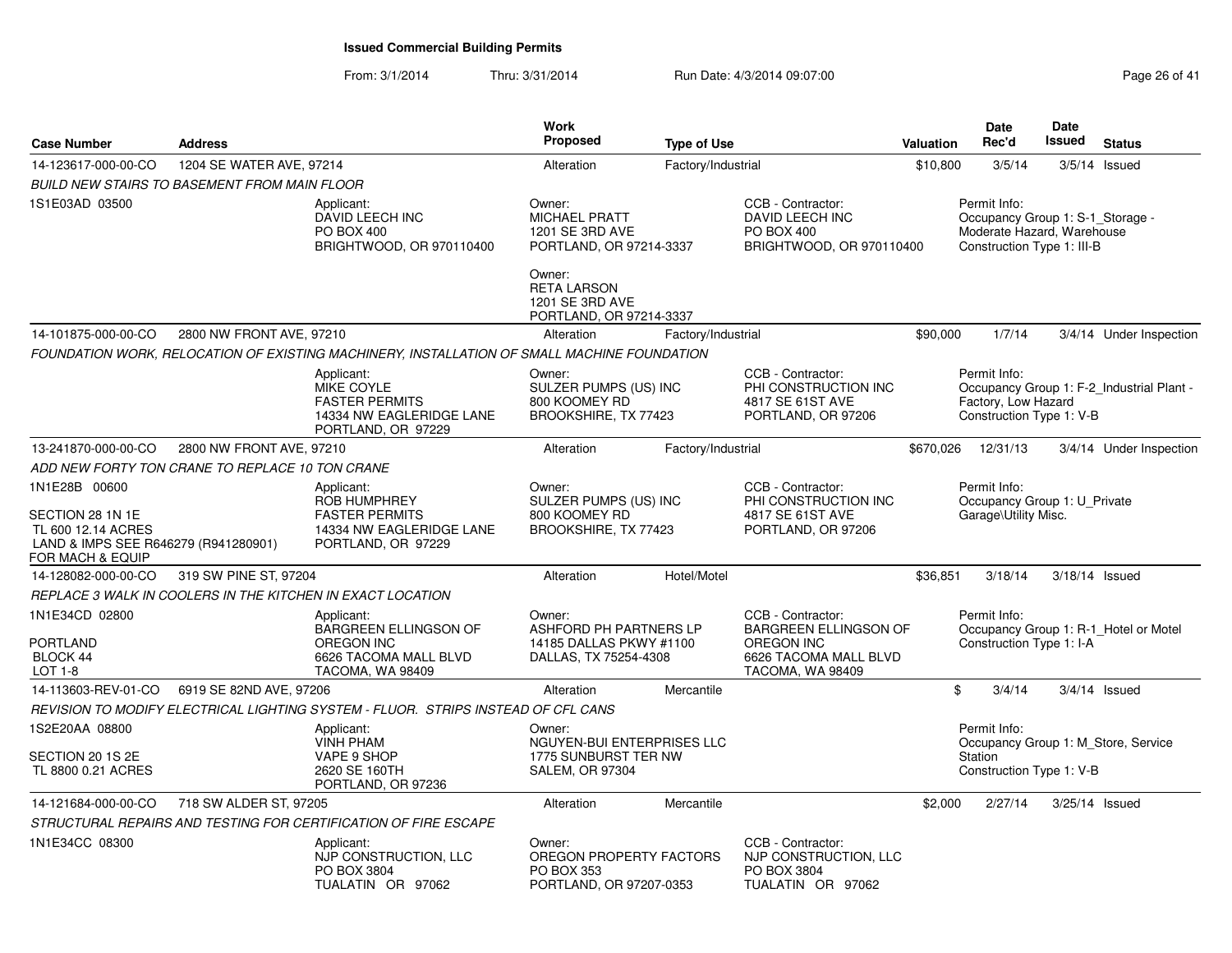| <b>Case Number</b>                                      | <b>Address</b>                 |                                                                                                                                                                 | Work<br><b>Proposed</b>                                                                       | <b>Type of Use</b> |                                                                                                                               | Valuation | Date<br>Rec'd                                                                                                | Date<br>Issued | <b>Status</b> |  |
|---------------------------------------------------------|--------------------------------|-----------------------------------------------------------------------------------------------------------------------------------------------------------------|-----------------------------------------------------------------------------------------------|--------------------|-------------------------------------------------------------------------------------------------------------------------------|-----------|--------------------------------------------------------------------------------------------------------------|----------------|---------------|--|
| 14-114332-000-00-CO                                     | 729 SW ALDER ST                |                                                                                                                                                                 | Alteration                                                                                    | Mercantile         |                                                                                                                               | \$2,000   | 2/6/14                                                                                                       | 3/21/14 Issued |               |  |
| FIRE ESCAPE TESTING FOR CERTIFICATION                   |                                |                                                                                                                                                                 |                                                                                               |                    |                                                                                                                               |           |                                                                                                              |                |               |  |
| 1N1E34CC 06700A1                                        |                                | Applicant:                                                                                                                                                      | Owner:                                                                                        |                    | CCB - Contractor:                                                                                                             |           |                                                                                                              |                |               |  |
| PORTLAND<br>BLOCK 213<br>LOT 5&6                        |                                | ED NUKALA<br><b>IPM</b><br>721 SW OAK ST<br>PORTLAND, OR 97205                                                                                                  | ASPEN ALDER LLC<br>721 SW OAK ST<br>PORTLAND, OR 97205-3717                                   |                    | <b>INCOME PROPERTY</b><br>MANAGEMENT CO<br>721 SW OAK ST #100<br>PORTLAND, OR 97205                                           |           |                                                                                                              |                |               |  |
| <b>IMPS ONLY</b>                                        |                                |                                                                                                                                                                 |                                                                                               |                    |                                                                                                                               |           |                                                                                                              |                |               |  |
| 14-121679-000-00-CO                                     | 2526 NW YEON AVE, 97210        |                                                                                                                                                                 | Alteration                                                                                    | Mercantile         |                                                                                                                               | \$2.000   | 2/27/14                                                                                                      | 3/31/14 Issued |               |  |
| FIRE ESCAPE TESTING FOR CERTIFICATION                   |                                |                                                                                                                                                                 |                                                                                               |                    |                                                                                                                               |           |                                                                                                              |                |               |  |
| 1N1E28BC 00900<br>SECTION 28 1N 1E<br>TL 900 0.72 ACRES |                                | Applicant:<br><b>DONIA BRADEN</b><br>NJP CONSTRUCTION, LLC<br>PO BOX 3804<br>TUALATIN, OR 97062                                                                 | Owner:<br><b>DONALD S REARDEN</b><br>2322 NE 154TH PL<br>PORTLAND, OR 97230                   |                    | CCB - Contractor:<br>NJP CONSTRUCTION, LLC<br>PO BOX 3804<br>TUALATIN OR 97062                                                |           |                                                                                                              |                |               |  |
|                                                         |                                |                                                                                                                                                                 | Owner:<br><b>LILLIAN D REARDEN</b><br>2322 NE 154TH PL<br>PORTLAND, OR 97230                  |                    |                                                                                                                               |           |                                                                                                              |                |               |  |
| 14-110808-000-00-CO                                     | 3404 SE HAWTHORNE BLVD         |                                                                                                                                                                 | Alteration                                                                                    | Mercantile         |                                                                                                                               | \$80,000  | 2/26/14                                                                                                      | 3/26/14 Issued |               |  |
|                                                         |                                | REMOVE PARTITION WALL BETWEEN TENANT SPACES TO EXPAND SALES FLOOR. AMERICAN APPAREL EXPANDING INTO ADJACENT TENANT SPACE (PHO VAN RESTAURANT), CHANGE OF OL     |                                                                                               |                    |                                                                                                                               |           |                                                                                                              |                |               |  |
| 1S1E01DB 90001                                          |                                | Applicant:                                                                                                                                                      | Owner:                                                                                        |                    | CCB - Contractor:                                                                                                             |           | Permit Info:                                                                                                 |                |               |  |
| HAWTHORNE CONDOMINIUM<br>LOT 1                          |                                | <b>SHAYNE BLANTON</b><br>SHAYLINN CONSTRUCTION, LLC<br>18315 NW TARA STREET<br>BEAVERTON, OR 97006                                                              | 34 HAWTHORNE PARTNERS LLC<br>6442 SW LOOP DR<br>PORTLAND, OR 97221                            |                    | SHAYLINN CONSTRUCTION LLC<br>18315 NW TARA ST<br>BEAVERTON, OR 97006                                                          |           | Occupancy Group 1: M_Store, Service<br>Station<br>Construction Type 1: V-A                                   |                |               |  |
| 13-124273-REV-01-CO                                     | 1621 NE KILLINGSWORTH ST, 9721 |                                                                                                                                                                 | Alteration                                                                                    | Mercantile         |                                                                                                                               | \$        | 1/7/14                                                                                                       | 3/13/14 Issued |               |  |
|                                                         |                                | REVISION TO CHANGE SHEETROCK AT SKYLIGHTS VS LIVING UNITS: RELOCATE ELECTRICAL ROOM: REVISE FOOTINGS AT WEST ELEVATION: OVERHEAD DOOR AT WEST ELEVATION TO HAVE |                                                                                               |                    |                                                                                                                               |           |                                                                                                              |                |               |  |
| 1N1E14DC 16800                                          |                                | Applicant:                                                                                                                                                      | Owner:                                                                                        |                    | CCB - Contractor:                                                                                                             |           | Permit Info:                                                                                                 |                |               |  |
| <b>OAKHURST</b><br>BLOCK <sub>3</sub><br>LOT 1&2        |                                | <b>BOB SCHATZ</b><br><b>Bob Schatz Architect</b><br>2118 SE DIVISION STREET<br>PORTLAND OR 97202                                                                | LITTLE BEIRUT BLOCK LLC<br>4425 N COMMERCIAL AVE<br>PORTLAND, OR 97217-3063                   |                    | ORANGE DESIGN INDUSTRIES LL( Occupancy Group 1: M_Store, Service<br>PO BOX 42015<br>PORTLAND, OR 97242                        |           | Station<br>Construction Type 1: V-B                                                                          |                |               |  |
| 14-101636-000-00-CO                                     | 700 SW 3RD AVE, 97204          |                                                                                                                                                                 | Alteration                                                                                    | Mercantile         |                                                                                                                               | \$50,000  | 1/9/14                                                                                                       | 3/5/14 Final   |               |  |
|                                                         |                                | INSTALL RACKING SYSTEM, CASHWRAP COUNTERS AND FITTING ROOM PARTITIONS                                                                                           |                                                                                               |                    |                                                                                                                               |           |                                                                                                              |                |               |  |
| 1S1E03BA 05800                                          |                                | Applicant:<br>MIKE MONTGOMERY<br>5531 SW BUDDINGTON ST<br>PORTLAND, OR 97219                                                                                    | Owner:<br>MOHAWK THIRD PARTNERS LLC<br>2447 PACIFIC COAST HWY #105<br>HERMOSA BEACH, CA 90254 |                    | CCB - Contractor:<br><b>TOMAS</b><br>AMERICAN MASTERCRAFT DBA<br><b>ACCURATE BUILDING</b><br>PO BOX 3405<br>GRESHAM, OR 97030 |           | Permit Info:<br>Occupancy Group 1: M_Store, Service<br>Station<br>Construction Type 1: III-B                 |                |               |  |
| 14-120390-000-00-CO                                     | 12911 NE AIRPORT WAY, 97230    |                                                                                                                                                                 | Alteration                                                                                    | Storage            |                                                                                                                               | \$15,000  | 2/25/14                                                                                                      | 3/14/14 Final  |               |  |
| <b>RACKING INSTALLATION</b>                             |                                |                                                                                                                                                                 |                                                                                               |                    |                                                                                                                               |           |                                                                                                              |                |               |  |
| 1N2E14C 00102                                           |                                | Applicant:<br><b>KEVIN COPP</b><br>NORLIFT OF OREGON<br>7373 SE MILWAUKIE EXPRESSWA PORTLAND, OR 97258-2036<br>PORTLAND, OR 97268                               | Owner:<br>1 SW COLUMBIA ST #435                                                               |                    | CCB - Contractor:<br>COPPER MOUNTAIN TRUST CORP ABOVE ALL INSTALLATION LLC<br>15752 SW 82ND AVE<br>TIGARD OR 97224            |           | Permit Info:<br>Occupancy Group 1: S-1_Storage -<br>Moderate Hazard, Warehouse<br>Construction Type 1: III-B |                |               |  |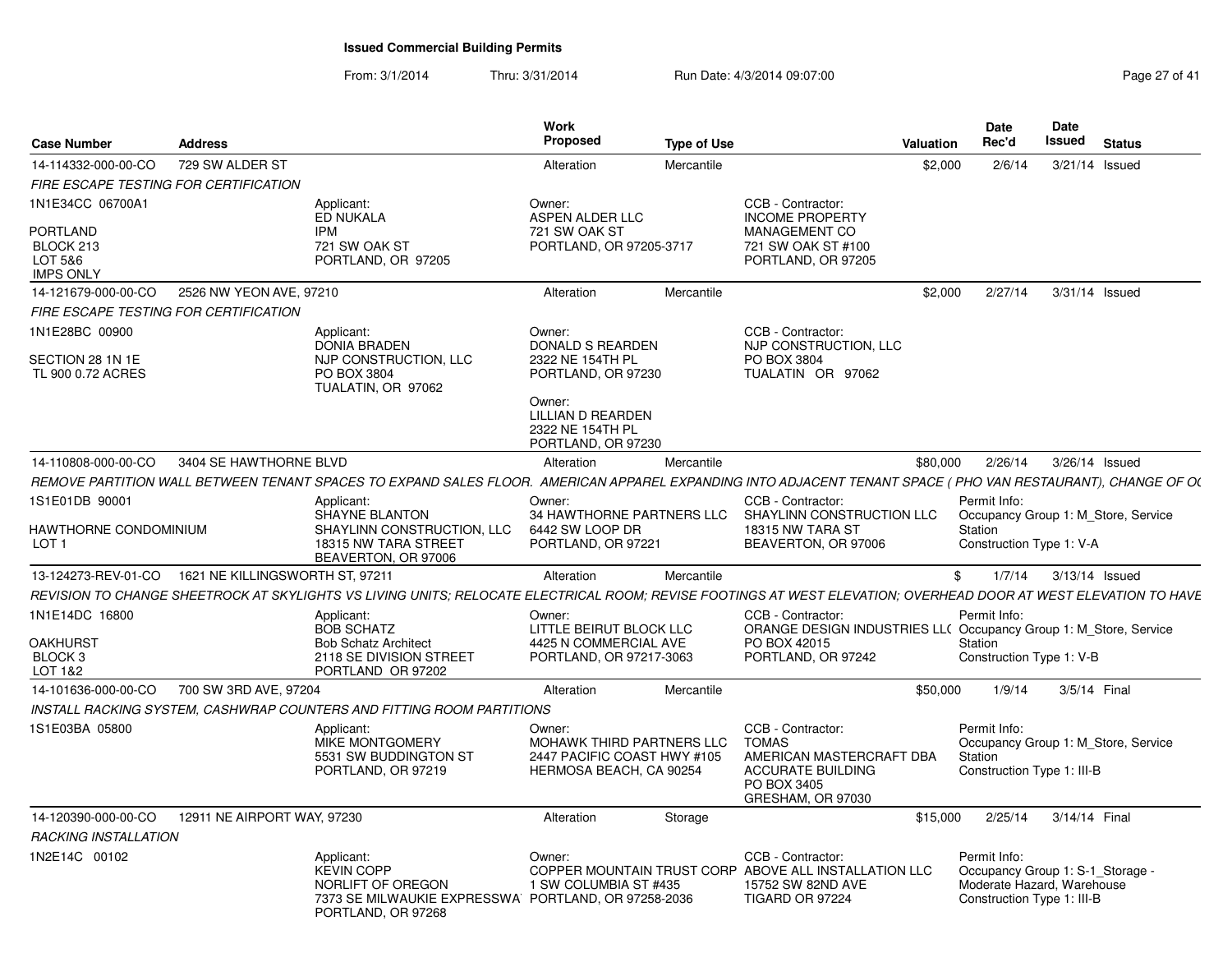From: 3/1/2014

Thru: 3/31/2014 Run Date: 4/3/2014 09:07:00

| <b>Case Number</b>                                        | <b>Address</b>               |                                                                                                                                                                   | Work<br><b>Proposed</b>                                                        | <b>Type of Use</b> |                                                                                                           | Valuation | <b>Date</b><br>Rec'd                                                                                         | Date<br>Issued | <b>Status</b>   |                         |
|-----------------------------------------------------------|------------------------------|-------------------------------------------------------------------------------------------------------------------------------------------------------------------|--------------------------------------------------------------------------------|--------------------|-----------------------------------------------------------------------------------------------------------|-----------|--------------------------------------------------------------------------------------------------------------|----------------|-----------------|-------------------------|
| 14-122766-000-00-CO                                       | 2700 NW SHERLOCK AVE, 97210  |                                                                                                                                                                   | Alteration                                                                     | Storage            |                                                                                                           | \$5,000   | 3/4/14                                                                                                       | 3/4/14 Issued  |                 |                         |
|                                                           |                              | TI FOR NEW TENANT TO REMOVE TWO NON-BEARING WALLS AT WAREHOUSE. INSTALL EGRESS LIGHTING                                                                           |                                                                                |                    |                                                                                                           |           |                                                                                                              |                |                 |                         |
| 1N1E28BD 00700<br>SECTION 28 1N 1E<br>TL 700 1.43 ACRES   |                              | Applicant:<br><b>DANIEL YOUNG</b><br><b>OREGON BUSINESS</b><br><b>ARCHITECTURE</b><br>PO BOX 80301<br>PORTLAND, OR 97280                                          | Owner:<br><b>LLC</b><br>2455 NW MARSHALL ST #4<br>PORTLAND, OR 97210           |                    | CCB - Contractor:<br>OSERAN INVESTMENT COMPANY ADK ELECTRIC INC<br>9000 NE 90TH ST<br>VANCOUVER, WA 98662 |           | Permit Info:<br>Occupancy Group 1: S-1_Storage -<br>Moderate Hazard, Warehouse<br>Construction Type 1: III-B |                |                 |                         |
| 14-123122-000-00-CO                                       | 6150 NE 92ND DR, 97220       |                                                                                                                                                                   | Alteration                                                                     | Storage            |                                                                                                           | \$15,000  | 3/4/14                                                                                                       |                |                 | 3/4/14 Under Inspection |
|                                                           |                              | TENANT IMPROVEMENT, ADD NEW WALLS TO CREATE TWO NEW OFFICES                                                                                                       |                                                                                |                    |                                                                                                           |           |                                                                                                              |                |                 |                         |
| 1N2E16D 01600                                             |                              | Applicant:                                                                                                                                                        | Owner:                                                                         |                    | CCB - Contractor:                                                                                         |           | Permit Info:                                                                                                 |                |                 |                         |
| NE 92ND DRIVE IND PARK<br>BLOCK <sub>2</sub><br>LOT 1     |                              | <b>JOSEPH PERAGINE</b><br><b>JOSEPH PERAGINE ARCHITECT</b><br>15938 QUARRY RD B8<br>LAKE OSWEGO, OR 97035                                                         | <b>JMP INC</b><br>8000 SE ROOTS RD<br>MILWAUKIE, OR 97267                      |                    | <b>ERIC H JOHNSON</b><br><b>CONSTRUCTION LLC</b><br>6970 WINFIELD CT<br>GLADSTONE, OR 97027               |           | Occupancy Group 1: B Bank, Off.,<br>Med.Off., Pub.Bldg.<br>Construction Type 1: III-B                        |                |                 |                         |
| 14-117084-000-00-CO                                       | 5536 NE 105TH AVE, 97220     |                                                                                                                                                                   | Alteration                                                                     | Storage            |                                                                                                           | \$15,000  | 3/14/14                                                                                                      | 3/14/14 Issued |                 |                         |
|                                                           |                              | ADD AN ACCESSIBLE BATHROOM IN STORAGE BUILDING AKA "THE SHOP"                                                                                                     |                                                                                |                    |                                                                                                           |           |                                                                                                              |                |                 |                         |
| 1N2E15CC 02700<br><b>PARKROSE &amp; RPLT</b><br>BLOCK 101 |                              | Applicant:<br>ALAN JONES<br>1420 SW WESTWOOD DR<br>PORTLAND, OR 97239                                                                                             | Owner:<br><b>JANE VAN LOM</b><br>16200 SE VAN ZYL DR<br>DAMASCUS, OR 97089     |                    | CCB - Contractor:<br>DOVETAIL CONSTRUCTION<br>7230 SE SHORT RD<br>GRESHAM, OR 97080                       |           | Permit Info:<br>Occupancy Group 1: S-1 Storage -<br>Moderate Hazard, Warehouse<br>Construction Type 1: V-B   |                |                 |                         |
| LOT 8 EXC N 5' OF W 40'                                   |                              |                                                                                                                                                                   |                                                                                |                    |                                                                                                           |           |                                                                                                              |                |                 |                         |
| 13-241606-000-00-CO                                       | 628 SE BELMONT ST, 97214     |                                                                                                                                                                   | Alteration                                                                     | Storage            |                                                                                                           | \$15,000  | 12/24/13                                                                                                     | 3/17/14 Issued |                 |                         |
|                                                           |                              | EXISTING ROOF STRUCTURE AT SOUTH PROPERTY LINE IS CURRENTLY BEARING ON ADJACENT PROPERTY'S ROOF (921 SE 7th Ave - 13-229465-CO). DISCONNECT EXISTING ROOF STRUCTU |                                                                                |                    |                                                                                                           |           |                                                                                                              |                |                 |                         |
| 1S1E02BB 07300                                            |                              | Applicant:<br><b>DAVID HYMAN</b><br><b>DECA ARCHITECTURE</b><br>935 SE ALDER ST<br>PORTLAND OR 97214                                                              | Owner:<br><b>STRIDER EQUITIES LLC</b><br>2516 SE 8TH AVE<br>PORTLAND, OR 97202 |                    |                                                                                                           |           | Permit Info:<br>Occupancy Group 1: S-1_Storage -<br>Moderate Hazard, Warehouse<br>Construction Type 1: V-B   |                |                 |                         |
| 12-103032-REV-01-CO                                       | 6360 NE M L KING BLVD, 97211 |                                                                                                                                                                   | Alteration                                                                     | Utility            |                                                                                                           | \$25,000  | 11/12/13                                                                                                     | 3/27/14 Issued |                 |                         |
|                                                           |                              | VALUE ADDED REVISION TO CHANGE ANTENNA CONCEALMENT WITH DIFFERENT SUPPORT METHOD, EQUIPMENT CHANGED TO STEEL TENSION FRAME LARGER ROOF HATCH, OPEN UP ST/         |                                                                                |                    |                                                                                                           |           |                                                                                                              |                |                 |                         |
| 1N1E14CB 10100<br><b>WOODLAWN HTS</b>                     |                              | Applicant:<br><b>SHANIN PRUSIA</b><br><b>URBAN WIRELESS</b>                                                                                                       | Owner:<br>TIN ROOF ENTERPRISES LLC<br>6360 NE M L KING BLVD                    |                    | CCB - Contractor:<br><b>IAN ROBERTSON</b><br>ROBERTSON, HAY & WALLACE                                     |           | Permit Info:<br>Occupancy Group 1: U Private<br>Garage\Utility Misc.                                         |                |                 |                         |
| <b>BLOCK 7 TL 10100</b>                                   |                              | 10376 SE SUNBURST WAY<br>PORTLAND OR 97086                                                                                                                        | PORTLAND, OR 97211                                                             |                    | 1801 SE GRAND AVENUE<br>PORTLAND, OR 97214                                                                |           | Construction Type 1: II-B                                                                                    |                |                 |                         |
| 13-236530-REV-01-CO                                       | 1853 SW HIGHLAND RD, 97221   |                                                                                                                                                                   | Alteration                                                                     | Utility            |                                                                                                           | \$10,000  | 3/6/14                                                                                                       |                | $3/6/14$ Issued |                         |
|                                                           |                              | VALUE ADDED REVISION-REMOVAL OF 2 FIREPITS ON TERRACE, ADDITION OF 1 FIREPLACE TO THE TERRACE                                                                     |                                                                                |                    |                                                                                                           |           |                                                                                                              |                |                 |                         |
| 1S1E05CB 03000<br>THE HIGHLANDS PLAT 1 & 2                |                              | Applicant:<br><b>SAM WILLIAMSON</b><br>211 SE Madison Street                                                                                                      | Owner:<br><b>RACQUET CLUB</b><br>1853 SW HIGHLAND RD                           |                    | CCB - Contractor:<br>TRYON CREEK LANDSCAPE, INC.<br>11400 SW NORTH DAKOTA ST.                             |           |                                                                                                              |                |                 |                         |
| BLOCK <sub>2</sub><br>LOT A&4&5 TL 3000                   |                              | Portland, OR 97214                                                                                                                                                | PORTLAND, OR 97221-2731                                                        |                    | <b>TIGARD, OR 97223</b>                                                                                   |           |                                                                                                              |                |                 |                         |
|                                                           |                              | Applicant:<br><b>COURTNEY SKYBAK</b><br>SAMUEL H WILLIAMSON ASSOC<br>211 SE MADISON ST<br>PORTLAND, OR 97214                                                      |                                                                                |                    |                                                                                                           |           |                                                                                                              |                |                 |                         |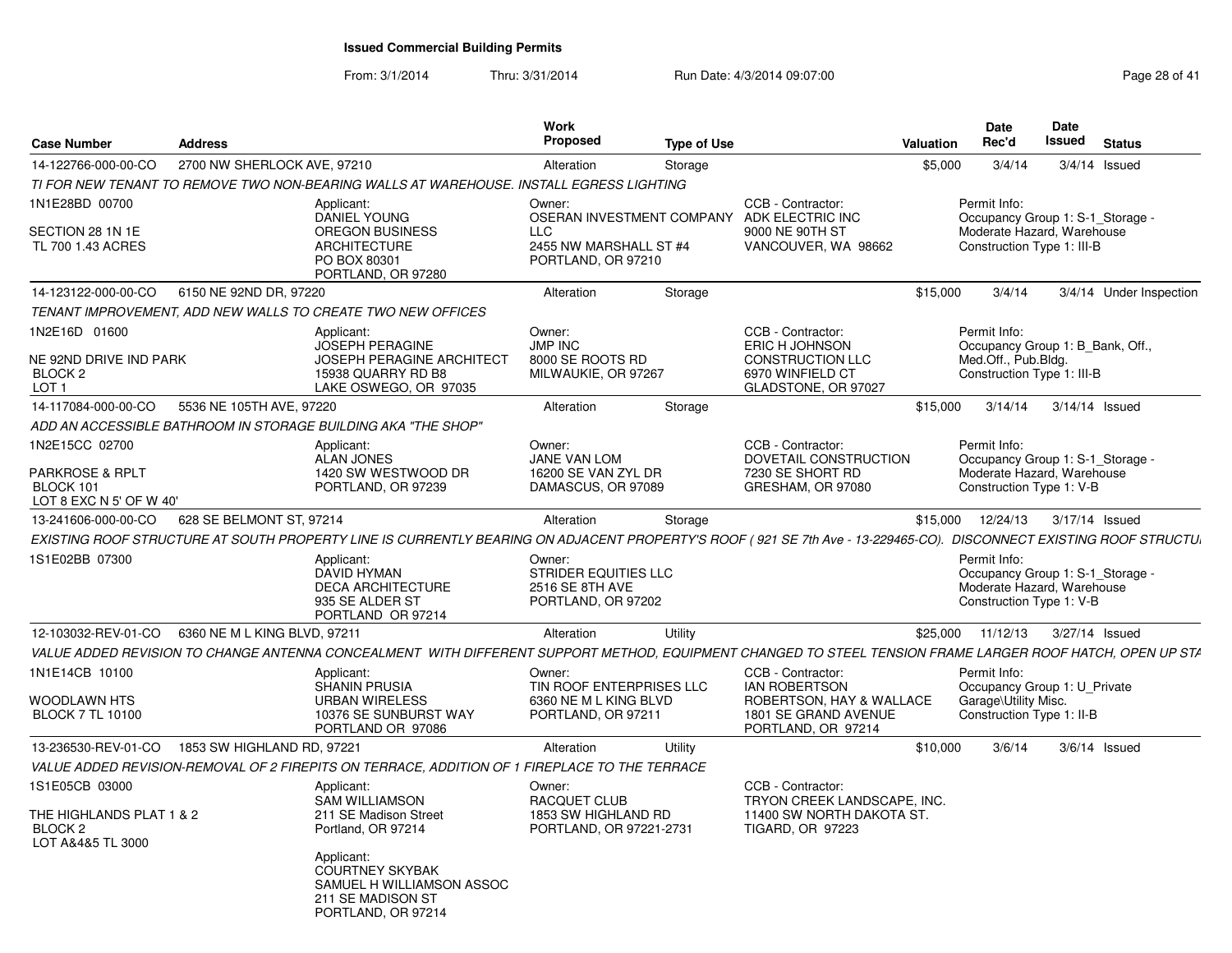From: 3/1/2014

Thru: 3/31/2014 Run Date: 4/3/2014 09:07:00

| <b>Case Number</b>                                                                 | <b>Address</b>           |                                                                                                                                                             | Work<br>Proposed                                                                     | <b>Type of Use</b> |                                                         | Valuation | Date<br>Rec'd                                            | Date<br>Issued | <b>Status</b>                                                 |
|------------------------------------------------------------------------------------|--------------------------|-------------------------------------------------------------------------------------------------------------------------------------------------------------|--------------------------------------------------------------------------------------|--------------------|---------------------------------------------------------|-----------|----------------------------------------------------------|----------------|---------------------------------------------------------------|
| 12-189482-000-00-CO                                                                | 6027 N LOMBARD ST, 97203 |                                                                                                                                                             | Alteration                                                                           | Utility            |                                                         | \$28,500  | 10/16/12                                                 |                | 3/6/14 Under Inspection                                       |
|                                                                                    |                          | PLACE A PROPANE POWERED BACK UP GENERATOR AND WOOD BOARDS WITHIN THE EXISTING FENCED AREA: CONVERT EXISTING CHAIN LINK FENCE FULLY SCREENTO PROVIDE FOR SOL |                                                                                      |                    |                                                         |           |                                                          |                |                                                               |
| 1N1E07AC 13500                                                                     |                          | Applicant:                                                                                                                                                  | Owner:                                                                               |                    | CCB - Contractor:                                       |           | Permit Info:                                             |                |                                                               |
| <b>WILLUMBIA</b>                                                                   |                          | <b>JODIE ANDERSON</b><br><b>VERIZON WIRELESS</b>                                                                                                            | THREE SPOT L L C<br>6027 N LOMBARD ST                                                |                    | NORTHWEST WIRED ELECTRIC<br><b>INC</b>                  |           | Occupancy Group 1: U_Private<br>Garage\Utility Misc.     |                |                                                               |
| BLOCK 6<br>LOT 1-4                                                                 |                          | 5430 NE 122ND AVE<br>PORTLAND, OR 97230                                                                                                                     | PORTLAND, OR 97203                                                                   |                    | 2157 NW QUINCE CT<br>REDMOND, OR 97756-7657             |           | Construction Type 1: II-B                                |                |                                                               |
| 13-207106-000-00-CO                                                                | 211 NE EVERETT ST. 97232 |                                                                                                                                                             | Alteration                                                                           | Utility            |                                                         | \$136,000 | 9/19/13                                                  |                | 3/19/14 Issued                                                |
|                                                                                    |                          | REMOVE SELECT PORTIONS OF EXISTING MECHANICAL ACCESS PLATFORMS. INSTALL NEW SECTIONS OF MECHANICAL ACCESS PLATFORMS.                                        |                                                                                      |                    |                                                         |           |                                                          |                |                                                               |
| 1N1E34DA 00600                                                                     |                          | Applicant:<br><b>DENNIS JARAMILLO</b>                                                                                                                       | Owner:<br>PORTLAND CITY OF                                                           |                    | CCB - Contractor:<br>TOM BERGIN                         |           | Permit Info:                                             |                | Occupancy Group 1: F-1_Industrial Plant -                     |
| <b>EAST PORTLAND</b><br>BLOCK 70<br>LOT 1-4 TL 600                                 |                          | 5001 N COLUMBIA BLVD<br>PORTLAND, OR 97203                                                                                                                  | 1120 SW 5TH AVE #1000<br>PORTLAND, OR 97204-1912                                     |                    | SBS CONSTRUCTION<br>PO BOX 25132<br>PORTLAND OR 97298   |           | Factory, Mod.Hazard<br>Construction Type 1: V-B          |                |                                                               |
| 13-230703-000-00-CO                                                                | 5200 NW FRONT AVE, 97210 |                                                                                                                                                             | Alteration                                                                           | Utility            |                                                         | \$250,000 | 11/21/13                                                 |                | 3/26/14 Issued                                                |
|                                                                                    |                          | INSTALL NEW STORM CONVEYANCE SYSTEM INCLUDING PRIVATE LIFT STATION; INSTALL 30' DIAMETER TANK AND FOUNDATION                                                |                                                                                      |                    |                                                         |           |                                                          |                |                                                               |
| 1N1E19A 01100                                                                      |                          | Applicant:<br>WALT WEYLER                                                                                                                                   | Owner:<br>FRONT AVENUE III                                                           |                    | CCB - Contractor:<br>TRICTER RIG LLC                    |           | Permit Info:<br>Occupancy Group 1: U_Private             |                |                                                               |
| PARTITION PLAT 1994-41<br>LOT <sub>2</sub><br><b>LAND &amp; IMPS</b>               |                          | <b>CLARUS WATER SOLUTIONS</b><br>700 SW TAYLOR ST STE 205<br>PORTLAND OR 97205                                                                              | 3121 SW MOODY AVE<br>PORTLAND, OR 97239-4505                                         |                    |                                                         |           | Garage\Utility Misc.<br>Construction Type 1: II-B        |                |                                                               |
| SEE R238221 (R649741621) FOR OTHER IMPS<br>& R646301 (R649741623) FOR MACH & EQUIP |                          |                                                                                                                                                             | Owner:<br><b>LIMITED PARTNERSHIP</b><br>3121 SW MOODY AVE<br>PORTLAND, OR 97239-4505 |                    |                                                         |           |                                                          |                |                                                               |
| 13-105970-000-00-CO                                                                | 2828 SW NAITO PKY, 97201 |                                                                                                                                                             | Alteration                                                                           | Utility            |                                                         | \$9.500   | 1/17/13                                                  |                | 3/5/14 Final                                                  |
|                                                                                    |                          | REPLACE 4 EXISTING ANTENNAS AND INSTALL EQUIPMENT CABINET WITHIN EQUIPMENT ROOM OF ADJACENT BUILDING                                                        |                                                                                      |                    |                                                         |           |                                                          |                |                                                               |
| 1S1E10BA 01400                                                                     |                          | Applicant:<br><b>SEAN LUSBY</b>                                                                                                                             | Owner:<br>NATIONAL COLLEGE OF                                                        |                    | CCB - Contractor:<br><b>MIKE BENNETT</b>                |           | Permit Info:<br>Occupancy Group 1: S-1_Storage -         |                |                                                               |
| CARUTHERS ADD<br>BLOCK 47<br>LOT 3&4                                               |                          | <b>KDC ARCHITECTS</b><br>6975 SW SANDBURG RD #100<br>PORTLAND, OR 97223                                                                                     | 049 SW PORTER ST<br>PORTLAND, OR 97201-4848                                          |                    | MONTI ELECTRIC INC<br>PO BOX 220<br>TROUTDALE, OR 97060 |           | Moderate Hazard, Warehouse<br>Construction Type 1: V-B   |                |                                                               |
| ELY 34' OF LOT 5&6                                                                 |                          |                                                                                                                                                             | Owner:<br>NATURAL MEDICINE<br>049 SW PORTER ST<br>PORTLAND, OR 97201-4848            |                    |                                                         |           |                                                          |                |                                                               |
| Total # of CO Alteration permits issued: 132                                       |                          |                                                                                                                                                             |                                                                                      |                    |                                                         |           |                                                          |                | Total valuation of CO Alteration permits issued: \$30,163,566 |
| 14-126288-000-00-CO                                                                | 2400 NW FRONT AVE, 97210 |                                                                                                                                                             | Demolition                                                                           | <b>Business</b>    |                                                         | \$200,000 | 3/12/14                                                  |                | 3/12/14 Issued                                                |
|                                                                                    |                          | DEMOLISH WAREHOUSE #103No fill greater than 24". Remove all foundations and debris. Cap utilities. Scope of work does not include removal of trees.         |                                                                                      |                    |                                                         |           |                                                          |                |                                                               |
| 1N1E28B 00900                                                                      |                          | Applicant:<br><b>BOB TESSMER</b>                                                                                                                            | Owner:<br>PORTLAND CITY OF                                                           |                    | Primary Contractor:<br>TO BID                           |           | Permit Info:<br>Occupancy Group 1: S-1_Storage -         |                |                                                               |
| <b>SHERLOCKS ADD</b><br>BLOCK 37<br>LOT 13-38 TL 900                               |                          | CITY OF PORTLAND BES<br>1120 SW 5TH AVE<br>PORTLAND OR                                                                                                      | 1120 SW 5TH AVE #1000<br>PORTLAND, OR 97204-1912                                     |                    |                                                         |           | Moderate Hazard, Warehouse<br>Construction Type 1: III-B |                |                                                               |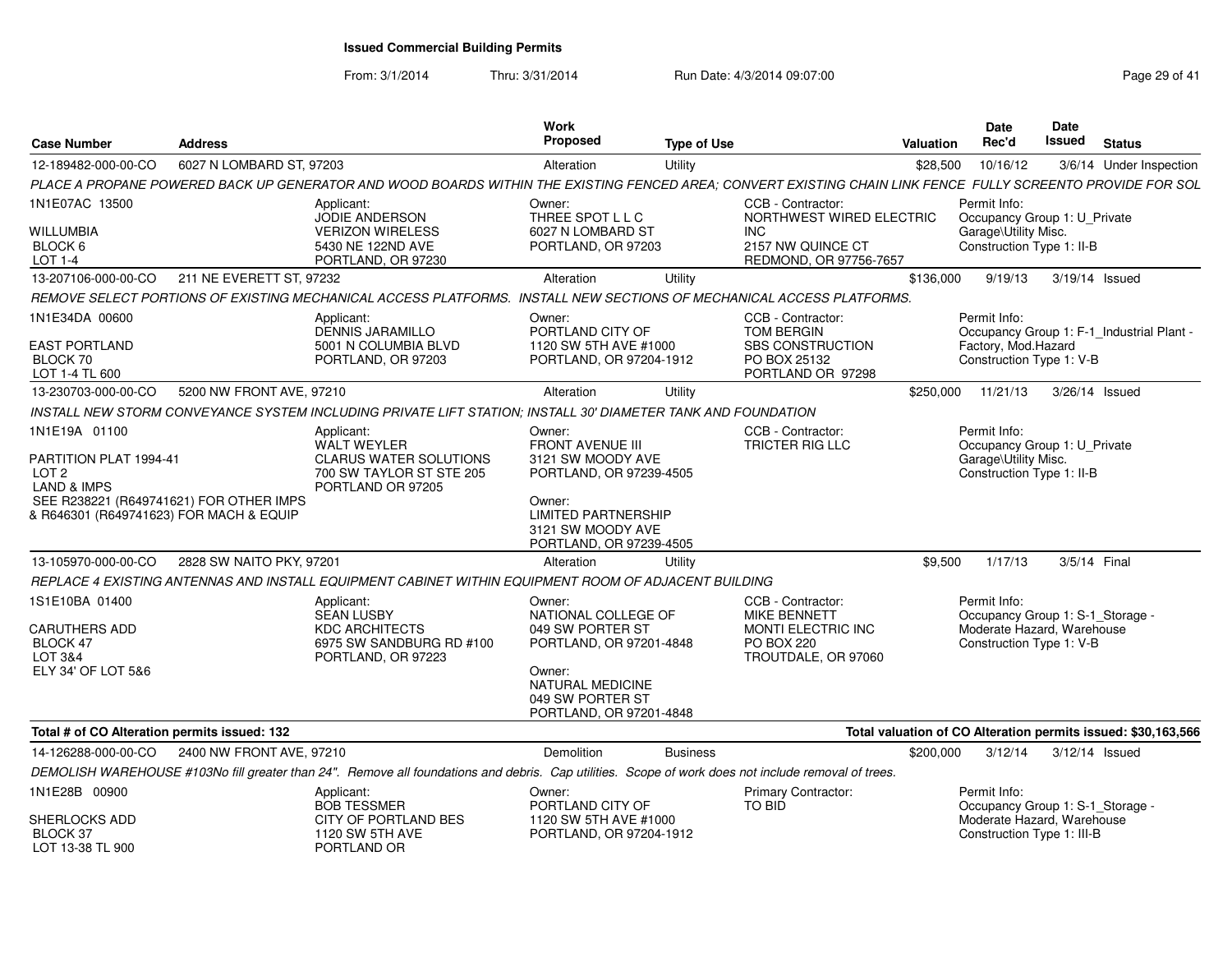| <b>Case Number</b>                                                            | <b>Address</b>                    |                                                                                                                            | Work<br><b>Proposed</b>                                                                | <b>Type of Use</b> |                                                                                               | Valuation    | <b>Date</b><br>Rec'd                                                                                                                               | Date<br><b>Issued</b> | <b>Status</b>                                              |
|-------------------------------------------------------------------------------|-----------------------------------|----------------------------------------------------------------------------------------------------------------------------|----------------------------------------------------------------------------------------|--------------------|-----------------------------------------------------------------------------------------------|--------------|----------------------------------------------------------------------------------------------------------------------------------------------------|-----------------------|------------------------------------------------------------|
| 14-119556-REV-01-CO                                                           | 6447 N CUTTER CIR - Bldg A, 97217 |                                                                                                                            | Demolition                                                                             | Factory/Industrial |                                                                                               | \$113,000    | 3/11/14                                                                                                                                            | 3/11/14               | Issued                                                     |
|                                                                               |                                   | ADDED VALUE REVISION TO INCLUDED REMOVAL OF ADDITIONAL ASPHALT ON SITE                                                     |                                                                                        |                    |                                                                                               |              |                                                                                                                                                    |                       |                                                            |
| 1N1E17A 01000<br>1951 COMMISSIONERS ADD<br><b>BLOCK 7</b><br>LOT <sub>2</sub> |                                   | Applicant:<br>DAVE GILDERSLEEVE<br>DESIGN STRUCTURES LLC<br>8401 NE HALSEY ST #205<br>PORTLAND OR 97220                    | Owner:<br>FEDEX GROUND PACKAGE<br>1000 FEDEX DR<br>MOON TOWNSHIP, PA 15108<br>Owner:   |                    | CCB - Contractor:<br>DESIGN STRUCTURES LLC<br>6605 UNIVERSITY AV<br>MIDDLETON, WI 53562       |              |                                                                                                                                                    |                       |                                                            |
|                                                                               |                                   |                                                                                                                            | <b>SYSTEM INC</b><br>1000 FEDEX DR<br>MOON TOWNSHIP, PA 15108                          |                    |                                                                                               |              |                                                                                                                                                    |                       |                                                            |
| Total # of CO Demolition permits issued: 2                                    |                                   |                                                                                                                            |                                                                                        |                    |                                                                                               |              |                                                                                                                                                    |                       | Total valuation of CO Demolition permits issued: \$313,000 |
| 13-151457-000-00-CO                                                           | 2130 NW FRONT AVE                 |                                                                                                                            | <b>New Construction</b>                                                                |                    | Apartments/Condos (3 or more units)                                                           | \$7,833,424  | 5/16/13                                                                                                                                            |                       | 3/4/14 Under Inspection                                    |
|                                                                               |                                   | NEW 5-STORY APARTMENT BUILDING 63 UNITS. WITH BELOW GRADE PARKING                                                          |                                                                                        |                    |                                                                                               |              |                                                                                                                                                    |                       |                                                            |
| 1N1E28D 00323                                                                 |                                   | Applicant:<br><b>CHARLES KIDWELL</b><br>ROBERT S LEEB ARCHITECTS<br>71 SW OAK STREET, STE 200<br>PORTLAND, OR 97204        | Owner:<br>CRP/FPC Riverscape, LLC<br>1741 Village Center Circle<br>Las Vegas, NV 89134 |                    | CCB - Contractor:<br><b>CANV NC LLC</b><br>1741 VILLAGE CENTER CIRCLE<br>LAS VEGAS, NV 89134  |              | Permit Info:<br>Occupancy Group 1: R-2_Residential<br>Multi-family<br>Construction Type 1: III-B<br>Total Square Footage - Display Only:<br>79340  |                       | Construction Type 2 (formerly Type 1): I-A                 |
| 13-151463-000-00-CO                                                           | 2010 NW FRONT AVE                 |                                                                                                                            | New Construction                                                                       |                    | Apartments/Condos (3 or more units)                                                           | \$15,925,798 | 5/16/13                                                                                                                                            |                       | 3/6/14 Under Inspection                                    |
|                                                                               |                                   | TWO NEW 5-STORY APARTMENT BUILDINGS ABOVE GRADE, 123 UNITS, WITH COMBINED BELOW GRADE PARKING                              |                                                                                        |                    |                                                                                               |              |                                                                                                                                                    |                       |                                                            |
| 1N1E28D 00325                                                                 |                                   | Applicant:<br><b>CHARLES KIDWELL</b><br>ROBERT S LEEB ARCHITECTS<br>71 SW OAK STREET, STE 200<br>PORTLAND, OR 97204        | Owner:<br>CRP/FPC Riverscape, LLC<br>1741 Village Center Circle<br>Las Vegas, NV 89134 |                    | CCB - Contractor:<br>CANV NC LLC<br>1741 VILLAGE CENTER CIRCLE<br>LAS VEGAS, NV 89134         |              | Permit Info:<br>Occupancy Group 1: R-2_Residential<br>Multi-family<br>Construction Type 1: III-B<br>Total Square Footage - Display Only:<br>161519 |                       | Construction Type 2 (formerly Type 1): I-A                 |
| 13-164342-000-00-CO<br>NEW 3-STORY (6) UNIT APARTMENT                         | 6425 SE HOLGATE BLVD, 97206       |                                                                                                                            | New Construction                                                                       |                    | Apartments/Condos (3 or more units)                                                           | \$634,720    | 6/5/13                                                                                                                                             |                       | 3/7/14 Under Inspection                                    |
| 1S2E08CC 19500                                                                |                                   | Applicant:<br><b>ADRIAN VASILE</b><br>14475 SE MICAH ST<br>HAPPY VALLEY, OR 97086-6585                                     | Owner:<br>AV PACIFIC LLC<br>14475 SE MICAH ST<br>HAPPY VALLEY, OR 97086-6585           |                    | CCB - Contractor:<br><b>ADRIAN VASILE</b><br>14475 SE MICAH ST<br>HAPPY VALLEY, OR 97086-6585 |              | Permit Info:<br>Occupancy Group 1: R-2_Residential<br>Multi-family<br>Construction Type 1: V-B                                                     |                       | Total Square Footage - Display Only: 6524                  |
| 13-209766-000-00-CO                                                           | 610 SE SPOKANE ST, 97202          |                                                                                                                            | <b>New Construction</b>                                                                |                    | Apartments/Condos (3 or more units)                                                           | \$750,000    | 10/29/13                                                                                                                                           |                       | 3/21/14 Under Inspection                                   |
|                                                                               |                                   | NEW 2-STORY, 11-UNIT APARTMENT BUILDING. NO ON-SITE VEHICLE PARKING DESIGNED IN PLANS.                                     |                                                                                        |                    |                                                                                               |              |                                                                                                                                                    |                       |                                                            |
| 1S1E23CC 02800                                                                |                                   | Applicant:<br><b>STEVE FOSLER</b><br><b>FOSLER PORTLAND</b><br>ARCHITECTURE LLC<br>1930 NW LOVEJOY ST<br>PORTLAND OR 97209 | Owner:<br><b>MARK R MADDEN</b><br>1355 NW 13TH AVE<br>PORTLAND, OR 97209               |                    | Primary Contractor:<br><b>TO BID</b>                                                          |              | Permit Info:<br>Occupancy Group 1: R-2_Residential<br>Multi-family<br>Construction Type 1: V-B                                                     |                       | Total Square Footage - Display Only: 6636                  |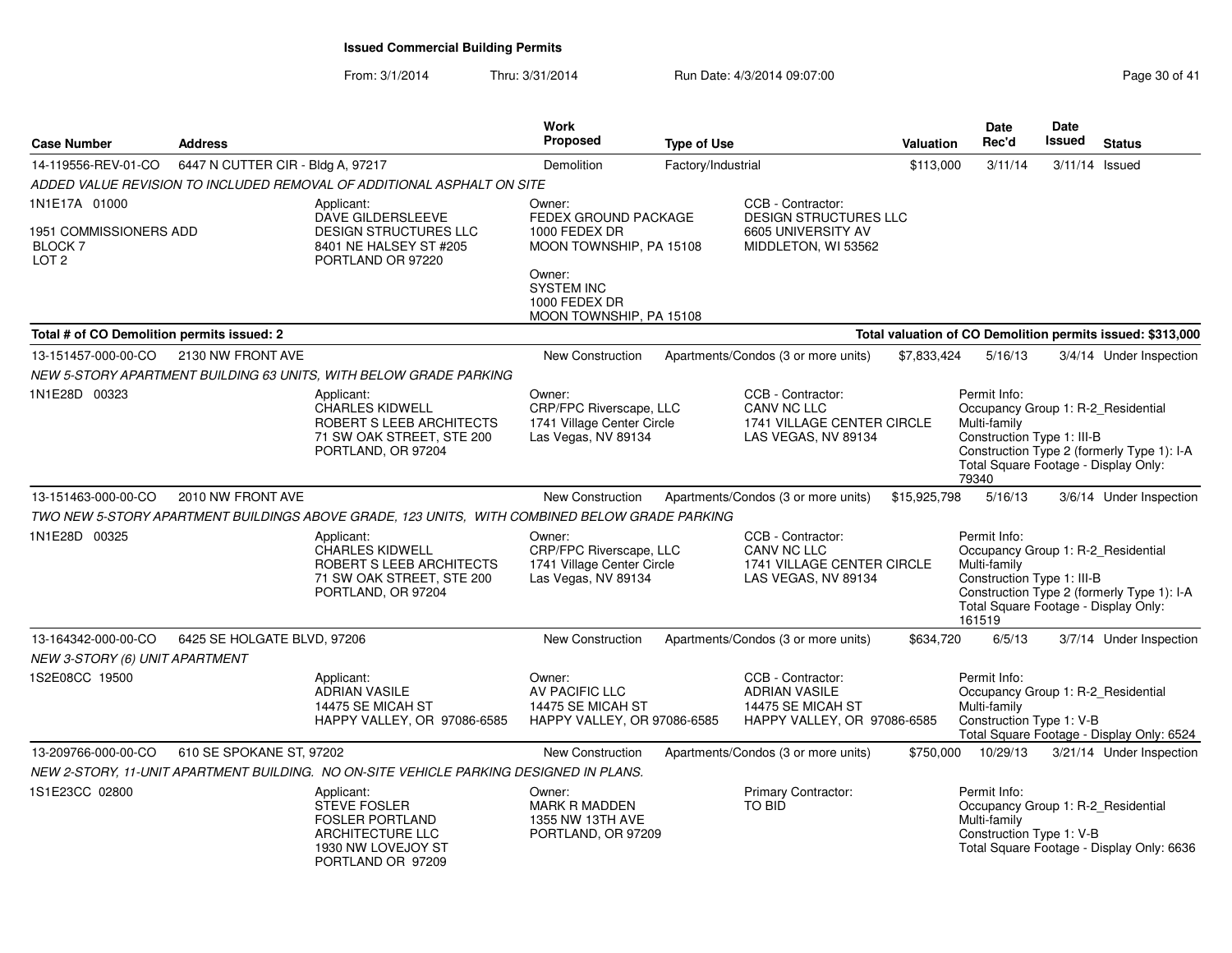| <b>Case Number</b>                                           | <b>Address</b>                                                                                                                                                                                                               | <b>Work</b><br>Proposed                                                                                                                                    | <b>Type of Use</b>                                                                                                     | <b>Valuation</b> | Date<br>Rec'd                                                               | Date<br>Issued | <b>Status</b>                                                                                                              |
|--------------------------------------------------------------|------------------------------------------------------------------------------------------------------------------------------------------------------------------------------------------------------------------------------|------------------------------------------------------------------------------------------------------------------------------------------------------------|------------------------------------------------------------------------------------------------------------------------|------------------|-----------------------------------------------------------------------------|----------------|----------------------------------------------------------------------------------------------------------------------------|
| 13-171048-REV-01-CO                                          | 317 NW 11TH AVE, 97209                                                                                                                                                                                                       | New Construction                                                                                                                                           | Apartments/Condos (3 or more units)                                                                                    | \$               | 1/2/14                                                                      |                | $3/3/14$ Issued                                                                                                            |
|                                                              | *Revision to Structural Partial* - Revision to shoring along east property line. Changed to cantilever soldier piles. The shoring is now located in the right of way, with the top of the soldier pile at about 7' below the |                                                                                                                                                            |                                                                                                                        |                  |                                                                             |                |                                                                                                                            |
| 1N1E33DA 02900                                               | Applicant:<br>MARCUS LIMA                                                                                                                                                                                                    | Owner:<br>NW TH LLC                                                                                                                                        | CCB - Contractor:<br>LORENTZ BRUUN CO INC                                                                              |                  | Permit Info:                                                                |                | Occupancy Group 1: R-2_Residential                                                                                         |
| <b>COUCHS ADD</b><br>BLOCK 78<br><b>LOT 1&amp;4</b>          | <b>GBD ARCHITECTS</b><br>1120 NW COUCH ST SUITE 300<br>PORTLAND OR 97209                                                                                                                                                     | 1477 NW EVERETT ST<br>PORTLAND, OR 97209<br>Owner:<br><b>HFTB LLC</b><br>1477 NW EVERETT ST                                                                | 3611 SE 20TH ST, STE 300<br>PORTLAND OR 97202                                                                          |                  | Multi-family<br>Construction Type 1: I-B                                    |                |                                                                                                                            |
| 13-151463-REV-01-CO                                          | 2010 NW FRONT AVE                                                                                                                                                                                                            | PORTLAND, OR 97209<br>New Construction                                                                                                                     | Apartments/Condos (3 or more units)                                                                                    | \$               | 3/4/14                                                                      |                | $3/4/14$ Issued                                                                                                            |
|                                                              |                                                                                                                                                                                                                              |                                                                                                                                                            |                                                                                                                        |                  |                                                                             |                |                                                                                                                            |
| 1N1E28D 00325                                                | foundation revision - foundation revision - southwest and northwest corners of garage has changed to meet PBOT requirements. shoring and structural plans have been revised, architectural plans were not impa<br>Applicant: | Owner:                                                                                                                                                     | CCB - Contractor:                                                                                                      |                  |                                                                             |                |                                                                                                                            |
| RIVERNORTH<br>LOT 11                                         | <b>CHARLES KIDWELL</b><br>ROBERT S LEEB ARCHITECTS<br>71 SW OAK STREET, STE 200<br>PORTLAND, OR 97204                                                                                                                        | CRP/FPC RIVERSCAPE LLC<br>1741 VILLAGE CENTER CIR<br>LAS VEGAS, NV 89134-6303                                                                              | CANV NC LLC<br>1741 VILLAGE CENTER CIRCLE<br>LAS VEGAS, NV 89134                                                       |                  |                                                                             |                |                                                                                                                            |
| 13-226996-000-00-CO                                          | 610 NE 99TH AVE - BLDG W, 97220                                                                                                                                                                                              | New Construction                                                                                                                                           | Apartments/Condos (3 or more units)                                                                                    |                  | \$9.400.712 11/19/13                                                        |                | 3/24/14 Issued                                                                                                             |
|                                                              | new 6-story, 60 unit apartment building with parking                                                                                                                                                                         |                                                                                                                                                            |                                                                                                                        |                  |                                                                             |                |                                                                                                                            |
| 1N2E33AD 03100                                               | Applicant:<br><b>ROB HUMPHREY</b><br><b>FASTER PERMITS</b><br>14334 NW EAGLERIDGE LANE<br>PORTLAND, OR 97229                                                                                                                 | Owner:<br><b>HOUSING BUREAU</b><br>421 SW 6TH AVE #500<br>PORTLAND, OR 97204-1620                                                                          |                                                                                                                        |                  | Permit Info:<br>Hazard, Parking Garage<br>Construction Type 1: I-A<br>69579 |                | Occupancy Group 1: S-2_Storage - Low<br>Construction Type 2 (formerly Type 1): I-A<br>Total Square Footage - Display Only: |
| 12-198671-DFS-04-CO                                          | 3650 NE MALLORY AVE, 97212                                                                                                                                                                                                   | New Construction                                                                                                                                           | Apartments/Condos (3 or more units)                                                                                    | \$2,000          | 12/19/13                                                                    |                | 3/14/14 Issued                                                                                                             |
| DFS FOR ATTACHMENT OF MT EQUIPMENT                           |                                                                                                                                                                                                                              |                                                                                                                                                            |                                                                                                                        |                  |                                                                             |                |                                                                                                                            |
| 1N1E22DD 16001<br>PARTITION PLAT 1996-89<br>LOT <sub>1</sub> | Applicant:<br><b>Brad Manchester</b><br>American Heating<br>5035 SE 24th ave<br>Portland OR, 97202                                                                                                                           | Owner:<br><b>HOME FORWARD</b><br>135 SW ASH ST<br>PORTLAND, OR 97204-3598                                                                                  | CCB - Contractor:<br>AMERICAN HEATING INC<br>5035 SE 24TH<br>PORTLAND, OR 97202-4765                                   |                  | Permit Info:<br>Multi-family<br>Construction Type 1: V-A                    |                | Occupancy Group 1: R-2_Residential<br>Construction Type 2 (formerly Type 1): V-B                                           |
| 13-203225-DFS-01-CO                                          | 8288 SE 13TH AVE, 97202                                                                                                                                                                                                      | New Construction                                                                                                                                           | Apartments/Condos (3 or more units)                                                                                    | \$51,000         | 1/3/14                                                                      |                | $3/4/14$ Issued                                                                                                            |
| DFS FOR MANUFACTURED FLOOR JOISTS                            |                                                                                                                                                                                                                              |                                                                                                                                                            |                                                                                                                        |                  |                                                                             |                |                                                                                                                            |
| 1S1E23CD 03600                                               | Applicant:<br><b>AMY CLEMENTS</b><br><b>JOHN RESIDENTIAL</b><br>CONSTRUCTION GROUP, LLC<br>1701 SE COLUMBIA RIVER DRIVE<br>VANCOUVER, WA 98661                                                                               | Owner:<br>MARYAM E BOLOURI<br>12251 SW RIVERSIDE DR<br>PORTLAND, OR 97219<br>Owner:<br><b>FARID BOLOURI</b><br>12251 SW RIVERSIDE DR<br>PORTLAND, OR 97219 | CCB - Contractor:<br>JOHN RESIDENTIAL<br>CONSTRUCTION GROUP LLC<br>1701 SE COLUMBIA RIVER DRIVE<br>VANCOUVER, WA 98661 |                  | Permit Info:<br>Multi-family<br>Construction Type 1: V-B                    |                | Occupancy Group 1: R-2_Residential<br>Construction Type 2 (formerly Type 1): V-B                                           |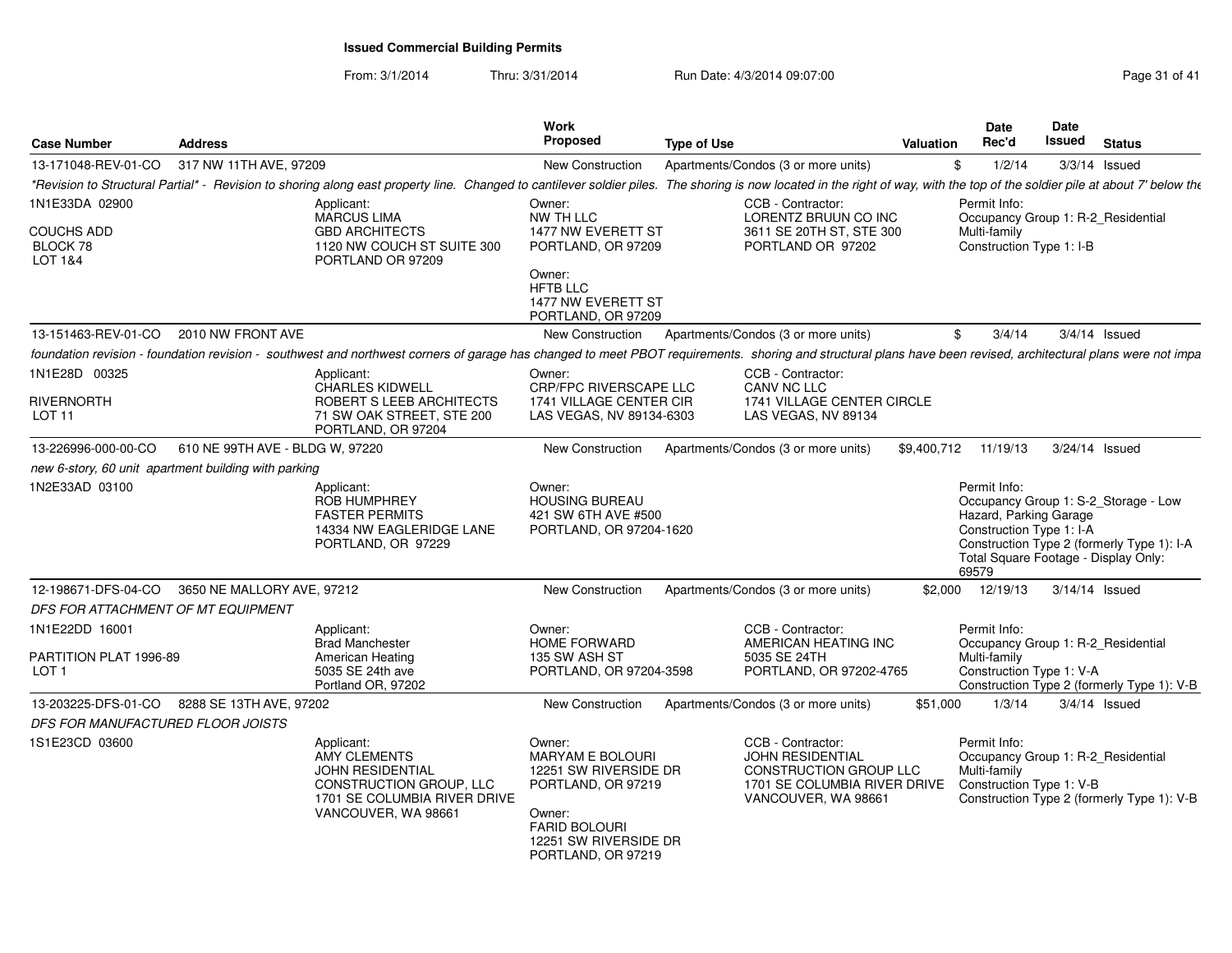| <b>Case Number</b>                                                                                          | <b>Address</b>                |                                                                                                                                                | Work<br><b>Proposed</b>                                                                           | <b>Type of Use</b> |                                                                                                                                      | Valuation | Date<br>Rec'd                                                                                  | Date<br>Issued | <b>Status</b>                              |
|-------------------------------------------------------------------------------------------------------------|-------------------------------|------------------------------------------------------------------------------------------------------------------------------------------------|---------------------------------------------------------------------------------------------------|--------------------|--------------------------------------------------------------------------------------------------------------------------------------|-----------|------------------------------------------------------------------------------------------------|----------------|--------------------------------------------|
| 13-114642-DFS-08-CO                                                                                         | 3207 NE WEIDLER ST, 97232     |                                                                                                                                                | New Construction                                                                                  |                    | Apartments/Condos (3 or more units)                                                                                                  | \$300,000 | 1/7/14                                                                                         | 3/12/14        | Issued                                     |
| <b>DFS - STOREFRONT</b>                                                                                     |                               |                                                                                                                                                |                                                                                                   |                    |                                                                                                                                      |           |                                                                                                |                |                                            |
| 1N1E25CD 11400                                                                                              |                               | Applicant:<br>Erika o'callaghan                                                                                                                | Owner:<br><b>GRANT PARK VILLAGE LLC</b>                                                           |                    | CCB - Contractor:<br>WALSH CONSTRUCTION CO                                                                                           |           | Permit Info:<br>Occupancy Group 1: R-2_Residential                                             |                |                                            |
| <b>BROADWAY ADD</b><br><b>BLOCK 5 TL 11400</b><br>LAND & IMPS<br>SEE R162224 (R276000702) FOR BILLBOARD     |                               | <b>Walsh Construction</b><br>2905 SW 1ST AVE<br>PORTLAND OR 97201                                                                              | 1015 NW 11TH AVE<br>PORTLAND, OR 97209-3496                                                       |                    | 2905 SW 1ST AVE<br>PORTLAND, OR 972014707                                                                                            |           | Multi-family<br>Construction Type 1: V-A                                                       |                | Construction Type 2 (formerly Type 1): I-A |
| 12-183572-REV-05-CO                                                                                         | 2625 SE HAWTHORNE BLVD, 97214 |                                                                                                                                                | New Construction                                                                                  |                    | Apartments/Condos (3 or more units)                                                                                                  |           | \$<br>1/17/14                                                                                  |                | 3/3/14 Final                               |
|                                                                                                             |                               | Revision to nailing pattern at shear wall, requested by Building Inspector Jay Ponce                                                           |                                                                                                   |                    |                                                                                                                                      |           |                                                                                                |                |                                            |
| 1S1E01BC 09500<br><b>DOLANS ADD</b><br>BLOCK 12<br>S 21' OF LOT 3<br>LOT 4&5 EXC PT IN ST<br>S 22' OF LOT 6 |                               | Applicant:<br><b>JOSHUA LUPKIN</b><br><b>SERA ARCHITECTS</b><br>338 NW 5TH AVE<br>PORTLAND OR 97209                                            | Owner:<br>PHA VENTURE LLC<br>1498 SE TECH CENTER PL #150<br>VANCOUVER, WA 98683                   |                    | CCB - Contractor:<br>Jordan Gaither<br><b>GAITHER &amp; SONS</b><br>CONSTRUCTION CO<br>7101 NE 109TH ST<br>VANCOUVER, WA 98686       |           | Permit Info:<br>Occupancy Group 1: R-2_Residential<br>Multi-family<br>Construction Type 1: V-A |                | Construction Type 2 (formerly Type 1): V-A |
| 13-203225-DFS-02-CO                                                                                         | 8288 SE 13TH AVE, 97202       |                                                                                                                                                | New Construction                                                                                  |                    | Apartments/Condos (3 or more units)                                                                                                  | \$15,000  | 1/23/14                                                                                        |                | $3/7/14$ Issued                            |
| <b>DFS - TRUSSES</b>                                                                                        |                               |                                                                                                                                                |                                                                                                   |                    |                                                                                                                                      |           |                                                                                                |                |                                            |
| 1S1E23CD 03600                                                                                              |                               | Applicant:<br><b>AMY CLEMENTS</b><br><b>JOHN RESIDENTIAL</b><br>CONSTRUCTION GROUP, LLC<br>1701 SE COLUMBIA RIVER DRIVE<br>VANCOUVER, WA 98661 | Owner:<br>SELLWOOD 2 LLC<br>12251 SW RIVERSIDE DR<br>PORTLAND, OR 97219-8474                      |                    | CCB - Contractor:<br><b>JOHN RESIDENTIAL</b><br><b>CONSTRUCTION GROUP LLC</b><br>1701 SE COLUMBIA RIVER DRIVE<br>VANCOUVER, WA 98661 |           | Permit Info:<br>Occupancy Group 1: R-2_Residential<br>Multi-family<br>Construction Type 1: V-B |                | Construction Type 2 (formerly Type 1): V-B |
| 13-128934-REV-05-CO                                                                                         | 1100 SE 12TH AVE, 97214       |                                                                                                                                                | New Construction                                                                                  |                    | Apartments/Condos (3 or more units)                                                                                                  |           | \$<br>1/22/14                                                                                  |                | $3/7/14$ Issued                            |
|                                                                                                             |                               | REV 05 - ADDITION OF STRUCTURAL STAIR FRAMING DETAILS/CALC'S, RETAIL ENTRY CANOPY FRAMING/CALC'S AS WELL AS OUTLINED ITEMS ON SHEET. 46 items  |                                                                                                   |                    |                                                                                                                                      |           |                                                                                                |                |                                            |
| 1S1E02BD 03300<br><b>HAWTHORNE PK</b><br><b>BLOCK 255</b><br>LOT 1-4                                        |                               | Applicant:<br><b>JOSHUA LUPKIN</b><br><b>SERA ARCHITECTS</b><br>338 NW 5TH AVE<br>PORTLAND OR 97209                                            | Owner:<br>TAYLOR STREET LOFTS LLC<br>4200 SE COLUMBIA WAY #300<br>VANCOUVER, WA 98661-5572        |                    | CCB - Contractor:<br>Jordan Gaither<br><b>GAITHER &amp; SONS</b><br>CONSTRUCTION CO<br>7101 NE 109TH ST<br>VANCOUVER, WA 98686       |           | Permit Info:<br>Occupancy Group 1: R-2_Residential<br>Multi-family<br>Construction Type 1: V-A |                | Construction Type 2 (formerly Type 1): V-A |
| 13-128934-DFS-03-CO                                                                                         | 1100 SE 12TH AVE, 97214       |                                                                                                                                                | New Construction                                                                                  |                    | Apartments/Condos (3 or more units)                                                                                                  | \$65,000  | 1/22/14                                                                                        |                | $3/5/14$ Issued                            |
| DFS - TRUSS FOR ENGINEERED ROOF SYSTEM                                                                      |                               |                                                                                                                                                |                                                                                                   |                    |                                                                                                                                      |           |                                                                                                |                |                                            |
| 1S1E02BD 03300<br><b>HAWTHORNE PK</b><br>BLOCK 255<br>LOT 1-4                                               |                               | Applicant:<br><b>JOSHUA LUPKIN</b><br><b>SERA ARCHITECTS</b><br>338 NW 5TH AVE<br>PORTLAND OR 97209                                            | Owner:<br><b>TAYLOR STREET LOFTS LLC</b><br>4200 SE COLUMBIA WAY #300<br>VANCOUVER, WA 98661-5572 |                    | CCB - Contractor:<br>Jordan Gaither<br><b>GAITHER &amp; SONS</b><br>CONSTRUCTION CO<br>7101 NE 109TH ST<br>VANCOUVER, WA 98686       |           | Permit Info:<br>Occupancy Group 1: R-2_Residential<br>Multi-family<br>Construction Type 1: V-A |                | Construction Type 2 (formerly Type 1): V-A |
|                                                                                                             |                               | Applicant:<br>VINCE ZARKOVICH<br>6500 A NE ST JOHN'S RD<br>VANCOUVER, WA 98661                                                                 |                                                                                                   |                    |                                                                                                                                      |           |                                                                                                |                |                                            |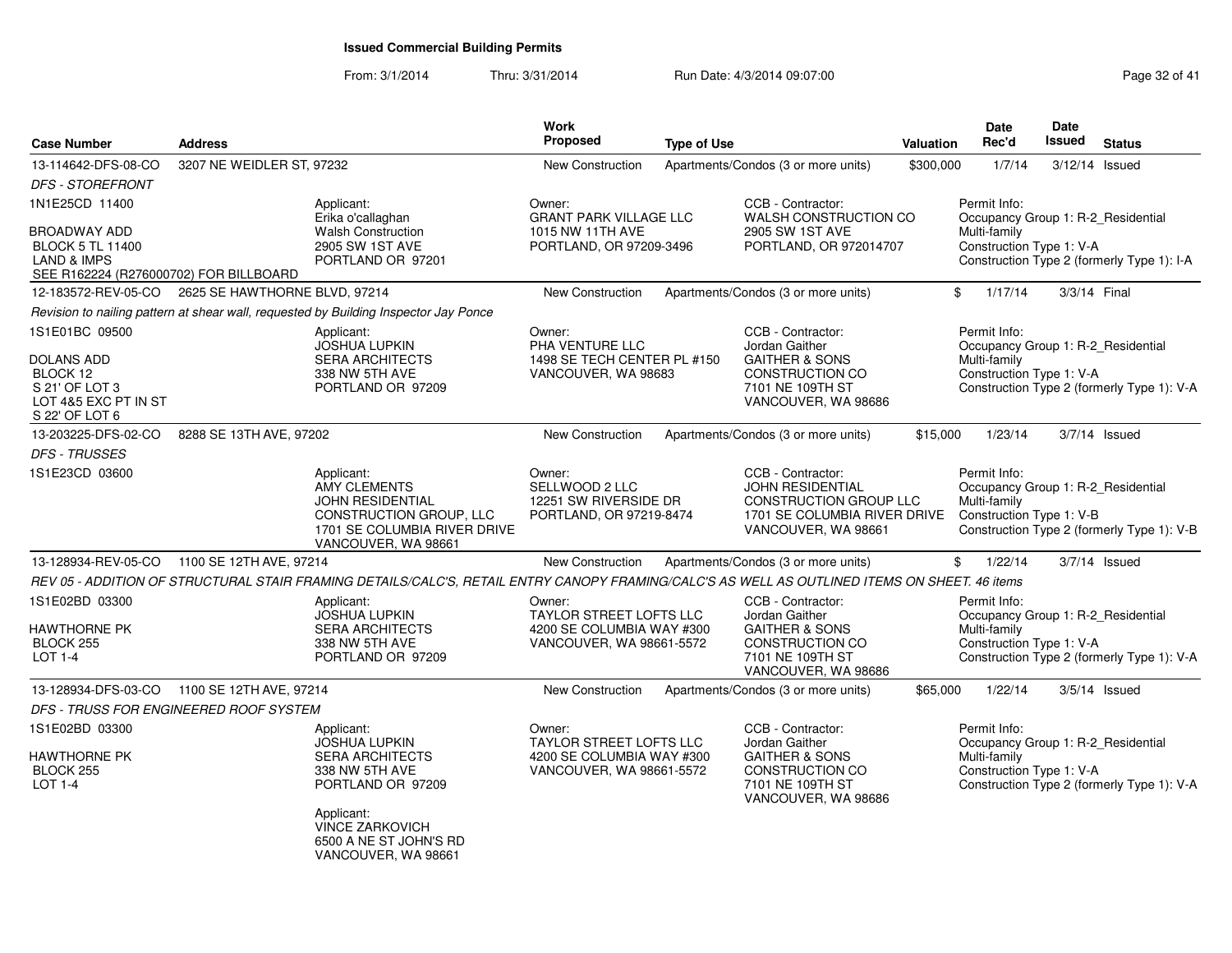| <b>Case Number</b>                          | <b>Address</b>              |                                                                                                                                                                                                                           | Work<br><b>Proposed</b>                                                                                    | <b>Type of Use</b> |                                                                                         | <b>Valuation</b> | Date<br>Rec'd                                              | Date<br>Issued | <b>Status</b>                                                                    |
|---------------------------------------------|-----------------------------|---------------------------------------------------------------------------------------------------------------------------------------------------------------------------------------------------------------------------|------------------------------------------------------------------------------------------------------------|--------------------|-----------------------------------------------------------------------------------------|------------------|------------------------------------------------------------|----------------|----------------------------------------------------------------------------------|
| 13-128934-DFS-04-CO                         | 1100 SE 12TH AVE, 97214     |                                                                                                                                                                                                                           | <b>New Construction</b>                                                                                    |                    | Apartments/Condos (3 or more units)                                                     | \$7,500          | 1/22/14                                                    |                | $3/5/14$ Issued                                                                  |
| DFS - FALL PROTECTION SYSTEM                |                             |                                                                                                                                                                                                                           |                                                                                                            |                    |                                                                                         |                  |                                                            |                |                                                                                  |
| 1S1E02BD 03300<br>HAWTHORNE PK<br>BLOCK 255 |                             | Applicant:<br><b>JOSHUA LUPKIN</b><br><b>SERA ARCHITECTS</b><br>338 NW 5TH AVE                                                                                                                                            | Owner:<br><b>TAYLOR STREET LOFTS LLC</b><br>4200 SE COLUMBIA WAY #300<br>VANCOUVER, WA 98661-5572          |                    | CCB - Contractor:<br>Jordan Gaither<br><b>GAITHER &amp; SONS</b><br>CONSTRUCTION CO     |                  | Permit Info:<br>Multi-family<br>Construction Type 1: V-A   |                | Occupancy Group 1: R-2 Residential                                               |
| LOT 1-4                                     |                             | PORTLAND OR 97209<br>Applicant:                                                                                                                                                                                           |                                                                                                            |                    | 7101 NE 109TH ST<br>VANCOUVER, WA 98686                                                 |                  |                                                            |                | Construction Type 2 (formerly Type 1): V-A                                       |
|                                             |                             | VINCE ZARKOVICH<br>6500 A NE ST JOHN'S RD<br>VANCOUVER, WA 98661                                                                                                                                                          |                                                                                                            |                    |                                                                                         |                  |                                                            |                |                                                                                  |
| 13-114642-DFS-10-CO                         | 3215 NE WEIDLER ST, 97232   |                                                                                                                                                                                                                           | <b>New Construction</b>                                                                                    |                    | Apartments/Condos (3 or more units)                                                     | \$30,000         | 1/22/14                                                    |                | 3/12/14 Issued                                                                   |
| DFS FOR WOOD TRUSSES                        |                             |                                                                                                                                                                                                                           |                                                                                                            |                    |                                                                                         |                  |                                                            |                |                                                                                  |
| 1N1E25CD 11900                              |                             | Applicant:<br>Erika o'callaghan<br><b>Walsh Construction</b><br>2905 SW 1ST AVE<br>PORTLAND OR 97201                                                                                                                      | Owner:<br><b>GRANT PARK VILLAGE LLC</b><br>1015 NW 11TH AVE<br>PORTLAND, OR 97209-3496                     |                    | CCB - Contractor:<br>WALSH CONSTRUCTION CO<br>2905 SW 1ST AVE<br>PORTLAND, OR 972014707 |                  | Permit Info:<br>Multi-family<br>Construction Type 1: V-A   |                | Occupancy Group 1: R-2 Residential<br>Construction Type 2 (formerly Type 1): I-A |
| 13-151457-REV-03-CO                         | 2130 NW FRONT AVE           |                                                                                                                                                                                                                           | <b>New Construction</b>                                                                                    |                    | Apartments/Condos (3 or more units)                                                     | $\mathbb{S}$     | 3/17/14                                                    |                | 3/17/14 Issued                                                                   |
|                                             |                             | REV 03- Foundation revision - Structural changes to match architectural changes previously reviewed under REV 02. Relocate utility lines. (see attached documents for specific description).ADDITIONAL REVIS.             |                                                                                                            |                    |                                                                                         |                  |                                                            |                |                                                                                  |
| 1N1E28D 00323<br><b>RIVERNORTH</b>          |                             | Applicant:<br>CHARLES KIDWELL                                                                                                                                                                                             | Owner:<br>CRP/FPC RIVERSCAPE LLC<br>1741 VILLAGE CENTER CIR                                                |                    | CCB - Contractor:<br>CANV NC LLC<br>1741 VILLAGE CENTER CIRCLE                          |                  | Permit Info:                                               |                | Occupancy Group 1: S-2_Storage - Low                                             |
| LOT 9                                       |                             | ROBERT S LEEB ARCHITECTS<br>71 SW OAK STREET, STE 200<br>PORTLAND, OR 97204                                                                                                                                               | LAS VEGAS, NV 89134-6303                                                                                   |                    | LAS VEGAS, NV 89134                                                                     |                  | Hazard, Parking Garage<br>Construction Type 1: I-A         |                |                                                                                  |
| 13-151461-REV-02-CO 2080 NW FRONT AVE       |                             |                                                                                                                                                                                                                           | New Construction                                                                                           |                    | Apartments/Condos (3 or more units)                                                     | \$               | 3/17/14                                                    |                | 3/17/14 Issued                                                                   |
|                                             |                             | REV 02 - Foundation revision - Structural changes to match architectural changes previously reviewed under REV 01. Relocate utility lines. (see attached documents in 13-151457 rev 03 CO for specific descript.          |                                                                                                            |                    |                                                                                         |                  |                                                            |                |                                                                                  |
| 1N1E28D 00324                               |                             | Applicant:<br><b>CHARLES KIDWELL</b>                                                                                                                                                                                      | Owner:<br><b>CRP/FPC RIVERSCAPE LLC</b>                                                                    |                    | CCB - Contractor:<br>CANV NC LLC                                                        |                  |                                                            |                |                                                                                  |
| RIVERNORTH<br>LOT 10                        |                             | ROBERT S LEEB ARCHITECTS<br>71 SW OAK STREET, STE 200<br>PORTLAND, OR 97204                                                                                                                                               | 1741 VILLAGE CENTER CIR<br>LAS VEGAS, NV 89134-6303                                                        |                    | 1741 VILLAGE CENTER CIRCLE<br>LAS VEGAS, NV 89134                                       |                  |                                                            |                |                                                                                  |
| 13-151463-REV-02-CO                         | 2010 NW FRONT AVE           |                                                                                                                                                                                                                           | New Construction                                                                                           |                    | Apartments/Condos (3 or more units)                                                     | \$               | 3/17/14                                                    |                | 3/17/14 Issued                                                                   |
|                                             |                             | REV 02- Foundation revision - Structural changes to match architectural changes previously reviewed under REV 01. Relocate utility lines. (see attached documents in 13-151457 rev 03 CO for specific descriptional step- |                                                                                                            |                    |                                                                                         |                  |                                                            |                |                                                                                  |
| 1N1E28D 00325                               |                             | Applicant:<br><b>CHARLES KIDWELL</b>                                                                                                                                                                                      | Owner:<br><b>CRP/FPC RIVERSCAPE LLC</b>                                                                    |                    | CCB - Contractor:<br>CANV NC LLC                                                        |                  |                                                            |                |                                                                                  |
| Rivernorth<br>LOT 11                        |                             | ROBERT S LEEB ARCHITECTS<br>71 SW OAK STREET, STE 200<br>PORTLAND, OR 97204                                                                                                                                               | 1741 VILLAGE CENTER CIR<br>LAS VEGAS, NV 89134-6303                                                        |                    | 1741 VILLAGE CENTER CIRCLE<br>LAS VEGAS, NV 89134                                       |                  |                                                            |                |                                                                                  |
| 13-114793-DFS-02-CO                         | 2004 SW JEFFERSON ST, 97201 |                                                                                                                                                                                                                           | New Construction                                                                                           |                    | Apartments/Condos (3 or more units)                                                     | \$100,000        | 2/12/14                                                    |                | 3/11/14 Issued                                                                   |
| DFS FOR POST TENSIONED CONCRETE             |                             |                                                                                                                                                                                                                           |                                                                                                            |                    |                                                                                         |                  |                                                            |                |                                                                                  |
| 1S1E04BA 05900                              |                             | Applicant:<br>Brian Grigsby<br>Mill Creek Residential Trust, LLC<br>220 NW 2nd Ave, Suite 900<br>Portland, OR 97209                                                                                                       | Owner:<br><b>VRS/MCRT JEFFERSON STREET</b><br><b>LLC</b><br>220 NW 2ND AVE #900<br>PORTLAND, OR 97209-3946 |                    |                                                                                         |                  | Permit Info:<br>Multi-family<br>Construction Type 1: III-B |                | Occupancy Group 1: R-2_Residential<br>Construction Type 2 (formerly Type 1): I-A |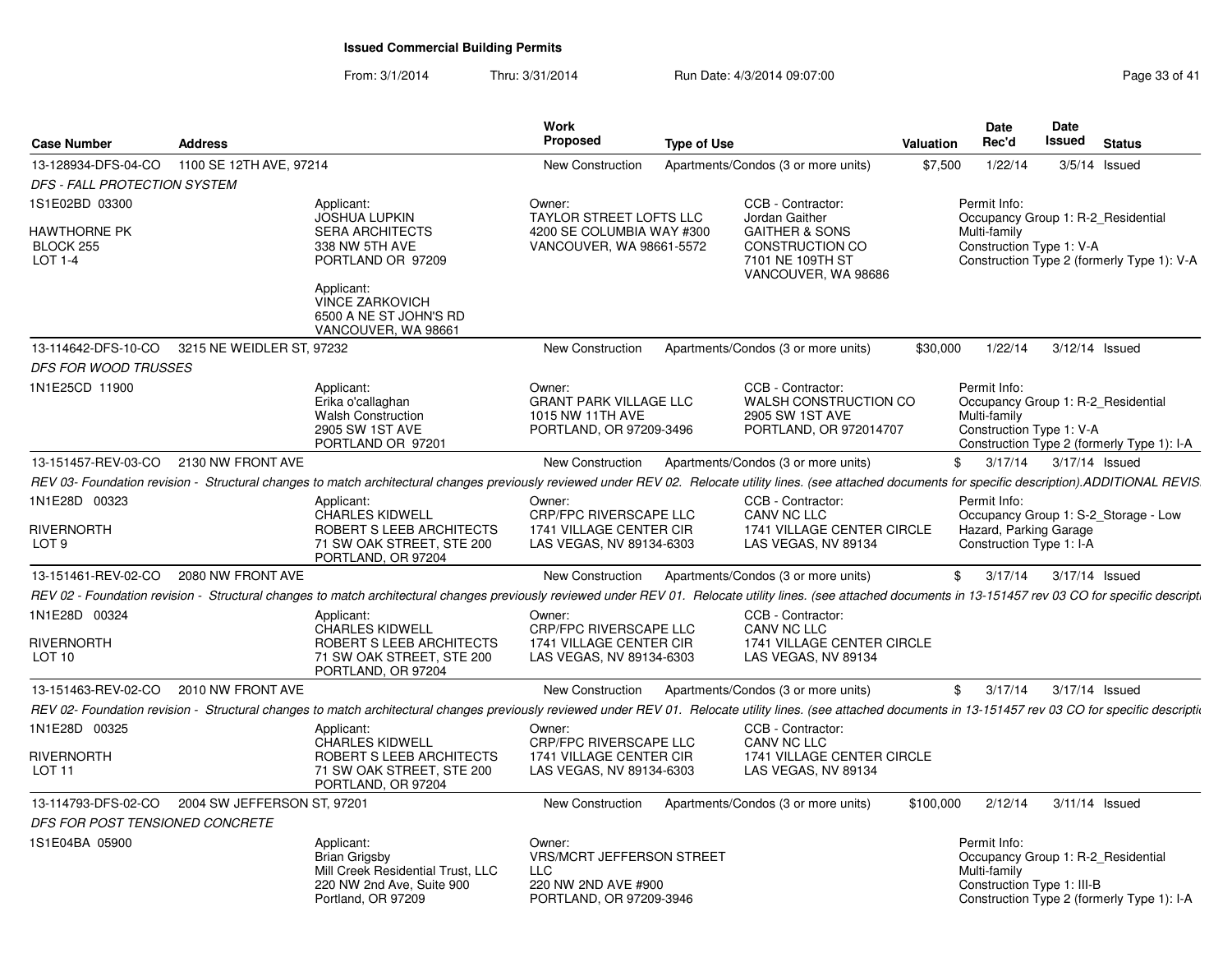| <b>Case Number</b>                                                | <b>Address</b>                      |                                                                                                                                                                | <b>Type of Use</b>                                                                     |  | <b>Valuation</b>                                                                                             | Date<br>Rec'd | Date<br>Issued                                                                                   | <b>Status</b>  |                                              |
|-------------------------------------------------------------------|-------------------------------------|----------------------------------------------------------------------------------------------------------------------------------------------------------------|----------------------------------------------------------------------------------------|--|--------------------------------------------------------------------------------------------------------------|---------------|--------------------------------------------------------------------------------------------------|----------------|----------------------------------------------|
| 13-114642-DFS-11-CO                                               | 3215 NE WEIDLER ST, 97232           |                                                                                                                                                                | <b>New Construction</b>                                                                |  | Apartments/Condos (3 or more units)                                                                          | \$20,000      | 2/11/14                                                                                          | 3/12/14 Issued |                                              |
| <b>DFS FOR FABRIC AWNINGS</b>                                     |                                     |                                                                                                                                                                |                                                                                        |  |                                                                                                              |               |                                                                                                  |                |                                              |
| 1N1E25CD 11900                                                    |                                     | Applicant:<br>Erika o'callaghan<br><b>Walsh Construction</b><br>2905 SW 1ST AVE<br>PORTLAND OR 97201                                                           | Owner:<br><b>GRANT PARK VILLAGE LLC</b><br>1015 NW 11TH AVE<br>PORTLAND, OR 97209-3496 |  | CCB - Contractor:<br>WALSH CONSTRUCTION CO<br>2905 SW 1ST AVE<br>PORTLAND, OR 972014707                      |               | Permit Info:<br>Occupancy Group 1: R-2_Residential<br>Multi-family<br>Construction Type 1: V-A   |                | Construction Type 2 (formerly Type 1): I-A   |
| 13-181480-DFS-01-CO                                               | 220 NW 17TH AVE, 97209              |                                                                                                                                                                | New Construction                                                                       |  | Apartments/Condos (3 or more units)                                                                          | \$100         | 2/12/14                                                                                          | 3/18/14 Issued |                                              |
| DFS FOR TRUSS ENGINEERING                                         |                                     |                                                                                                                                                                |                                                                                        |  |                                                                                                              |               |                                                                                                  |                |                                              |
| 1N1E33DB 04500                                                    |                                     | Applicant:<br><b>BOB SCHATZ</b><br>2118 SE DIVISION ST<br>PORTLAND, OR 97202<br>Applicant:<br><b>BOB SCHATZ</b><br>ALL USA ARCHITECTURE<br>2118 SE DIVISION ST | Owner:<br>JEFFREY C WALLACH<br>2519 SE MADISON ST<br>PORTLAND, OR 97214                |  | CCB - Contractor:<br><b>HEYWORTH DEVELOPMENT LLC</b><br>6341 SW GARDEN HOME RD<br>PORTLAND OR 97219          |               | Permit Info:<br>Occupancy Group 1: R-2_Residential<br>Multi-family<br>Construction Type 1: V-B   |                |                                              |
|                                                                   |                                     | PORTLAND OR 97202                                                                                                                                              |                                                                                        |  |                                                                                                              |               |                                                                                                  |                |                                              |
| 13-132301-DFS-02-CO                                               | 11505 NE YACHT HARBOR DR, 97217     |                                                                                                                                                                | New Construction                                                                       |  | Apartments/Condos (3 or more units)                                                                          | \$250,000     | 2/11/14                                                                                          | 3/27/14 Issued |                                              |
| DFS - FLOOR JOIST                                                 |                                     |                                                                                                                                                                |                                                                                        |  |                                                                                                              |               |                                                                                                  |                |                                              |
| 2N1E35 00200<br>PARTITION PLAT 1992-36<br>LOT 2 EXC PT IN ST      |                                     | Applicant:<br>DAVE MCAFEE<br>Gateway National Corp<br>2501 NE 134TH ST<br>VANCOUVER WA 98686                                                                   | Owner:<br>YACHT HARBOR LLC<br>2501 NE 134TH ST #300<br>VANCOUVER, WA 98686-3030        |  | CCB - Contractor:<br><b>GATEWAY NATIONAL</b><br><b>CORPORATION</b><br>2501 NE 134TH ST<br>VANCOUVER WA 98686 |               | Permit Info:<br>Occupancy Group 1: R-2_Residential<br>Multi-family<br>Construction Type 1: III-B |                | Construction Type 2 (formerly Type 1): III-B |
| 12-199244-REV-02-CO                                               | 3745 SW WATER AVE, 97201            |                                                                                                                                                                | New Construction                                                                       |  | Apartments/Condos (3 or more units)                                                                          |               | \$<br>2/28/14                                                                                    | 3/26/14 Issued |                                              |
|                                                                   |                                     | REVISION TO CHANGE PARKING LOT SIZE AND CONFIGURATION: SAME NUMBER OF SPOTS AS BEFORE                                                                          |                                                                                        |  |                                                                                                              |               |                                                                                                  |                |                                              |
| 1S1E10CB 00500<br><b>CARUTHERS ADD</b><br><b>BLOCK 164 TL 500</b> |                                     | Applicant:<br><b>BEN STEWART</b><br>500 SE BUTLER ROAD<br>GRESHAM, OR 97080                                                                                    | Owner:<br>YOSHIDA REAL ESTATE<br>8440 NE ALDERWOOD RD #A<br>PORTLAND, OR 97220-1471    |  | CCB - Contractor:<br>PDG CONSTRUCTION SERVICES<br><b>INC</b><br>PO BOX 543<br>GRESHAM, OR 97030              |               | Permit Info:<br>Occupancy Group 1: R-2_Residential<br>Multi-family<br>Construction Type 1: V-B   |                |                                              |
|                                                                   |                                     |                                                                                                                                                                | Owner:<br><b>HOLDINGS V LLC</b><br>8440 NE ALDERWOOD RD #A<br>PORTLAND, OR 97220-1471  |  |                                                                                                              |               |                                                                                                  |                |                                              |
| 12-202591-DFS-02-CO                                               | 1721 SE TACOMA ST, 97202            |                                                                                                                                                                | New Construction                                                                       |  | Apartments/Condos (3 or more units)                                                                          | \$15,000      | 2/27/14                                                                                          | 3/25/14 Issued |                                              |
|                                                                   | DFS - CONTINUOUS ROD HOLDOWN SYSTEM |                                                                                                                                                                |                                                                                        |  |                                                                                                              |               |                                                                                                  |                |                                              |
| 1S1E23DC 00700                                                    |                                     | Applicant:<br><b>KEITH RANDOLPH</b>                                                                                                                            | Owner:<br>SELLWOOD APARTMENTS LLC                                                      |  | CCB - Contractor:<br><b>VWR DEVELOPMENT LLC</b>                                                              |               | Permit Info:<br>Occupancy Group 1: R-2_Residential                                               |                |                                              |
| SELLWOOD<br>BLOCK 90<br>LOT 8&9 EXC PT IN ST                      |                                     | MYHRE GROUP ARCHITECTS<br>808 SW 3rd Ave, Suite 500<br>PORTLAND, OR 97204                                                                                      | 735 SW 158TH AVE #180<br>BEAVERTON, OR 97006-4952                                      |  | 735 SW 158TH AVE S #180<br>BEAVERTON, OR 97006                                                               |               | Multi-family<br>Construction Type 1: V-A                                                         |                | Construction Type 2 (formerly Type 1): V-A   |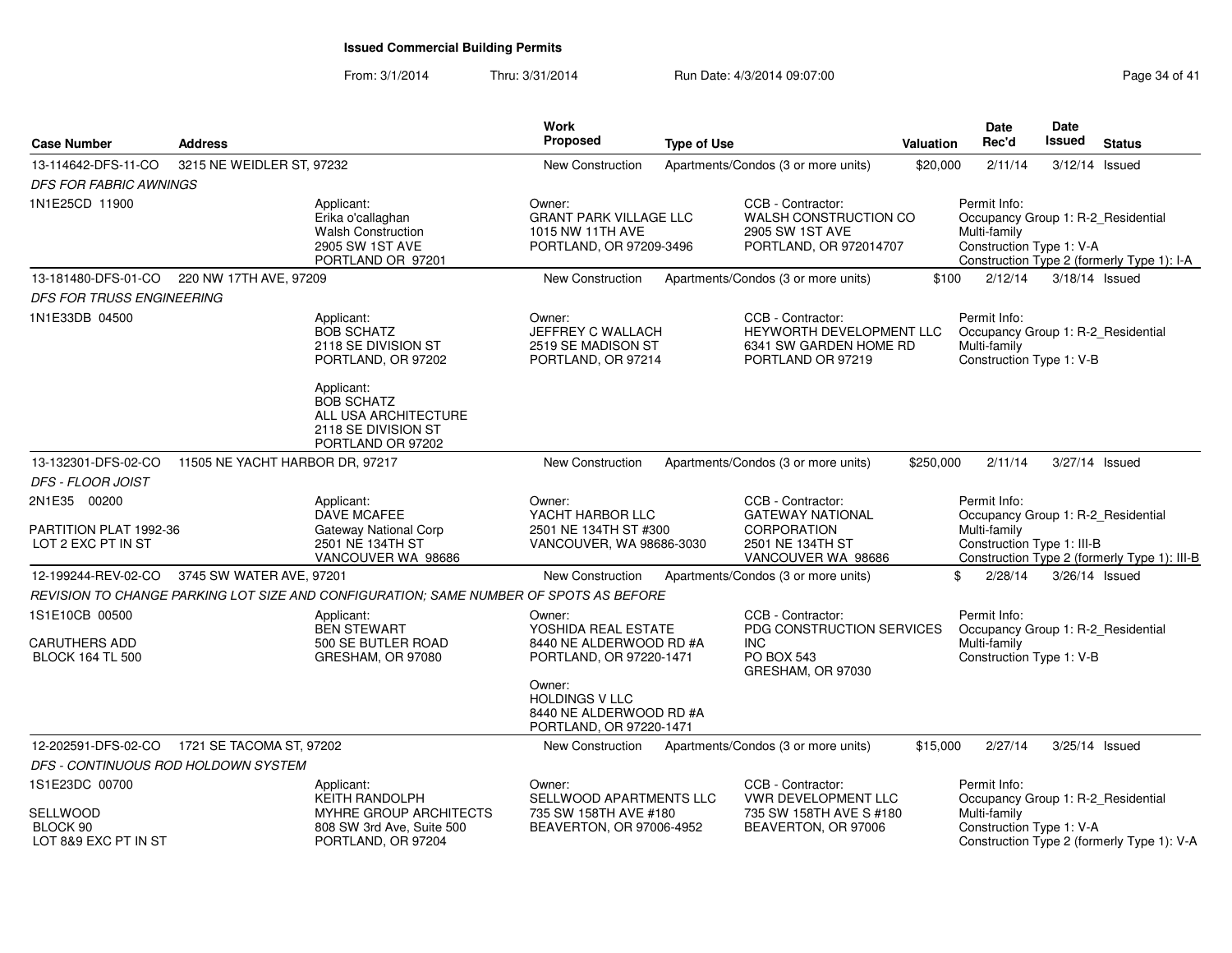#### From: 3/1/2014Thru: 3/31/2014 Run Date: 4/3/2014 09:07:00 Research 2010 Page 35 of 41

| <b>Case Number</b>                                               | <b>Address</b>                |                                                                                                             | Work<br>Proposed                                                                       | <b>Type of Use</b> |                                                                                                | <b>Valuation</b> | <b>Date</b><br>Rec'd                                                                           | <b>Date</b><br>Issued | <b>Status</b>                              |
|------------------------------------------------------------------|-------------------------------|-------------------------------------------------------------------------------------------------------------|----------------------------------------------------------------------------------------|--------------------|------------------------------------------------------------------------------------------------|------------------|------------------------------------------------------------------------------------------------|-----------------------|--------------------------------------------|
| 12-202591-DFS-03-CO                                              | 1721 SE TACOMA ST, 97202      |                                                                                                             | <b>New Construction</b>                                                                |                    | Apartments/Condos (3 or more units)                                                            | \$36,000         | 2/27/14                                                                                        | 3/25/14               | Issued                                     |
| <i>DFS - STEEL GUARDRAIL AND TENSION ROD</i>                     |                               |                                                                                                             |                                                                                        |                    |                                                                                                |                  |                                                                                                |                       |                                            |
| 1S1E23DC 00700                                                   |                               | Applicant:<br><b>KEITH RANDOLPH</b>                                                                         | Owner:<br>SELLWOOD APARTMENTS LLC                                                      |                    | CCB - Contractor:<br><b>VWR DEVELOPMENT LLC</b>                                                |                  | Permit Info:<br>Occupancy Group 1: R-2 Residential                                             |                       |                                            |
| SELLWOOD<br>BLOCK 90<br>LOT 8&9 EXC PT IN ST                     |                               | MYHRE GROUP ARCHITECTS<br>808 SW 3rd Ave, Suite 500<br>PORTLAND, OR 97204                                   | 735 SW 158TH AVE #180<br>BEAVERTON, OR 97006-4952                                      |                    | 735 SW 158TH AVE S #180<br>BEAVERTON, OR 97006                                                 |                  | Multi-family<br>Construction Type 1: V-A                                                       |                       | Construction Type 2 (formerly Type 1): V-A |
| 12-202591-DFS-04-CO                                              | 1721 SE TACOMA ST, 97202      |                                                                                                             | <b>New Construction</b>                                                                |                    | Apartments/Condos (3 or more units)                                                            | \$30,000         | 2/27/14                                                                                        | 3/25/14 Issued        |                                            |
| <b>DFS - I-JOIST</b>                                             |                               |                                                                                                             |                                                                                        |                    |                                                                                                |                  |                                                                                                |                       |                                            |
| 1S1E23DC 00700<br>SELLWOOD                                       |                               | Applicant:<br><b>KEITH RANDOLPH</b><br>MYHRE GROUP ARCHITECTS                                               | Owner:<br>SELLWOOD APARTMENTS LLC<br>735 SW 158TH AVE #180                             |                    | CCB - Contractor:<br><b>VWR DEVELOPMENT LLC</b><br>735 SW 158TH AVE S #180                     |                  | Permit Info:<br>Occupancy Group 1: R-2 Residential<br>Multi-family                             |                       |                                            |
| BLOCK 90<br>LOT 8&9 EXC PT IN ST                                 |                               | 808 SW 3rd Ave, Suite 500<br>PORTLAND, OR 97204                                                             | BEAVERTON, OR 97006-4952                                                               |                    | BEAVERTON, OR 97006                                                                            |                  | Construction Type 1: V-A                                                                       |                       | Construction Type 2 (formerly Type 1): V-A |
| 12-209342-REV-01-CO                                              | 4326 N MISSISSIPPI AVE, 97217 |                                                                                                             | <b>New Construction</b>                                                                |                    | Apartments/Condos (3 or more units)                                                            | \$               | 2/27/14                                                                                        | 3/19/14 Issued        |                                            |
|                                                                  |                               | REVISION CHANGE SHORING FROM STEEL PLATE LAGGING TO TIMBER LAGGING                                          |                                                                                        |                    |                                                                                                |                  |                                                                                                |                       |                                            |
| 1N1E22CA 03000                                                   |                               | Applicant:<br><b>BRETT SCHULZ</b>                                                                           | Owner:<br>819 REAL ESTATE FUND II LLC                                                  |                    | CCB - Contractor:<br>SOLTERRA SYSTEMS INC                                                      |                  | Permit Info:<br>Occupancy Group 1: R-2 Residential                                             |                       |                                            |
| MULTNOMAH<br><b>BLOCK1</b><br>LOT 8                              |                               | <b>BRETT SCHULZ ARCHITECT</b><br>1111 E BURNSIDE, #303<br>PORTLAND, OR 97214                                | 1300 SW PARK AVE #408<br>PORTLAND, OR 97201                                            |                    | 79 SE TAYLOR ST. STE 401<br>PORTLAND OR 97214                                                  |                  | Multi-family<br>Construction Type 1: V-B                                                       |                       | Construction Type 2 (formerly Type 1): V-B |
| 12-198803-DFS-03-CO 7227 N PHILADELPHIA AVE, 97203               |                               |                                                                                                             | New Construction                                                                       |                    | Apartments/Condos (3 or more units)                                                            | \$80,000         | 2/18/14                                                                                        | 3/20/14 Issued        |                                            |
| <b>DFS FOR FIREPROOFING</b>                                      |                               |                                                                                                             |                                                                                        |                    |                                                                                                |                  |                                                                                                |                       |                                            |
| 1N1W12BA 05900                                                   |                               | Applicant:<br><b>BRANDON FASSIOTTO</b><br><b>WALSH CONSTRUCTION</b><br>2905 SW 1ST AVE<br>PORTLAND OR 97201 | Owner:<br><b>PAT KESSI</b><br>ST JOHNS IVANHOE LLC<br>3330 NW YEON AVE #210            |                    | CCB - Contractor:<br><b>WALSH CONSTRUCTION CO</b><br>2905 SW 1ST AVE<br>PORTLAND, OR 972014707 |                  | Permit Info:<br>Occupancy Group 1: R-2_Residential<br>Multi-family<br>Construction Type 1: V-A |                       | Construction Type 2 (formerly Type 1): V-A |
| 12-136140-REV-01-CO 33 N BEECH ST, 97227                         |                               |                                                                                                             | <b>New Construction</b>                                                                |                    | Apartments/Condos (3 or more units)                                                            | \$               | 3/4/14                                                                                         |                       | $3/4/14$ Issued                            |
|                                                                  |                               | REVISION FOR CLOSURE OF MECHANICAL SHAFT AT ROOF PENETRATION BETWEEN FIRST AND SECOND FLOORS                |                                                                                        |                    |                                                                                                |                  |                                                                                                |                       |                                            |
| 1N1E22DC 12800                                                   |                               | Applicant:<br><b>RUSS HALE</b>                                                                              | Owner:<br>PAYNE APARTMENTS LLC                                                         |                    | CCB - Contractor:<br>LORENTZ BRUUN CO INC                                                      |                  | Permit Info:<br>Occupancy Group 1: R-2_Residential                                             |                       |                                            |
| <b>ALBINA HMSTD</b><br>BLOCK <sub>29</sub><br>LOT 8 EXC PT IN ST |                               | <b>GBD ARCHITECTS</b><br>1120 NW Couch St, Suite 300<br>PORTLAND, OR 97209                                  | 851 SW 6TH AVE #1500<br>PORTLAND, OR 97204                                             |                    | 3611 SE 20TH ST, STE 300<br>PORTLAND OR 97202                                                  |                  | Multi-family<br>Construction Type 1: V-A                                                       |                       | Construction Type 2 (formerly Type 1): V-A |
| 12-181319-DFS-04-CO                                              | 4429 NE FREMONT ST, 97213     |                                                                                                             | <b>New Construction</b>                                                                |                    | Apartments/Condos (3 or more units)                                                            | \$25,000         | 2/19/14                                                                                        | 3/18/14 Issued        |                                            |
| <b>DFS - GUARDRAILS AND ANCHORAGE</b>                            |                               |                                                                                                             |                                                                                        |                    |                                                                                                |                  |                                                                                                |                       |                                            |
| 1N2E19CC 16300<br>SECTION 19 1N 2E<br>TL 16300 0.30 ACRES        |                               | Applicant:<br><b>JAKE MOOMAW</b><br><b>LMC INC</b><br>19200 SW Teton Ave<br>Tualatin, OR 97062              | Owner:<br><b>BEAUMONT VILLAGE</b><br>735 SW 158TH AVE #180<br>BEAVERTON, OR 97006-4952 |                    | CCB - Contractor:<br><b>LMC INC</b><br>19200 SW Teton Ave<br>Tualatin, OR 97062                |                  | Permit Info:<br>Occupancy Group 1: R-2_Residential<br>Multi-family<br>Construction Type 1: V-A |                       | Construction Type 2 (formerly Type 1): V-A |
|                                                                  |                               |                                                                                                             | Owner:<br><b>APARTMENTS LLC</b><br>735 SW 158TH AVE #180<br>BEAVERTON, OR 97006-4952   |                    |                                                                                                |                  |                                                                                                |                       |                                            |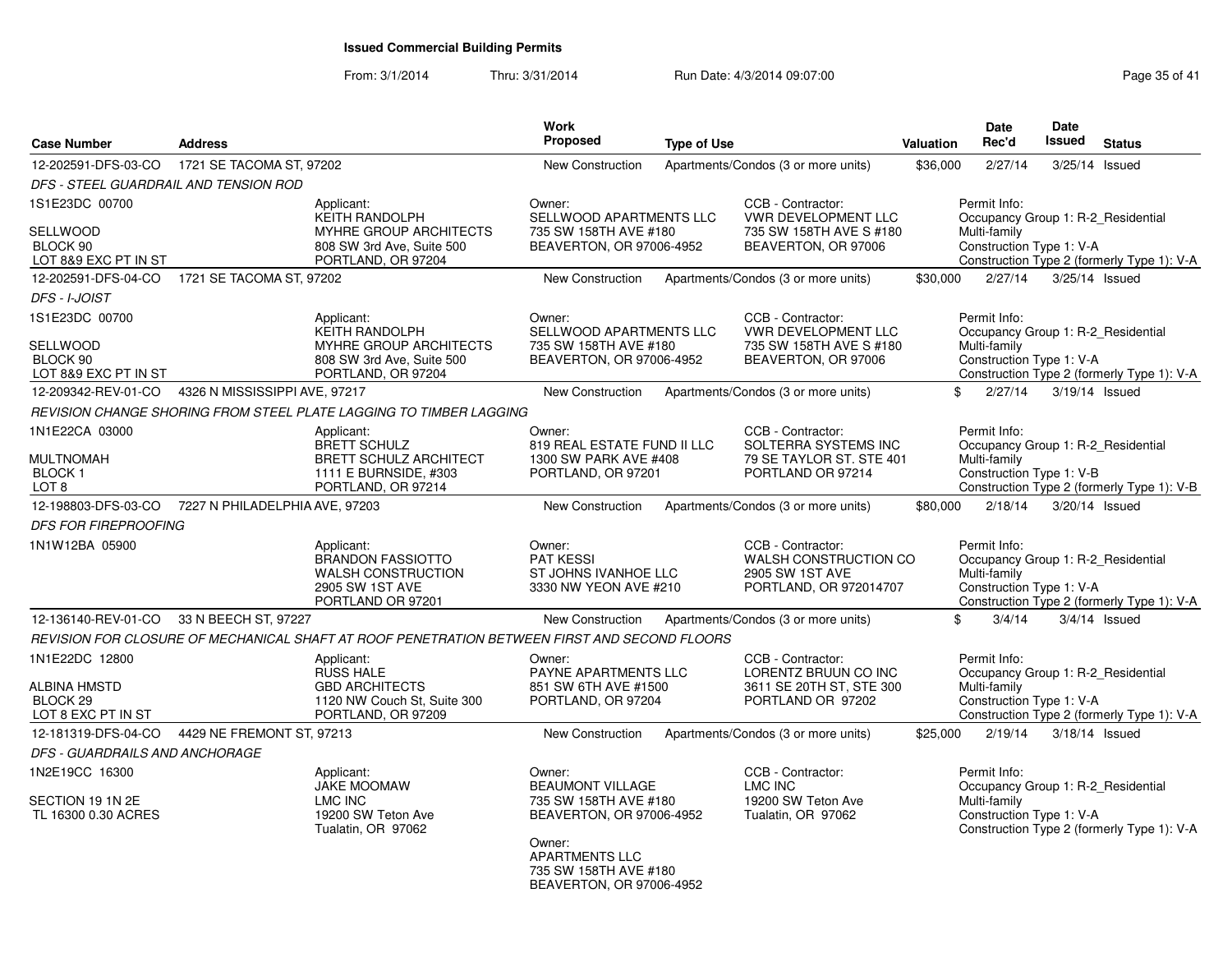| <b>Case Number</b>                                                              | <b>Address</b>                 |                                                                                                                                                                    | Work<br>Proposed                                                    | <b>Type of Use</b> |                                                                                                                                          | Valuation   | <b>Date</b><br>Rec'd                                                             | Date<br><b>Issued</b> | <b>Status</b>                              |
|---------------------------------------------------------------------------------|--------------------------------|--------------------------------------------------------------------------------------------------------------------------------------------------------------------|---------------------------------------------------------------------|--------------------|------------------------------------------------------------------------------------------------------------------------------------------|-------------|----------------------------------------------------------------------------------|-----------------------|--------------------------------------------|
| 12-202591-DFS-05-CO                                                             | 1721 SE TACOMA ST, 97202       |                                                                                                                                                                    | <b>New Construction</b>                                             |                    | Apartments/Condos (3 or more units)                                                                                                      | \$20,000    | 3/7/14                                                                           | 3/25/14 Issued        |                                            |
| DFS-MECHANICAL ATTACHMENTS                                                      |                                |                                                                                                                                                                    |                                                                     |                    |                                                                                                                                          |             |                                                                                  |                       |                                            |
| 1S1E23DC 00700                                                                  |                                | Applicant:<br><b>KEITH RANDOLPH</b>                                                                                                                                | Owner:<br>SELLWOOD APARTMENTS LLC                                   |                    | CCB - Contractor:<br><b>VWR DEVELOPMENT LLC</b>                                                                                          |             | Permit Info:<br>Occupancy Group 1: R-2 Residential                               |                       |                                            |
| <b>SELLWOOD</b><br>BLOCK 90                                                     |                                | MYHRE GROUP ARCHITECTS<br>808 SW 3rd Ave, Suite 500                                                                                                                | 735 SW 158TH AVE #180<br>BEAVERTON, OR 97006-4952                   |                    | 735 SW 158TH AVE S #180<br>BEAVERTON, OR 97006                                                                                           |             | Multi-family<br>Construction Type 1: V-A                                         |                       |                                            |
| LOT 8&9 EXC PT IN ST<br>13-126749-REV-02-CO 4150 N WILLIAMS AVE, 97211          |                                | PORTLAND, OR 97204                                                                                                                                                 | New Construction                                                    |                    | Apartments/Condos (3 or more units)                                                                                                      | \$          | 3/6/14                                                                           | $3/13/14$ Issued      | Construction Type 2 (formerly Type 1): V-A |
|                                                                                 |                                | COLUMN FIRE PROTECTION - 2 COLUMN TYPES : 1) PER SHEET A004 COLUMN TYPE F7 - REVISED PER DETAIL 18/A005-COLUMN F11-ADDITION OF 2X FIRE TREATED STUDS 2) NEW COLUMI |                                                                     |                    |                                                                                                                                          |             |                                                                                  |                       |                                            |
| 1N1E22DA 06000                                                                  |                                | Applicant:                                                                                                                                                         | Owner:                                                              |                    | CCB - Contractor:                                                                                                                        |             | Permit Info:                                                                     |                       |                                            |
|                                                                                 |                                | MONICA JONES                                                                                                                                                       | RUJAX III LLC                                                       |                    | RUBEN J MENASHE INC                                                                                                                      |             | Occupancy Group 1: R-2 Residential                                               |                       |                                            |
| <b>ALBINA HMSTD</b><br>BLOCK <sub>21</sub><br>LOT 9-15 EXC PT IN ST             |                                | <b>LRS ARCHITECTS</b><br>720 NW DAVIS ST SUITE 300<br>PORTLAND OR 97209                                                                                            | 11359 NE HALSEY ST<br>PORTLAND, OR 97220-2095                       |                    | 11359 NE HALSEY ST<br>PORTLAND, OR 972202059                                                                                             |             | Multi-family<br>Construction Type 1: III-A                                       |                       | Construction Type 2 (formerly Type 1): V-A |
| 13-142579-DFS-09-CO                                                             | 1001 SE 135TH AVE, 97233       |                                                                                                                                                                    | New Construction                                                    | Assembly           |                                                                                                                                          | \$10,000    | 2/25/14                                                                          | 3/27/14 Issued        |                                            |
| <b>DFS - FIXED BLEACHER</b>                                                     |                                |                                                                                                                                                                    |                                                                     |                    |                                                                                                                                          |             |                                                                                  |                       |                                            |
| 1S2E02 00100                                                                    |                                | Applicant:<br><b>MAYSAM RAZIPOUR</b>                                                                                                                               | Owner:<br><b>SCHOOL DISTRICT #40</b>                                |                    | CCB - Contractor:<br><b>LCG PENCE</b>                                                                                                    |             | Permit Info:                                                                     |                       | Occupancy Group 1: A-4_Assembly - arena    |
| <b>TAYLOR'S SUB</b><br>LOT 3-10 TL 100<br>SPLIT LEVY R283941 (R822200800)       |                                | LG PENCE<br>2747 PENCE LOOP SE<br>SALEM OR 97302                                                                                                                   | 1500 SE 130TH AVE<br>PORTLAND, OR 97233-1719                        |                    | 2720 SW CORBETT<br>PORTLAND OR 97201                                                                                                     |             | Construction Type 1: II-B                                                        |                       |                                            |
| 13-185405-000-00-CO                                                             | 8300 SE MCLOUGHLIN BLVD, 97222 |                                                                                                                                                                    | <b>New Construction</b>                                             | <b>Business</b>    |                                                                                                                                          | \$4,320,000 | 9/4/13                                                                           | 3/12/14 Issued        |                                            |
|                                                                                 |                                | ACCESS ROAD AND PARKING LOT FOR TACOMA LIGHT RAIL STATION. SEPARATE PERMITS FOR BIKE SHELTER AND SUBSTATION REQUIRED.                                              |                                                                     |                    |                                                                                                                                          |             |                                                                                  |                       |                                            |
| 1S1E24CC 00200                                                                  |                                | Applicant:                                                                                                                                                         | Owner:                                                              |                    | CCB - Contractor:                                                                                                                        |             | Permit Info:                                                                     |                       |                                            |
| SECTION 24 1S 1E<br>TL 200 7.77 ACRES<br>SEE R330408 (R991240121) FOR BILLBOARD |                                | <b>KAREN KARLSSON</b><br><b>KLK CONSULTING</b><br>906 NW 23RD AVE<br>PORTLAND, OR 97210                                                                            | OREGON WORSTED CO<br>9701 SE MCLOUGHLIN BLVD<br>MILWAUKIE, OR 97222 |                    | <b>Bill Bruce</b><br>STACY & WITBECK INC/MOWAT<br>CONSTRUCTION CO A JOINT<br><b>VENTURE</b><br>403 SE CARUTHERS ST<br>PORTLAND, OR 97214 |             | Occupancy Group 1: U_Private<br>Garage\Utility Misc.<br>Construction Type 1: V-B |                       |                                            |
| 13-101210-REV-01-CO                                                             | 1900 N INTERSTATE AVE, 97227   |                                                                                                                                                                    | <b>New Construction</b>                                             | <b>Business</b>    |                                                                                                                                          | \$          | 3/6/14                                                                           |                       | $3/6/14$ Issued                            |
|                                                                                 |                                | REV 01 NEW WATER SERVICE FROM TILLAMOOK - NEW METER TO BE INSTALLED BY WB                                                                                          |                                                                     |                    |                                                                                                                                          |             |                                                                                  |                       |                                            |
| 1N1E27CD 00200                                                                  |                                | Applicant:<br><b>RYAN SPACKMAN</b>                                                                                                                                 | Owner:<br>PORTLAND CITY OF                                          |                    | CCB - Contractor:<br><b>THOMAS SMITH</b>                                                                                                 |             | Permit Info:<br>Occupancy Group 1: B Bank, Off.,                                 |                       |                                            |
| ALBINA<br><b>BLOCK 94 TL 200</b>                                                |                                | <b>WATER BUREAU</b><br>1120 SW 5TH AVE, #600<br>PORTLAND, OR 97204                                                                                                 | 1120 SW 5TH AVE #609<br>PORTLAND, OR 97204-1912                     |                    | HOFFMAN CONSTRUCTION CO<br>OF OREGON<br>805 SW BROADWAY SUITE 2100<br>PORTLAND, OR 97205<br><b>Primary Contractor:</b><br><b>TO BID</b>  |             | Med.Off., Pub.Bldg.<br>Construction Type 1: III-B                                |                       |                                            |
| 14-114933-000-00-CO                                                             | 12839 SE HOLGATE BLVD, 97236   |                                                                                                                                                                    | <b>New Construction</b>                                             | Educational        |                                                                                                                                          | \$150,000   | 2/12/14                                                                          | 3/27/14 Issued        |                                            |
| NEW 3680 SF COVERED PLAY AREA                                                   |                                |                                                                                                                                                                    |                                                                     |                    |                                                                                                                                          |             |                                                                                  |                       |                                            |
| 1S2E11CD 07100                                                                  |                                | Applicant:<br><b>ADAM CORMACK</b>                                                                                                                                  | Owner:<br>SCHOOL DISTRICT #40                                       |                    | CCB - Contractor:<br><b>LARRY KENNEBECK</b>                                                                                              |             | Permit Info:<br>Occupancy Group 1: A-3_Assembly -                                |                       |                                            |
| SECTION 11 1S 2E<br>TL 7100 7.16 ACRES                                          |                                | <b>CORNERSTONE MANAGEMENT</b><br><b>GROUP INC</b><br>1500 SE 135TH AVE<br>PORTLAND, OR 97233                                                                       | 1500 SE 130TH AVE<br>PORTLAND, OR 97233-1719                        |                    | TODD CONSTRUCTION INC<br><b>PO BOX 949</b><br><b>TUALATIN, OR 970620949</b>                                                              |             | General<br>Construction Type 1: II-B                                             |                       | Total Square Footage - Display Only: 3680  |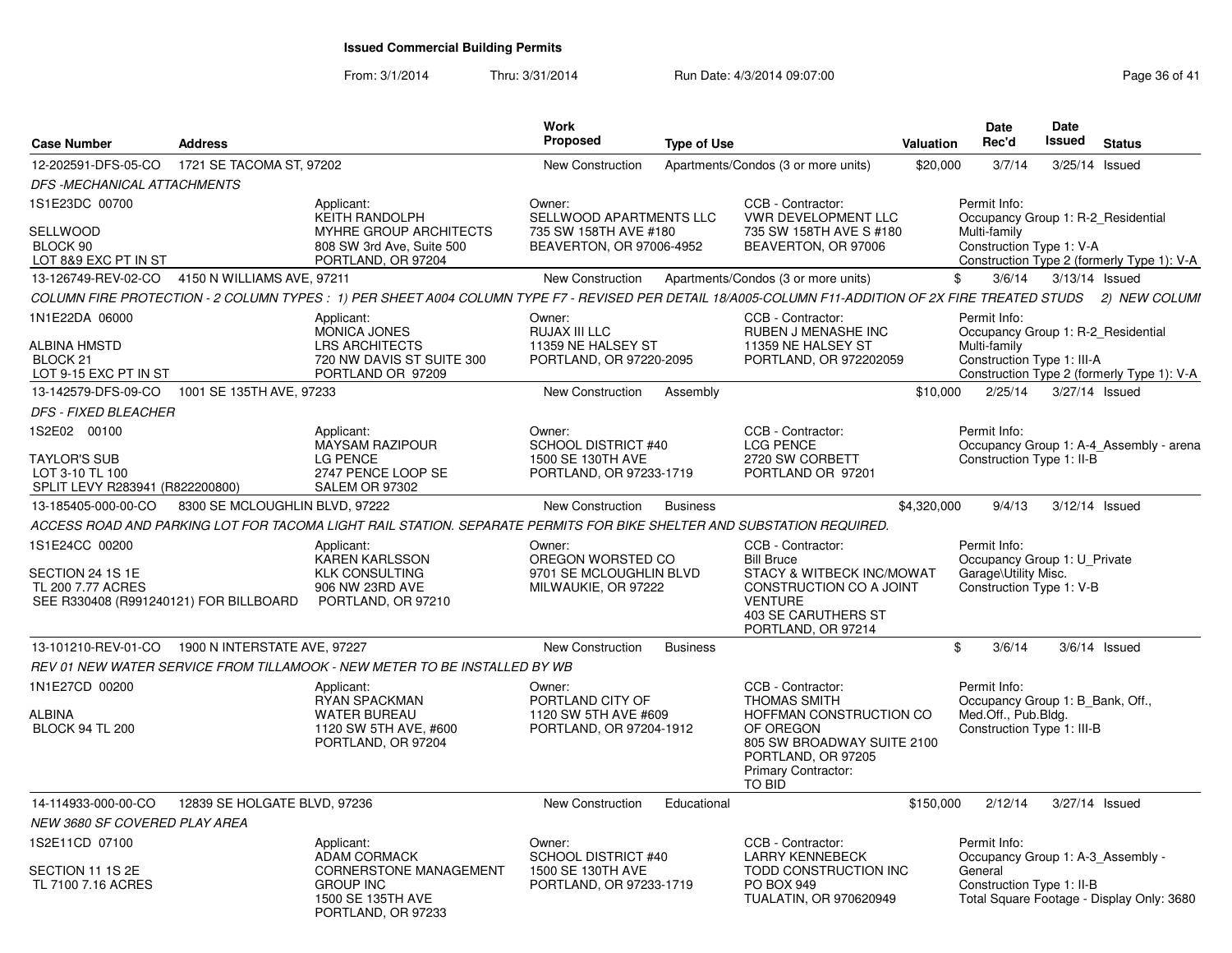| <b>Case Number</b>                                     | <b>Address</b>                    |                                                                                                                                                                | <b>Work</b><br>Proposed                                                                                            | <b>Type of Use</b>         |                                                                                                                               | <b>Valuation</b> | Date<br>Rec'd                                                                                              | Date<br><b>Issued</b> | <b>Status</b>                                                                           |
|--------------------------------------------------------|-----------------------------------|----------------------------------------------------------------------------------------------------------------------------------------------------------------|--------------------------------------------------------------------------------------------------------------------|----------------------------|-------------------------------------------------------------------------------------------------------------------------------|------------------|------------------------------------------------------------------------------------------------------------|-----------------------|-----------------------------------------------------------------------------------------|
| 13-205678-DFS-03-CO                                    | 2250 NW 22ND AVE, 97210           |                                                                                                                                                                | New Construction                                                                                                   | Factory/Industrial         |                                                                                                                               | \$195,000        | 2/25/14                                                                                                    | 3/27/14 Issued        |                                                                                         |
| <b>DFS - SPRAY APPLIED FIREPROOFING</b>                |                                   |                                                                                                                                                                |                                                                                                                    |                            |                                                                                                                               |                  |                                                                                                            |                       |                                                                                         |
| 1N1E28CA 02500                                         |                                   | Applicant:<br>PATRICK DESIMONE<br>1700 NE 102ND AVE<br>PORLTAND, OR 97220                                                                                      | Owner:<br><b>ROSAN INC</b><br>PO BOX 6712<br>PORTLAND, OR 97228-6712                                               |                            | CCB - Contractor:<br>PERFORMANCE CONTRACTING<br><b>INC</b><br>8015 SW HUNZIKER RD<br>TIGARD, OR 972238231                     |                  | Permit Info:<br>Factory, Mod.Hazard<br>Construction Type 1: I-B                                            |                       | Occupancy Group 1: F-1 Industrial Plant -<br>Construction Type 2 (formerly Type 1): I-B |
| 13-138930-REV-01-CO  1475 SE 100TH AVE                 |                                   |                                                                                                                                                                | <b>New Construction</b>                                                                                            | Institutional              |                                                                                                                               | \$6,500          | 10/15/13                                                                                                   | 3/11/14 Issued        |                                                                                         |
|                                                        |                                   | REVISION - ADD SINK TO GUEST LOUNGE AREA, UPDATE STRUCTURAL TO REFLECT THE CHANGE FROM A FLAT ROOF TO TRUSSES AT COVERED ENTRIES MADE UNDER MAIN PERMIT, RELO( |                                                                                                                    |                            |                                                                                                                               |                  |                                                                                                            |                       |                                                                                         |
| 1S2E04A 02502                                          |                                   | Applicant:<br>ANDREW DUGAS<br><b>ERWIN CONSTRUCTION</b><br>12115 NE 99TH ST SUITE 1800<br>VANCOUVER, WA                                                        | Owner:<br>OREGON CONFERENCE<br><b>EDUCATION &amp; ASSOCIATION</b><br>19800 OATFIELD RD<br>GLADSTONE, OR 97027-2564 |                            | CCB - Contractor:<br>ERWIN CONSTRUCTION CO.<br>P.O. BOX 820528<br>Vancouver, WA 98682-0011                                    |                  | Permit Info:<br>Occupancy Group 1: I-2_Hospital<br>Construction Type 1: V-A                                |                       |                                                                                         |
| 12-219353-DFS-01-CO                                    | 10721 SE CHERRY BLOSSOM DR, 97216 |                                                                                                                                                                | <b>New Construction</b>                                                                                            | <b>Special Residential</b> |                                                                                                                               | \$36,000         | 1/21/14                                                                                                    |                       | $3/7/14$ Issued                                                                         |
| <b>DFS FOR TRUSSES</b>                                 |                                   |                                                                                                                                                                |                                                                                                                    |                            |                                                                                                                               |                  |                                                                                                            |                       |                                                                                         |
| 1S2E03BD 11200                                         |                                   | Applicant:<br><b>MIKE PARICH</b>                                                                                                                               | Owner:<br>PORTLAND ADVENTIST MEDICAL                                                                               |                            | CCB - Contractor:<br>TERRACE CONSTRUCTION                                                                                     |                  | Permit Info:                                                                                               |                       | Occupancy Group 1: SR-2_SPEC.RES.                                                       |
| SECTION 03 1S 2E<br>TL 11200 0.99 ACRES                |                                   | <b>GENERATIONS LLC</b><br>8601 SE CAUSEY AVE SUITE 7<br>PORTLAND, OR 97266                                                                                     | 10123 SE MARKET ST<br>PORTLAND, OR 97216-2532                                                                      |                            | 8601 SE CAUSEY, SUITE 7<br>PORTLAND, OR 97266-0000                                                                            |                  | <b>Impractical Evacuation</b><br>Construction Type 1: V-A                                                  |                       |                                                                                         |
|                                                        |                                   |                                                                                                                                                                | Owner:<br><b>CENTER</b><br>10123 SE MARKET ST<br>PORTLAND, OR 97216-2532                                           |                            |                                                                                                                               |                  |                                                                                                            |                       |                                                                                         |
| 13-233065-000-00-CO                                    | 1510 SE WATER AVE, 97214          |                                                                                                                                                                | <b>New Construction</b>                                                                                            | Storage                    |                                                                                                                               | \$15.434         | 11/27/13                                                                                                   | 3/27/14 Issued        |                                                                                         |
| NEW DETACHED TRASH ENCLOSURE. PLANS WITH 13-233059-CO. |                                   |                                                                                                                                                                |                                                                                                                    |                            |                                                                                                                               |                  |                                                                                                            |                       |                                                                                         |
| 1S1E03DA 01300                                         |                                   | Applicant:<br><b>KELLY THELEN</b><br><b>GROUP MACKENZIE</b><br>1500 SE WATER AV STE 100<br>PORTLAND, OR 97214                                                  | Owner:<br>PORTLAND GENERAL ELECTRIC<br>CO<br>1WTC0510--CORPORATE TAX<br>DEPT 121 SW SAL<br>PORTLAND, OR 97204-2901 |                            | CCB - Contractor:<br>ROBERTSON & OLSON<br><b>CONSTRUCTION</b><br>16821 SE MC GILLIVRAY BLVD<br>STE#210<br>VANCOUVER, WA 98683 |                  | Permit Info:<br>Occupancy Group 1: S-1_Storage -<br>Moderate Hazard, Warehouse<br>Construction Type 1: V-B |                       | Total Square Footage - Display Only: 280                                                |
| 13-200008-000-00-CO                                    | 107 NE GRAND AVE, 97232           |                                                                                                                                                                | <b>New Construction</b>                                                                                            | Storage                    |                                                                                                                               | \$5,000          | 9/3/13                                                                                                     | 3/27/14 Issued        |                                                                                         |
| <b>NEW TRASH ENCLOSURE</b>                             |                                   |                                                                                                                                                                |                                                                                                                    |                            |                                                                                                                               |                  |                                                                                                            |                       |                                                                                         |
| 1N1E35CB 03900                                         |                                   | Applicant:<br>Nick Byers                                                                                                                                       | Owner:<br><b>STARK'S INC</b>                                                                                       |                            | CCB - Contractor:<br>BROCKAMP & JAEGER INC                                                                                    |                  | Permit Info:<br>Occupancy Group 1: U_Private                                                               |                       |                                                                                         |
| <b>EAST PORTLAND</b><br>BLOCK 108<br>LOT 5&6<br>7&8    |                                   | Hennebery Eddy Architects<br>921 SW Washington, Ste. 250<br>Portland, OR 97205                                                                                 | 107 NE GRAND AVE<br>PORTLAND, OR 97232                                                                             |                            | 15796 S BOARDWALK ST<br>OREGON CITY, OR 970451196                                                                             |                  | Garage\Utility Misc.<br>Construction Type 1: V-B                                                           |                       | Total Square Footage - Display Only: 162                                                |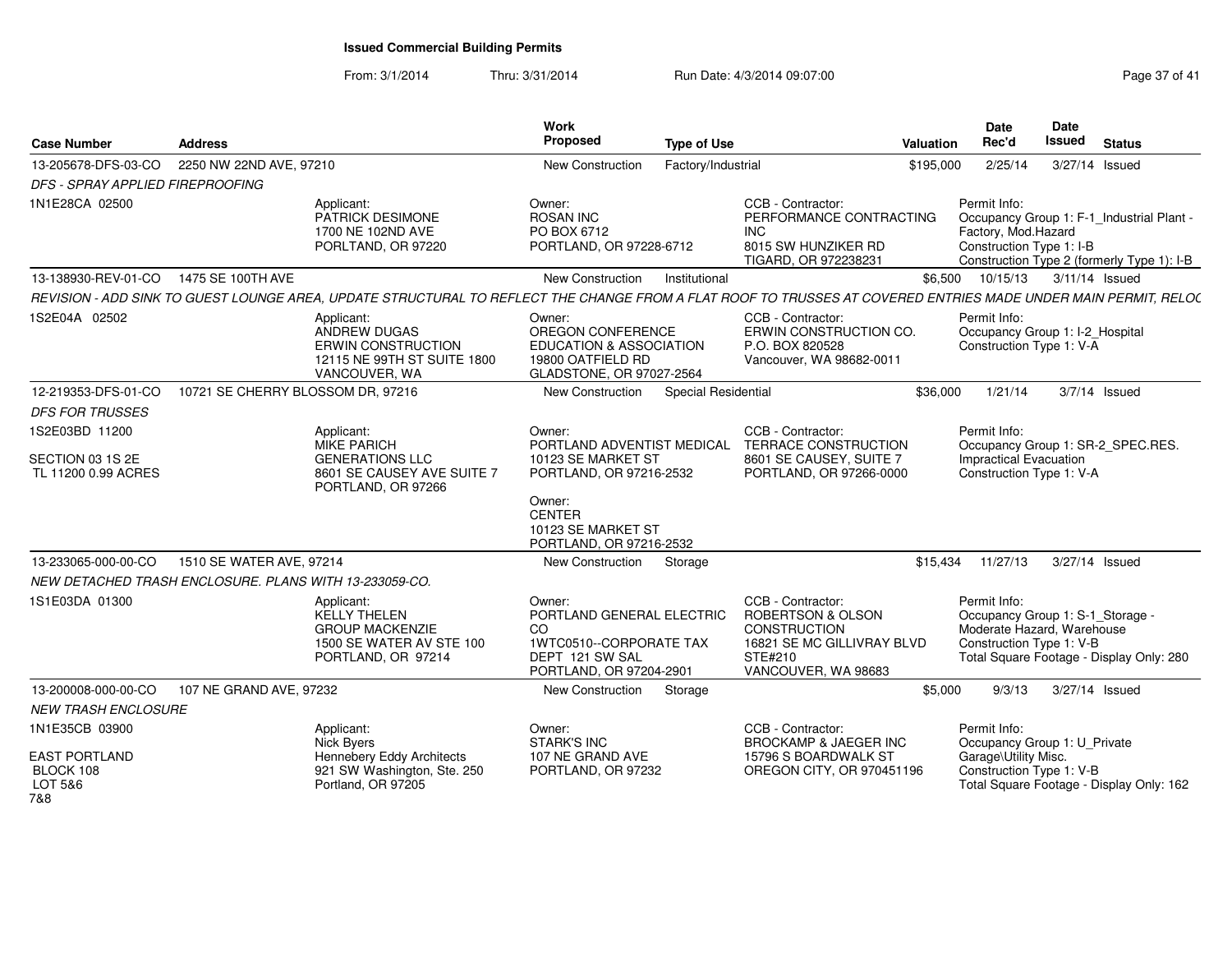| <b>Case Number</b>                                            | <b>Address</b>                |                                                                                                                                                                      | <b>Work</b><br>Proposed                                                                                                                                 | <b>Type of Use</b> |                                                                                                                 | Valuation  | Date<br>Rec'd                                                                                                                                | <b>Date</b><br><b>Issued</b> | <b>Status</b> |                         |
|---------------------------------------------------------------|-------------------------------|----------------------------------------------------------------------------------------------------------------------------------------------------------------------|---------------------------------------------------------------------------------------------------------------------------------------------------------|--------------------|-----------------------------------------------------------------------------------------------------------------|------------|----------------------------------------------------------------------------------------------------------------------------------------------|------------------------------|---------------|-------------------------|
| 13-228493-000-00-CO                                           | 6020 NE 60TH AVE, 97218       |                                                                                                                                                                      | New Construction                                                                                                                                        | Utility            |                                                                                                                 | \$290,000  | 11/20/13                                                                                                                                     |                              |               | 3/4/14 Under Inspection |
|                                                               |                               | NEW 142 SQUARE FOOT TRASH ENCLOSURE WITH SITE GRADING. PAVING AND UTILITIES: NEW PARKING LOT - FUTURE COFFEE SHOP TO BE PERMITTED AT LATER DATE: SEE COMMENTS        |                                                                                                                                                         |                    |                                                                                                                 |            |                                                                                                                                              |                              |               |                         |
| 1N2E18DA 00700<br>SECTION 18 1N 2E<br>TL 700 0.22 ACRES       |                               | Applicant:<br><b>DAVE LARSON</b><br><b>GROUP MACKENZIE</b><br>601 Main Street, Suite 101<br>Vancouver, WA 98660                                                      | Owner:<br><b>GHEORGHE TARCUS</b><br>6600 E EVERGREEN BLVD<br>VANCOUVER, WA 98661-7627<br>Owner:<br><b>MAGDALENA R TARCUS</b>                            |                    | CCB - Contractor:<br><b>TEAM CONSTRUCTION LLC</b><br>4201 NE 66TH AVE<br>VANCOUVER, WA 98661                    |            | Permit Info:<br>Occupancy Group 1: U_Private<br>Garage\Utility Misc.<br>Construction Type 1: V-B<br>Total Square Footage - Display Only: 142 |                              |               |                         |
|                                                               |                               |                                                                                                                                                                      | 6600 E EVERGREEN BLVD<br>VANCOUVER, WA 98661-7627                                                                                                       |                    |                                                                                                                 |            |                                                                                                                                              |                              |               |                         |
| 12-156255-REV-01-CO                                           | 3404 SE 97TH AVE, 97266       |                                                                                                                                                                      | New Construction                                                                                                                                        | Utility            |                                                                                                                 | $^{\circ}$ | 2/27/14                                                                                                                                      | 3/19/14 Issued               |               |                         |
|                                                               |                               | REV 01- REVISION FOR DEFERRED SUBMITTAL 12-156255-DFS-01 CO. RELATES TO PILES P42, P43 AND P53-P66. THESE TIE BACK WERE ADJUSTED BY THE ENGINEER TO HAVE THE BONDED. |                                                                                                                                                         |                    |                                                                                                                 |            |                                                                                                                                              |                              |               |                         |
| 1S2E09AD 00800                                                |                               | Applicant:                                                                                                                                                           | Owner:                                                                                                                                                  |                    | CCB - Contractor:                                                                                               |            | Permit Info:                                                                                                                                 |                              |               |                         |
| SECTION 09 1S 2E<br>TL 800 15.92 ACRES                        |                               | <b>GEOFF CHRISTIE</b><br><b>HOFFMAN CONSTRUCTION</b><br>805 SW BROADWAY, SUITE 2100<br>PORTLAND, OR 97205                                                            | PORTLAND CITY OF<br>1120 SW 5TH AVE #609<br>PORTLAND, OR 97204-1912                                                                                     |                    | <b>THOMAS SMITH</b><br>HOFFMAN CONSTRUCTION CO<br>OF OREGON<br>805 SW BROADWAY SUITE 2100<br>PORTLAND, OR 97205 |            | Occupancy Group 1: U Private<br>Garage\Utility Misc.<br>Construction Type 1: V-B                                                             |                              |               |                         |
| 13-110195-DFS-03-CO                                           | 6217 SW GARDEN HOME RD, 97219 |                                                                                                                                                                      | New Construction                                                                                                                                        | Utility            |                                                                                                                 | \$2,000    | 2/19/14                                                                                                                                      | $3/14/14$ Issued             |               |                         |
|                                                               |                               | DFS - ANCHORAGE FOR ELECTRICAL CABINET. HOIST AND HANDRAILS                                                                                                          |                                                                                                                                                         |                    |                                                                                                                 |            |                                                                                                                                              |                              |               |                         |
| 1S1E19CB 05700<br>SECTION 19 1S 1E<br>TL 5700 0.33 ACRES      |                               | Applicant:<br>PETER BOONE<br><b>TUALATIN VALLEY WATER</b><br><b>DISTRICT</b><br>1850 SW 170TH AVE<br>BEAVERTON, OR 97006                                             | Owner:<br>GARDEN HOME WATER DISTRICT ALLEN OEST<br>6217 SW GARDEN HOME RD<br>PORTLAND, OR 97219-3140                                                    |                    | CCB - Contractor:<br><b>WARD HENSHAW</b><br>CONSTRUCTION CO INC.<br><b>PO BOX 950</b><br>CANBY, OR 97013        |            | Permit Info:<br>Occupancy Group 1: U Private<br>Garage\Utility Misc.<br>Construction Type 1: V-B                                             |                              |               |                         |
| 13-236120-000-00-CO                                           | 611 SW KINGSTON AVE, 97221    |                                                                                                                                                                      | New Construction                                                                                                                                        | Utility            |                                                                                                                 | \$14.014   | 12/10/13                                                                                                                                     |                              |               | 3/7/14 Under Inspection |
| NEW 345 SF UTILITY BUILDING FOR KOI HOLDING TANK. Non-heated. |                               |                                                                                                                                                                      |                                                                                                                                                         |                    |                                                                                                                 |            |                                                                                                                                              |                              |               |                         |
| 1S1E05 00800                                                  |                               | Applicant:<br><b>BRENT HINRICHS</b><br><b>CONSTRUCTIVE FORM</b><br>ARCHITECTURE AND DESIGN, LLC PORTLAND, OR 97204-1912<br>1337 SE 15TH AVE<br>PORTLAND, OR 97214    | Owner:<br>PORTLAND CITY OF (BUREAU OF<br>1120 SW 5TH AVE #1302<br>Owner:<br><b>PARKS</b><br>1120 SW 5TH AVE #1302<br>PORTLAND, OR 97204-1912<br>Owner:  |                    | CCB - Contractor:<br><b>TOM CULLEN</b><br><b>CITILITES BUILDERS</b><br>1536 22ND PL<br>FOREST GROVE, OR 97116   |            | Permit Info:<br>Occupancy Group 1: U_Private<br>Garage\Utility Misc.<br>Construction Type 1: V-B<br>Total Square Footage - Display Only: 345 |                              |               |                         |
|                                                               |                               |                                                                                                                                                                      | RECREATION(LEASED<br>1120 SW 5TH AVE #1302<br>PORTLAND, OR 97204-1912<br>Owner:<br>MULTIPLE TENANTS<br>1120 SW 5TH AVE #1302<br>PORTLAND, OR 97204-1912 |                    |                                                                                                                 |            |                                                                                                                                              |                              |               |                         |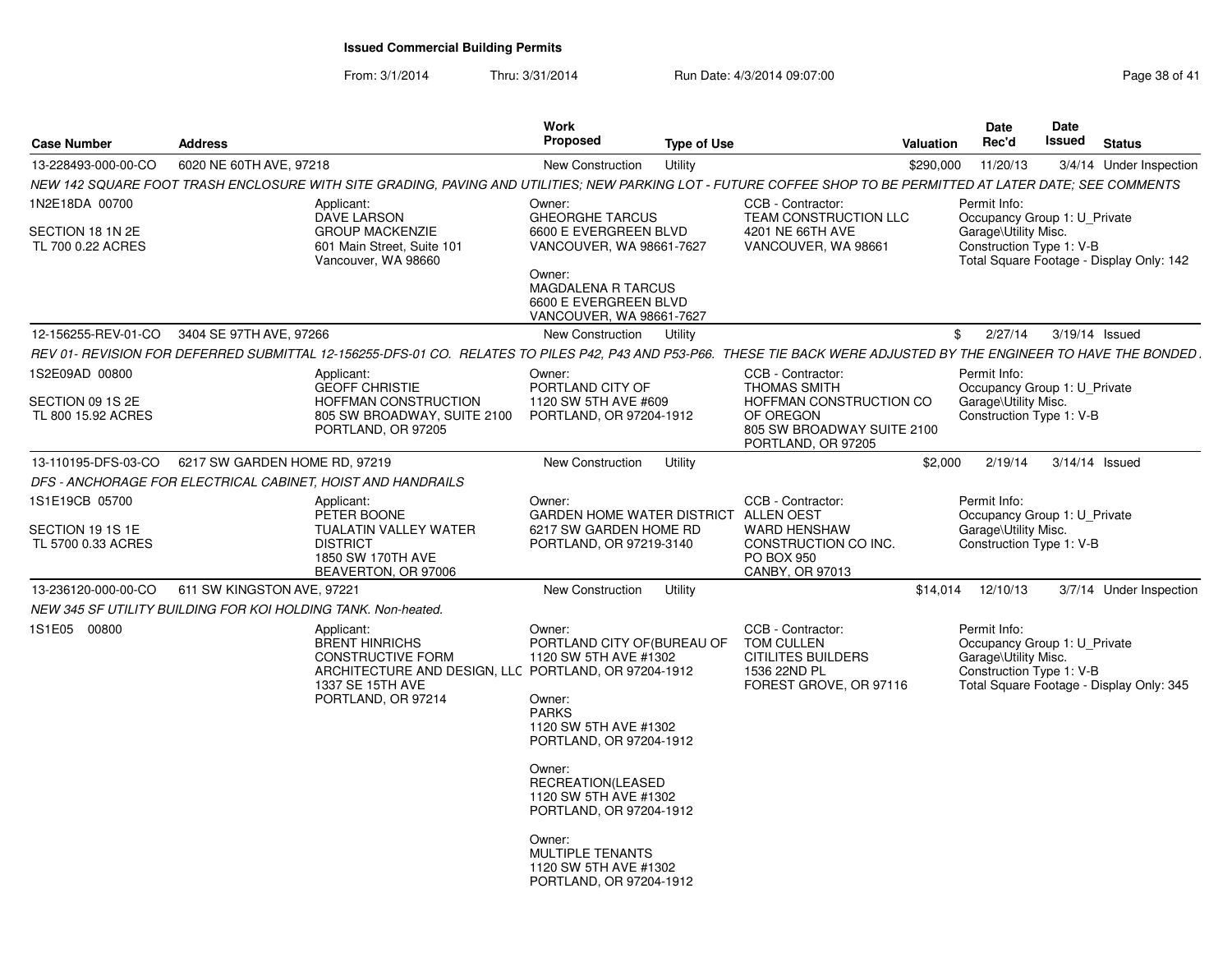| <b>Case Number</b>                                                                                                                        | <b>Address</b>                                                                                |                                                                                                              | Work<br>Proposed                                                                                                                                                        | <b>Type of Use</b> | Valuation                                                                                                                            |                                                                                                                                             | Date<br>Rec'd        | <b>Date</b><br>Issued                                     | <b>Status</b>           |
|-------------------------------------------------------------------------------------------------------------------------------------------|-----------------------------------------------------------------------------------------------|--------------------------------------------------------------------------------------------------------------|-------------------------------------------------------------------------------------------------------------------------------------------------------------------------|--------------------|--------------------------------------------------------------------------------------------------------------------------------------|---------------------------------------------------------------------------------------------------------------------------------------------|----------------------|-----------------------------------------------------------|-------------------------|
| 12-156264-REV-01-CO                                                                                                                       | 3404 SE 97TH AVE, 97266                                                                       |                                                                                                              | New Construction                                                                                                                                                        | Utility            |                                                                                                                                      | \$                                                                                                                                          | 3/13/14              | 3/13/14 Issued                                            |                         |
|                                                                                                                                           |                                                                                               | ***REVISION TO ACCOMODATE BRIDGE CRANE (DFS 1)***SOUTH VAULT STRUCTURE                                       |                                                                                                                                                                         |                    |                                                                                                                                      |                                                                                                                                             |                      |                                                           |                         |
| 1S2E09AD 00800<br>SECTION 09 1S 2E<br>TL 800 15.92 ACRES                                                                                  |                                                                                               | Applicant:<br>RACE CLARK<br><b>HOFFMAN CORP</b>                                                              | Owner:<br>PORTLAND CITY OF<br>1120 SW 5TH AVE #609<br>PORTLAND, OR 97204-1912                                                                                           |                    | CCB - Contractor:<br><b>THOMAS SMITH</b><br>HOFFMAN CONSTRUCTION CO<br>OF OREGON<br>805 SW BROADWAY SUITE 2100<br>PORTLAND, OR 97205 | Permit Info:                                                                                                                                | Garage\Utility Misc. | Occupancy Group 1: U_Private<br>Construction Type 1: V-B  |                         |
| 12-156264-DFS-01-CO                                                                                                                       | 3404 SE 97TH AVE, 97266                                                                       |                                                                                                              | New Construction                                                                                                                                                        | Utility            | \$44,000                                                                                                                             |                                                                                                                                             | 3/13/14              | 3/13/14 Issued                                            |                         |
| ***DFS 1: BRIDGE CRANE***SOUTH VAULT STRUCTURE                                                                                            |                                                                                               |                                                                                                              |                                                                                                                                                                         |                    |                                                                                                                                      |                                                                                                                                             |                      |                                                           |                         |
| 1S2E09AD 00800<br>SECTION 09 1S 2E<br>TL 800 15.92 ACRES                                                                                  |                                                                                               | Applicant:<br>RACE CLARK<br><b>HOFFMAN CORP</b>                                                              | Owner:<br>PORTLAND CITY OF<br>1120 SW 5TH AVE #609<br>PORTLAND, OR 97204-1912                                                                                           |                    | CCB - Contractor:<br>THOMAS SMITH<br>HOFFMAN CONSTRUCTION CO<br>OF OREGON<br>805 SW BROADWAY SUITE 2100<br>PORTLAND, OR 97205        | Permit Info:                                                                                                                                | Garage\Utility Misc. | Occupancy Group 1: U_Private<br>Construction Type 1: V-B  |                         |
| 14-131245-000-00-CO                                                                                                                       | 4401 SE JOHNSON CREEK BLVD, 97222                                                             |                                                                                                              | New Construction                                                                                                                                                        | Utility            | \$22,000                                                                                                                             |                                                                                                                                             | 3/26/14              | 3/26/14 Issued                                            |                         |
| <b>NEW 80 FT TRUCK SCALE FOUNDATION</b>                                                                                                   |                                                                                               |                                                                                                              |                                                                                                                                                                         |                    |                                                                                                                                      |                                                                                                                                             |                      |                                                           |                         |
| 1S2E19CC 07600<br>SECTION 19 1S 2E<br>TL 7600 3.63 ACRES<br><b>LAND &amp; IMPS</b><br>SEE R646130 (R992190361) FOR MACH &<br><b>EQUIP</b> | Applicant:<br><b>STEVE ORR</b><br>POWELL SCALES NW<br>39120 W SCIO RD<br><b>SCIO OR 97374</b> |                                                                                                              | Owner:<br>DW INDUSTRIAL PROPERTIES LLC STEVE ORR<br>4401 SE JOHNSON CREEK BLVD<br>PORTLAND, OR 97222-9218                                                               |                    | CCB - Contractor:<br>POWELL SCALES NW<br>39120 W SCIO RD<br><b>SCIO OR 97374</b>                                                     | Permit Info:<br>Occupancy Group 1: U_Private<br>Garage\Utility Misc.<br>Construction Type 1: V-B<br>Total Square Footage - Display Only: 80 |                      |                                                           |                         |
| SEE R654770 (R992190362) FOR OTHER IMPS                                                                                                   |                                                                                               |                                                                                                              |                                                                                                                                                                         |                    |                                                                                                                                      |                                                                                                                                             |                      |                                                           |                         |
| 12-124330-000-00-CO                                                                                                                       | 5335 N MARYLAND AVE, 97217                                                                    |                                                                                                              | New Construction                                                                                                                                                        | Utility            | \$25,000                                                                                                                             |                                                                                                                                             | 4/5/12               |                                                           | 3/6/14 Under Inspection |
|                                                                                                                                           |                                                                                               | NEW EQUIPMENT PAD FOR BACK UP POWER GENERATORSeparate electrical, mechanical, and plumbing permits required. |                                                                                                                                                                         |                    |                                                                                                                                      |                                                                                                                                             |                      |                                                           |                         |
| 1N1E22BB 08800                                                                                                                            |                                                                                               | Applicant:<br><b>MIKE UNGER</b><br>LEXCOM DECELOPMENT<br>6224 SE 18TH AVE<br>PORTLAND, OR 97202              | Owner:<br>PORTLAND CITY OF (BUREAU OF<br>1120 SW 5TH AVE #1302<br>PORTLAND, OR 97204-1912<br>Owner:<br><b>PARKS</b><br>1120 SW 5TH AVE #1302<br>PORTLAND, OR 97204-1912 |                    | CCB - Contractor:<br>NORTHWEST WIRED ELECTRIC<br><b>INC</b><br>2157 NW QUINCE CT<br>REDMOND, OR 97756-7657                           | Permit Info:                                                                                                                                | Garage\Utility Misc. | Occupancy Group 1: U_Private<br>Construction Type 1: II-B |                         |
|                                                                                                                                           |                                                                                               |                                                                                                              | Owner:<br><b>RECREATION</b><br>1120 SW 5TH AVE #1302<br>PORTLAND, OR 97204-1912                                                                                         |                    |                                                                                                                                      |                                                                                                                                             |                      |                                                           |                         |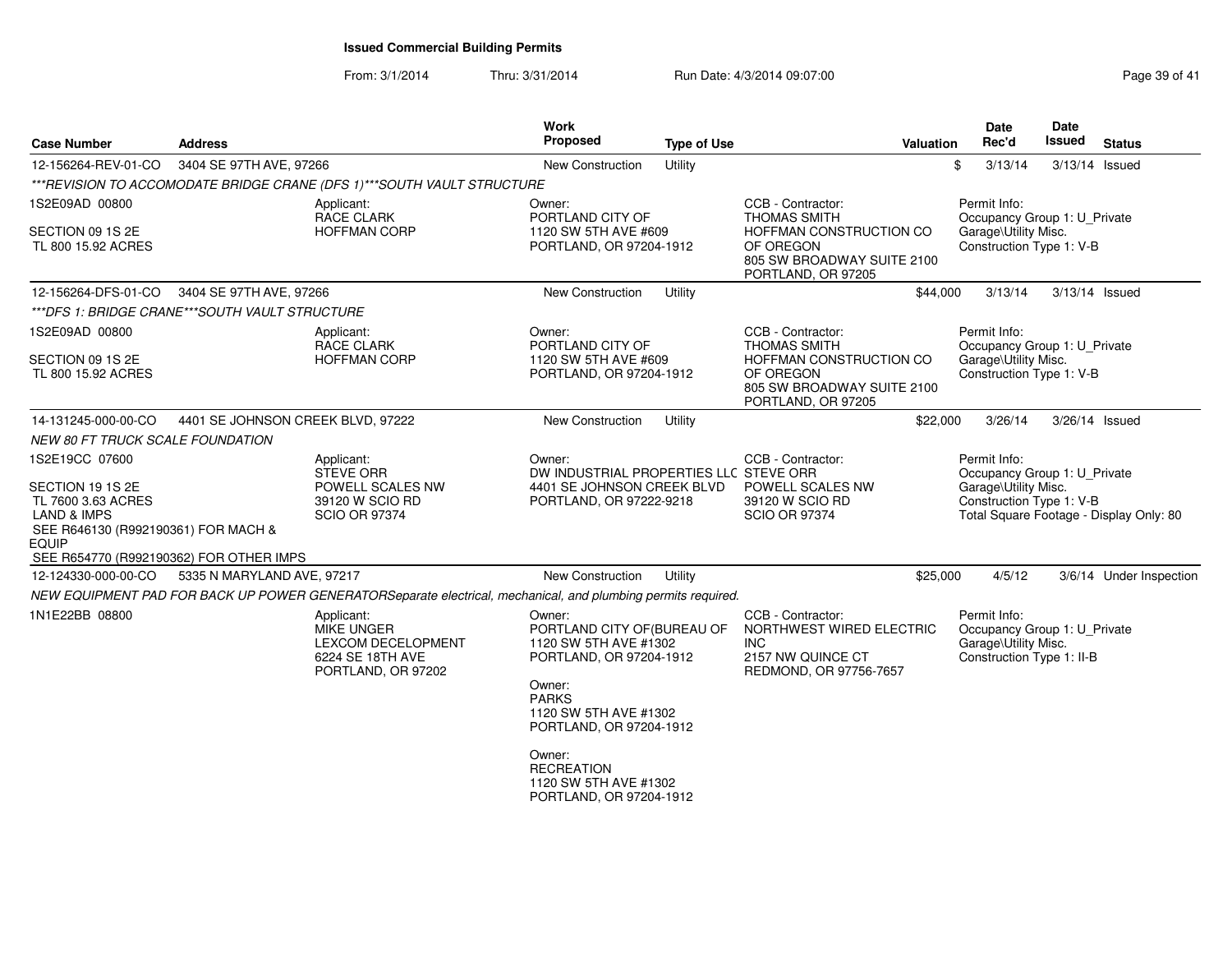| <b>Case Number</b>                                                        | <b>Address</b>              |                                                                                                                                     | <b>Work</b><br>Proposed                                                                                                                             | <b>Type of Use</b> |                                                                                                                                        | <b>Valuation</b> | <b>Date</b><br>Rec'd                                                                                            | Date<br><b>Issued</b> | <b>Status</b>                                                       |
|---------------------------------------------------------------------------|-----------------------------|-------------------------------------------------------------------------------------------------------------------------------------|-----------------------------------------------------------------------------------------------------------------------------------------------------|--------------------|----------------------------------------------------------------------------------------------------------------------------------------|------------------|-----------------------------------------------------------------------------------------------------------------|-----------------------|---------------------------------------------------------------------|
| 07-143644-REV-03-CO                                                       | 7240 NE 42ND AVE, 97218     |                                                                                                                                     | New Construction                                                                                                                                    | Utility            |                                                                                                                                        | \$200            | 3/11/14                                                                                                         |                       | $3/11/14$ Issued                                                    |
| <b>REVISION TO DFS-03 TRUSSES - REVISION TO TRUSS AG</b>                  |                             |                                                                                                                                     |                                                                                                                                                     |                    |                                                                                                                                        |                  |                                                                                                                 |                       |                                                                     |
| 1N2E18BB 02200                                                            |                             | Applicant:<br>Dale Bettencourt<br><b>Emery and Sons</b><br>P.O. BOX 4109<br><b>SALEM OR</b><br>97302                                | Owner:<br>PORTLAND DISPOSAL<br>7202 NE 42ND AVE<br>PORTLAND, OR 97218<br>Owner:<br><b>RECYCLING INC</b><br>7202 NE 42ND AVE<br>PORTLAND, OR 97218   |                    | CCB - Contractor:<br><b>EMERY &amp; SONS CONSTRUCTION</b><br><b>INC</b><br>PO BOX 4109<br>Salem, OR 97302                              |                  | Permit Info:<br>Occupancy Group 1: B_Bank, Fire Stn,<br>Off., Med.Off., Pub.Bldg.<br>Construction Type 1: III-B |                       |                                                                     |
| 14-123750-REV-01-CO                                                       | 14325 NE AIRPORT WAY, 97230 |                                                                                                                                     | <b>New Construction</b>                                                                                                                             | Utility            |                                                                                                                                        |                  | \$<br>3/11/14                                                                                                   |                       | 3/11/14 Issued                                                      |
|                                                                           |                             | REVISION TO RELOCATE CONCRETE PAD AND ELECTRICAL CHARGING STATION                                                                   |                                                                                                                                                     |                    |                                                                                                                                        |                  |                                                                                                                 |                       |                                                                     |
| 1N2E24B 01800<br>PARTITION PLAT 1991-94<br>LOT 2 EXC PT IN ST             |                             | Applicant:<br>HANS VAN DER MEER<br>EV4<br>2727 SE RAYMOND ST<br>PORTLAND, OR 97202                                                  | Owner:<br>POWIN CENTER LLC<br><b>PO BOX 483</b><br>TUALATIN, OR 97062                                                                               |                    | CCB - Contractor:<br><b>HUGHES ELECTRICAL</b><br><b>CONTRACTORS INC</b><br>10490 NW JACKSON QUARRY RD<br>HILLSBORO, OR 97124-8184      |                  | Permit Info:<br>Occupancy Group 1: U_Private<br>Garage\Utility Misc.<br>Construction Type 1: V-B                |                       |                                                                     |
| 14-123750-000-00-CO                                                       | 14325 NE AIRPORT WAY, 97230 |                                                                                                                                     | <b>New Construction</b>                                                                                                                             | Utility            |                                                                                                                                        | \$40,000         | 3/6/14                                                                                                          |                       | 3/6/14 Under Inspection                                             |
|                                                                           |                             | NEW ELECRICAL CHARGING STATION ON 54 SF CONCRETE SLAB; TO INCLUDE DC CHARGER, BATTERY SYSTEM, AELIOS SOLAR WINDMILL POLE WITH LIGHT |                                                                                                                                                     |                    |                                                                                                                                        |                  |                                                                                                                 |                       |                                                                     |
| 1N2E24B 01800<br>PARTITION PLAT 1991-94<br>LOT 2 EXC PT IN ST             |                             | Applicant:<br>HANS VAN DER MEER<br>EV <sub>4</sub><br>2727 SE RAYMOND ST<br>PORTLAND, OR 97202                                      | Owner:<br>POWIN CENTER LLC<br><b>PO BOX 483</b><br>TUALATIN, OR 97062                                                                               |                    | Primary Contractor:<br>TO BID                                                                                                          |                  | Permit Info:<br>Occupancy Group 1: U_Private<br>Garage\Utility Misc.<br>Construction Type 1: V-B                |                       |                                                                     |
| Total # of CO New Construction permits issued: 53                         |                             |                                                                                                                                     |                                                                                                                                                     |                    |                                                                                                                                        |                  |                                                                                                                 |                       | Total valuation of CO New Construction permits issued: \$40,766,402 |
| 13-219722-DFS-01-CO<br>DFS TO INSTALL FIRE SPRINKLER SYSTEM IN FIRE REHAB | 9626 N FISKE AVE - Bldg 22H |                                                                                                                                     |                                                                                                                                                     |                    | Repair Fire Damage Apartments/Condos (3 or more units)                                                                                 | \$9,000          | 2/21/14                                                                                                         | 3/17/14 Issued        |                                                                     |
| 1N1E05CD 01180                                                            |                             | Applicant:<br><b>DARRELL FLUIT</b><br><b>WESTERN STATES FIRE</b><br>PROTECTION CO<br>13896 FIR ST SU B<br>OREGON CITY, OR 97045     | Owner:<br>PORTLAND<br>135 SW ASH ST<br>PORTLAND, OR 97204-3540<br>Owner:<br><b>HOUSING AUTHORITY OF</b><br>135 SW ASH ST<br>PORTLAND, OR 97204-3540 |                    | CCB - Contractor:<br><b>DARRELL FLUIT</b><br><b>WESTERN STATES FIRE</b><br>PROTECTION CO<br>13896 FIR ST SU B<br>OREGON CITY, OR 97045 |                  | Permit Info:<br>Occupancy Group 1: R-2_Residential<br>Multi-family<br>Construction Type 1: V-B                  |                       |                                                                     |